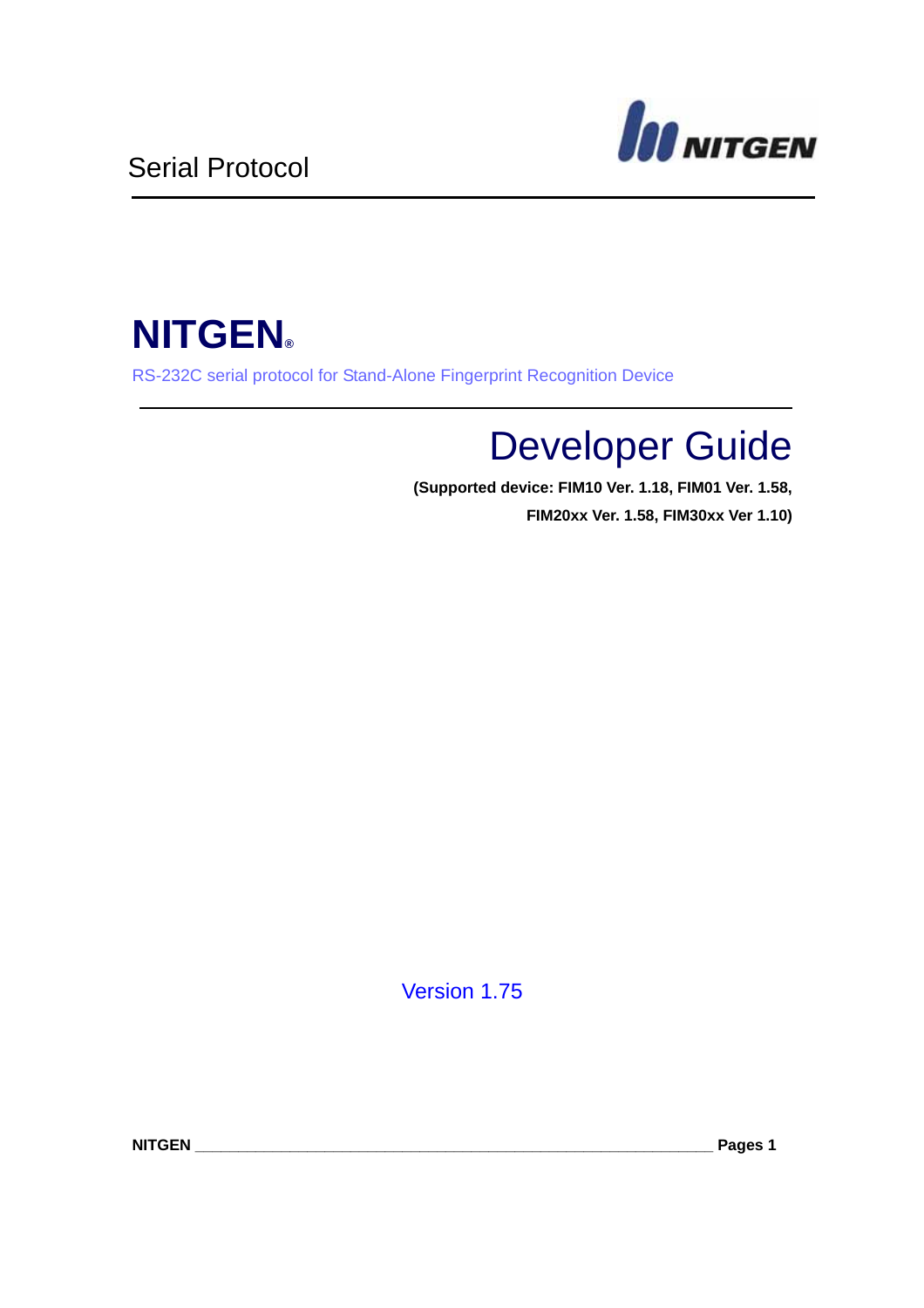

**© Copyright 2006 NITGEN Co., Ltd.** 

ALL RIGHTS RESERVED

Serial Number:

Specifications can be changed without notice.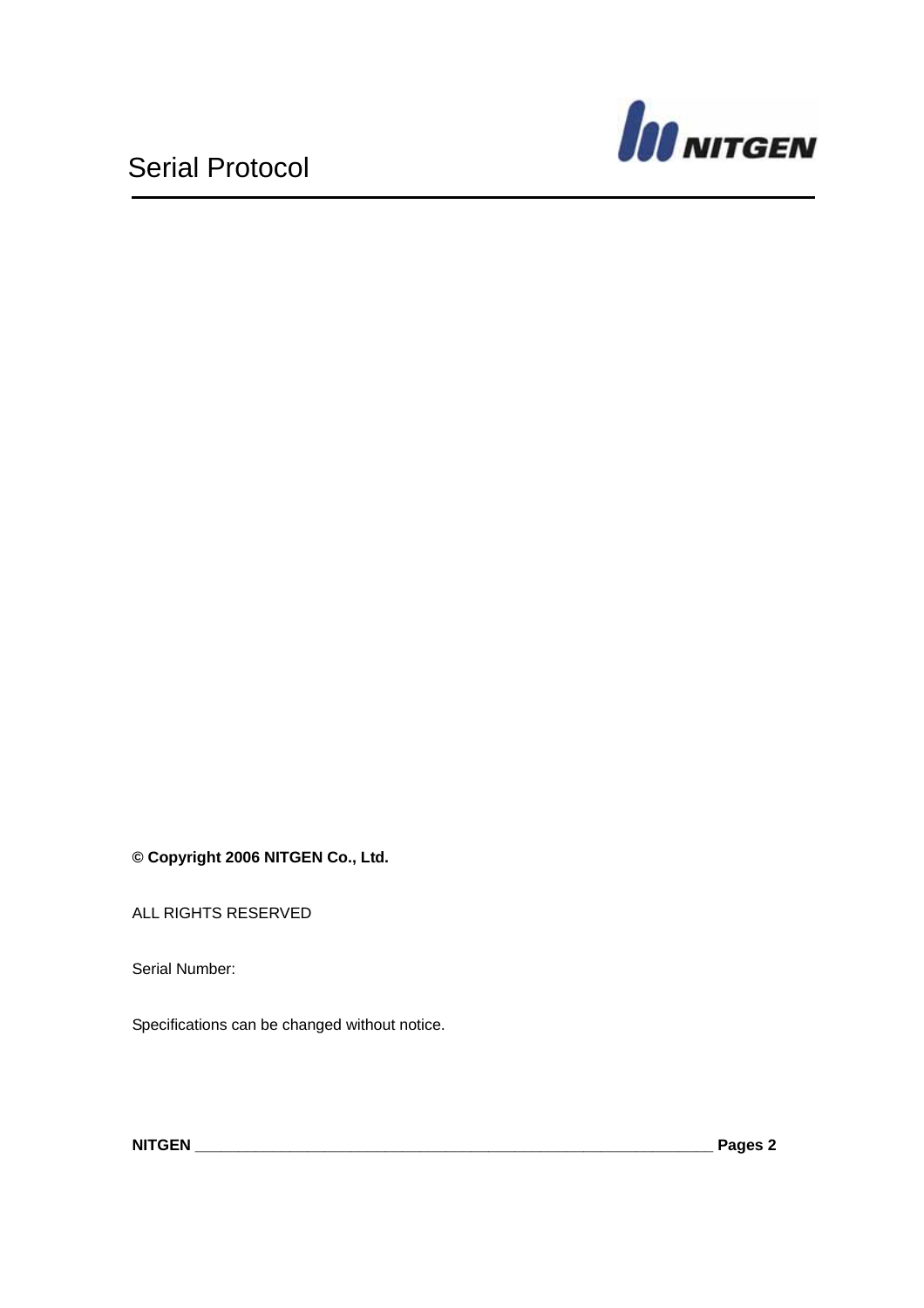

| <b>Revision Information</b> |                |                                                                                                                                                                                                                                                                                                                                                                                                                  |
|-----------------------------|----------------|------------------------------------------------------------------------------------------------------------------------------------------------------------------------------------------------------------------------------------------------------------------------------------------------------------------------------------------------------------------------------------------------------------------|
| <b>Date</b>                 | <b>Version</b> | <b>Description</b>                                                                                                                                                                                                                                                                                                                                                                                               |
| 2004-02-11                  | 1.4            | Release                                                                                                                                                                                                                                                                                                                                                                                                          |
| 2004-07-01                  | 1.53           | Add new device (FIM01) command                                                                                                                                                                                                                                                                                                                                                                                   |
| 2004-08-02                  | 1.54           | Updated functions of FIM01-HV firmware ver1.13                                                                                                                                                                                                                                                                                                                                                                   |
| 2004-10-26                  | 1.55           | Updated functions of CMD_INSTANT_MATCHING and CMD_GET_<br>MINUTIAE in FIM10.                                                                                                                                                                                                                                                                                                                                     |
| 2004-12-28                  | 1.56           | Correct misprint concerning with CMD_REGISTER_FP in Appendix G                                                                                                                                                                                                                                                                                                                                                   |
| 2005-01-12                  | 1.57           | Updated functions of CMD_REGISTER_FP and CMD_CHANGE_FP<br>to enroll different fingerprint.<br>Default value of brightness is changed from 40 to 45 in FIM01-HV.                                                                                                                                                                                                                                                  |
| 2005-02-14                  | 1.60           | Add new command:<br>CMD CHG NUM OF TEMP<br>Add new result of acknowledge packet:<br>RESULT_DB_ISNOT_EMPTY,<br>RESULT_WRONG_TEMP_MODE,<br>RESULT_INVALID_DATASIZE,<br>RESULT_INVALID_DATA<br>New SI_TYPTE supported in CMD_GET_SYSINFO:<br>SI NUM OF TEMP<br>Support 1 ID, 2 fingers, 4 templates mode<br>Change terminology<br>minutiae -> template<br>Change command name<br>CMD_GET_MINUTIAE->CMD_GET_TEMPLATE |
| 2005-10-25                  | 1.65           | CMD_DELETE_ALL_LOG supported in FIM10 series<br>New device type added in CMD_GET_DEVICE_INFO<br>FIM1030, FIM2030, FIM2040<br>Auto-generation ID and Different finger mode supported in FIM10<br>series in CMD_REGISTER_FP<br>Do not support FDA12 device any more.                                                                                                                                               |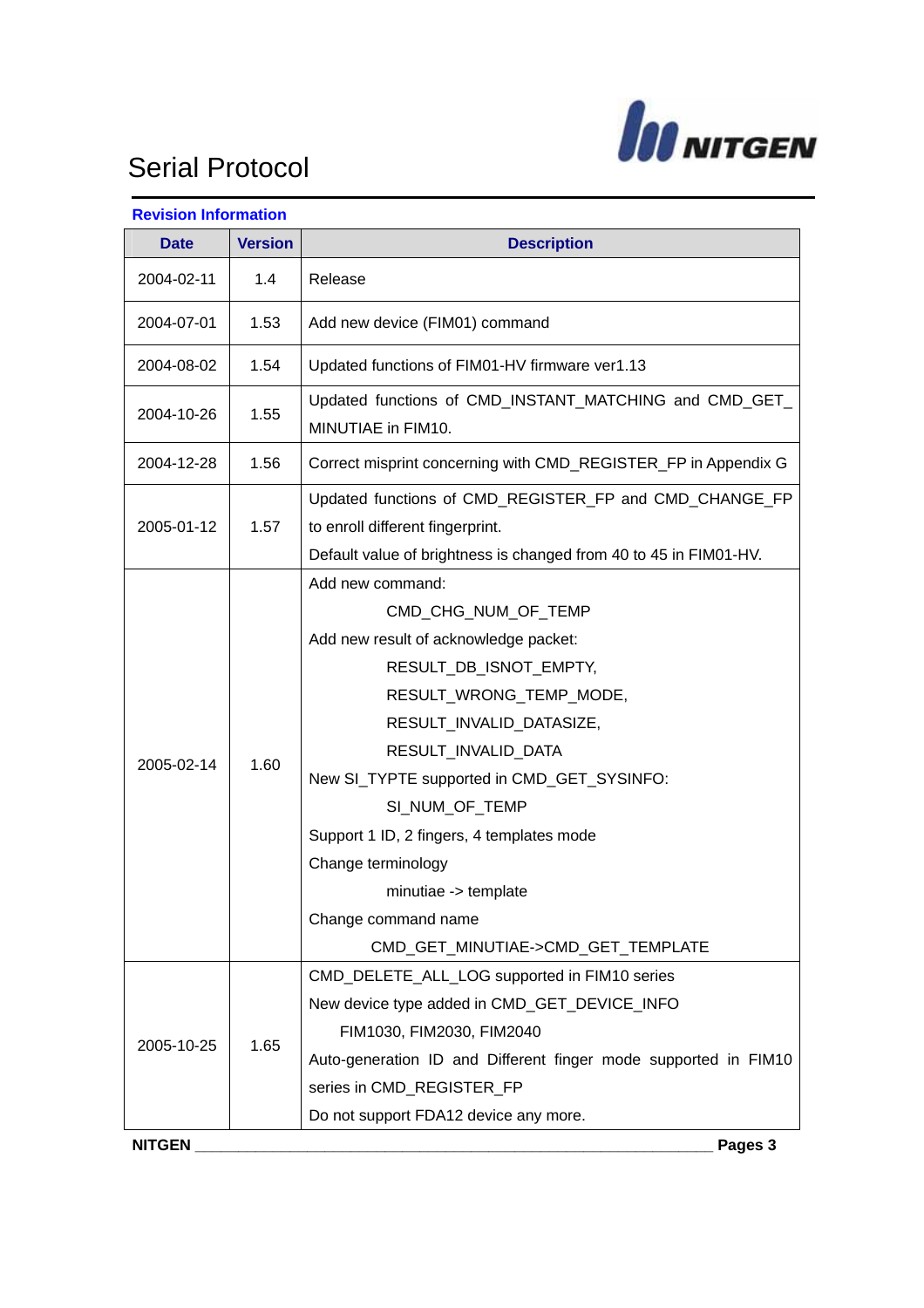

| 2006-01-24 | 1.70 | Command added                                       |
|------------|------|-----------------------------------------------------|
|            |      | CMD SET DEFAULT SYSINFO, CMD GET IMAGE QUALITY      |
| 2006-02-24 | 1.72 | Add new device (FIM30xx)                            |
| 2006-04-20 | 1.73 | Correct typographical errors                        |
| 2006-10-17 | 1.75 | Command changed                                     |
|            |      | CMD VERIFY FP, CMD IDENTIFY FP, CMD INSTANT VERIFY, |
|            |      | CMD INSTANT_IDENTIFY                                |
|            |      | Command name changed and modified                   |
|            |      | CMD SET CAPTURE OPTION, CMD GET CAPTURE OPTION      |
|            |      | CMD_CTL_IO command is supported in FIM30.           |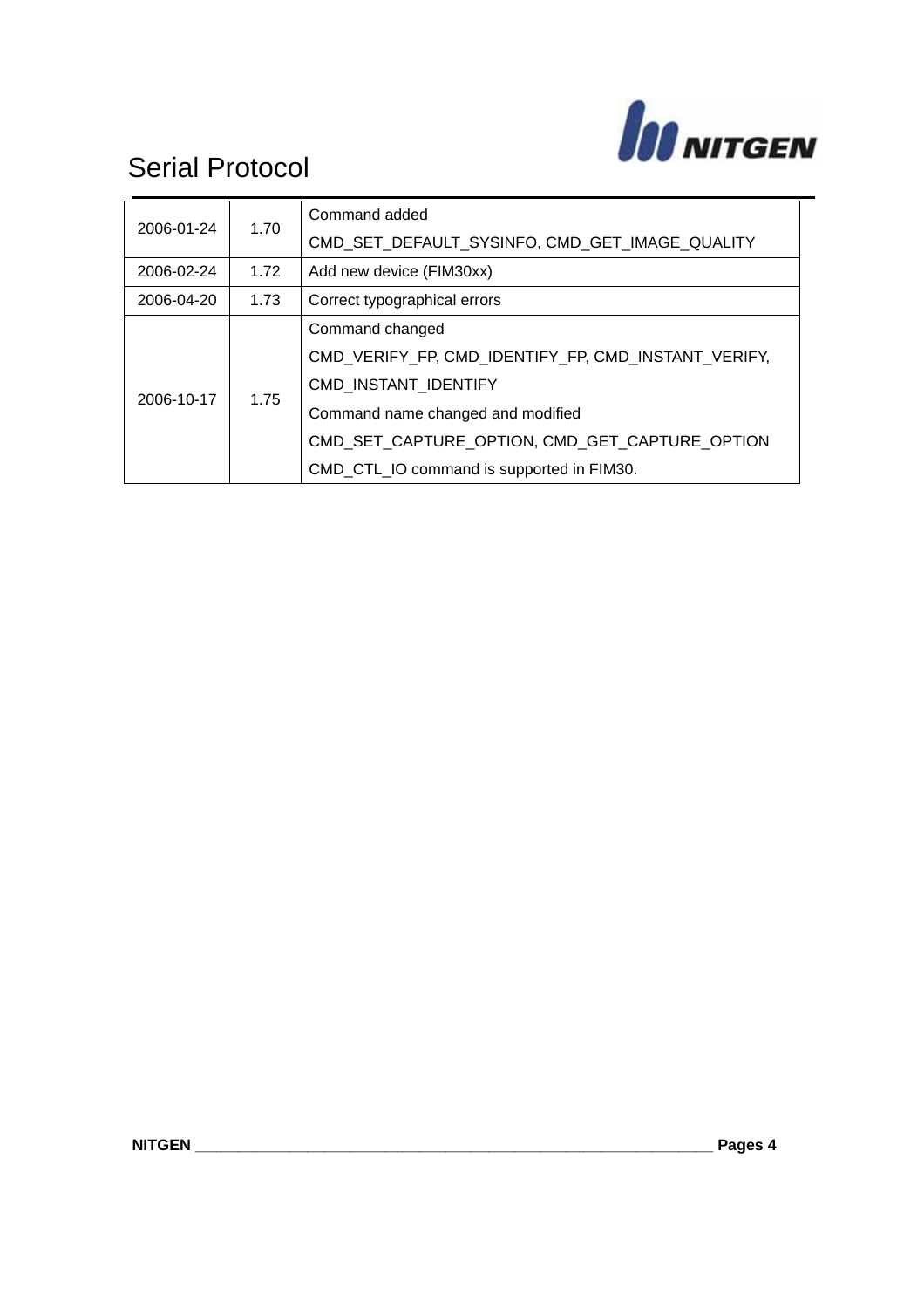

## **Contents**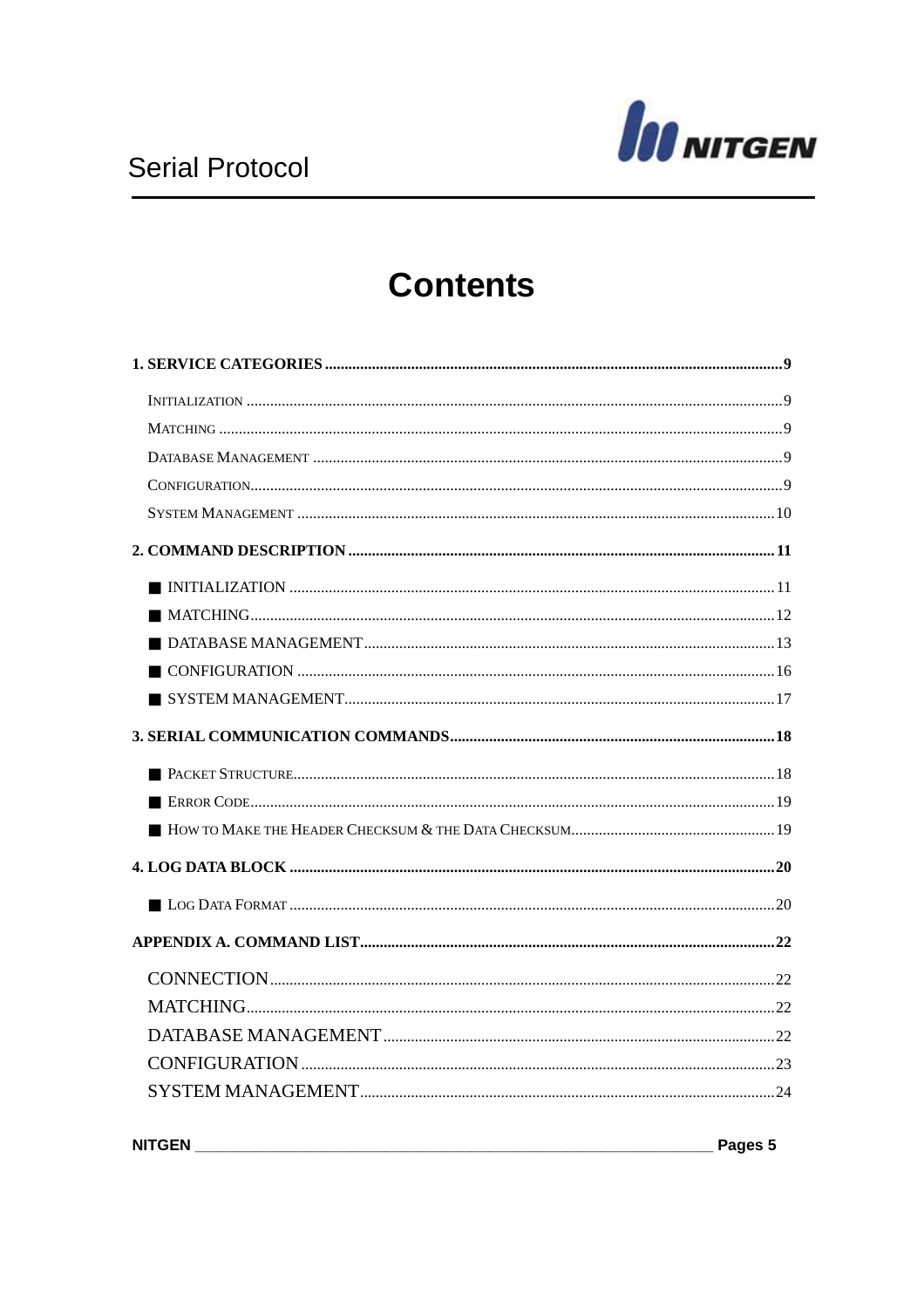

### **Serial Protocol**

| . 45 |
|------|
|      |
|      |
|      |
|      |
|      |
|      |
|      |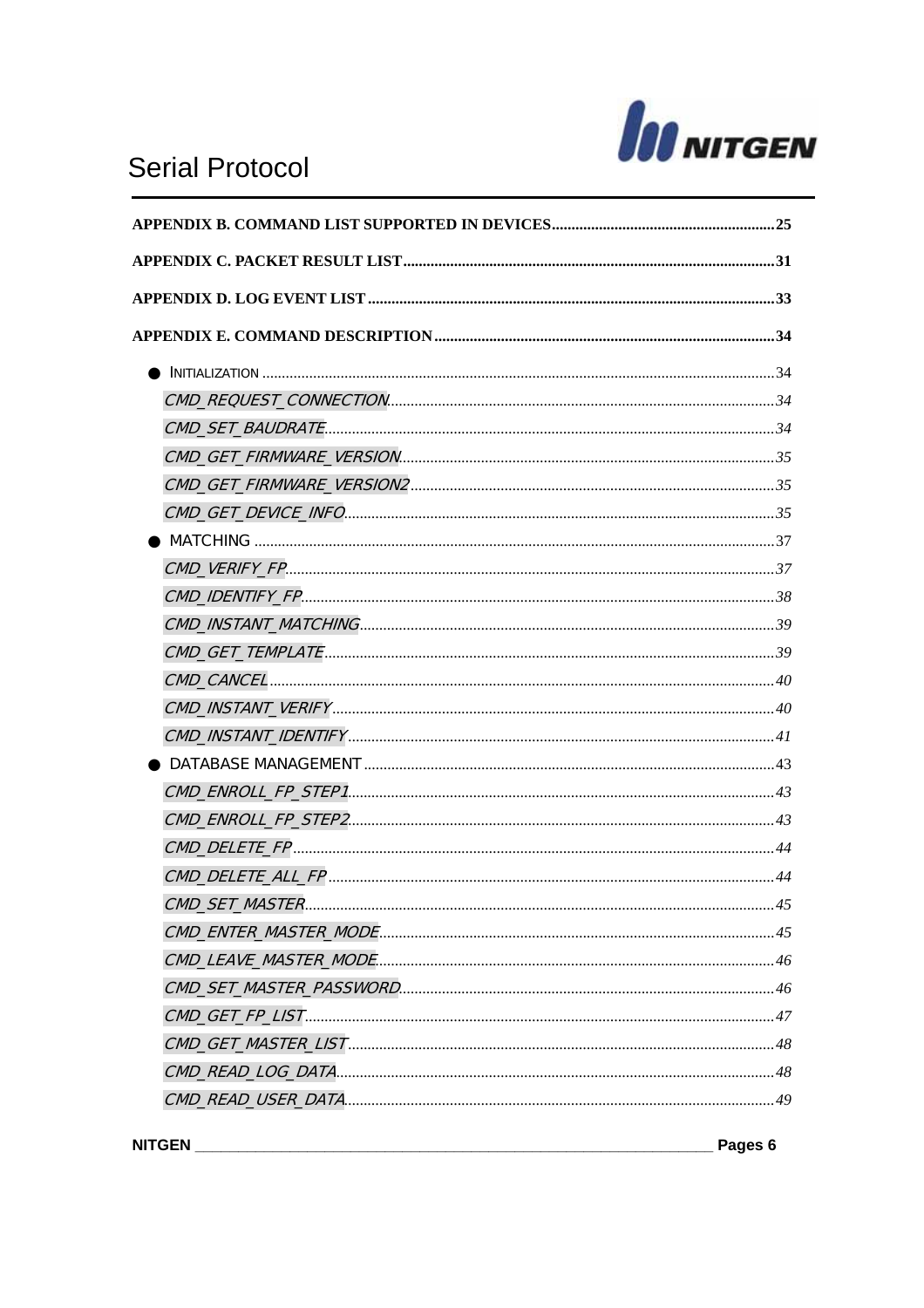

### **Serial Protocol**

| <b>NITGEN</b> | Pages 7 |
|---------------|---------|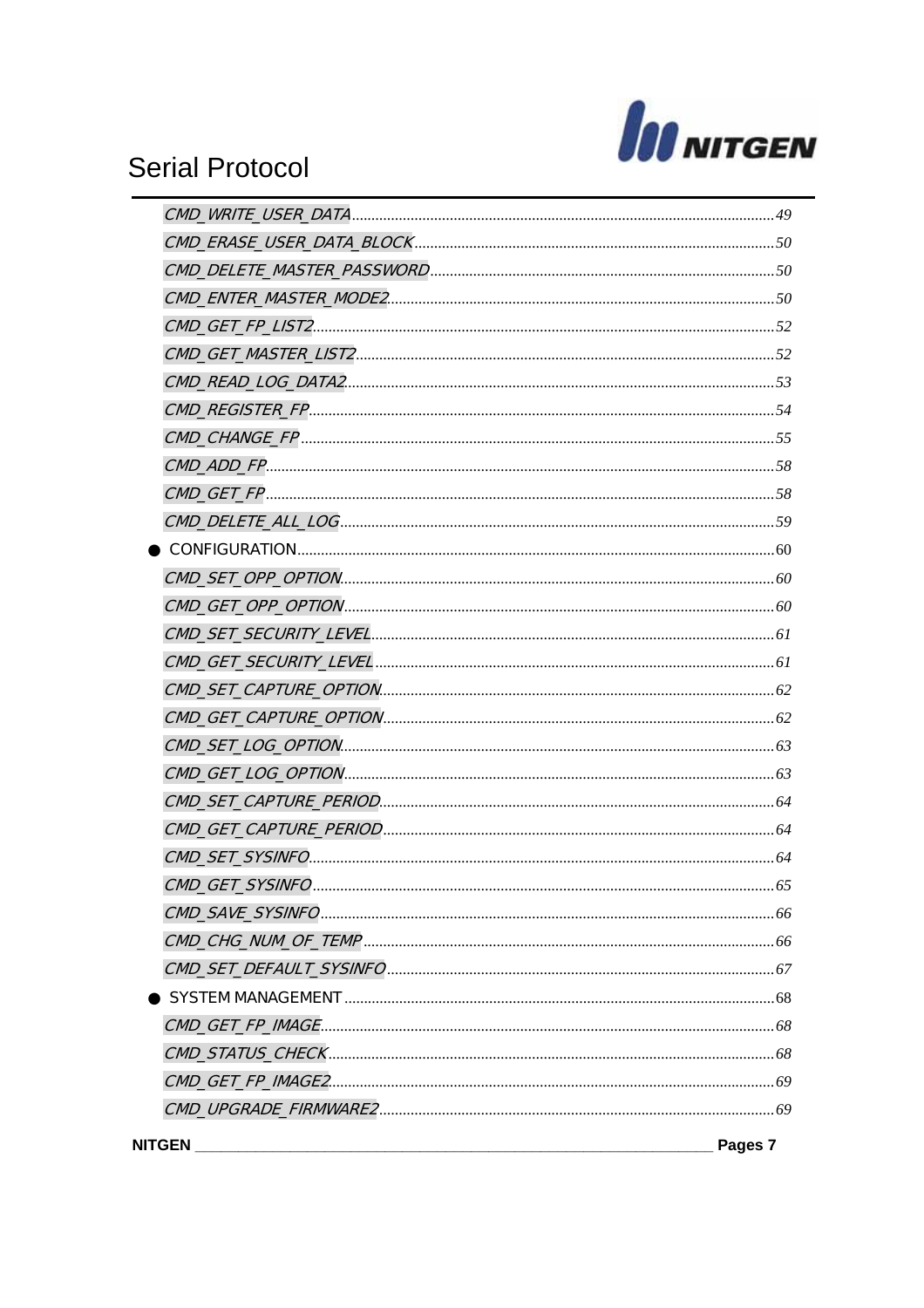

### **Serial Protocol**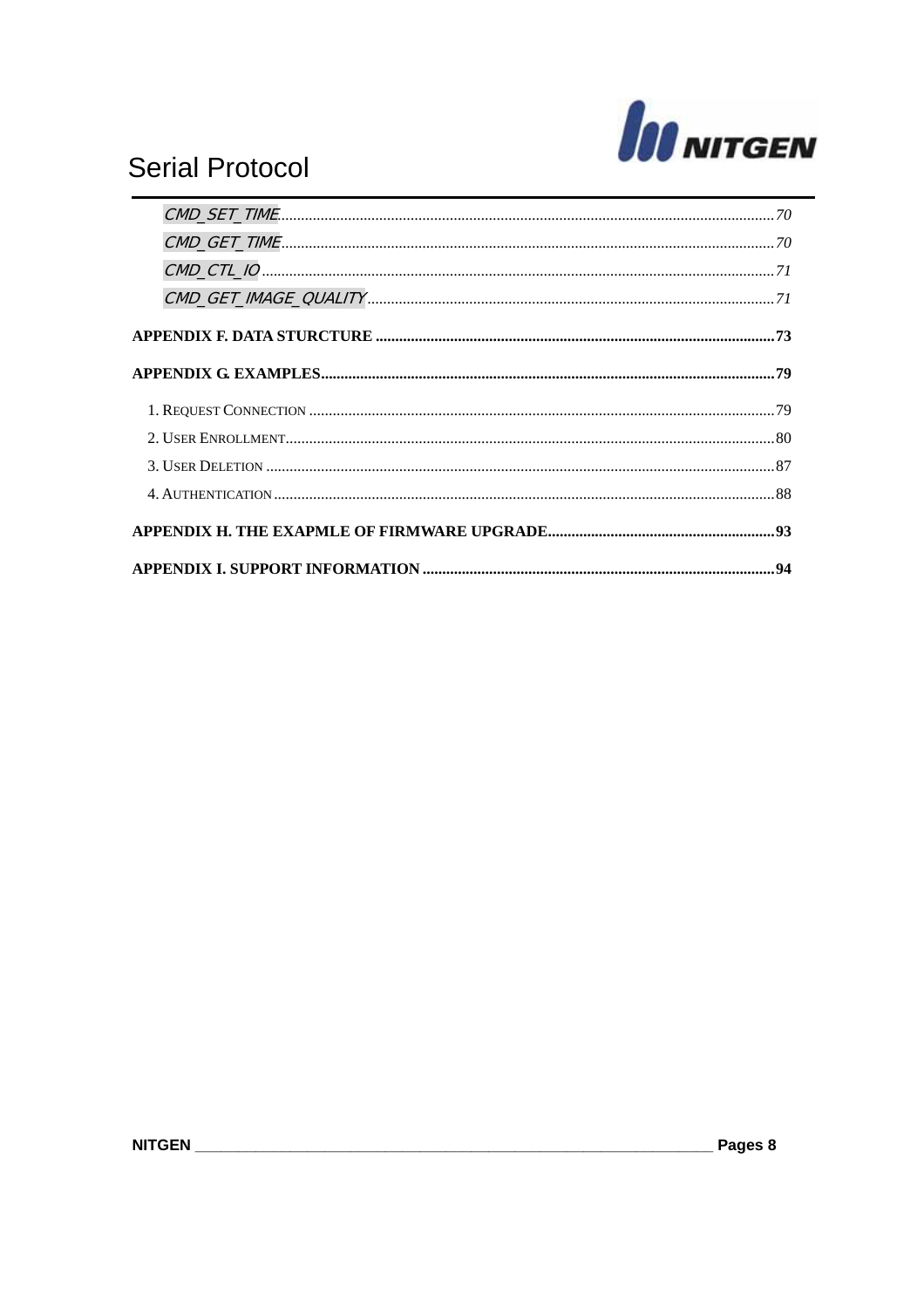

### **1. SERVICE CATEGORIES**

| Category              | <b>Command</b>                                                                                                                  |
|-----------------------|---------------------------------------------------------------------------------------------------------------------------------|
| <b>Initialization</b> | <b>Request Connection</b>                                                                                                       |
|                       | Set Baud Rate <sup>1)</sup>                                                                                                     |
|                       | Get Firmware Version <sup>1)</sup>                                                                                              |
|                       | Get Firmware Version2                                                                                                           |
|                       | Get Device Information                                                                                                          |
| <b>Matching</b>       | Verification / Identification                                                                                                   |
|                       | Instant Matching                                                                                                                |
|                       | Get Template                                                                                                                    |
|                       | Cancel                                                                                                                          |
|                       | Instant Verification / Instant Identification <sup>2)</sup>                                                                     |
| <b>Database</b>       | Enroll FP <sup>1)</sup> / Delete FP / Delete All FP                                                                             |
| <b>Management</b>     | Set/Reset Master                                                                                                                |
|                       | Enter <sup>1)</sup> /Leave Master Mode                                                                                          |
|                       | Set/Delete Master Password                                                                                                      |
|                       | Get FP List / Get Master List <sup>1)</sup>                                                                                     |
|                       | Read Log Data <sup>1)</sup>                                                                                                     |
|                       | Read/Write User Data, Erase User Data Block                                                                                     |
|                       | Enter Master Mode2                                                                                                              |
|                       | Get FP List2 / Get Master List2                                                                                                 |
|                       | Read Log Data2                                                                                                                  |
|                       | Register FP / Change FP <sup>2)</sup> / Add FP <sup>2)</sup> / Get FP <sup>2)</sup>                                             |
|                       | Delete All Log <sup>2)</sup>                                                                                                    |
| Configuration         | Set/Get OPP Option <sup>1)</sup>                                                                                                |
|                       | Set/Get Security Level <sup>1)</sup>                                                                                            |
|                       | Set/Get Capture Option <sup>1)</sup>                                                                                            |
|                       | Set/Get Log Option <sup>1)</sup>                                                                                                |
|                       | Set/Get Capture Period <sup>1)</sup>                                                                                            |
|                       | Set/Get System Information <sup>2)</sup> , Save System Information <sup>2)</sup> , Set Default System Information <sup>2)</sup> |
|                       | Change Template mode <sup>2)</sup>                                                                                              |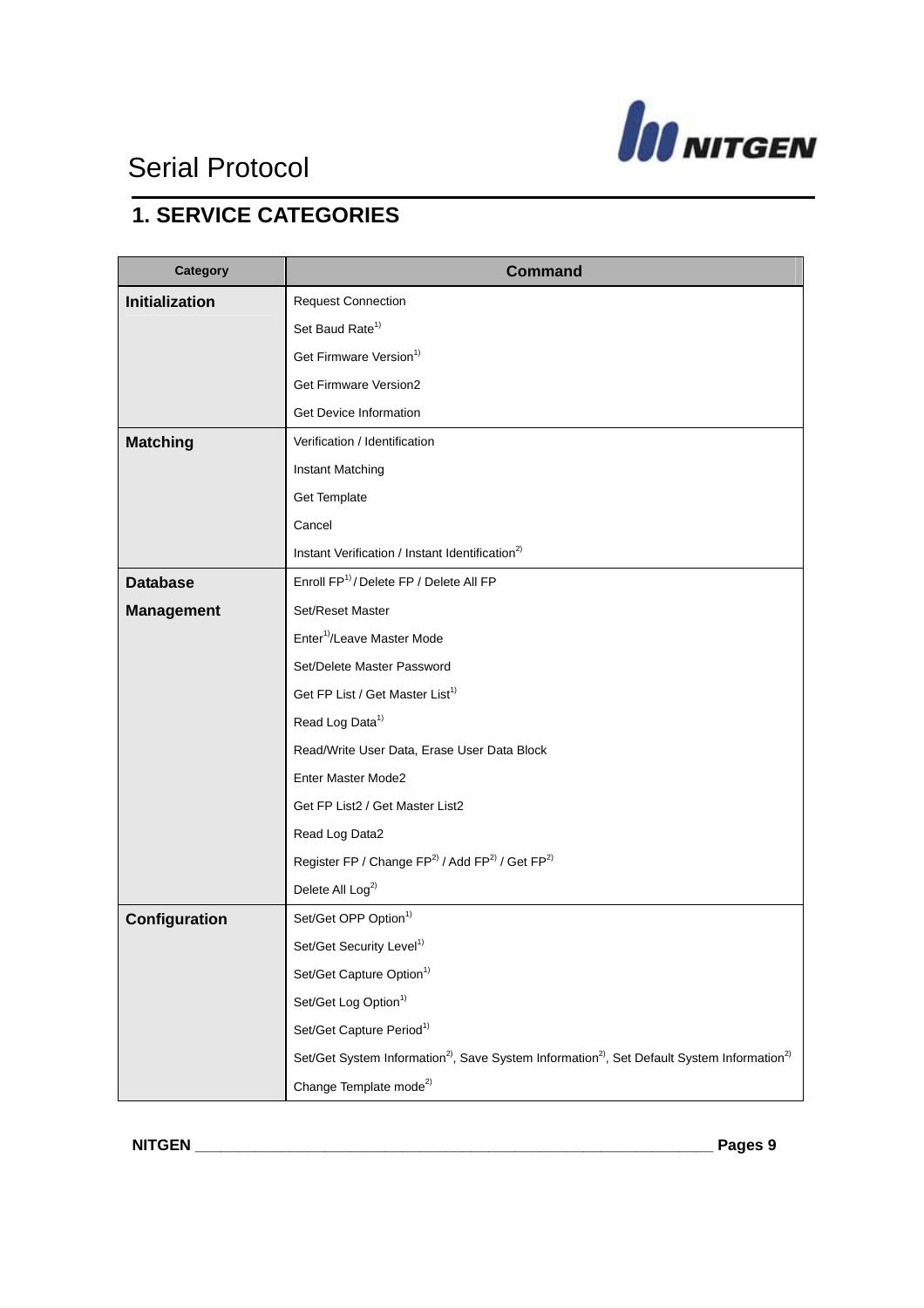

| <b>System</b>     | Get FP Image <sup>1)</sup>        |
|-------------------|-----------------------------------|
| <b>Management</b> | <b>Status Check</b>               |
|                   | Get FP Image2                     |
|                   | Upgrade Fimrware2                 |
|                   | Set/Get Device Time <sup>2)</sup> |
|                   | $I/O$ Control <sup>2)</sup>       |
|                   | Get Image Quality <sup>3)</sup>   |

1) These commands are only supported in FIM10 and FIM30.

2) These commands are only supported in FIM01 and FIM20.

3) These commands are only supported in FIM01, FIM20 and FIM30.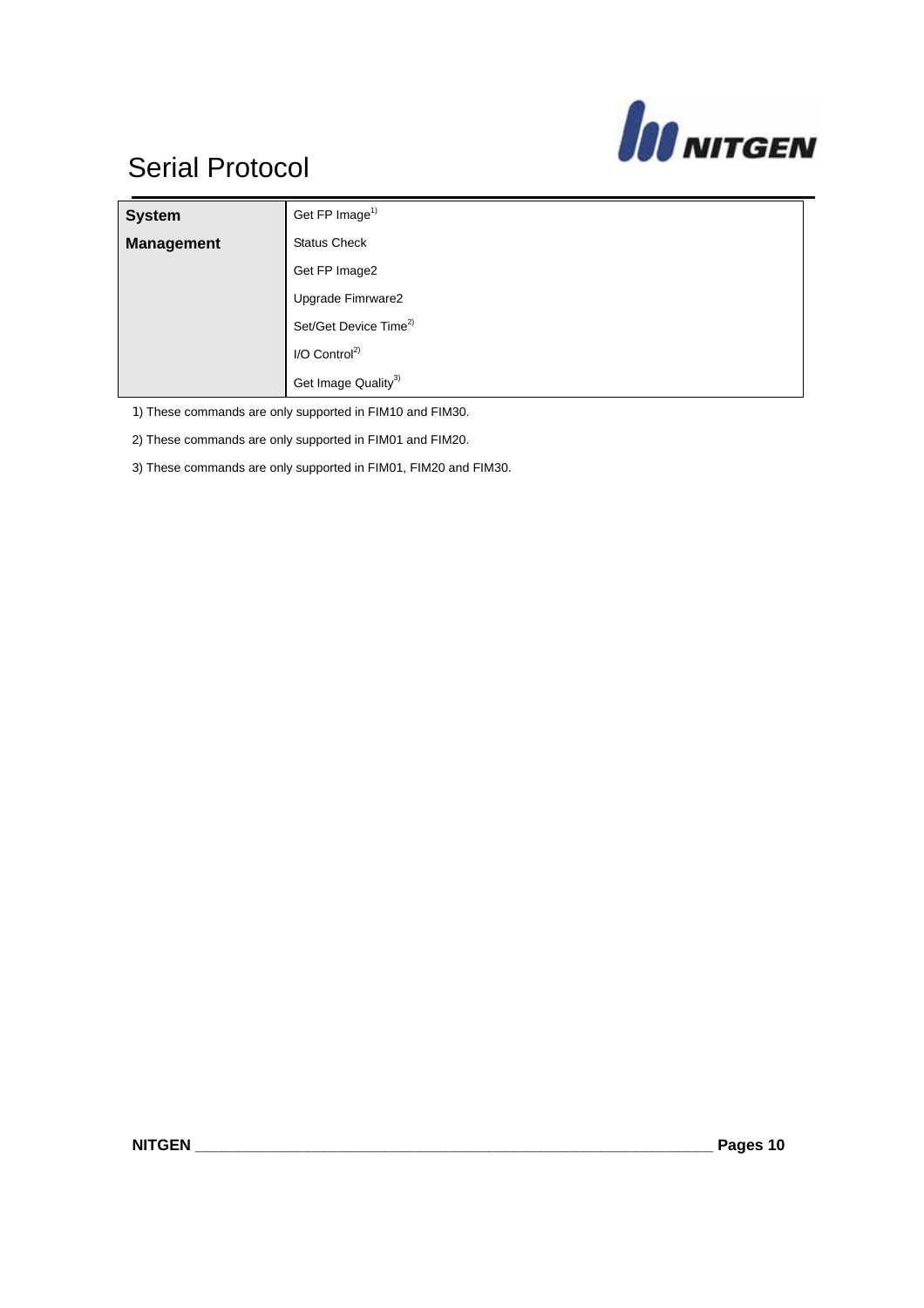

#### **2. COMMAND DESCRIPTION**  ■ **INITIALIZATION**

| <b>Service Types</b>               | <b>Description</b>                                                           |
|------------------------------------|------------------------------------------------------------------------------|
| <b>Request Connection</b>          | Request communication connection with pre-defined Baud rate.                 |
| Set Baud Rate <sup>1)</sup>        | Set new Baud rate.                                                           |
| Get Firmware Version <sup>1)</sup> | Request current firmware version information from the device.                |
|                                    | This protocol command will be obsolete. Use "Get Firmware Version2" command. |
| <b>Get Firmware Version2</b>       | Request current firmware Version information from the device.                |
| <b>Get Device Information</b>      | Request target device information such as board type, and so on.             |

1) These commands are only supported in FIM10 and FIM30.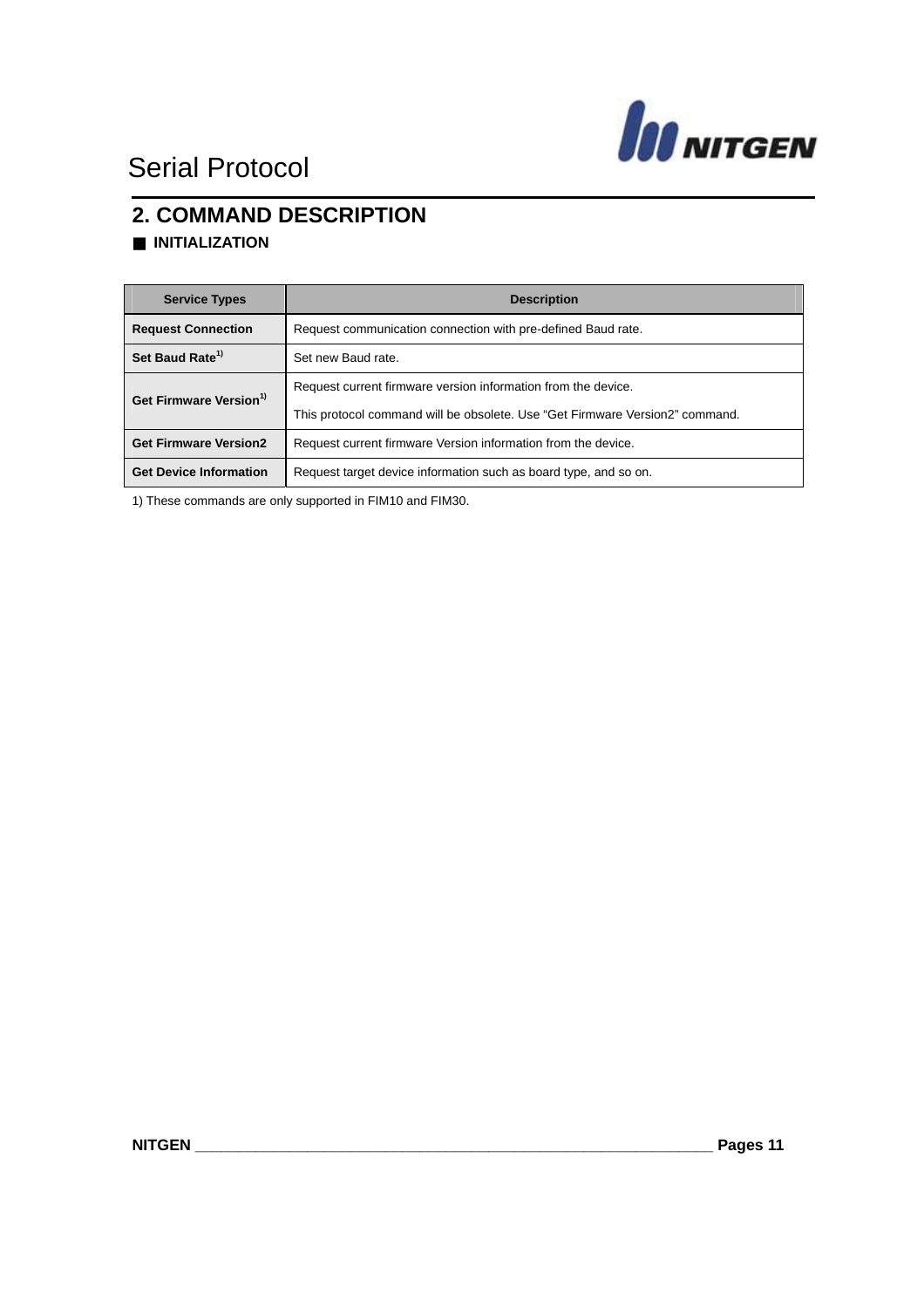

#### ■ **MATCHING**

| <b>Service Types</b>                 | <b>Description</b>                                                                               |
|--------------------------------------|--------------------------------------------------------------------------------------------------|
|                                      | This command is used to verify user with the ID number. If the host requests user                |
| <b>Verification</b>                  | verification with the ID number, the device checks if the ID number exists in user DB. If the    |
|                                      | ID number exists in user DB, the device scans fingerprint image through the sensor               |
|                                      | module. After internal processing, matching results is returned to the host.                     |
|                                      | This command is used to identify user without an ID number. If the host requests user            |
| <b>Identification</b>                | identification without an ID number, the device scans fingerprint image through sensor           |
|                                      | module. The device searches DB for user matched with input fingerprint. If there exists the      |
|                                      | matched user, the device returns that user ID number to the host. Otherwise, the device          |
|                                      | returns failed result.                                                                           |
|                                      | This command is used to match template data with input fingerprint. If the host requests         |
| <b>Instant Matching</b>              | instant matching with template data, the device matches those with fingerprint scanned           |
|                                      | through sensor module, and returns result to the host.                                           |
| <b>Get Template</b>                  | The device returns template data get from the image scanned through sensor.                      |
| <b>Cancel</b>                        | The device cancels current processing task such as verification, identification and so on,       |
|                                      | and returns result caused by cancel to a host.                                                   |
|                                      | This command is used to verify user with the ID and the fingerprint data. It is similar to       |
| Instant Verification <sup>2)</sup>   | Verification except that Instant Verification gets fingerprint data from host instead of the     |
|                                      | sensor module.                                                                                   |
|                                      | This command is used to identify user with the fingerprint data. It is similar to Identification |
| Instant Identification <sup>2)</sup> | except that Instant Identification gets fingerprint data from host instead of the sensor         |
|                                      | module.                                                                                          |

2) These commands are only supported in FIM01 and FIM20 series.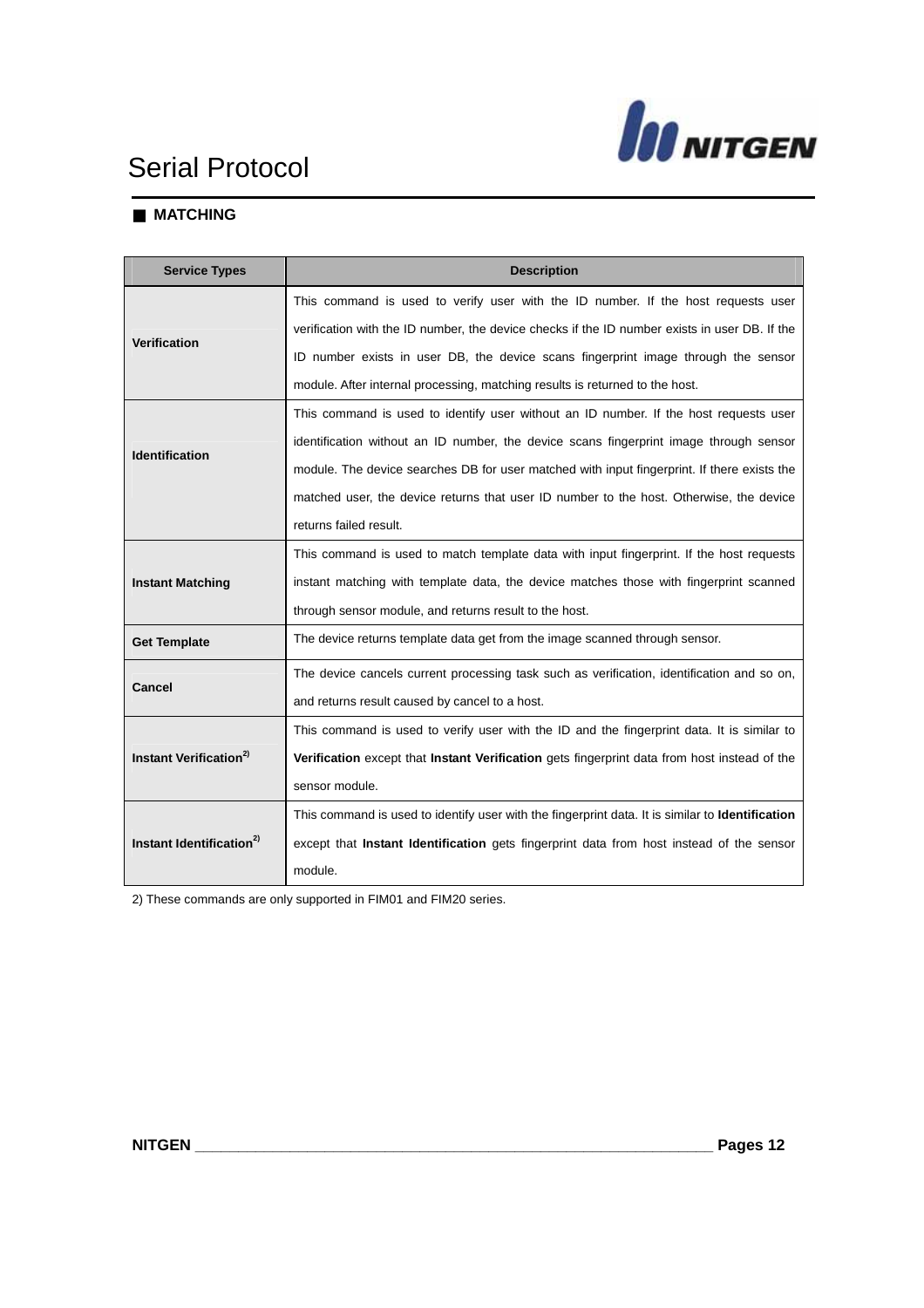



#### ■ **DATABASE MANAGEMENT**

| <b>Service Type</b>             | <b>Description</b>                                                                            |
|---------------------------------|-----------------------------------------------------------------------------------------------|
|                                 | This command is used to add new user. The host requests enrollment of user with the ID        |
|                                 | number. The device checks if the ID number exists in DB. If the same ID number does not       |
|                                 | exist, the device gets the first fingerprint image through sensor module and returns the      |
| Enroll FP <sup>1)</sup>         | success of the first step. Then, the host requests another image capture. A device gets the   |
|                                 | second fingerprint image, save the new user to DB, and returns the success of the second      |
|                                 | step. This command is available only in 'Master Mode'. This command will be obsolete,         |
|                                 | Instead, use 'Register FP' command.                                                           |
|                                 | This command is used to delete user. The host requests the deletion of user with the ID       |
|                                 | number. The device checks if the ID number exists in DB. And if the same ID number            |
| <b>Delete FP</b>                | exists, the device deletes the user from DB, and returns results to the host. This command    |
|                                 | is available only in 'Master Mode'.                                                           |
|                                 | This command is used to delete all users. If the host requests the deletion of all users, the |
| Delete All FP                   | device deletes users according to options. This command has three options - All User, All     |
|                                 | Master User, and All Normal User. This command is available only in 'Master Mode'.            |
|                                 | This command is used to give/remove master privilege to a specific user. If the host          |
| <b>Set/Reset Master</b>         | requests setting or resetting master with the ID number, the device changes the master        |
|                                 | privilege of the user that has the same ID number. This command is available only in          |
|                                 | 'Master Mode'.                                                                                |
|                                 | This command is used to change execution mode from 'Normal Mode' to 'Master Mode'. If         |
|                                 | the host requests entering master mode, the device authenticates master using fingerprint     |
| Enter Master Mode <sup>1)</sup> | or password, then changes to 'Master Mode'. The device supports two fingerprint-              |
|                                 | authentication methods such as verification and template verification. If there is no master  |
|                                 | in DB, no master authentication is needed in changing to 'Master Mode'. This command          |
|                                 | will be obsolete. Instead, use "Enter Master Mode 2" command.                                 |
|                                 | This command is used to change execution mode from 'Master Mode' to 'Normal Mode'.            |
| <b>Leave Master Mode</b>        | After reset, 'Normal Mode' is default. And it's recommended that the device should be         |
|                                 | changed to 'Normal Mode' after all operations are completed in 'Master Mode' for the          |
|                                 | security                                                                                      |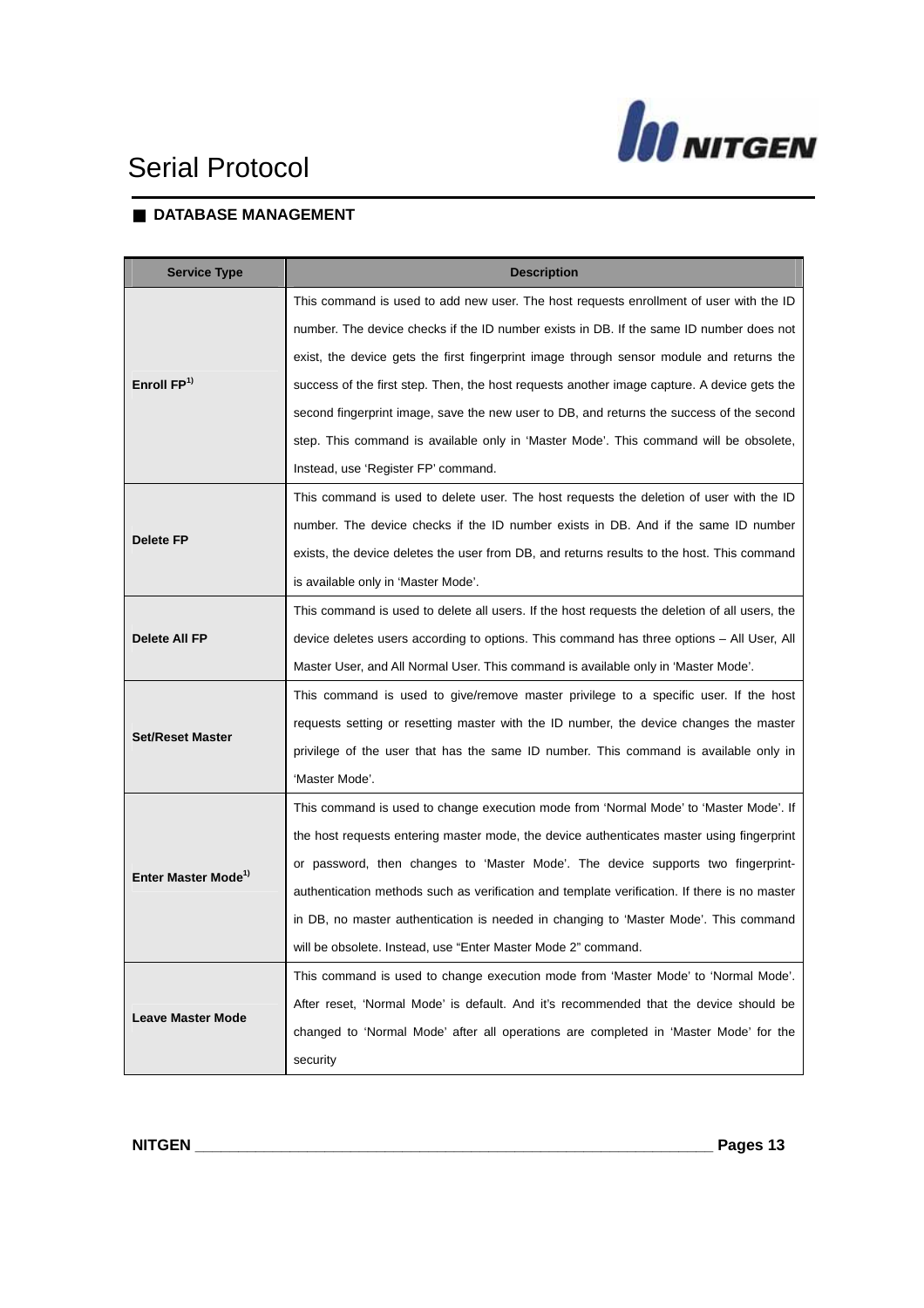

| <b>Set Master Password</b><br><b>Delete Master Password</b> | This command is used to set or change the device password. The device password cannot    |
|-------------------------------------------------------------|------------------------------------------------------------------------------------------|
|                                                             | be read from the device. This command is available only in 'Master Mode'.                |
|                                                             | This command is used to delete the device password. This command is available only in    |
| Get FP List <sup>1)</sup>                                   | 'Master Mode'.                                                                           |
|                                                             | This command is used to get the list of normal users. The device returns the number and  |
|                                                             | the list of normal users. This command is available only in 'Master Mode'. This command  |
|                                                             | will be obsolete. Instead, use "Get FP List 2" command                                   |
|                                                             | This command is used to get the list of master users. The device returns the number and  |
| Get Master List <sup>1)</sup>                               | the list of master users. This command is available only in 'Master Mode'. This command  |
|                                                             | will be obsolete. Instead, use "Get Master List2" command.                               |
|                                                             | This command is used to read log data from the device. This command is available only in |
| <b>Read Log Data</b>                                        | 'Master Mode'. This command will be obsolete. Instead (of this), use "Read Log Data2"    |
|                                                             | command.                                                                                 |
|                                                             | This command is used to read/write user data from/to flash ROM in the device. This       |
| <b>Read/Write User Data</b>                                 | command is available only in 'Master Mode'.                                              |
|                                                             | This command is used to erase user data block of flash ROM in the device. This command   |
| <b>Erase User Data Block</b>                                | is available only in 'Master Mode'                                                       |
|                                                             | This command is the new of "Enter Master Mode" command. It is recommended this           |
| <b>Enter Master Mode2</b>                                   | command to be used instead of "Enter Master Mode" command.                               |
|                                                             | This command is the new of "Get FP List" command. It is recommended this command to      |
| <b>Get FP List2</b>                                         | be used instead of "Get FP List" command.                                                |
|                                                             | This command is the new of "Get Master List" command. It is recommended this command     |
| <b>Get Master List2</b>                                     | to be used instead of "Get Master List" command.                                         |
|                                                             | This command is the new of "Read Log Data" command. It is recommended this               |
| <b>Read Log Data2</b>                                       | command to be used instead of "Read Log Data" command.                                   |
|                                                             | This command is the new of "Enroll FP" command. It is recommended this command to be     |
| <b>Register FP</b>                                          | used instead of "Enroll FP" command.                                                     |
|                                                             | This command is used to change the information of registered user. This command is       |
| Change FP <sup>2)</sup>                                     | available only in 'Master Mode'.                                                         |
| Add $FP2$                                                   | This command is used to add new user using the information sent from host. This          |
|                                                             | command is available only in 'Master Mode'.                                              |
|                                                             | This command is used to get user information from the device. This command is available  |
| Get FP <sup>2)</sup>                                        | only in 'Master Mode'.                                                                   |
| <b>NITGEN</b>                                               | Pages 14                                                                                 |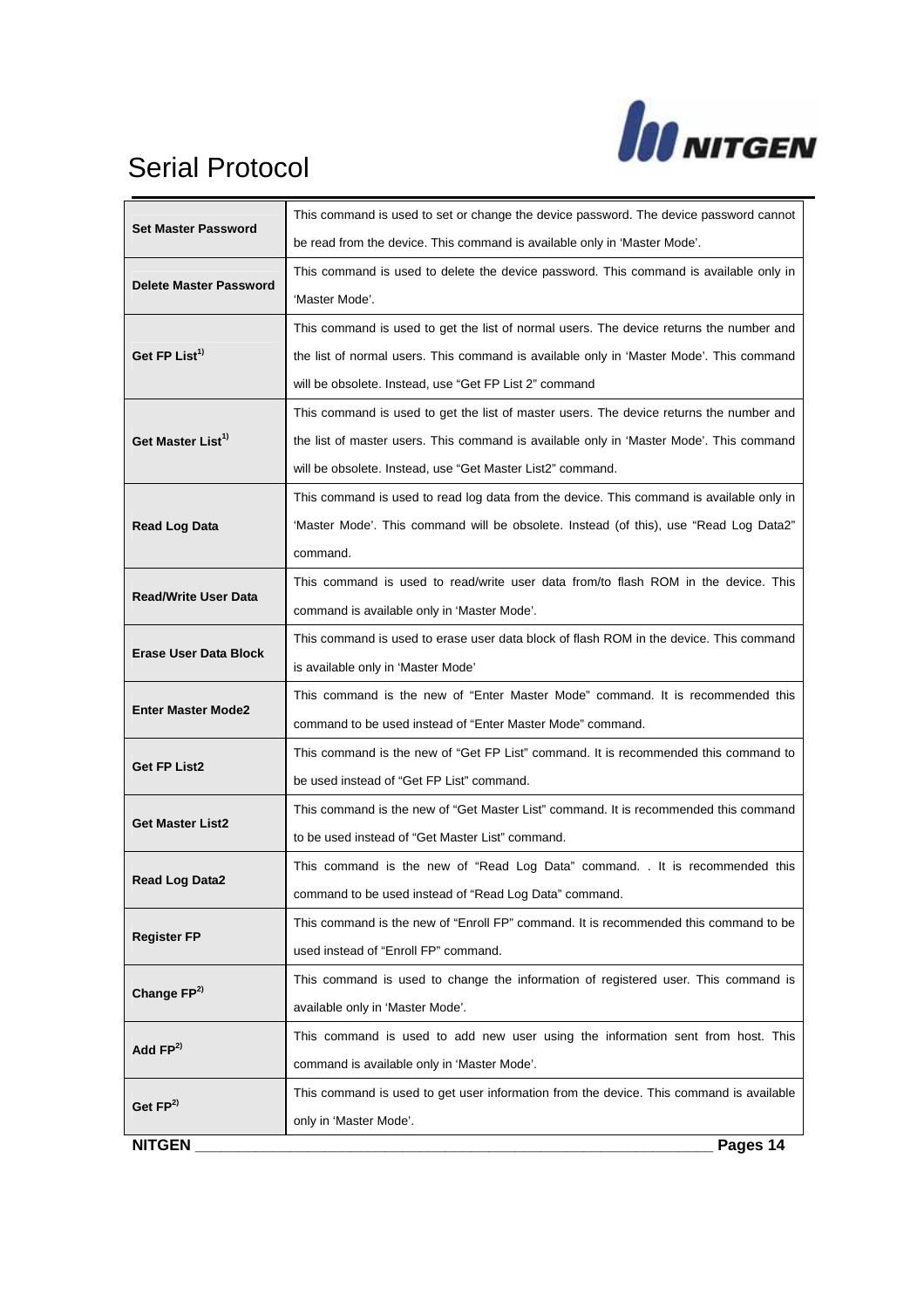# **JO NITGEN**

### Serial Protocol Serial Protocol

Delete All Log<sup>2)</sup> This command is used to delete all logs in device. This command is available only in 'Master Mode'.

1) These commands are only supported in FIM10.

2) These commands are only supported in FIM01 and FIM20.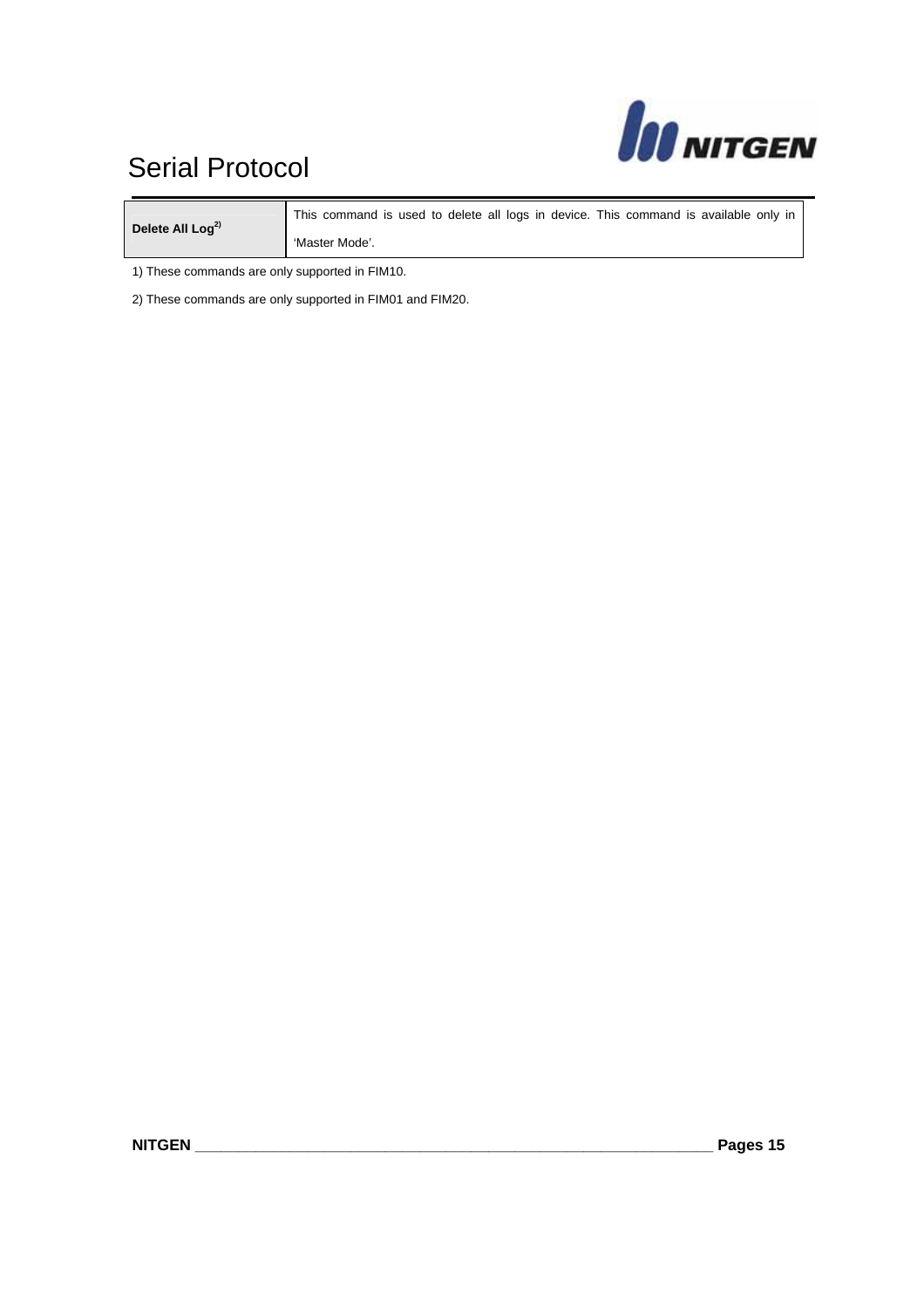

#### ■ **CONFIGURATION**

| <b>Service Types</b>                 | <b>Description</b>                                                                           |  |
|--------------------------------------|----------------------------------------------------------------------------------------------|--|
|                                      | This command is used to set/get image control values such as gain, brightness, and           |  |
|                                      | contrast for sensor module. This command is available only in 'Master Mode'.                 |  |
| Set/Get OPP Option <sup>1)</sup>     | • OPP02MM1 sensor module                                                                     |  |
|                                      | Gain<br>:1~63<br>Brightness: 0~100<br>Contrast<br>$: 0 - 100$                                |  |
|                                      | · OPP01MM2, OPP03, OPP04 sensor module                                                       |  |
|                                      | Gain<br>: 1, 2, 4, 8<br>Brightness: 0~100<br>Contrast<br>$: 0 - 100$                         |  |
|                                      | This command is used to set/reset/get security levels for verification and identification.   |  |
| Set/Get Security Level <sup>1)</sup> | Verification level can be set from 1 to 9, and identification level form 6 to 9 according to |  |
|                                      | user's need. This command is available only in 'Master Mode'.                                |  |
|                                      | This command is used to set/reset/get the option for latent fingerprint image check and      |  |
| Set/Get Capture Option <sup>1)</sup> | adaptive capture. This command is available only in 'Master Mode'.                           |  |
|                                      | This command is used to set/reset/get option for the initialization of fingerprint DB. This  |  |
| Set/Get DB Init Option <sup>1)</sup> | command is available only in 'Master Mode'.                                                  |  |
|                                      | This command is used to set/reset/get option for log write enable mode. This command is      |  |
| Set/Get Log Option <sup>1)</sup>     | available only in 'Master Mode'.                                                             |  |
|                                      | This command is used to set/get capture period waiting time. This command is available       |  |
| Set/Get Capture Period <sup>1)</sup> | only in 'Master Mode'.                                                                       |  |
| <b>Set/Get System</b>                | This command is used to set/get system information. This command is available only in        |  |
| <b>Information</b>                   | 'Master Mode'.                                                                               |  |
| <b>System</b><br>Save                | This command is used to save current system information to Flash ROM. This command is        |  |
| <b>Information</b>                   | only available in 'Master Mode'.                                                             |  |
| <b>Set Default System</b>            | This command is used to set default system information. This command is not save the         |  |
| <b>Information</b>                   | information to Flash ROM. Baudrate and the number of template is not changed.                |  |
|                                      | This command is used to select 2 or 4 templates mode. This command is only available in      |  |
| Change template mode <sup>2)</sup>   | 'Master Mode'.                                                                               |  |

1) These commands are only supported in FIM10 and FIM30.

2) These commands are only supported in FIM01 and FIM20.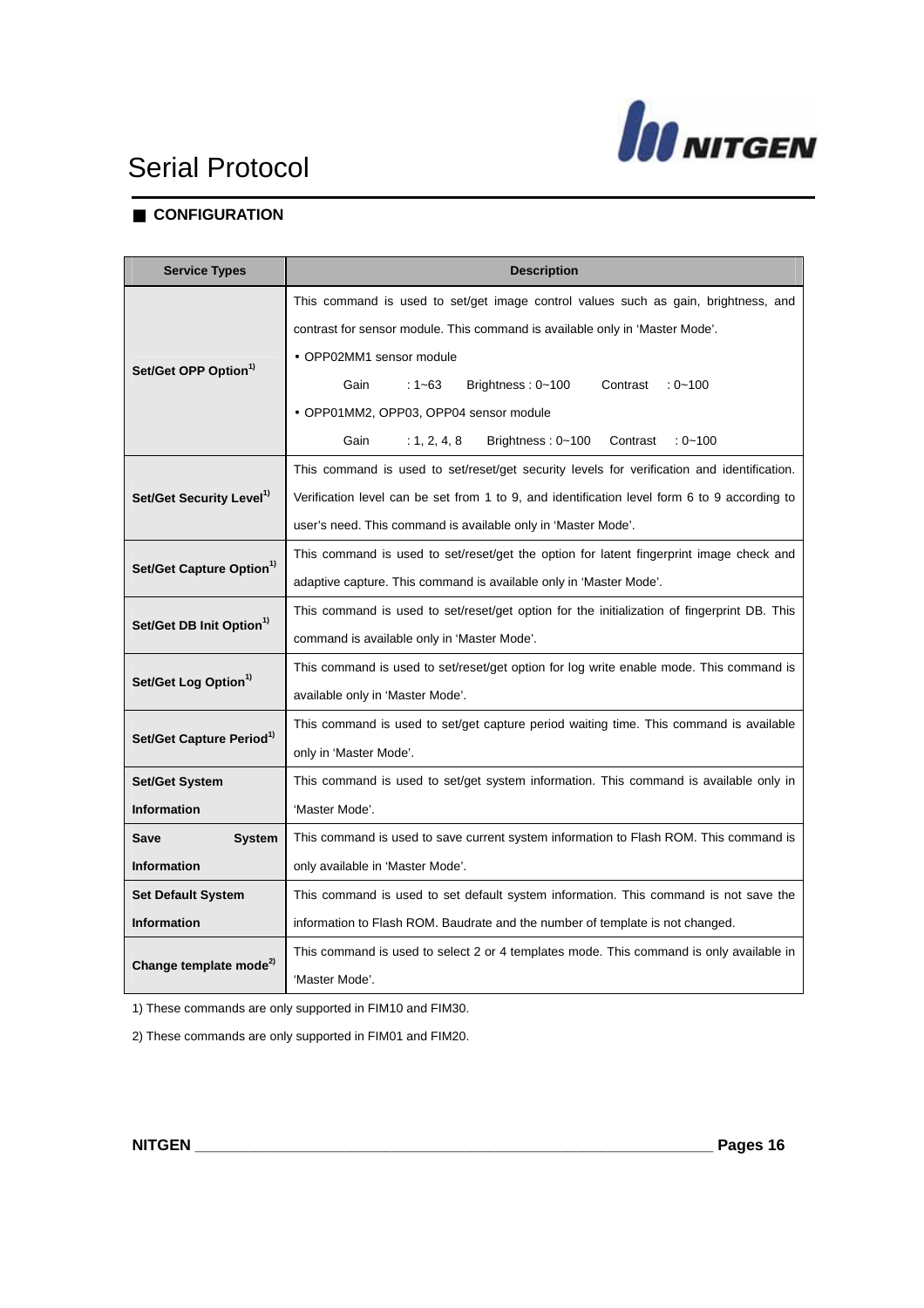

#### ■ **SYSTEM MANAGEMENT**

| <b>Service Types</b>                                                                               | <b>Description</b>                                                                    |
|----------------------------------------------------------------------------------------------------|---------------------------------------------------------------------------------------|
| Get FP Image <sup>1)</sup>                                                                         | This command is used to get the raw image of fingerprint from the device. The device  |
|                                                                                                    | divides raw image into several blocks of data, and sends each block separately.       |
| <b>Status Check</b>                                                                                | This command is used to check the device operation status. The device returns current |
|                                                                                                    | status such as idle or operating a task to the host.                                  |
|                                                                                                    | This command is the new of "Get FP Image" command. It is recommended this command     |
| Get FP Image2                                                                                      | to be used instead of "Get FP Image" command.                                         |
|                                                                                                    | This command is used to upgrade firmware program of FIM10, FIM30, FIM01 or FIM20xx    |
| <b>Upgrade Firmware2</b>                                                                           | series.                                                                               |
|                                                                                                    | Firmware Format: binary                                                               |
| Set Device Time <sup>2)</sup><br>This command is used to set the reference time of target device.  |                                                                                       |
| Get Device Time <sup>2)</sup><br>This command is used to read the reference time of target device. |                                                                                       |
| $IO$ Control <sup>2)</sup>                                                                         | This command is used to set/clear the device I/Os such as Sensor LED and so on.       |
| Get Image Quality <sup>2)</sup>                                                                    | This command is used to get the quality of fingerprint image.                         |

1) These commands are only supported in FIM10 and FIM30.

2) These commands are only supported in FIM01 and FIM20.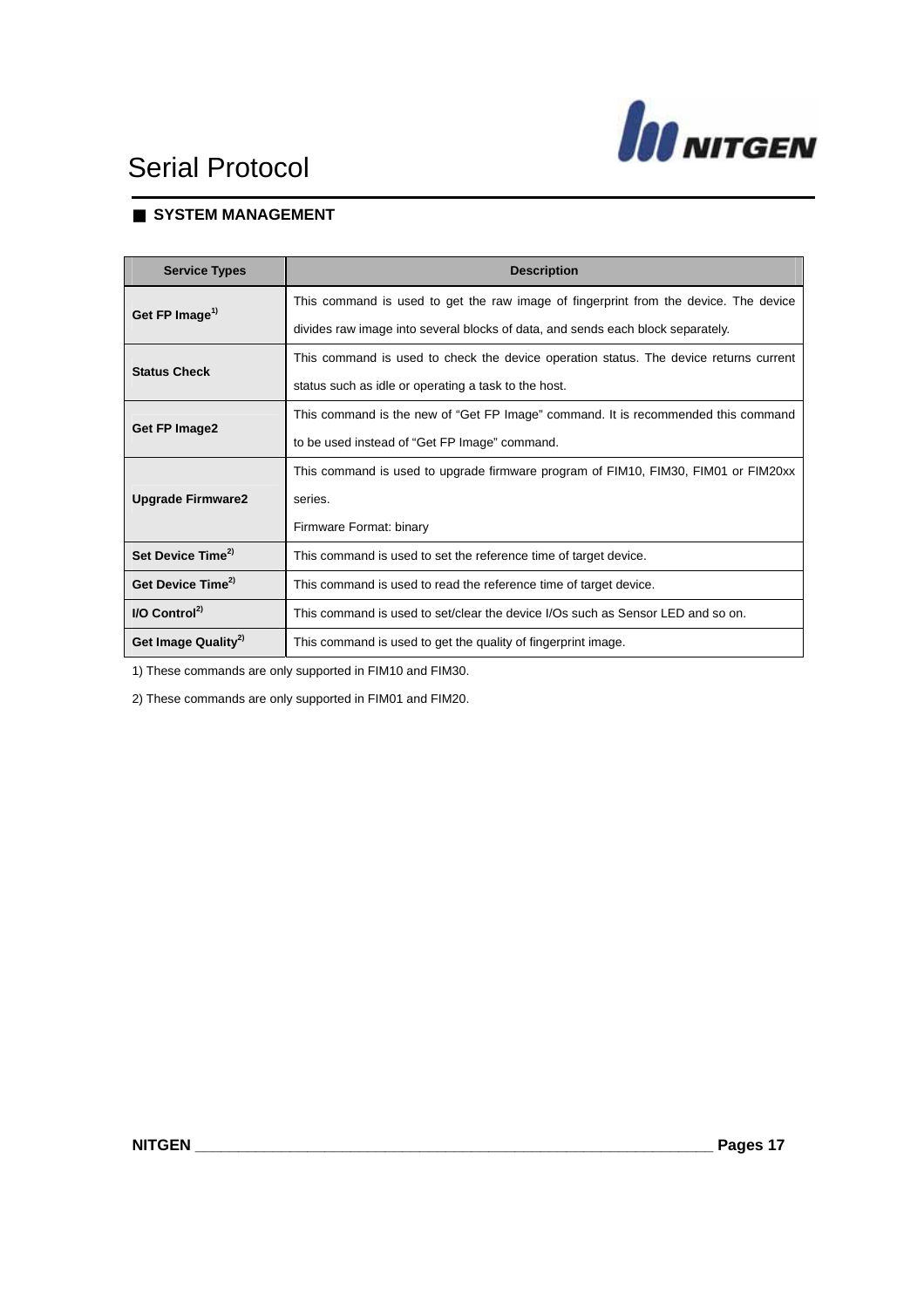

#### **3. SERIAL COMMUNICATION COMMANDS**

#### ■ **Packet Structure**

The following figure shows the organization of a packet. The packet consists of start byte, header, data (optional), and data checksum (optional). Data and data checksum block is sent only if needed.



#### PACKET STRUCTURE

\* If data size is zero, then data and data check sum is not used.

\* Start byte: 0x7E

The maximum size of a packet is 64Kbyte.

Size (Start Byte) + Size (Header) + Size (Data) + Size (Data Checksum)  $\leq 65,536$ 

If data size is so large that the host/device cannot carry data in a single packet, the host/device divides data into small data blocks and sends them over several subsequent packets. And the packet index has the value from 0 to 255. The maximum data size that can be sent is calculated as the following.

Max Data block = 256 x 65,507 = 16,769,792 [byte]

Packet index is transferred by the parameter of the header. The following explains the format of packet index.

(Packet index  $(0-N) \ll 8$ ) + (Max Packet Index N)

For example, if single packet is sent, packet index is 0x0000.

If two packets are sent, the first packet index is 0x0001, and the second packet index is 0x0101.

If three packets are sent, packet indexes are sequentially 0x0002, 0x0102, and 0x0202.

**Warning: The total data size of multiple packets is dependent on the target devices.** 

 **The multi-packet is executed after last packet is transferred.** 

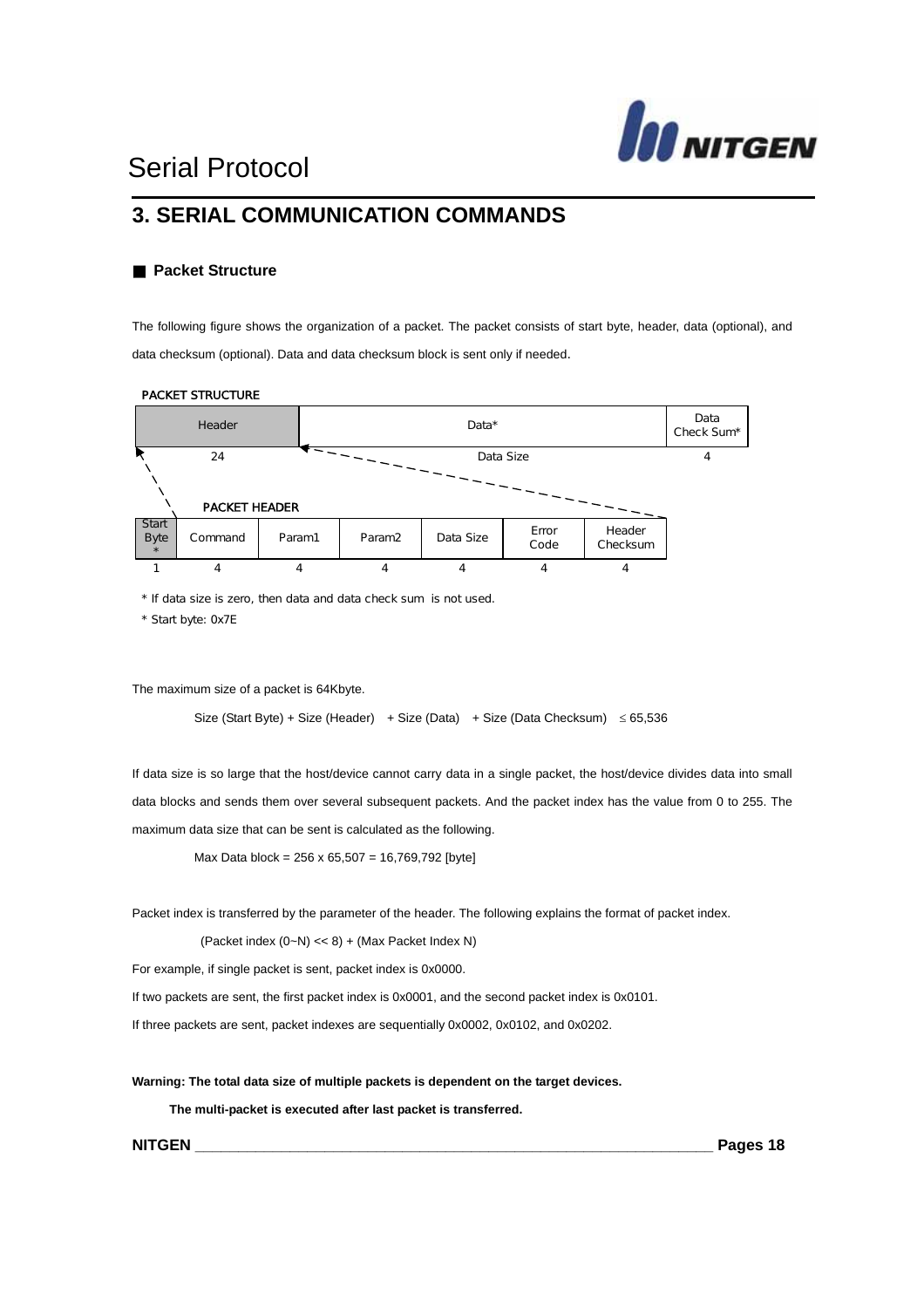

#### **Error Code**

If the host sends the command packet, the device returns the acknowledge packet with the packet error code. If Error code is not "ERR\_NONE", the previously sent command packet is ignored in the device. The host needs to check the returned error code, and then retry or does something.

| <b>ERROR CODE LIST</b>                                                     |                                                  |     |
|----------------------------------------------------------------------------|--------------------------------------------------|-----|
| ERR NONE                                                                   | The command packet successfully executed         | 0x0 |
| ERR CHECKSUM ERROR<br>There exists checksum error in header or data block. |                                                  | 0x2 |
| ERR INVALID CMD<br>The command sent to the device is invalid.              |                                                  | 0x5 |
| ERR UNSUPPORTED CMD                                                        | The command sent to the device is not supported. | 0x6 |

#### **How to Make the Header Checksum & the Data Checksum**

Checksum data can be calculated by adding all byte data.

For example, in order to create the header checksum, 20 bytes are added.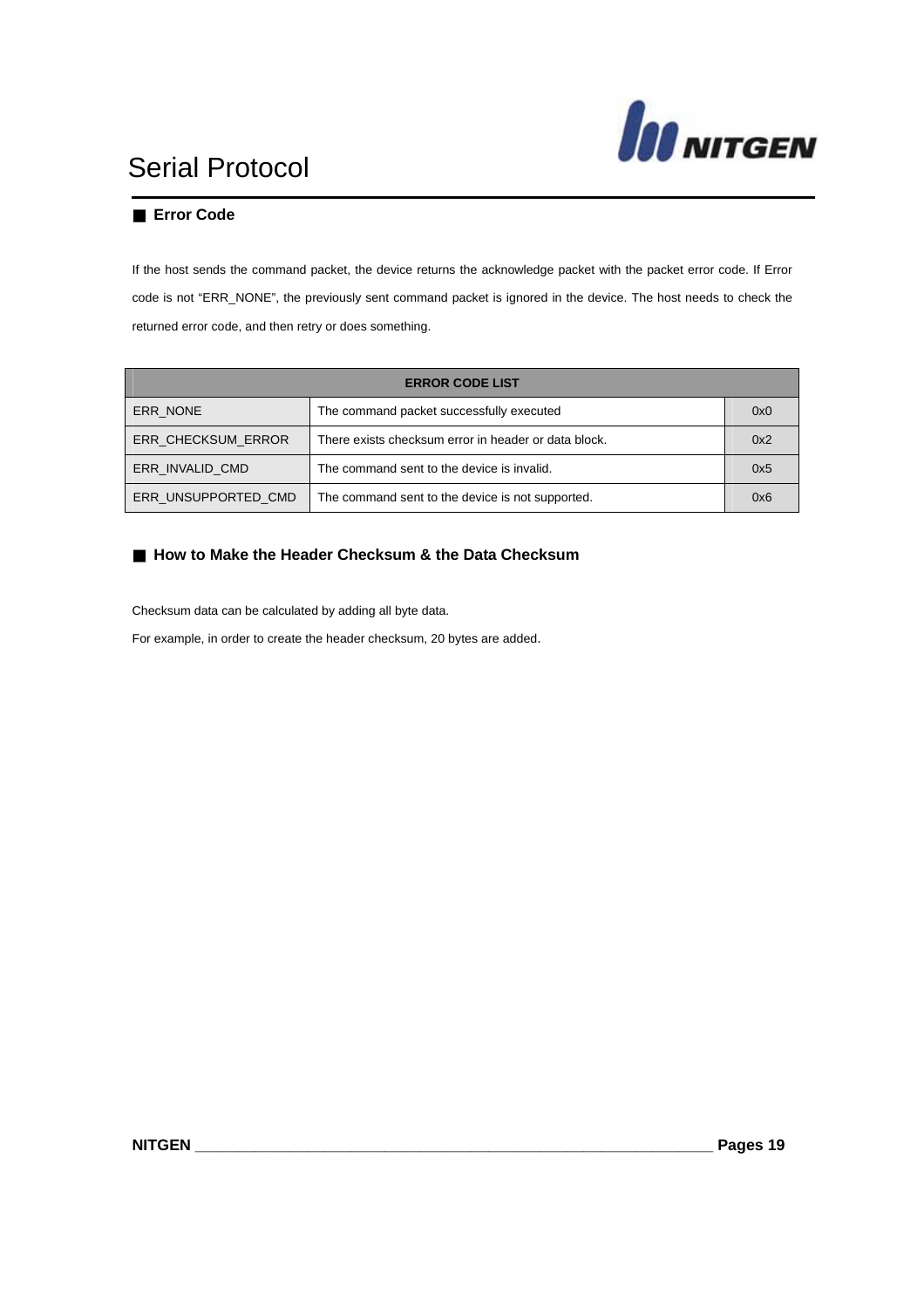

### **4. LOG DATA BLOCK**

The log data block consists of index, type, event, and information, and the size of a log data block is 28 bytes. The following table shows the organization of a log data block. The max number of log data to be supported is different according to devices. The FIM10 supports 2048 log data. And The FIM01and FIM20xx support 8196 log data.

|                             | Type (1)          | Event (1)               | <b>Information (22)</b> |                  |                  |
|-----------------------------|-------------------|-------------------------|-------------------------|------------------|------------------|
| Index $(4)$                 |                   |                         | ID (10)                 | Result (2)       | Reserved (10)    |
| $0 \sim (0x$ FFFFFFFFF - 1) | Command = $0$     | $Enroll = 0$            | <b>FPID (10)</b>        | RESULT (2)       | X                |
|                             |                   | Delete $= 1$            | <b>FPID (10)</b>        | RESULT (2)       | X                |
|                             |                   | Verify $= 2$            | <b>FPID (10)</b>        | RESULT (2)       | X                |
|                             |                   | $Identity = 3$          | <b>FPID (10)</b>        | RESULT (2)       | X                |
|                             |                   | Instant Match = $6$     | X                       | RESULT (2)       | X                |
|                             |                   | Enter Master Mode = $7$ | FPID (10)               | RESULT (2)       | X                |
|                             |                   | Set Master = $8$        | X                       | RESULT (2)       | X                |
|                             |                   | Reset Master = $9$      | X                       | RESULT (2)       | X                |
|                             |                   | Delete $All = 10$       | X                       | RESULT (2)       | X                |
|                             | $Error = 1$       |                         | <b>Error String</b>     |                  |                  |
|                             | Type (1)          | Event (1)               |                         | Information (22) |                  |
|                             |                   |                         | Result (2)              | Time $(8)$       | ID (12)          |
|                             | Command = $2^{1}$ | $Enroll = 0$            | RESULT (2)              | TIME $(8)$       | <b>FPID (12)</b> |
|                             |                   | Delete $= 1$            | RESULT (2)              | TIME $(8)$       | <b>FPID (12)</b> |
|                             |                   | Verify $= 2$            | RESULT (2)              | TIME $(8)$       | <b>FPID (12)</b> |
|                             |                   | Identify $= 3$          | RESULT (2)              | TIME $(8)$       | <b>FPID (12)</b> |
|                             |                   | Instant Match = $6$     | RESULT (2)              | TIME $(8)$       | <b>FPID (12)</b> |
|                             |                   | Enter Master Mode = $7$ | RESULT (2)              | TIME $(8)$       | <b>FPID (12)</b> |
|                             |                   | Set Master = $8$        | RESULT (2)              | TIME $(8)$       | <b>FPID (12)</b> |
|                             |                   |                         |                         |                  |                  |
|                             |                   | Reset Master = $9$      | RESULT (2)              | TIME $(8)$       | <b>FPID (12)</b> |
|                             |                   | Delete All $) = 10$     | RESULT (2)              | TIME $(8)$       | <b>FPID (12)</b> |

#### ■ **Log Data Format**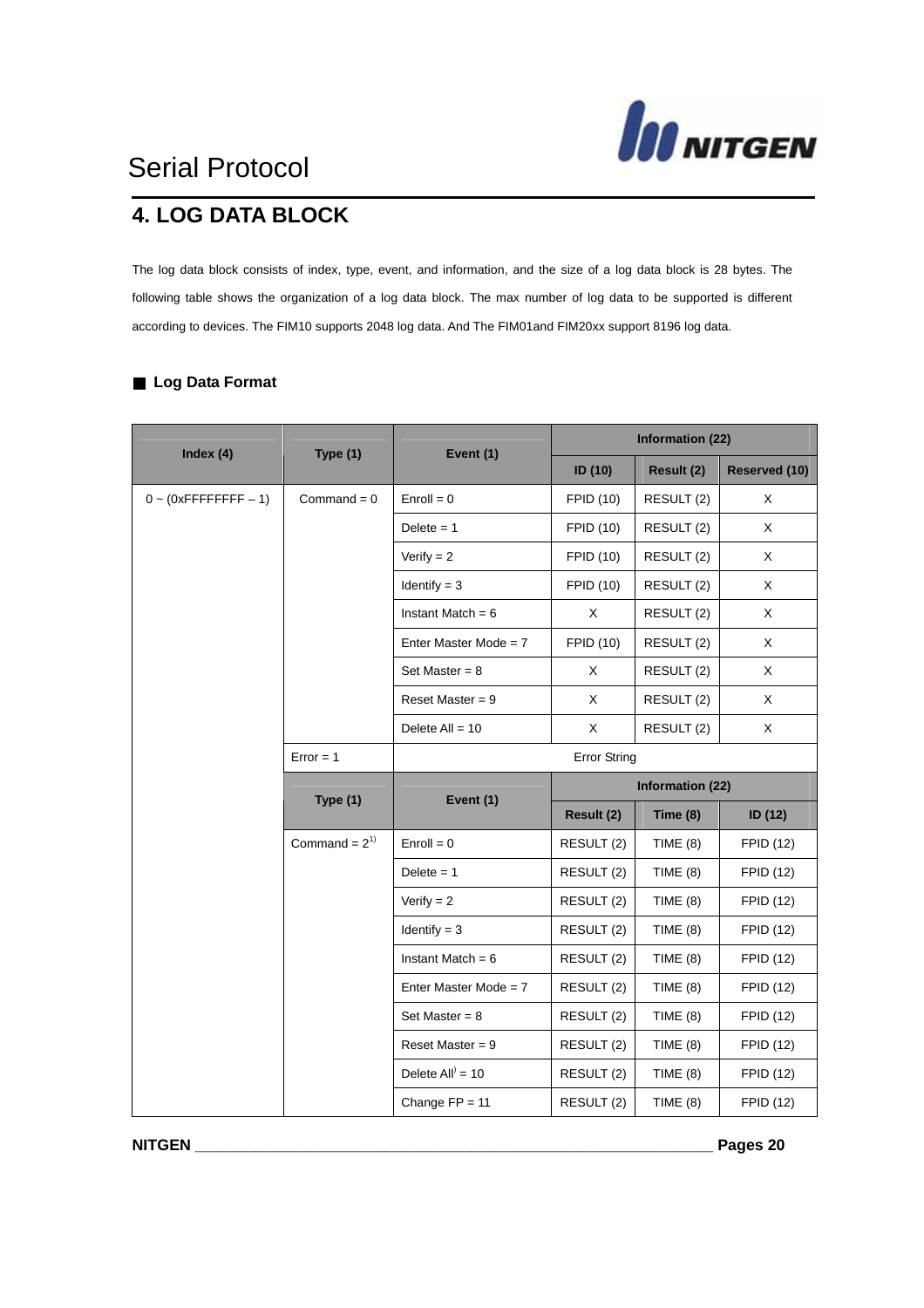

|  | Change Password = $12$  | RESULT (2) | TIME $(8)$      | <b>FPID (12)</b> |
|--|-------------------------|------------|-----------------|------------------|
|  | Add $FP = 13$           | RESULT (2) | TIME $(8)$      | <b>FPID (12)</b> |
|  | Instant Verify = $14$   | RESULT (2) | TIME $(8)$      | <b>FPID (12)</b> |
|  | Instant Identify = $15$ | RESULT (2) | <b>TIME (8)</b> | <b>FPID (12)</b> |

1) These type is supported in FIM01 and FIM20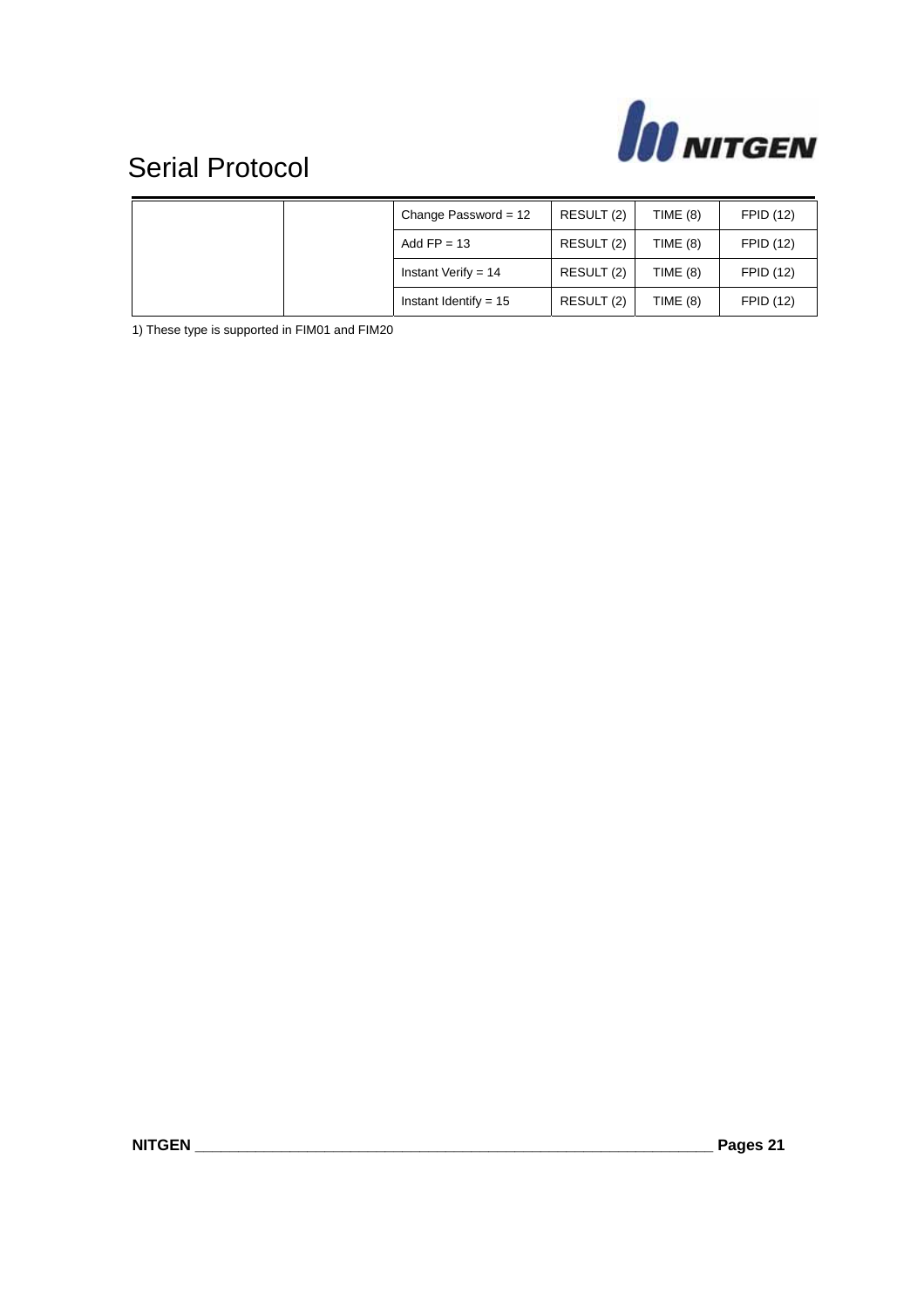

### **Appendix A. COMMAND LIST**

| <b>CONNECTION</b>         |      |  |
|---------------------------|------|--|
|                           |      |  |
| CMD REQUEST CONNECTION    | 0x01 |  |
| CMD_SET_BAUDRATE          | 0x02 |  |
| CMD GET FIRMWARE VERSION  | 0x03 |  |
| CMD GET FIRMWARE VERSION2 | 0x04 |  |
| CMD GET DEVICE INFO       | 0x05 |  |

| <b>MATCHING</b>      |      |  |
|----------------------|------|--|
| CMD VERIFY FP        | 0x11 |  |
| CMD IDENTIFY FP      | 0x12 |  |
| CMD INSTANT MATCHING | 0x15 |  |
| CMD GET TEMPLATE     | 0x16 |  |
| <b>CMD CANCEL</b>    | 0x17 |  |
| CMD INSTANT VERIFY   | 0x18 |  |
| CMD INSTANT IDENTIFY | 0x19 |  |

| <b>DATABASE MANAGEMENT</b> |      |  |
|----------------------------|------|--|
| CMD ENROLL FP STEP1        | 0x20 |  |
| CMD_ENROLL_FP_STEP2        | 0x21 |  |
| CMD_DELETE FP              | 0x22 |  |
| CMD DELETE_ALL_FP          | 0x23 |  |
| <b>CMD SET MASTER</b>      | 0x24 |  |
| CMD_ENTER_MASTER_MODE      | 0x25 |  |
| CMD LEAVE MASTER MODE      | 0x26 |  |
| CMD_SET_MASTER_PASSWORD    | 0x27 |  |
| CMD_GET_FP_LIST            | 0x28 |  |
| CMD_GET_MASTER_LIST        | 0x29 |  |
| CMD_READ_LOG_DATA          | 0x2A |  |
| CMD READ USER DATA         | 0x2B |  |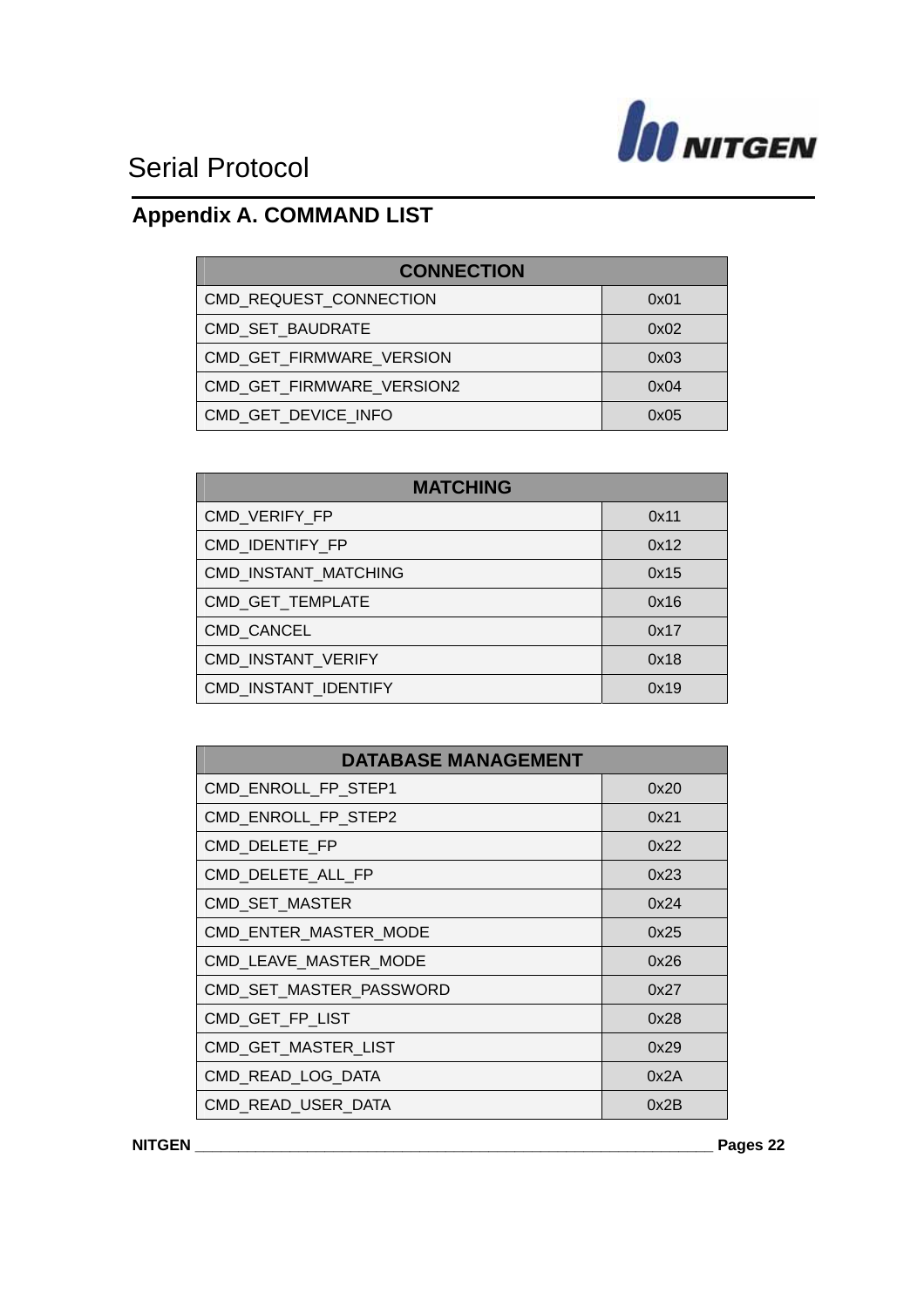

| CMD WRITE USER DATA        | 0x2C |
|----------------------------|------|
| CMD ERASE USER DATA BLOCK  | 0x2D |
| CMD_DELETE_MASTER_PASSWORD | 0x2E |
| CMD_ENTER_MASTER_MODE2     | 0x2F |
| CMD_GET_FP_LIST2           | 0x30 |
| CMD_GET_MASTER_LIST2       | 0x31 |
| CMD READ LOG DATA2         | 0x32 |
| CMD REGISTER FP            | 0x33 |
| CMD_CHANGE_FP              | 0x34 |
| CMD_ADD_FP                 | 0x35 |
| CMD GET FP                 | 0x36 |
| CMD DELETE ALL LOG         | 0x37 |

| <b>CONFIGURATION</b>    |      |  |
|-------------------------|------|--|
| CMD_SET_OPP_OPTION      | 0x40 |  |
| CMD_GET_OPP_OPTION      | 0x41 |  |
| CMD_SET_SECURITY_LEVEL  | 0x42 |  |
| CMD_GET_SECURITY_LEVEL  | 0x43 |  |
| CMD_SET_CAPTURE_OPTION  | 0x44 |  |
| CMD_GET_CAPTURE_OPTION  | 0x45 |  |
| CMD_SET_DB_INIT_OPTION  | 0x46 |  |
| CMD_GET_DB_INIT_OPTION  | 0x47 |  |
| CMD_SET_LOG_OPTION      | 0x48 |  |
| CMD_GET_LOG_OPTION      | 0x49 |  |
| CMD_SET_CAPTURE_PERIOD  | 0x4A |  |
| CMD_GET_CAPUTRE_PERIOD  | 0x4B |  |
| CMD_SET_SYSINFO         | 0x4C |  |
| CMD_GET_SYSINFO         | 0x4D |  |
| CMD_GET_SYSINFO         | 0x4E |  |
| CMD_CHG_NUM_OF_TEMP     | 0x4F |  |
| CMD_SET_DEFAULT_SYSINFO | 0x50 |  |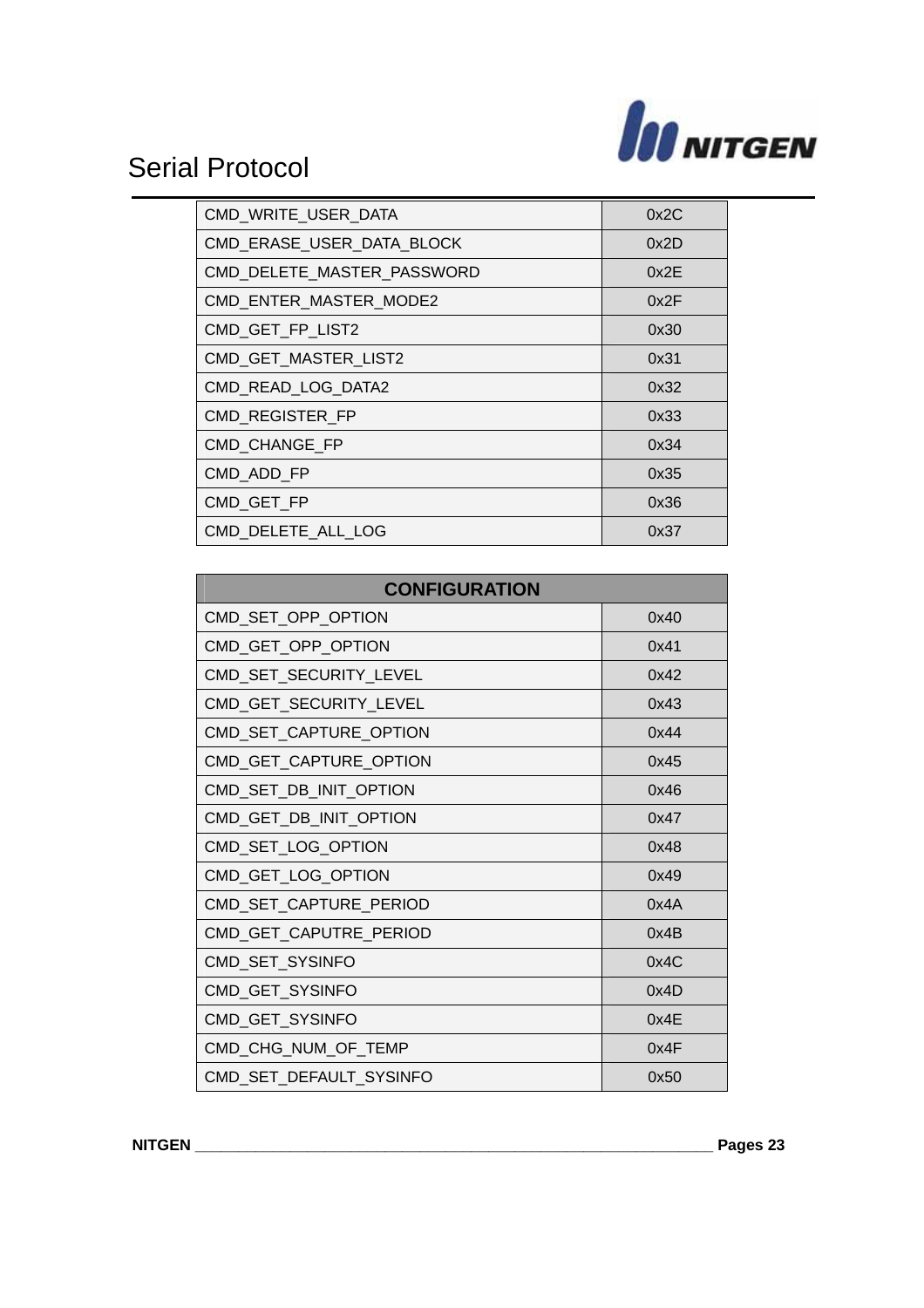

| <b>SYSTEM MANAGEMENT</b> |      |  |
|--------------------------|------|--|
| CMD_GET_FP_IMAGE         | 0x60 |  |
| <b>CMD STATUS CHECK</b>  | 0x62 |  |
| CMD GET FP IMAGE2        | 0x63 |  |
| CMD UPGRADE FIRMWARE2    | 0x64 |  |
| CMD SET TIME             | 0x65 |  |
| CMD GET TIME             | 0x66 |  |
| CMD CTL IO               | 0x67 |  |
| CMD_GET_IMAGE_QAULITY    | 0x68 |  |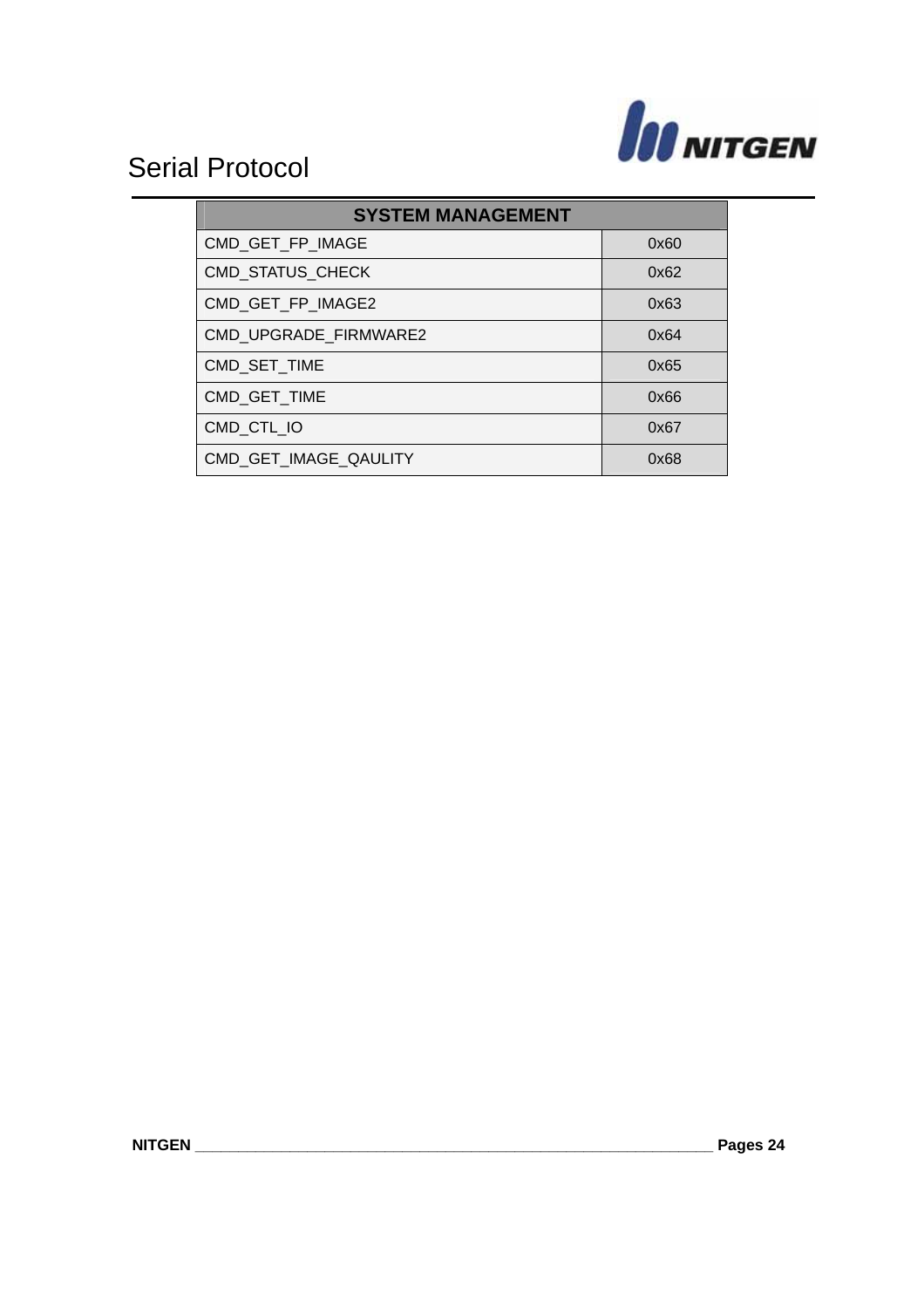

### **Appendix B. COMMAND LIST SUPPORTED IN DEVICES**

**FIM10 Series** 

|                   | CMD_REQUEST_CONNECTION (0x01)     |  |
|-------------------|-----------------------------------|--|
|                   | CMD_SET_BAUDRATE (0x02)           |  |
| <b>CONNECTION</b> | CMD_GET_WARE_VERSION (0x03)       |  |
|                   | CMD_GET_FIRMWARE_VERSION2 (0x04)  |  |
|                   | CMD_GET_DEVICE_INFO (0x05)        |  |
|                   | CMD_VERIFY_FP (0x11)              |  |
|                   | CMD_IDENTIFY_FP (0x12)            |  |
| <b>MATCHING</b>   | CMD_INSTANT_MATCHING (0x15)       |  |
|                   | CMD_GET_TEMPLATE (0x16)           |  |
|                   | CMD_CANCEL (0x17)                 |  |
|                   | CMD_ENROLL_FP_STEP1 (0x20)        |  |
|                   | CMD_ENROLL_FP_STEP2 (0x21)        |  |
|                   | CMD_DELETE_FP (0x22)              |  |
|                   | CMD_DELETE_ALL_FP (0x23)          |  |
|                   | CMD_SET_MASTER (0x24)             |  |
|                   | CMD_ENTER_MASTER_MODE (0x25)      |  |
|                   | CMD_LEAVE_MASTER_MODE (0x26)      |  |
|                   | CMD_SET_MASTER_PASSWORD (0x27)    |  |
|                   | CMD_GET_FP_LIST (0x28)            |  |
| <b>DATABASE</b>   | CMD_GET_MASTER_LIST (0x29)        |  |
| <b>MANAGEMENT</b> | CMD_READ_LOG_DATA (0x2A)          |  |
|                   | CMD_READ_USER_DATA (0x2B)         |  |
|                   | CMD_WRITE_USER_DATA (0x2C)        |  |
|                   | CMD_ERASE_USER_DATA_BLOCK (0x2D)  |  |
|                   | CMD_DELETE_MASTER_PASSWORD (0x2E) |  |
|                   | CMD_ENTER_MASTER_MODE2 (0x2F)     |  |
|                   | CMD_GET_FP_LIST2 (0x30)           |  |
|                   | CMD_GET_MASTER_LIST2 (0x31)       |  |
|                   | CMD_READ_LOG_DATA2 (0x32)         |  |
|                   | CMD_REGISTER_FP (0x33)            |  |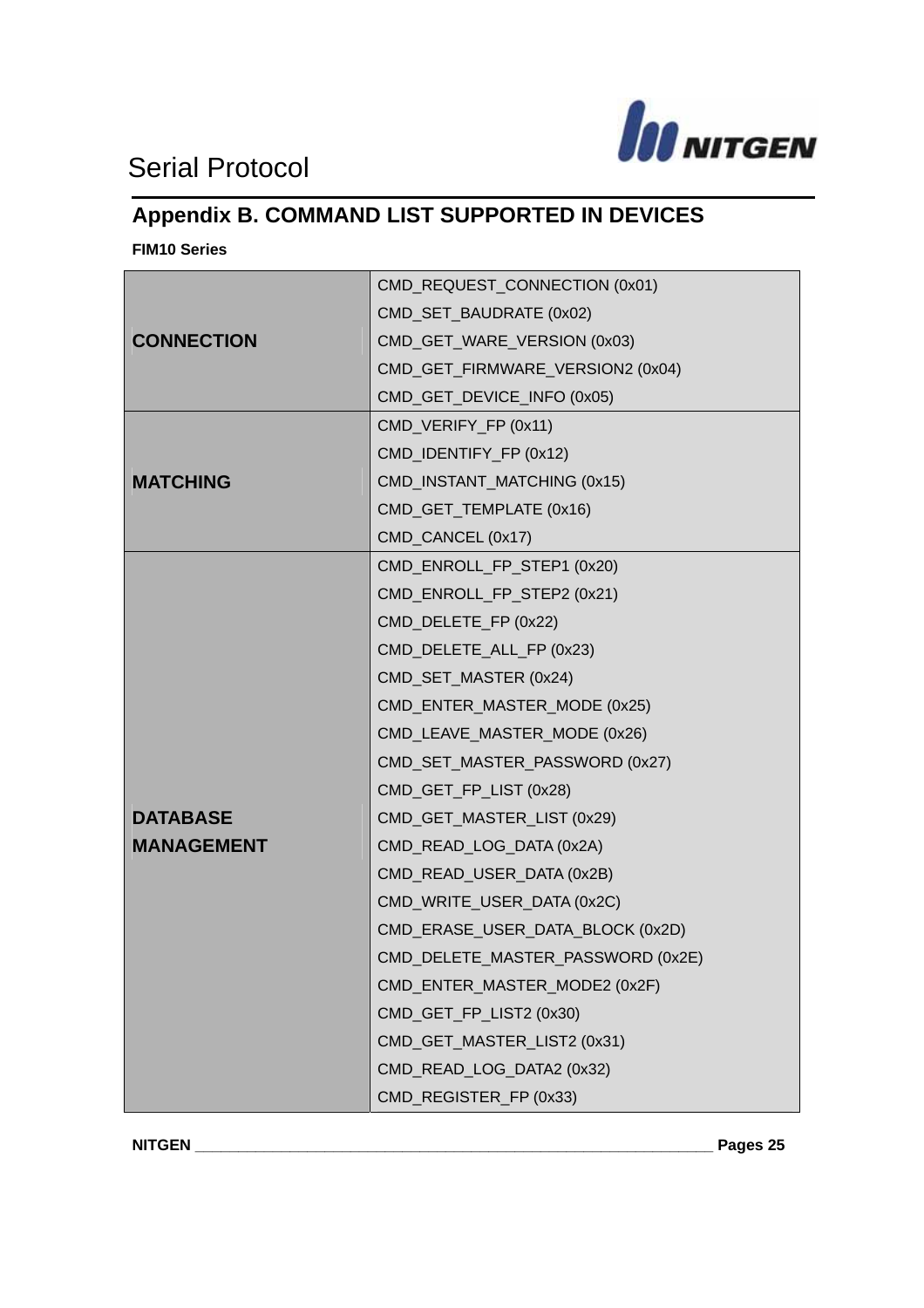

|                          | CMD_DELETE_ALL_LOG (0x37)     |  |
|--------------------------|-------------------------------|--|
|                          | CMD_SET_OPP_OPTION (0x40)     |  |
|                          | CMD_GET_OPP_OPTION (0x41)     |  |
|                          | CMD_SET_SECURITY_LEVEL (0x42) |  |
|                          | CMD_GET_SECURITY_LEVEL (0x43) |  |
|                          | CMD_SET_CAPTURE_OPTION (0x44) |  |
| <b>CONFIGURATION</b>     | CMD_GET_CAPTURE_OPTION (0x45) |  |
|                          | CMD_SET_LOG_OPTION (0x48)     |  |
|                          | CMD_GET_LOG_OPTION (0x49)     |  |
|                          | CMD_SET_CAPTURE_PERIOD (0x4A) |  |
|                          | CMD_GET_CAPTURE_PERIOD (0x4B) |  |
|                          | CMD_GET_FP_IMAGE (0x60)       |  |
|                          | CMD_STATUS_CHECK (0x62)       |  |
| <b>SYSTEM MANAGEMENT</b> | CMD_GET_FP_IMAGE2 (0x63)      |  |
|                          | CMD_UPGRADE_FIRMWARE2 (0x64)  |  |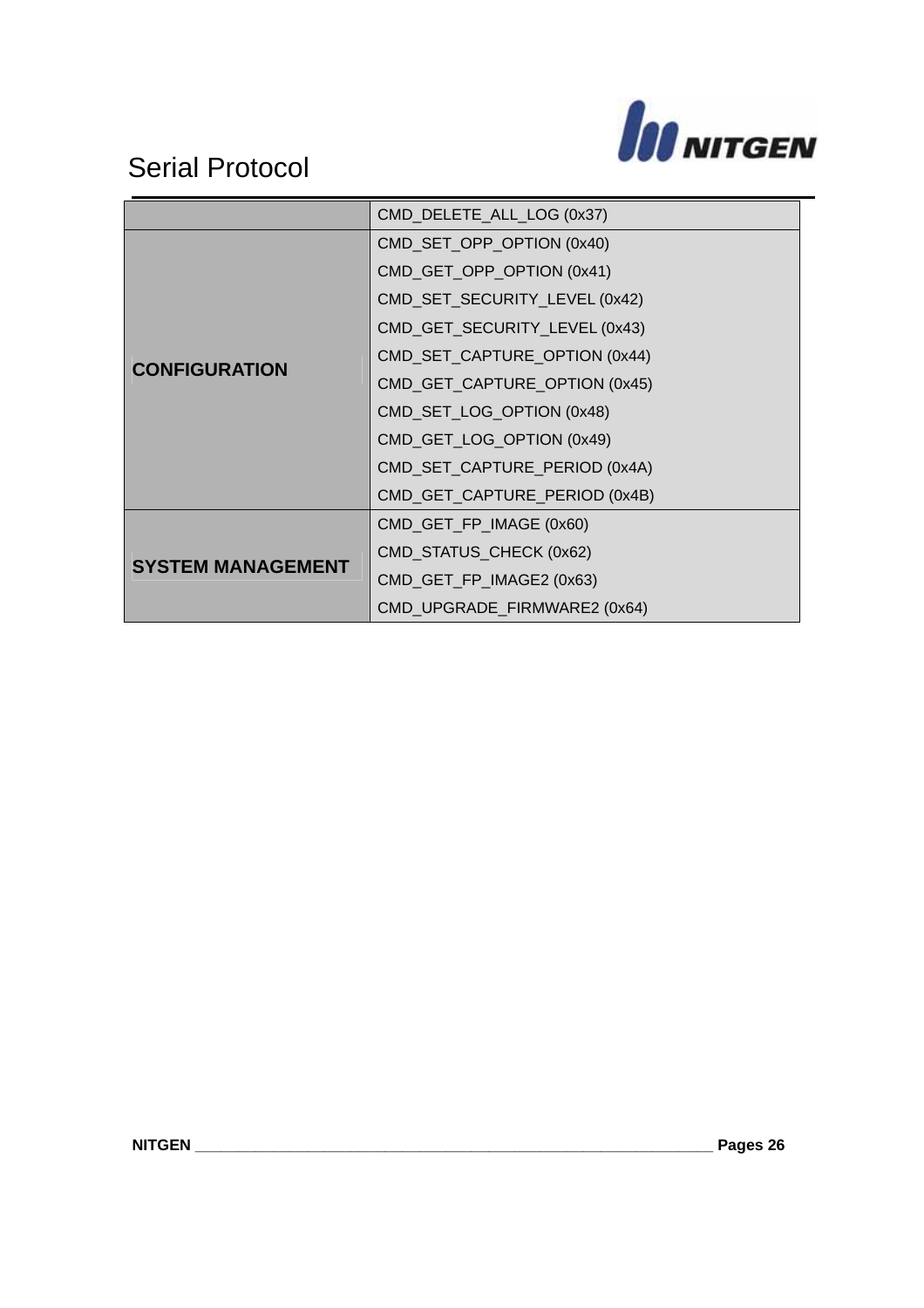

#### **FIM01 and FIM20 Series**

|                      | CMD_REQUEST_CONNECTION (0x01)     |  |  |  |
|----------------------|-----------------------------------|--|--|--|
| <b>CONNECTION</b>    | CMD_GET_FIRMWARE_VERSION2 (0x04)  |  |  |  |
|                      | CMD_GET_DEVICE_INFO (0x05)        |  |  |  |
|                      | CMD_VERIFY_FP (0x11)              |  |  |  |
|                      | CMD_IDENTIFY_FP (0x12)            |  |  |  |
|                      | CMD_INSTANT_MATCHING (0x15)       |  |  |  |
| <b>MATCHING</b>      | CMD_GET_TEMPLATE (0x16)           |  |  |  |
|                      | CMD_CANCEL (0x17)                 |  |  |  |
|                      | CMD_INSTNAT_VERIFY (0x18)         |  |  |  |
|                      | CMD_INSTNAT_IDENTIFY (0x19)       |  |  |  |
|                      | CMD_DELETE_FP (0x22)              |  |  |  |
|                      | CMD_DELETE_ALL_FP (0x23)          |  |  |  |
|                      | CMD_SET_MASTER (0x24)             |  |  |  |
|                      | CMD_LEAVE_MASTER_MODE (0x26)      |  |  |  |
|                      | CMD_SET_MASTER_PASSWORD (0x27)    |  |  |  |
|                      | CMD_READ_USER_DATA (0x2B)         |  |  |  |
|                      | CMD_WRITE_USER_DATA (0x2C)        |  |  |  |
|                      | CMD_ERASE_USER_DATA_BLOCK (0x2D)  |  |  |  |
| <b>DATABASE</b>      | CMD_DELETE_MASTER_PASSWORD (0x2E) |  |  |  |
| <b>MANAGEMENT</b>    | CMD_ENTER_MASTER_MODE2 (0x2F)     |  |  |  |
|                      | CMD_GET_FP_LIST2 (0x30)           |  |  |  |
|                      | CMD_GET_MASTER_LIST2 (0x31)       |  |  |  |
|                      | CMD_READ_LOG_DATA 2(0x32)         |  |  |  |
|                      | CMD_REGISTER_FP (0x33)            |  |  |  |
|                      | CMD_CHANGE_FP (0x34)              |  |  |  |
|                      | CMD_ADD_FP (0x35)                 |  |  |  |
|                      | CMD_GET_FP (0x36)                 |  |  |  |
|                      | CMD_DELETE_ALL_LOG (0x37)         |  |  |  |
|                      | CMD_SET_SYSINFO (0x4C)            |  |  |  |
| <b>CONFIGURATION</b> | CMD_GET_SYSINFO (0x4D)            |  |  |  |
|                      | CMD_SAVE_SYSINFO (0x4E)           |  |  |  |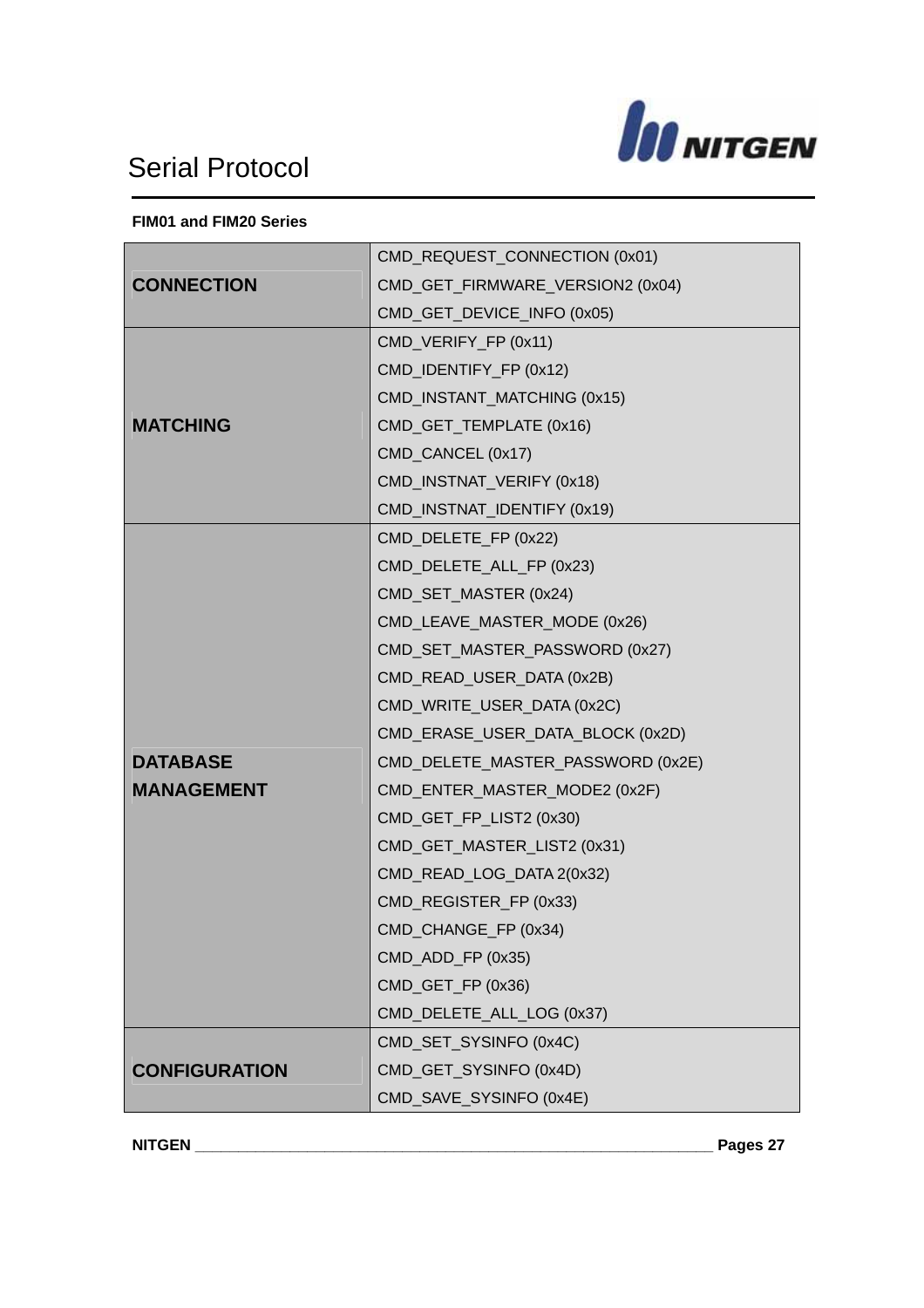

|                          | CMD_CHG_NUM_OF_TEMP (0x4F)     |  |  |
|--------------------------|--------------------------------|--|--|
|                          | CMD_SET_DEFAULT_SYSINFO (0x50) |  |  |
|                          | CMD_STATUS_CHECK (0x62)        |  |  |
|                          | CMD_GET_FP_IMAGE2 (0x63)       |  |  |
|                          | CMD_UPGRADE_FIRMWARE2 (0x64)   |  |  |
| <b>SYSTEM MANAGEMENT</b> | CMD_SET_TIME (0x65)            |  |  |
|                          | CMD_GET_TIME (0x66)            |  |  |
|                          | CMD_CTL_IO (0x67)              |  |  |
|                          | CMD_GET_IMAGE_QUALITY (0x68)   |  |  |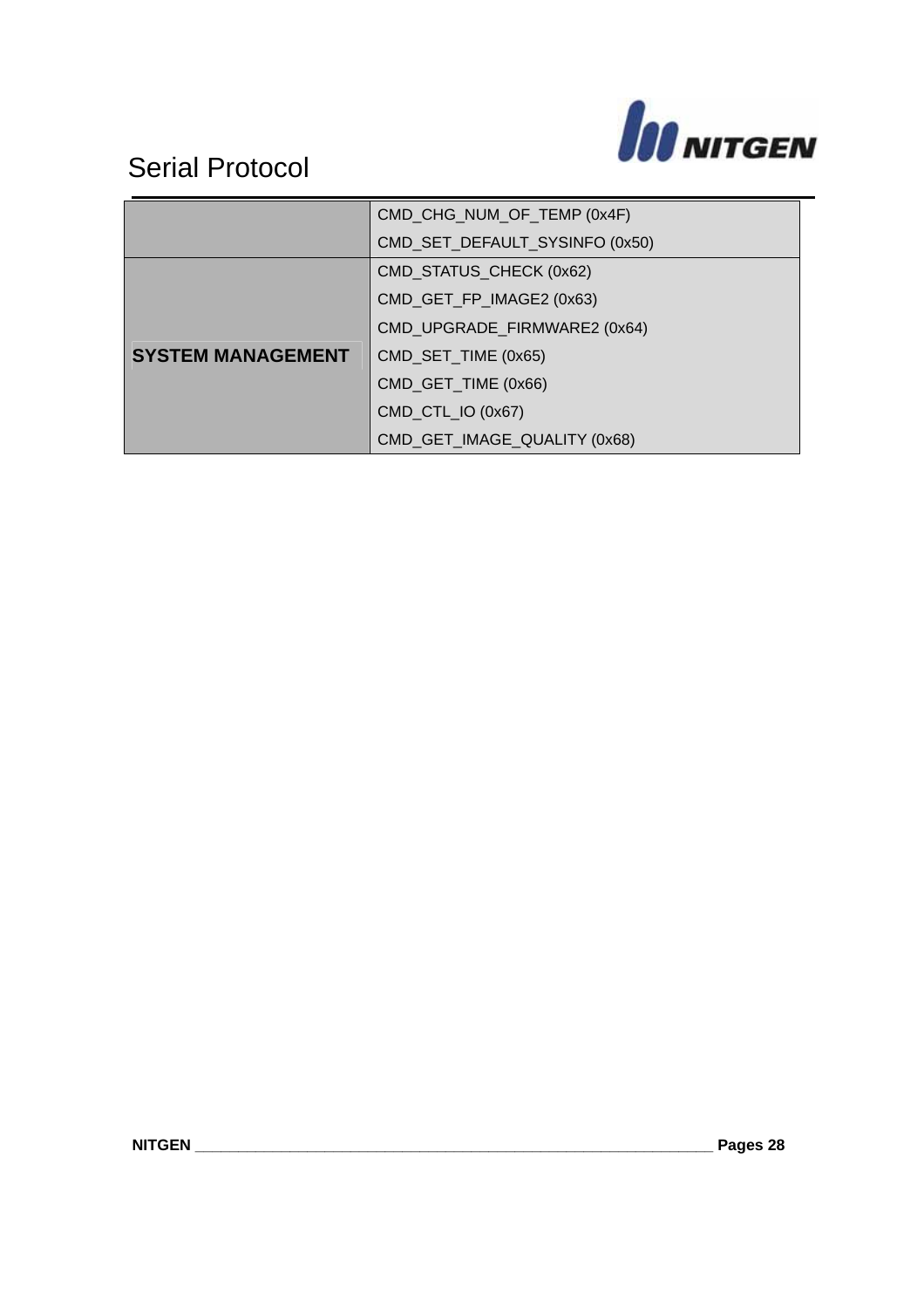

**FIM30 Series** 

|                      | CMD_REQUEST_CONNECTION (0x01)     |  |  |
|----------------------|-----------------------------------|--|--|
| <b>CONNECTION</b>    | CMD_SET_BAUDRATE (0x02)           |  |  |
|                      | CMD_GET_FIRMWARE_VERSION2 (0x04)  |  |  |
|                      | CMD_GET_DEVICE_INFO (0x05)        |  |  |
|                      | CMD_VERIFY_FP (0x11)              |  |  |
|                      | CMD_IDENTIFY_FP (0x12)            |  |  |
| <b>MATCHING</b>      | CMD_INSTANT_MATCHING (0x15)       |  |  |
|                      | CMD_GET_TEMPLATE (0x16)           |  |  |
|                      | CMD_CANCEL (0x17)                 |  |  |
|                      | CMD_DELETE_FP (0x22)              |  |  |
|                      | CMD_DELETE_ALL_FP (0x23)          |  |  |
|                      | CMD_SET_MASTER (0x24)             |  |  |
|                      | CMD_LEAVE_MASTER_MODE (0x26)      |  |  |
|                      | CMD_SET_MASTER_PASSWORD (0x27)    |  |  |
|                      | CMD_READ_USER_DATA (0x2B)         |  |  |
| <b>DATABASE</b>      | CMD_WRITE_USER_DATA (0x2C)        |  |  |
| <b>MANAGEMENT</b>    | CMD_ERASE_USER_DATA_BLOCK (0x2D)  |  |  |
|                      | CMD_DELETE_MASTER_PASSWORD (0x2E) |  |  |
|                      | CMD_ENTER_MASTER_MODE2 (0x2F)     |  |  |
|                      | CMD_GET_FP_LIST2 (0x30)           |  |  |
|                      | CMD_GET_MASTER_LIST2 (0x31)       |  |  |
|                      | CMD_READ_LOG_DATA2 (0x32)         |  |  |
|                      | CMD_REGISTER_FP (0x33)            |  |  |
|                      | CMD_DELETE_ALL_LOG (0x37)         |  |  |
|                      | CMD_SET_OPP_OPTION (0x40)         |  |  |
|                      | CMD_GET_OPP_OPTION (0x41)         |  |  |
|                      | CMD_SET_SECURITY_LEVEL (0x42)     |  |  |
| <b>CONFIGURATION</b> | CMD_GET_SECURITY_LEVEL (0x43)     |  |  |
|                      | CMD_SET_CAPTURE_OPTION (0x44)     |  |  |
|                      | CMD_GET_CAPTURE_OPTION (0x45)     |  |  |
|                      | CMD_SET_LOG_OPTION (0x48)         |  |  |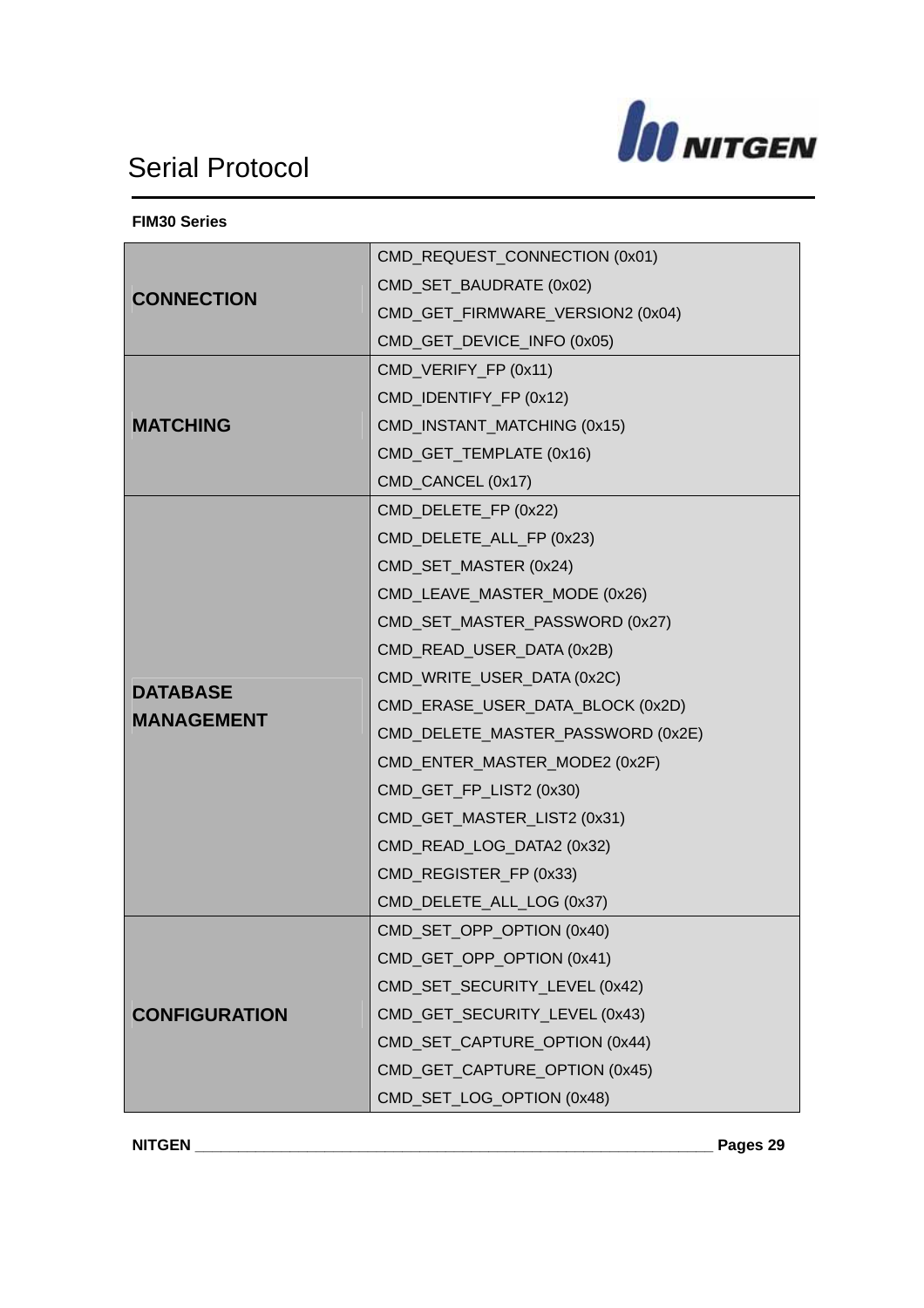

|                          | CMD_GET_LOG_OPTION (0x49)     |  |  |
|--------------------------|-------------------------------|--|--|
|                          | CMD_SET_CAPTURE_PERIOD (0x4A) |  |  |
|                          | CMD_GET_CAPTURE_PERIOD (0x4B) |  |  |
|                          | CMD_STATUS_CHECK (0x62)       |  |  |
|                          | CMD_GET_FP_IMAGE2 (0x63)      |  |  |
| <b>SYSTEM MANAGEMENT</b> | CMD_UPGRADE_FIRMWARE2 (0x64)  |  |  |
|                          | CMD_CTL_IO (0x67)             |  |  |
|                          | CMD_GET_IMAGE_QUALITY (0x68)  |  |  |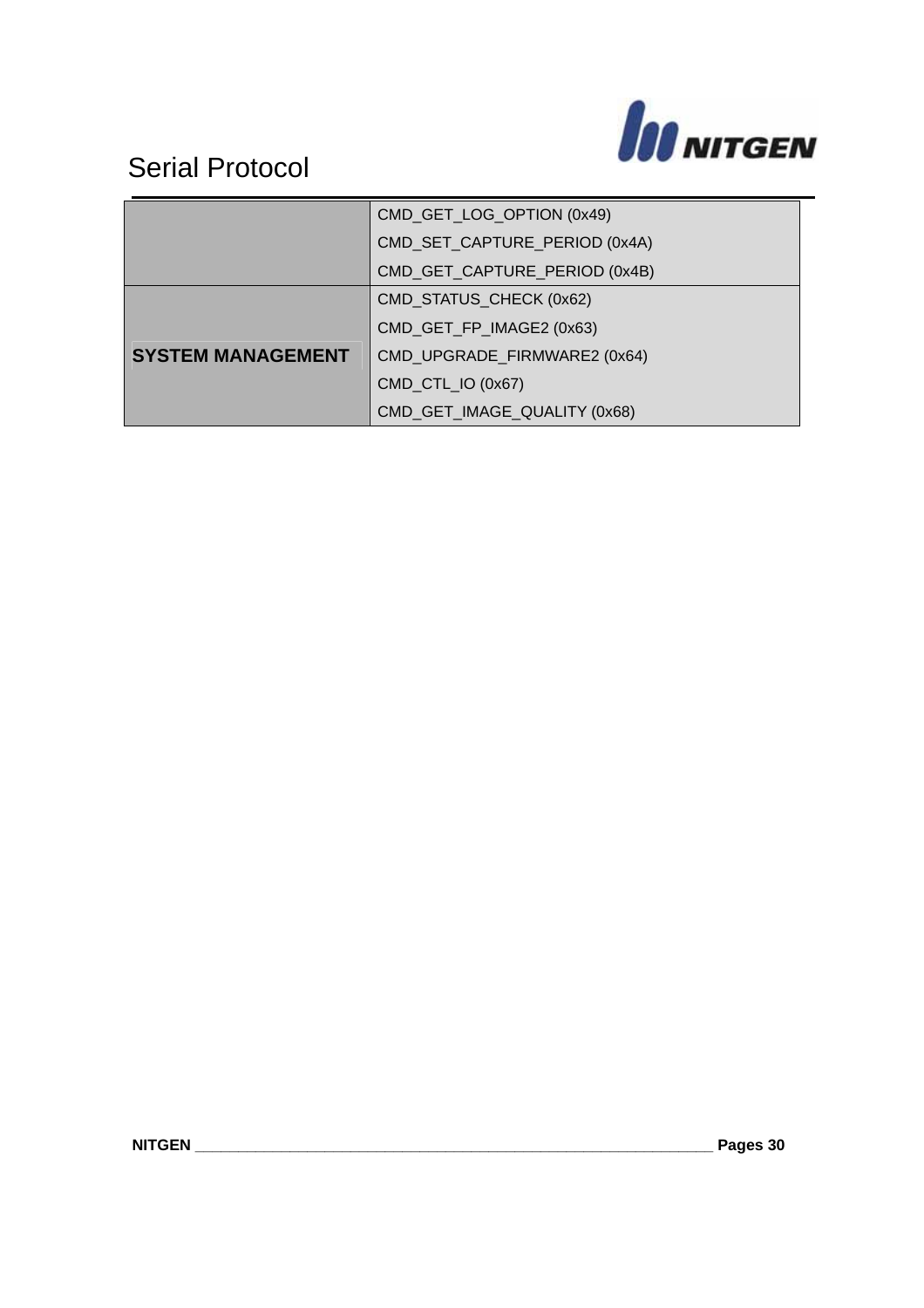

### **Appendix C. PACKET RESULT LIST**

| <b>PACKET RESULT LIST</b>             |      |  |
|---------------------------------------|------|--|
| RESULT SUCCEEDED                      | 0x01 |  |
| <b>RESULT FAILED</b>                  | 0x02 |  |
| RESULT_NOT_MASTER_MODE                | 0x03 |  |
| RESULT_USED_ID                        | 0x04 |  |
| RESULT INVALID ID                     | 0x05 |  |
| RESULT_DB_IS_FULL                     | 0x06 |  |
| RESULT_NOT_IN_TIME                    | 0x07 |  |
| RESULT_INVALID_PARAM                  | 0x09 |  |
| RESULT_EXCEEDED_MASTER_CNT            | 0x0A |  |
| RESULT_OPP_INIT_FAILED                | 0x0C |  |
| RESULT CANCELED                       | 0x0D |  |
| RESULT_ANOTHER_FINGER                 | 0x0E |  |
| RESULT_IDLE_STATUS                    | 0x10 |  |
| RESULT_TOO_LARGE_DATA <sup>1)</sup>   | 0x11 |  |
| RESULT_IDENTIFY_TIMEOUT <sup>2)</sup> | 0x12 |  |
| RESULT_DB_ISNOT_EMPTY3)               | 0x13 |  |
| RESULT_WRONG_TEMP_MODE <sup>3)</sup>  | 0x14 |  |
| RESULT_INVALID_DATASIZE <sup>3)</sup> | 0x15 |  |
| RESULT INVALID DATA <sup>3)</sup>     | 0x16 |  |

1) These results are only supported in FIM01-HV, FIM2030 and FIM2040.

2) In FIM01-HV, FIM2030 and FIM2040, this result is supported in firmware version 1.13 or later.

3) In FIM01-HV, FIM2030 and FIM2040, this result is supported in firmware version 1.30 or later.

- RESULT\_SUCCEEDED: This value is returned if the command is executed successfully.

- RESULT FAILED: This value is returned if the command cannot be executed for known reason.

- RESULT\_NOT\_MASTER\_MODE: This value is returned if the command that requires the master privilege is executed in normal mode.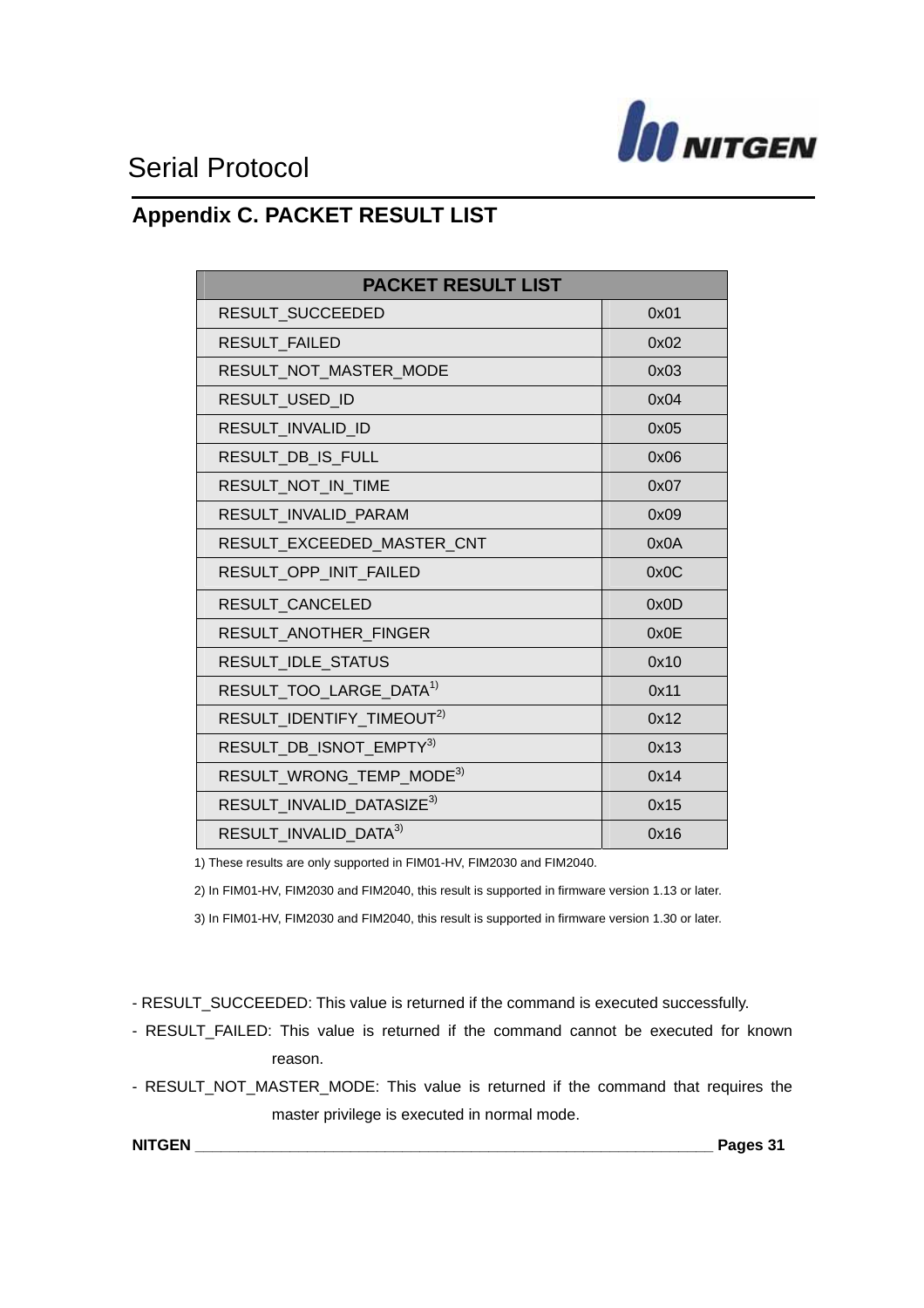

- RESULT\_USED\_ID: This value is returned if the ID in adding or changing command already exists.
- RESULT\_INVALID\_ID: This value is returned if the ID in command packet is invalid.
- RESULT\_DB\_IS\_FULL: This value is returned if there is no room for new user.
- RESULT\_NOT\_IN\_TIME: This value is returned if the fingerprint image can not be captured in pre-defined time.
- RESULT\_INVALID\_PARAM: This value is returned if parameters of the command packet are invalid.
- RESULT EXCEEDED MASTER CNT: This value is returned if the number of master is greater than a pre-defined value.
- RESULT\_OPP\_INIT\_FAILED: This value is returned if the initialization of the sensor is failed.
- RESULT CANCELED: This value is returned if the cancel command is transferred during executing a previous command.
- RESULT\_ANOTHER\_FINGER: This value is returned if the first inputted finger of a new user is not equal to the second one.
- RESULT\_IDLE\_STATUS: This value is returned if there is no executed command for the cancel command.
- RESULT TOO LARGE DATA: This value is returned if the size of data is greater than the size of pre-defined data structure.
- RESULT IDENTIFY TIMEOUT: This value is returned if the identification process (1:N matching) can't be finished until pre-defined time.
- RESULT\_DB\_ISNOT\_EMPTY: This value is returned if the command requires empty DB, but there exists user or users.
- RESULT\_WRONG\_TEMP\_MODE: This value is returned if the template mode that required by command is different from the current template mode.
- RESULT\_INVALID\_DATASIZE: This value is returned if the size of data needed is different from the size of data sent.
- RESULT\_INVALID\_DATA: This value is returned if the data cannot be comprehended.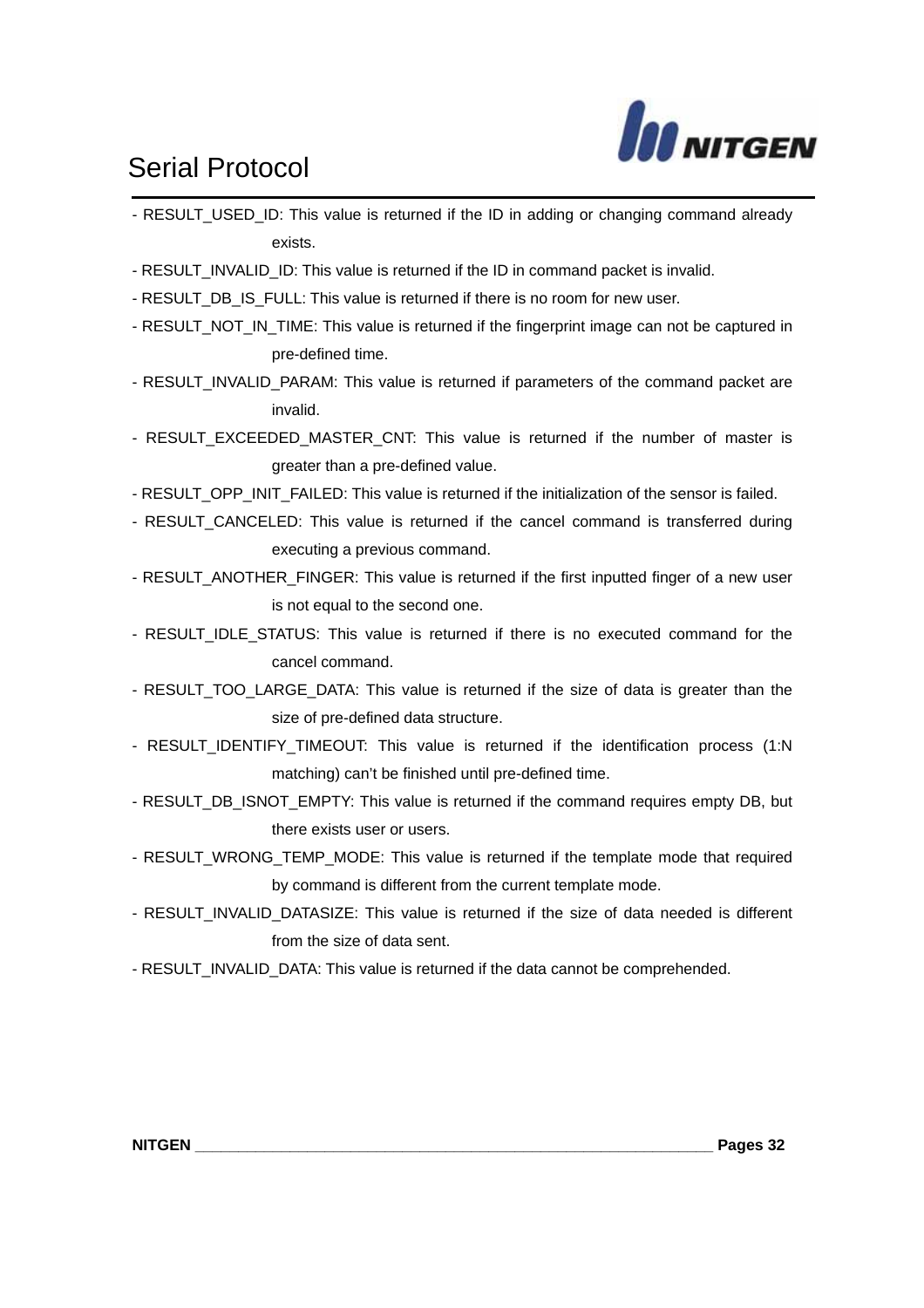

### **Appendix D. LOG EVENT LIST**

| <b>LOG EVENT LIST</b>                 |      |  |
|---------------------------------------|------|--|
| LOGEVT_ENROLL                         | 0x00 |  |
| LOGEVT_DELETE                         | 0x01 |  |
| LOGEVT_VERIFY                         | 0x02 |  |
| <b>LOGEVT IDENTIFY</b>                | 0x03 |  |
| LOGEVT INSTANT MATCH                  | 0x06 |  |
| LOGEVT_ENTER_MASTERMODE               | 0x07 |  |
| LOGEVT_SET_MASTER                     | 0x08 |  |
| LOGEVT_RESET_MASTER                   | 0x09 |  |
| LOGEVT_DELETE_ALL                     | 0x0A |  |
| LOGEVT_CHANGE_FP <sup>1)</sup>        | 0x0B |  |
| LOGEVT_CHANGE_PASSWD <sup>1)</sup>    | 0x0C |  |
| LOGEVT ADD <sup>1)</sup>              | 0x0D |  |
| LOGEVT_INSTANT_VERIFY <sup>1)</sup>   | 0x0E |  |
| LOGEVT_INSTANT_IDNETIFY <sup>1)</sup> | 0x0F |  |

1) These log events are only supported in FIM01and FIM20xx series.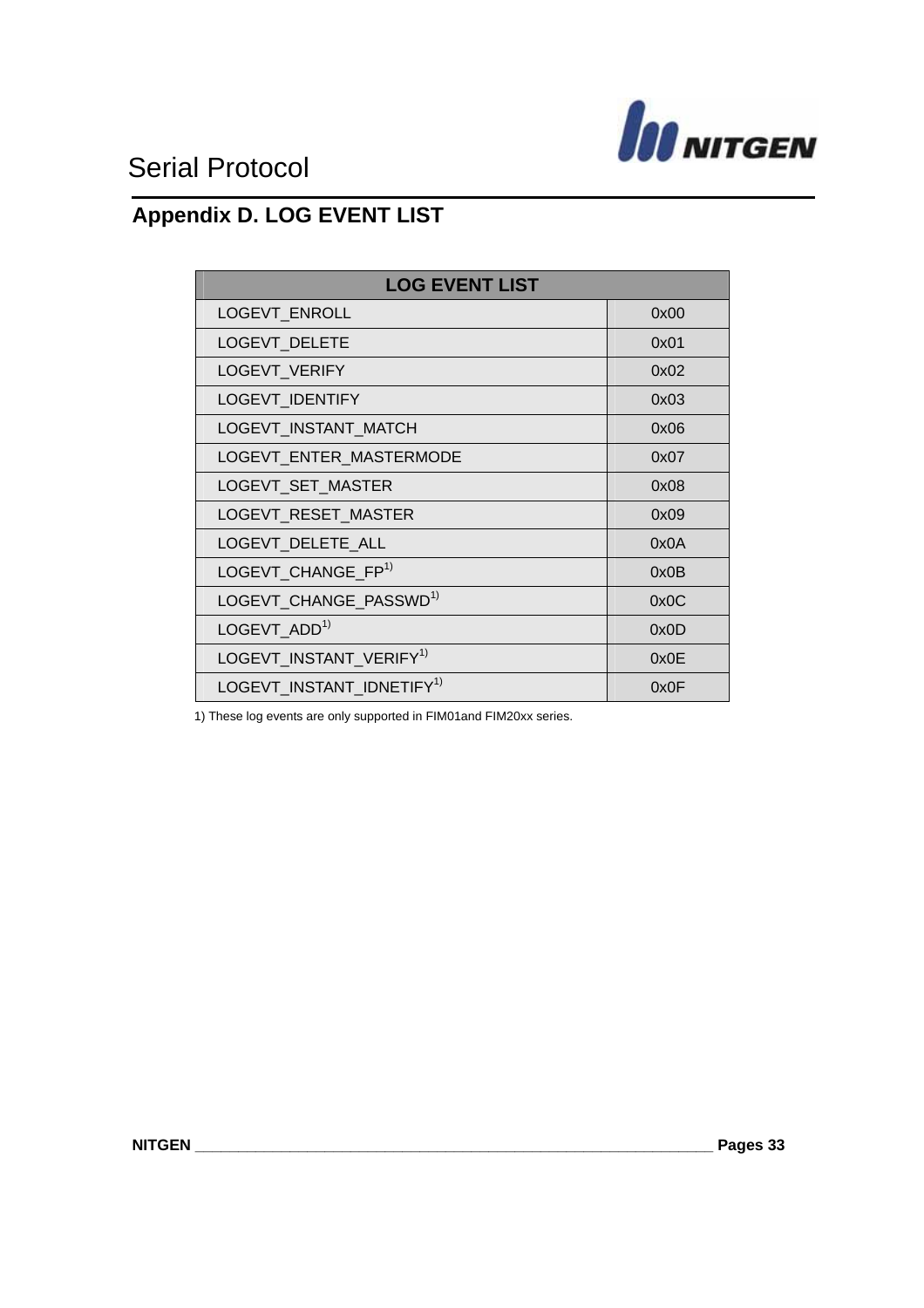

### **Appendix E. COMMAND DESCRIPTION**

#### Initialization

#### CMD\_REQUEST\_CONNECTION

| <b>COMMAND PACKET</b> |      | <b>ACKNOWLEDGEMENT PACKET</b> |                          |
|-----------------------|------|-------------------------------|--------------------------|
| Command               | 0x01 | Command                       | 0x01                     |
| Param1                | X    | Param1                        | RESULT SUCCEEDED         |
| Param <sub>2</sub>    | X    | Param <sub>2</sub>            | <b>Fingerprint Count</b> |
| Data Size             | 0    | Data Size                     | 0                        |
| Error Code            | X    | <b>Error Code</b>             | Error code               |

This command can be used for connection test.

#### CMD\_SET\_BAUDRATE

| <b>COMMAND PACKET</b> |                     | <b>ACKNOWLEDGEMENT PACKET</b> |                      |
|-----------------------|---------------------|-------------------------------|----------------------|
| Command               | 0x02                | Command                       | 0x02                 |
| Param1                | X                   | Param1                        | RESULT_SUCCEEDED     |
|                       |                     |                               | RESULT_FAILED        |
|                       |                     |                               | RESULT_INVALID_PARAM |
|                       |                     |                               | RESULT_CANCELED      |
| Param <sub>2</sub>    | Baud rate $(0 - 4)$ | Param <sub>2</sub>            | Baud rate $(0 - 4)$  |
|                       | $0 - 115,200$ bps   |                               | $0 - 115,200$ bps    |
|                       | $1 - 57,600$ bps    |                               | $1 - 57,600$ bps     |
|                       | $2 - 38,400$ bps    |                               | $2 - 38,400$ bps     |
|                       | $3 - 19,200$ bps    |                               | $3 - 19,200$ bps     |
|                       | $4 - 9,600$ bps     |                               | $4 - 9,600$ bps      |
|                       | $5 - 14,400$ bps    |                               | $5 - 14,400$ bps     |
| Data Size             | 0                   | Data Size                     | 0                    |
| <b>Error Code</b>     | X                   | <b>Error Code</b>             | Error code           |

The device to which the host is now being connected sends packet with the same baud rate as the host's. New baud

rate is applied from the next packet.

This command is only supported in FIM10.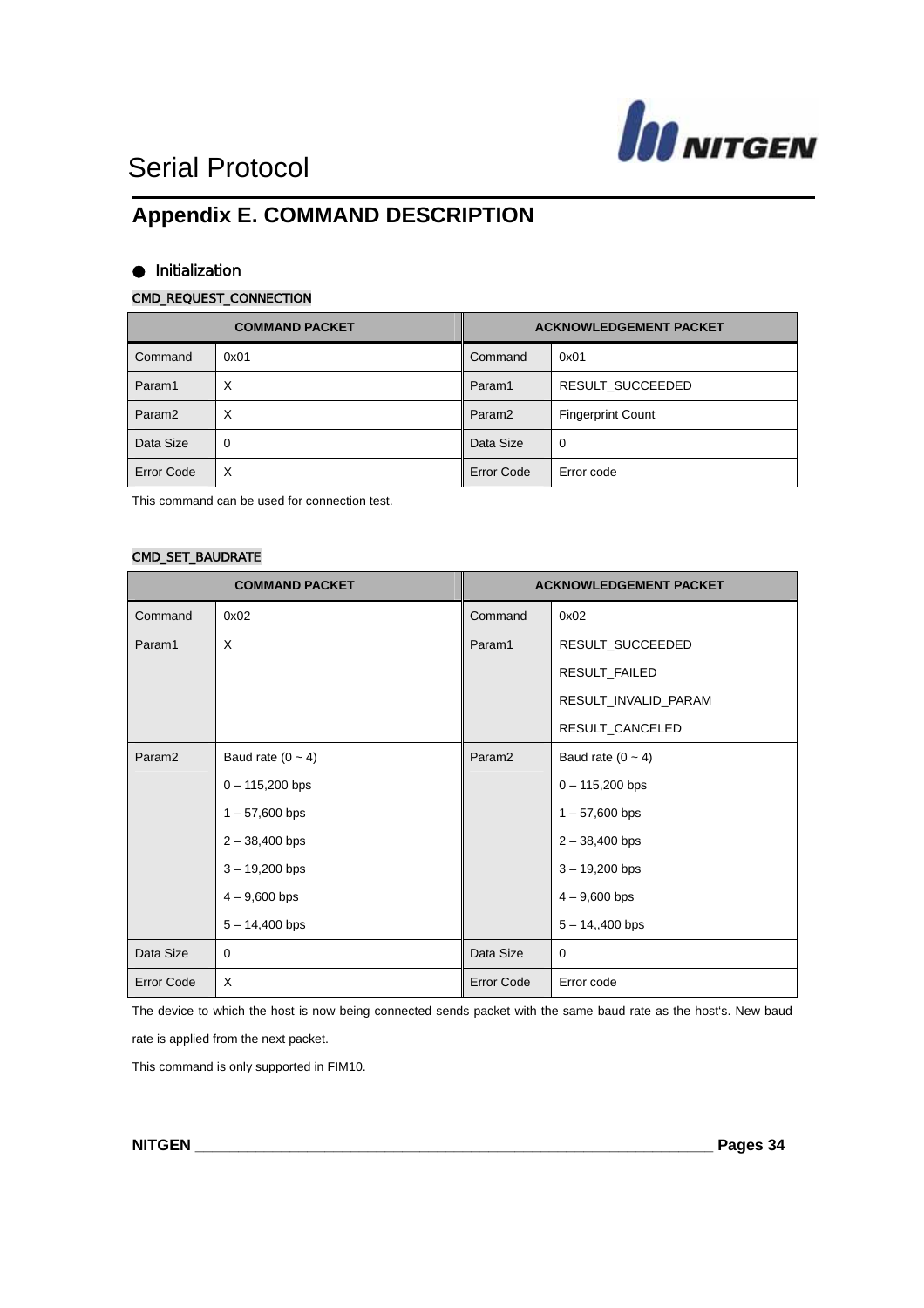

#### CMD\_GET\_FIRMWARE\_VERSION

| <b>COMMAND PACKET</b> |      | <b>ACKNOWLEDGEMENT PACKET</b> |                     |
|-----------------------|------|-------------------------------|---------------------|
| Command               | 0x03 | Command                       | 0x03                |
| Param1                | X    | Param1                        | Version information |
| Param <sub>2</sub>    | X    | Param <sub>2</sub>            | $\times$            |
| Data Size             | 0    | Data Size                     | 0                   |
| <b>Error Code</b>     | X    | <b>Error Code</b>             | Error code          |

The version is calculated by dividing Param1, which is BCD value, by 100.

This command will be obsolete in future. Instead, use **CMD\_GET\_FIRMWARE\_VERION2** command.

This command is only supported in FIM10.

#### CMD\_GET\_FIRMWARE\_VERSION2

| <b>COMMAND PACKET</b> |      | <b>ACKNOWLEDGEMENT PACKET</b> |                     |
|-----------------------|------|-------------------------------|---------------------|
| Command               | 0x04 | Command                       | 0x04                |
| Param1                | X    | Param1                        | RESULT_SUCCEEDED    |
|                       |      |                               | RESULT CANCELED     |
| Param <sub>2</sub>    | X    | Param <sub>2</sub>            | Version Information |
| Data Size             | 0    | Data Size                     | 0                   |
| Error Code            | X    | Error Code                    | Error code          |

The version is calculated by dividing Param2, which is BCD value, by 100.

#### CMD\_GET\_DEVICE\_INFO

| <b>COMMAND PACKET</b> |      | <b>ACKNOWLEDGEMENT PACKET</b> |                                  |
|-----------------------|------|-------------------------------|----------------------------------|
| Command               | 0x05 | Command                       | 0x05                             |
| Param1                | X    | Param1                        | RESULT_SUCCEEDED                 |
|                       |      |                               | RESULT CANCELED                  |
| Param <sub>2</sub>    | X    | Param <sub>2</sub>            | Device Name                      |
|                       |      |                               | $0x00 -$ Reserved for old device |
|                       |      |                               | $0x01 -$ Reserved for old device |
|                       |      |                               | $0x02 -$ FIM10 HV                |
|                       |      |                               | $0x03 -$ FIM10 LV                |
|                       |      |                               | $0x04 -$ FIM01 HV                |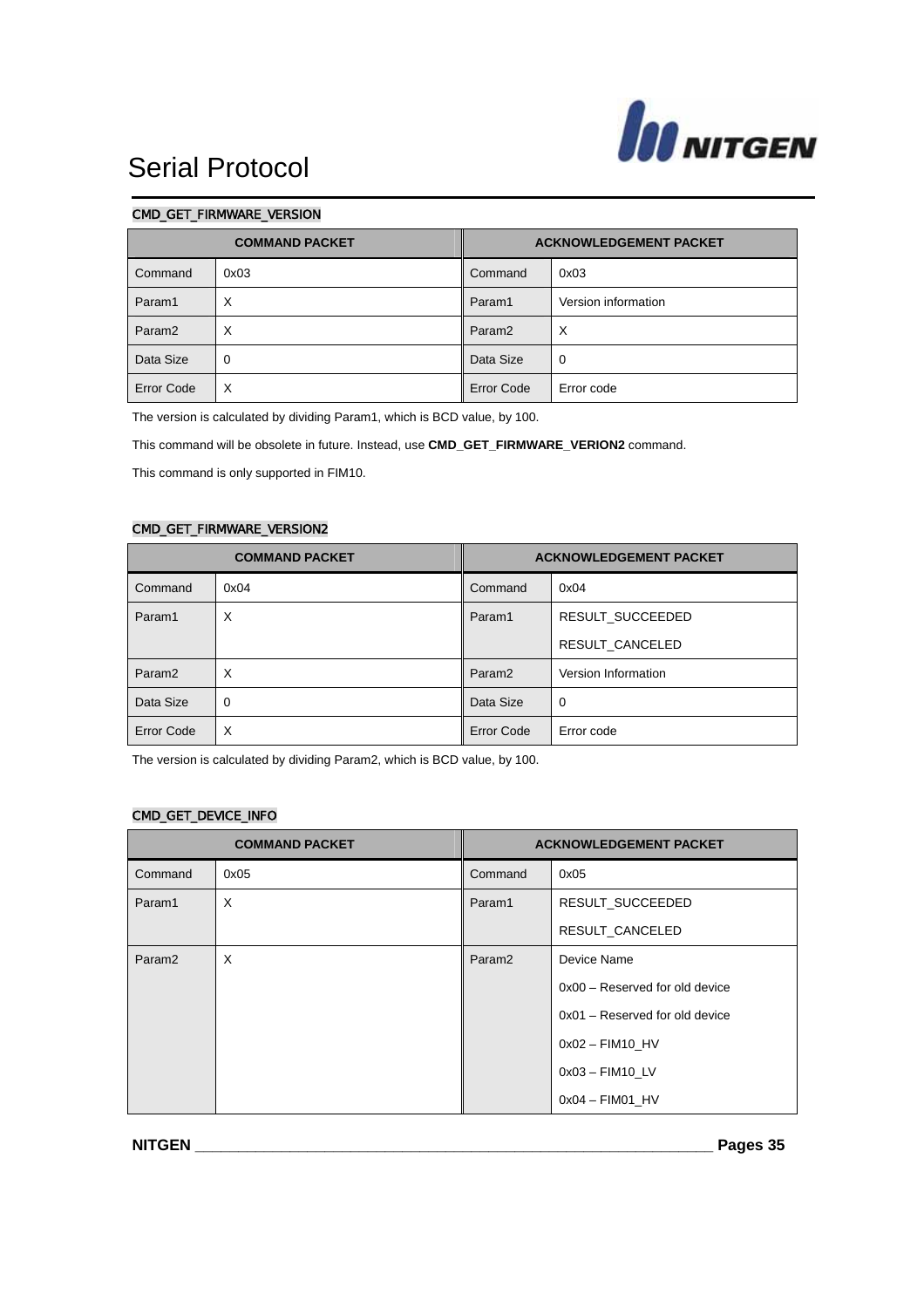

|                   |          |                   | $0x13 - FIM1030$ |
|-------------------|----------|-------------------|------------------|
|                   |          |                   | 0x33 - FIM2030   |
|                   |          |                   | 0x34 - FIM2040   |
|                   |          |                   | 0x3030 - FIM3030 |
| Data Size         | $\Omega$ | Data Size         | 0                |
| <b>Error Code</b> | X        | <b>Error Code</b> | Error code       |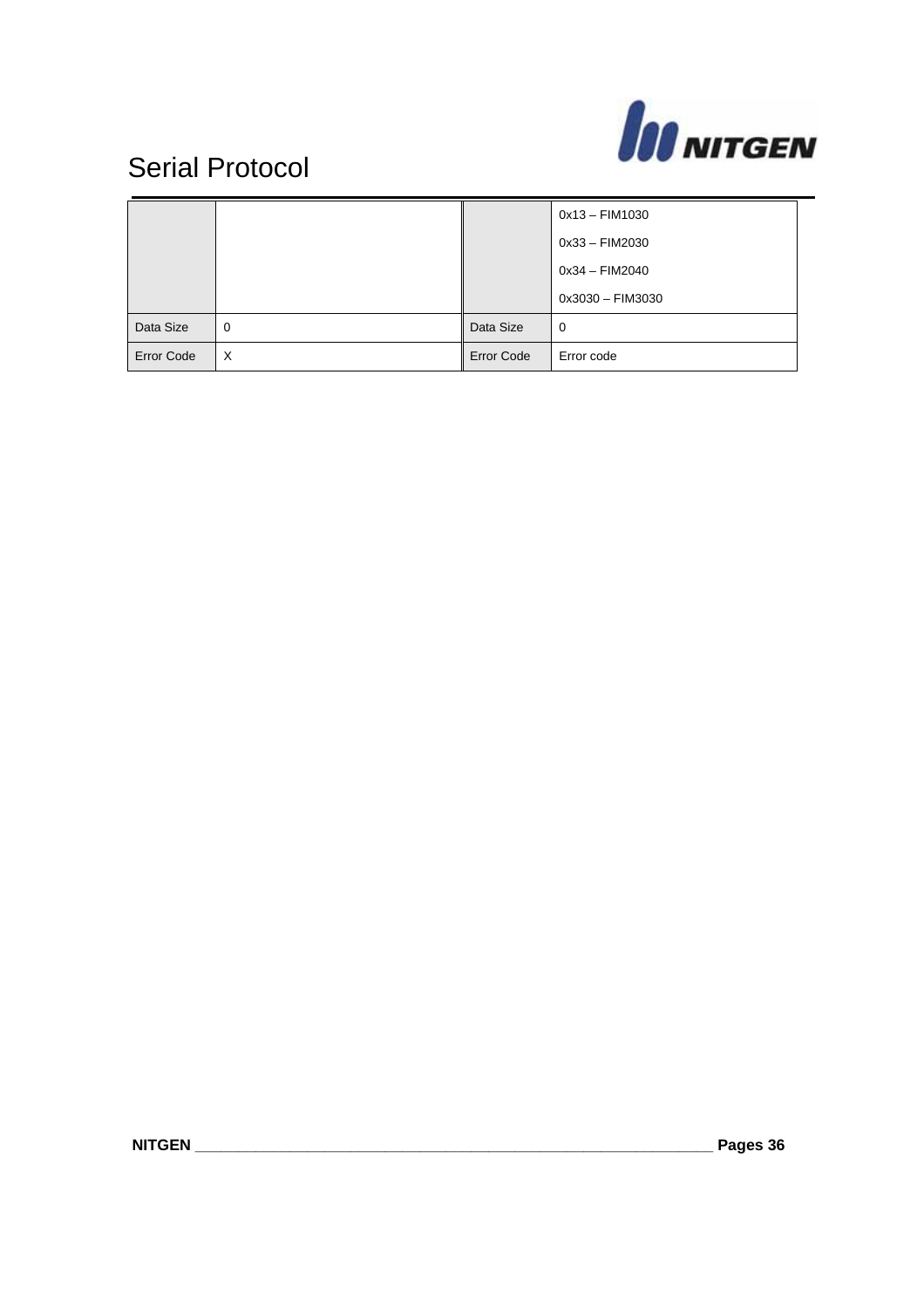

### **MATCHING**

### CMD\_VERIFY\_FP

| <b>COMMAND PACKET</b> |                                      | <b>ACKNOWLEDGEMENT PACKET</b> |                              |
|-----------------------|--------------------------------------|-------------------------------|------------------------------|
| Command               | 0x11                                 | Command                       | 0x11                         |
| Param1 <sup>1)</sup>  | $0$ – FP verification                | Param1                        | RESULT_SUCCEEDED             |
|                       | 1 - Password                         |                               | RESULT_FAILED                |
|                       |                                      |                               | RESULT_INVALID_DATASIZE      |
|                       |                                      |                               | RESULT_INVALID_DATA          |
|                       |                                      |                               | RESULT_INVALID_ID            |
|                       |                                      |                               | RESULT_INVALID_PARAM         |
|                       |                                      |                               | RESULT_NOT_IN_TIME           |
|                       |                                      |                               | RESULT_CANCELED              |
| Param <sub>2</sub>    | (Packet Index $(0-N) \ll 8$ )        | Param <sub>2</sub>            | IF (Param1 == Succeeded)     |
|                       | + (Max Packet Index N)               |                               | IF (Command Param1 = $0$ )   |
|                       |                                      |                               | <b>Template Index Number</b> |
|                       |                                      |                               | <b>ELSE</b>                  |
|                       |                                      |                               | $\mathbf{0}$                 |
|                       |                                      |                               | <b>ELSE</b>                  |
|                       |                                      |                               | 0                            |
| Data Size             | <b>IF</b> FP verification            | Data Size                     | 0                            |
|                       | Size (a fraction of FPID)            |                               |                              |
|                       | <b>ELSE IF password</b>              |                               |                              |
|                       | Size (a fraction of FPID + password) |                               |                              |
|                       | <b>ELSE</b>                          |                               |                              |
|                       | 0                                    |                               |                              |
| <b>Error Code</b>     | X                                    | Error Code                    | Error Code                   |
| Data                  | IF (Param $1 == 0$ )                 | Data                          | $\qquad \qquad \blacksquare$ |
|                       | A fraction of FPID                   |                               |                              |
|                       | <b>ELSE IF</b> (Param1 == 1)         |                               |                              |
|                       | A fraction of FPID + password        |                               |                              |
|                       | <b>ELSE</b>                          |                               |                              |
|                       |                                      |                               |                              |

Template index number is only supported in FIM01 and FIM20 only.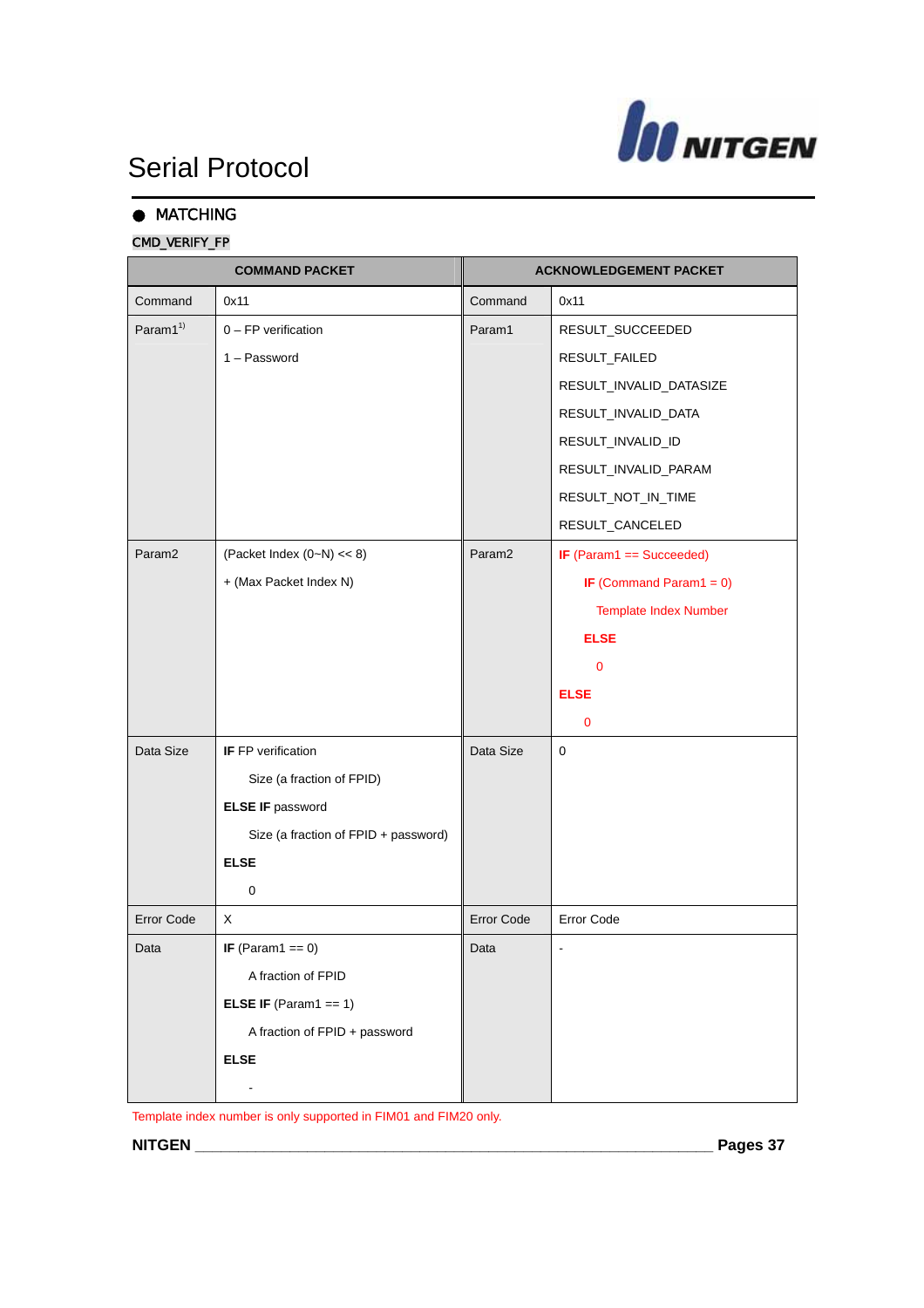

### CMD\_IDENTIFY\_FP

| <b>COMMAND PACKET</b> |                                        | <b>ACKNOWLEDGEMENT PACKET</b> |                                        |
|-----------------------|----------------------------------------|-------------------------------|----------------------------------------|
| Command               | 0x12                                   | Command                       | 0x12                                   |
| Param1                | 0 - User ID only request               | Param1                        | RESULT_SUCCEEDED                       |
|                       | 1 - User ID and Template index request |                               | RESULT_FAILED                          |
|                       | (FIM01 & FIM20 only)                   |                               | RESULT_INVALID_PARAM                   |
|                       |                                        |                               | RESULT_NOT_IN_TIME                     |
|                       |                                        |                               | RESULT_IDENTIFY_TIMEOUT (FIM01 &       |
|                       |                                        |                               | FIM20xx only)                          |
|                       |                                        |                               | RESULT_CANCELED                        |
| Param <sub>2</sub>    | X                                      | Param <sub>2</sub>            | (Packet Index $(0-N) \ll 8$ )          |
|                       |                                        |                               | + (Max Packet Index N)                 |
| Data Size             | $\mathbf 0$                            | Data Size                     | IF (Param1 == Succeeded)               |
|                       |                                        |                               | IF (Command Param1 = $0$ )             |
|                       |                                        |                               | Size of FPID (various between devices) |
|                       |                                        |                               | <b>ELSE IF</b> (Command Param1 = 1)    |
|                       |                                        |                               | Size of (FPID + Template Index)        |
|                       |                                        |                               | <b>ELSE</b>                            |
|                       |                                        |                               | 0                                      |
|                       |                                        |                               | <b>ELSE</b>                            |
|                       |                                        |                               | 0                                      |
| Error Code            | X                                      | Error Code                    | <b>Error Code</b>                      |
| Data                  | ÷,                                     | Data                          | IF $(Param1 == Succeeded)$             |
|                       |                                        |                               | IF (Command Param1 = $0$ )             |
|                       |                                        |                               | <b>FPID</b>                            |
|                       |                                        |                               | <b>ELSE IF</b> (Command Param1 = 1)    |
|                       |                                        |                               | (FPID + Template Index)                |
|                       |                                        |                               | <b>ELSE</b>                            |
|                       |                                        |                               | $\mathbf 0$                            |
|                       |                                        |                               | <b>ELSE</b>                            |
|                       |                                        |                               | 0                                      |

Template index number is only supported in FIM01 and FIM20 only.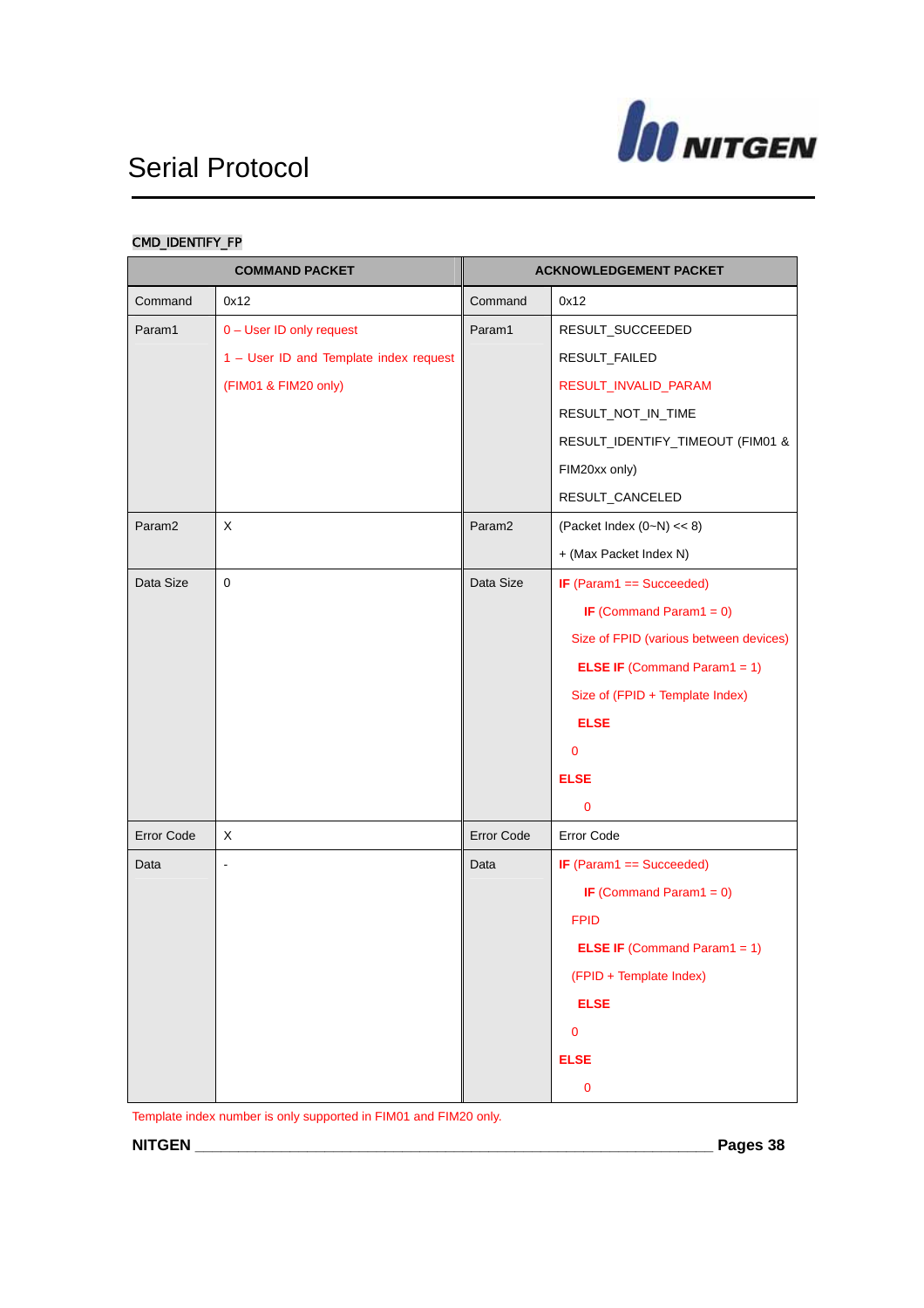

#### CMD\_INSTANT\_MATCHING

| <b>COMMAND PACKET</b> |                                         | <b>ACKNOWLEDGEMENT PACKET</b> |                         |
|-----------------------|-----------------------------------------|-------------------------------|-------------------------|
| Command               | 0x15                                    | Command                       | 0x15                    |
| Param1                | 0 - Default                             | Param1                        | RESULT_SUCCEEDED        |
|                       | 1 - FDA01 compatible style (FIM10 only) |                               | RESULT_FAILED           |
|                       |                                         |                               | RESULT_INVALID_DATASIZE |
|                       |                                         |                               | RESULT_INVALID_DATA     |
|                       |                                         |                               | RESULT_NOT_IN_TIME      |
|                       |                                         |                               | RESULT_INVALID_PARAM    |
|                       |                                         |                               | RESULT_TOO_LARGE_DATA   |
|                       |                                         |                               | RESULT_CANCELED         |
| Param <sub>2</sub>    | (Packet Index $(0-N) \ll 8$ )           | Param <sub>2</sub>            | X                       |
|                       | + (Max Packet Index N)                  |                               |                         |
| Data Size             | Size (A fraction of Template)           | Data Size                     | $\Omega$                |
| Error Code            | $\times$                                | Error Code                    | Error Code              |
| Data                  | A fraction of Template                  | Data                          | $\overline{a}$          |

The value '1' of param1 is supported in FIM10 firmware ver1.10 or later.

### CMD\_GET\_TEMPLATE

| <b>COMMAND PACKET</b> |                                         | <b>ACKNOWLEDGEMENT PACKET</b> |                               |
|-----------------------|-----------------------------------------|-------------------------------|-------------------------------|
| Command               | 0x16                                    | Command                       | 0x16                          |
| Param1                | 0 - Default                             | Param1                        | RESULT_SUCCEEDED              |
|                       | 1 - FDA01 compatible style (FIM10 only) |                               | RESULT_FAILELD                |
|                       |                                         |                               | RESULT NOT IN TIME            |
|                       |                                         |                               | RESULT_CANCELED               |
| Param <sub>2</sub>    | X                                       | Param <sub>2</sub>            | (Packet Index $(0-N) \ll 8$ ) |
|                       |                                         |                               | + (Max Packet Index N)        |
| Data Size             | $\Omega$                                | Data Size                     | IF (Param1 == Succeeded)      |
|                       |                                         |                               | Size (A fraction of Template) |
|                       |                                         |                               | <b>ELSE</b>                   |
|                       |                                         |                               | $\Omega$                      |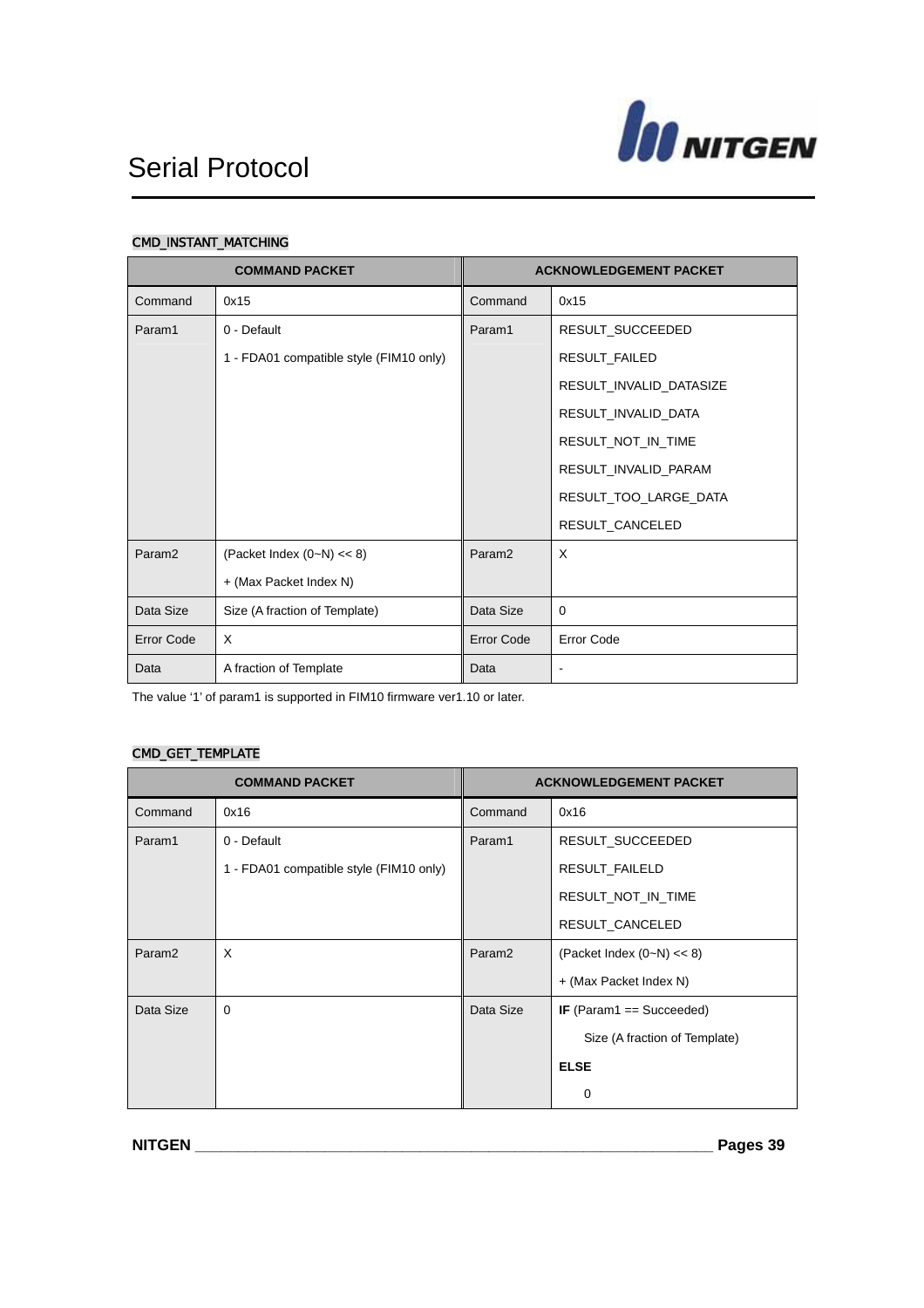

| <b>Error Code</b> | $\times$ | <b>Error Code</b> | <b>Error Code</b>               |
|-------------------|----------|-------------------|---------------------------------|
| Data              | -        | Data              | <b>IF</b> (Param1 == Succeeded) |
|                   |          |                   | A fraction of Template          |
|                   |          |                   | <b>ELSE</b>                     |
|                   |          |                   | $\blacksquare$                  |

The value '1' of param1 is supported in FIM10 firmware ver1.10 or later.

#### CMD\_CANCEL

| <b>COMMAND PACKET</b> |      | ACKNOWLEDGEMENT PACKET <sup>1)</sup> |                    |
|-----------------------|------|--------------------------------------|--------------------|
| Command               | 0x17 | Command                              | 0x17               |
| Param1                | X    | Param1                               | RESULT IDLE STATUS |
| Param <sub>2</sub>    | X    | Param <sub>2</sub>                   | $\times$           |
| Data Size             | 0    | Data Size                            | 0                  |
| <b>Error Code</b>     | X    | <b>Error Code</b>                    | Error Code         |

If the device received the CMD\_CANCEL command packet in idle, the device returns the CMD\_CANCEL acknowledge packet with RETURN\_CANCLE in paramter1. Otherwise, it returns the currently executing command acknowledge packet.

#### CMD\_INSTANT\_VERIFY

| <b>COMMAND PACKET</b> |                               | <b>ACKNOWLEDGEMENT PACKET</b> |                              |
|-----------------------|-------------------------------|-------------------------------|------------------------------|
| Command               | 0x18                          | Command                       | 0x18                         |
| Param1                | X                             | Param1                        | RESULT_SUCCEEDED             |
|                       |                               |                               | RESULT_FAILED                |
|                       |                               |                               | RESULT_INVALID_DATASIZE      |
|                       |                               |                               | RESULT_INVALID_DATA          |
|                       |                               |                               | RESULT_NOT_IN_TIME           |
|                       |                               |                               | RESULT_INVALID_PARAM         |
|                       |                               |                               | RESULT_INVALID_ID            |
|                       |                               |                               | RESULT TOO LARGE DATA        |
|                       |                               |                               | RESULT_CANCELED              |
| Param <sub>2</sub>    | (Packet Index $(0-N) \ll 8$ ) | Param <sub>2</sub>            | IF (Param1 $==$ Succeeded)   |
|                       | + (Max Packet Index N)        |                               | <b>Template Index Number</b> |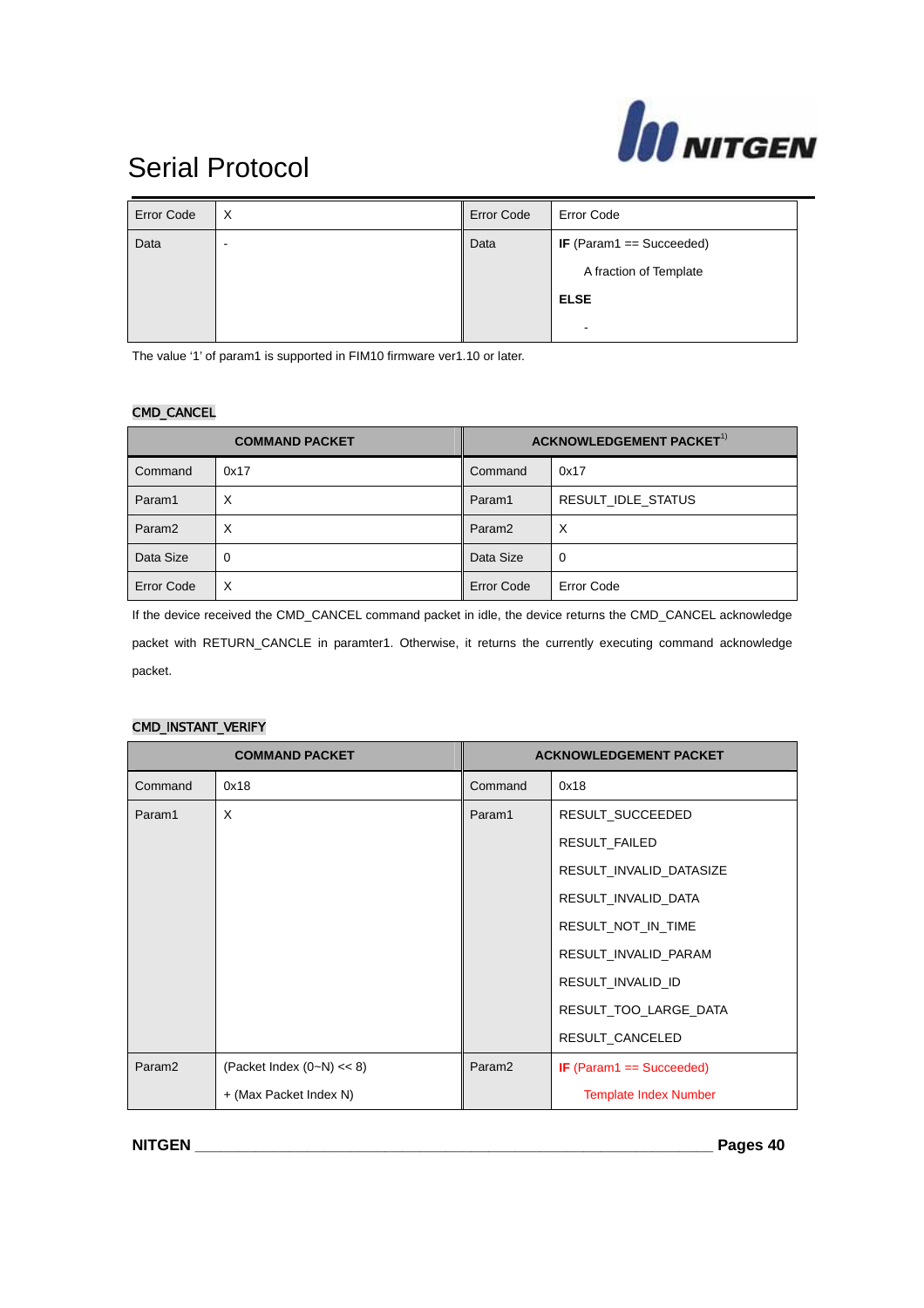

|                   |                                      |                   | <b>ELSE</b> |
|-------------------|--------------------------------------|-------------------|-------------|
|                   |                                      |                   | 0           |
| Data Size         | Size (A fraction of FPID + Template) | Data Size         | 0           |
| <b>Error Code</b> | X                                    | <b>Error Code</b> | Error Code  |
| Data              | A fraction of FPID + Template        | Data              |             |

The structure of data is explained in Appendix F.

This command is only supported in FIM01 and FIM20xx.

Template index number is only supported in FIM01 and FIM20 only.

#### CMD\_INSTANT\_IDENTIFY

| <b>COMMAND PACKET</b> |                                        | <b>ACKNOWLEDGEMENT PACKET</b> |                                        |  |  |
|-----------------------|----------------------------------------|-------------------------------|----------------------------------------|--|--|
| Command               | 0x19                                   | Command                       | 0x19                                   |  |  |
| Param1                | 0 - User ID only request               | Param1                        | RESULT_SUCCEEDED                       |  |  |
|                       | 1 - User ID and Template index request |                               | RESULT_FAILED                          |  |  |
|                       | (FIM01 & FIM20 only)                   |                               | RESULT_INVALID_DATASIZE                |  |  |
|                       |                                        |                               | RESULT_INVALID_DATA                    |  |  |
|                       |                                        |                               | RESULT_NOT_IN_TIME                     |  |  |
|                       |                                        |                               | RESULT_IDENTIFY_TIMEOUT                |  |  |
|                       |                                        |                               | RESULT_INVALID_PARAM                   |  |  |
|                       |                                        |                               | RESULT_TOO_LARGE_DATA                  |  |  |
|                       |                                        |                               | RESULT_CANCELED                        |  |  |
| Param <sub>2</sub>    | (Packet Index $(0-N) \ll 8$ )          | Param <sub>2</sub>            | $\mathsf{X}$                           |  |  |
|                       | + (Max Packet Index N)                 |                               |                                        |  |  |
| Data Size             | Size (A fraction of Template)          | Data Size                     | IF $(Param1 == Succeeded)$             |  |  |
|                       |                                        |                               | IF (Command Param1 = $0$ )             |  |  |
|                       |                                        |                               | Size of FPID (various between devices) |  |  |
|                       |                                        |                               | <b>ELSE IF</b> (Command Param1 = 1)    |  |  |
|                       |                                        |                               | Size of (FPID + Template Index)        |  |  |
|                       |                                        |                               | <b>ELSE</b>                            |  |  |
|                       |                                        |                               | $\Omega$                               |  |  |
|                       |                                        |                               | <b>ELSE</b>                            |  |  |
|                       |                                        |                               | $\mathbf 0$                            |  |  |
| <b>Error Code</b>     | X                                      | <b>Error Code</b>             | Error Code                             |  |  |
| <b>NITGEN</b>         | Pages 41                               |                               |                                        |  |  |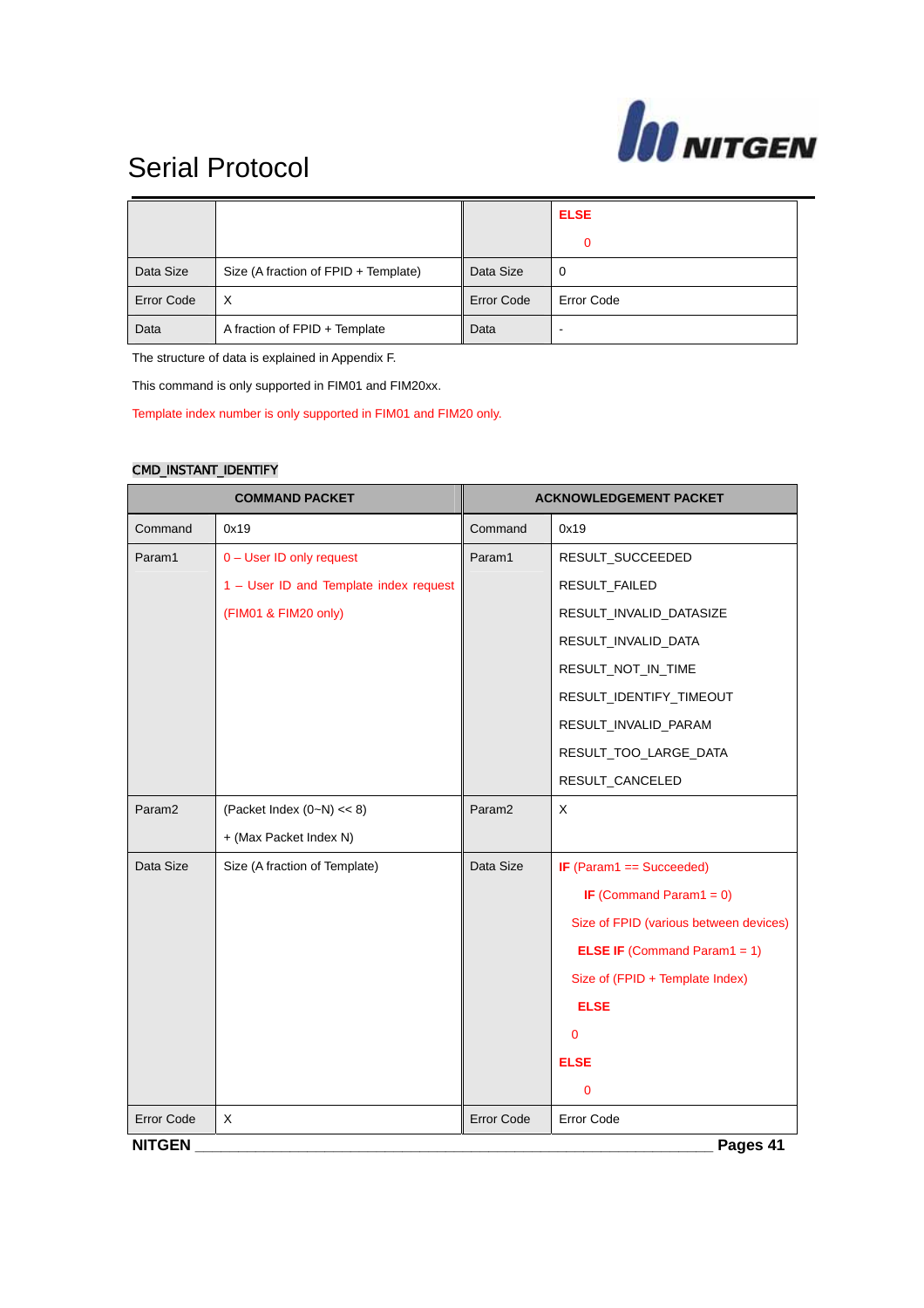

| Data | A fraction of Template | Data | <b>IF</b> (Param1 == Succeeded)     |
|------|------------------------|------|-------------------------------------|
|      |                        |      | <b>IF</b> (Command Param1 = $0$ )   |
|      |                        |      | <b>FPID</b>                         |
|      |                        |      | <b>ELSE IF</b> (Command Param1 = 1) |
|      |                        |      | (FPID + Template Index)             |
|      |                        |      | <b>ELSE</b>                         |
|      |                        |      | $\mathbf{0}$                        |
|      |                        |      | <b>ELSE</b>                         |
|      |                        |      | $\mathbf 0$                         |

The structure of data is explained in Appendix F.

This command is only supported in FIM01 and FIM20xx.

Template index number is only supported in FIM01 and FIM20 only.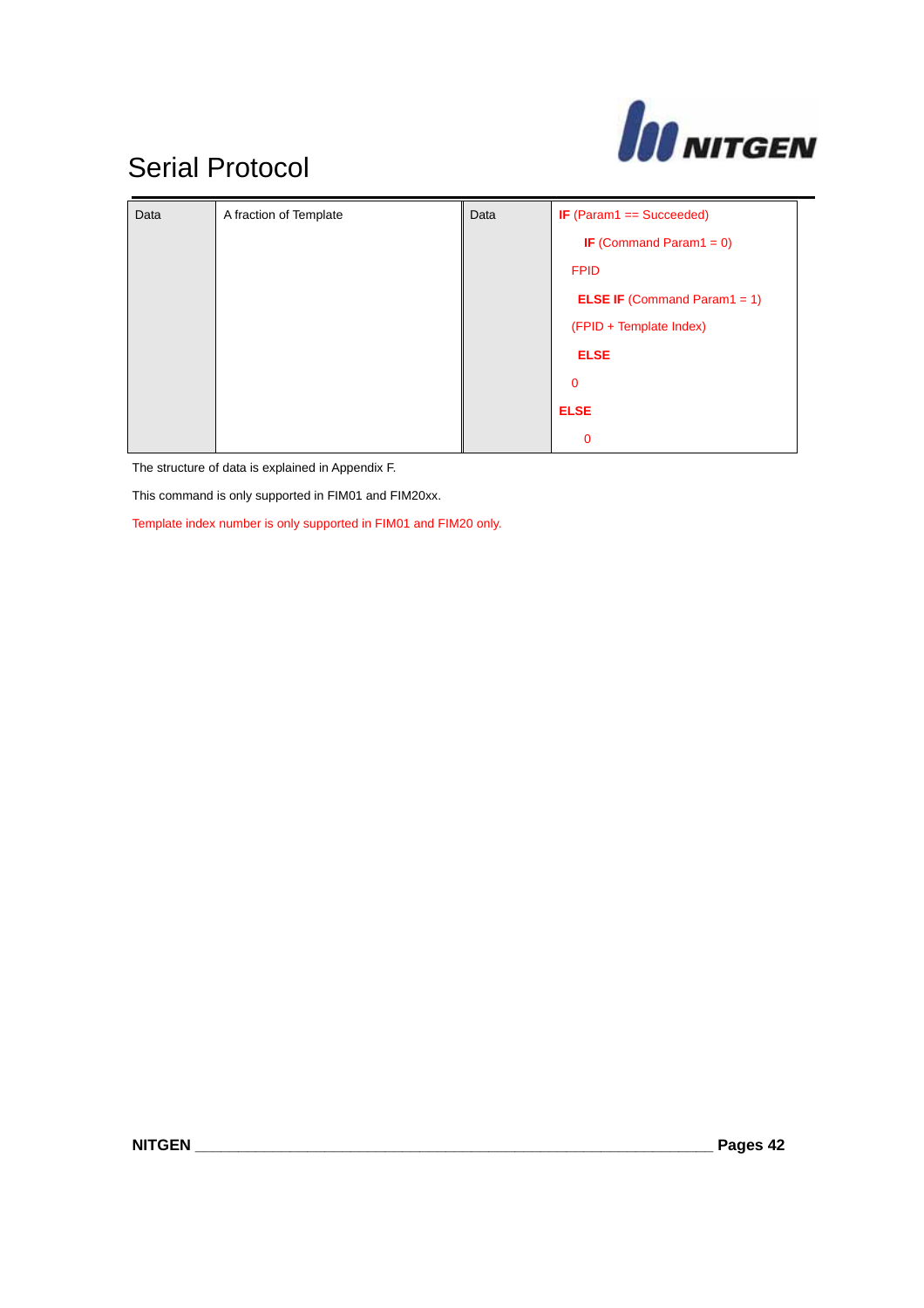

### DATABASE MANAGEMENT

### CMD\_ENROLL\_FP\_STEP1

| <b>COMMAND PACKET</b> |                               | <b>ACKNOWLEDGEMENT PACKET</b> |                         |
|-----------------------|-------------------------------|-------------------------------|-------------------------|
| Command               | 0x20                          | Command                       | 0x20                    |
| Param1                | $0 -$ User                    | Param1                        | RESULT_SUCCEEDED        |
|                       | $1 - Master$                  |                               | <b>RESULT FAILED</b>    |
|                       | Others - reserved             |                               | RESULT_INVALID_DATASIZE |
|                       |                               |                               | RESULT_INVALID_DATA     |
|                       |                               |                               | RESULT_NOT_IN_TIME      |
|                       |                               |                               | RESULT_INVALID_PARAM    |
|                       |                               |                               | RESULT_USED_ID          |
|                       |                               |                               | RESULT_DB_IS_FULL       |
|                       |                               |                               | RESULT_NOT_MASTER_MODE  |
|                       |                               |                               | RESULT_CANCELED         |
| Param <sub>2</sub>    | (Packet Index $(0-N) \ll 8$ ) | Param <sub>2</sub>            | X                       |
|                       | + (Max Packet Index N)        |                               |                         |
| Data Size             | Size (A fraction of FPID)     | Data Size                     | 0                       |
| <b>Error Code</b>     | X                             | <b>Error Code</b>             | <b>Error Code</b>       |
| Data                  | A fraction of FPID            | Data                          | $\blacksquare$          |

This command is only supported in FIM10. In FIM01 or FIM20xx, instead of this command, use CMD\_REGISTER\_FP.

### CMD\_ENROLL\_FP\_STEP2

| <b>COMMAND PACKET</b> |                      | <b>ACKNOWLEDGEMENT PACKET</b> |                            |  |  |
|-----------------------|----------------------|-------------------------------|----------------------------|--|--|
| Command               | 0x21                 | Command                       | 0x21                       |  |  |
| Param1                | 0<br>– User          | Param1                        | RESULT_SUCCEEDED           |  |  |
|                       | - Master<br>1        |                               | RESULT_FAILED              |  |  |
|                       | Others<br>- reserved |                               | RESULT_NOT_IN_TIME         |  |  |
|                       |                      |                               | RESULT_NOT_MASTER_MODE     |  |  |
|                       |                      |                               | RESULT_ANOTHER_FINGER      |  |  |
|                       |                      |                               | RESULT_CANCELED            |  |  |
| Param <sub>2</sub>    | X                    | Param <sub>2</sub>            | IF (Param1 == Succeeded)   |  |  |
|                       |                      |                               | <b>Registered FP Count</b> |  |  |
|                       |                      |                               | <b>ELSE</b>                |  |  |
| <b>NITGEN</b>         | Pages 43             |                               |                            |  |  |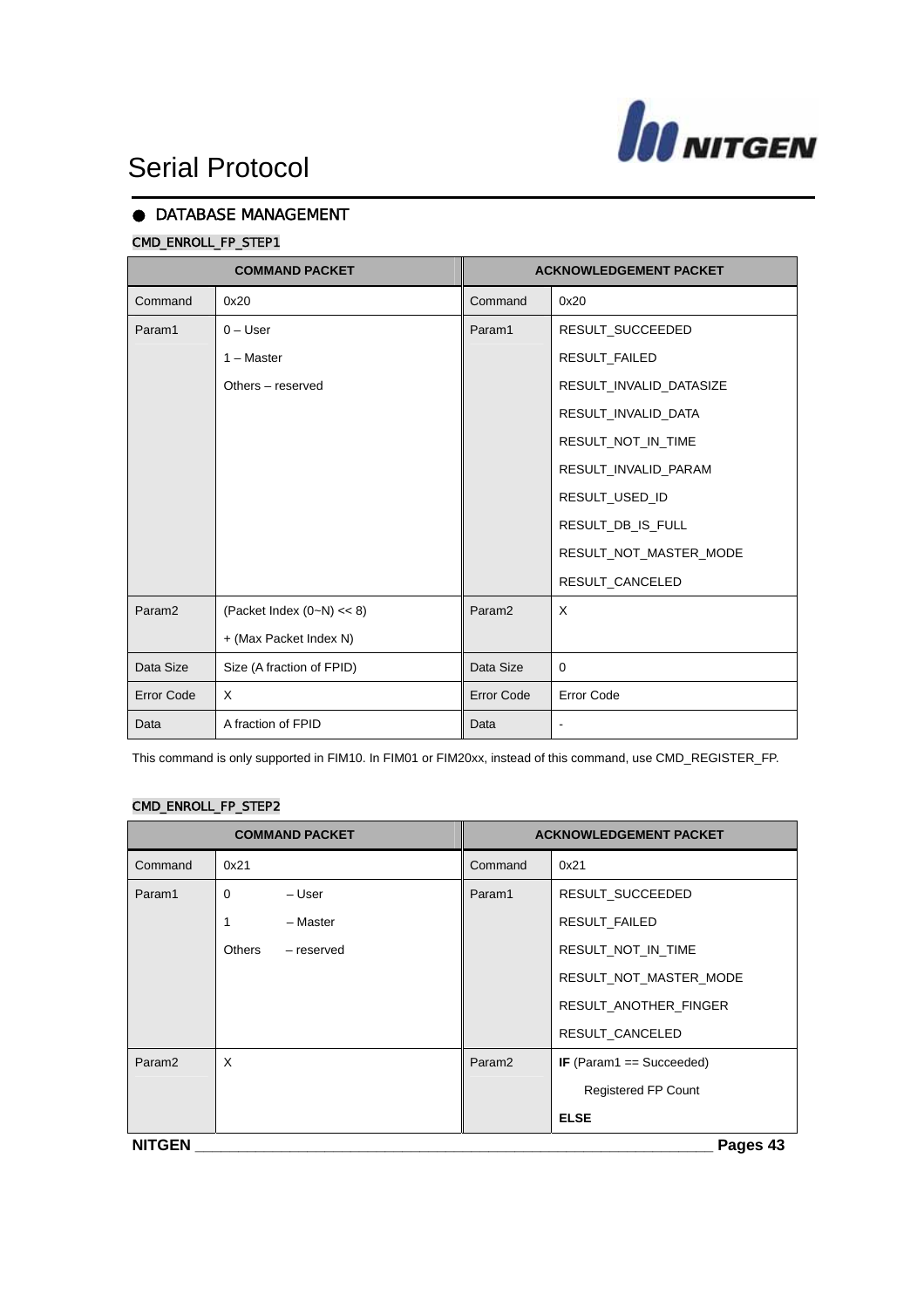

| Data Size         |   | Data Size         | 0                 |
|-------------------|---|-------------------|-------------------|
| <b>Error Code</b> | X | <b>Error Code</b> | <b>Error Code</b> |

This command is only supported in FIM10. In FIM01 or FIM20xx, instead of this command, use CMD\_REGISTER\_FP.

### CMD\_DELETE\_FP

| <b>COMMAND PACKET</b> |                               | <b>ACKNOWLEDGEMENT PACKET</b> |                              |
|-----------------------|-------------------------------|-------------------------------|------------------------------|
| Command               | 0x22                          | Command                       | 0x22                         |
| Param1                | X                             | Param1                        | RESULT_SUCCEEDED             |
|                       |                               |                               | RESULT_FAILED                |
|                       |                               |                               | RESULT_INVALID_DATASIZE      |
|                       |                               |                               | RESULT_INVALID_DATA          |
|                       |                               |                               | REAULT_INVALID_ID            |
|                       |                               |                               | RESULT_NOT_MASTER_MODE       |
| Param <sub>2</sub>    | (Packet Index $(0-N) \ll 8$ ) | Param <sub>2</sub>            | IF (Param1 == Succeeded)     |
|                       | + (Max Packet Index N)        |                               | <b>Registered FP Count</b>   |
|                       |                               |                               | <b>ELSE</b>                  |
|                       |                               |                               | $\Omega$                     |
| Data Size             | Size (A fraction of FPID)     | Data Size                     | 0                            |
| Error Code            | X                             | Error Code                    | <b>Error Code</b>            |
| Data                  | A fraction of FPID            | Data                          | $\qquad \qquad \blacksquare$ |

#### CMD\_DELETE\_ALL\_FP

| <b>COMMAND PACKET</b> |                                     | <b>ACKNOWLEDGEMENT PACKET</b> |                        |
|-----------------------|-------------------------------------|-------------------------------|------------------------|
| Command               | 0x23                                | Command                       | 0x23                   |
| Param1                | $0$ – Delete all FP                 | Param1                        | RESULT SUCCEEDED       |
|                       | 1 – Delete all user (except Master) |                               | <b>RESULT FAILED</b>   |
|                       | 2 - Delete all Master               |                               | RESULT_INVALID_PARAM   |
|                       |                                     |                               | RESULT NOT MASTER MODE |
|                       |                                     |                               | RESULT CANCELED        |
| Param <sub>2</sub>    | X                                   | Param <sub>2</sub>            | Registered FP count    |
| Data Size             | $\Omega$                            | Data Size                     | 0                      |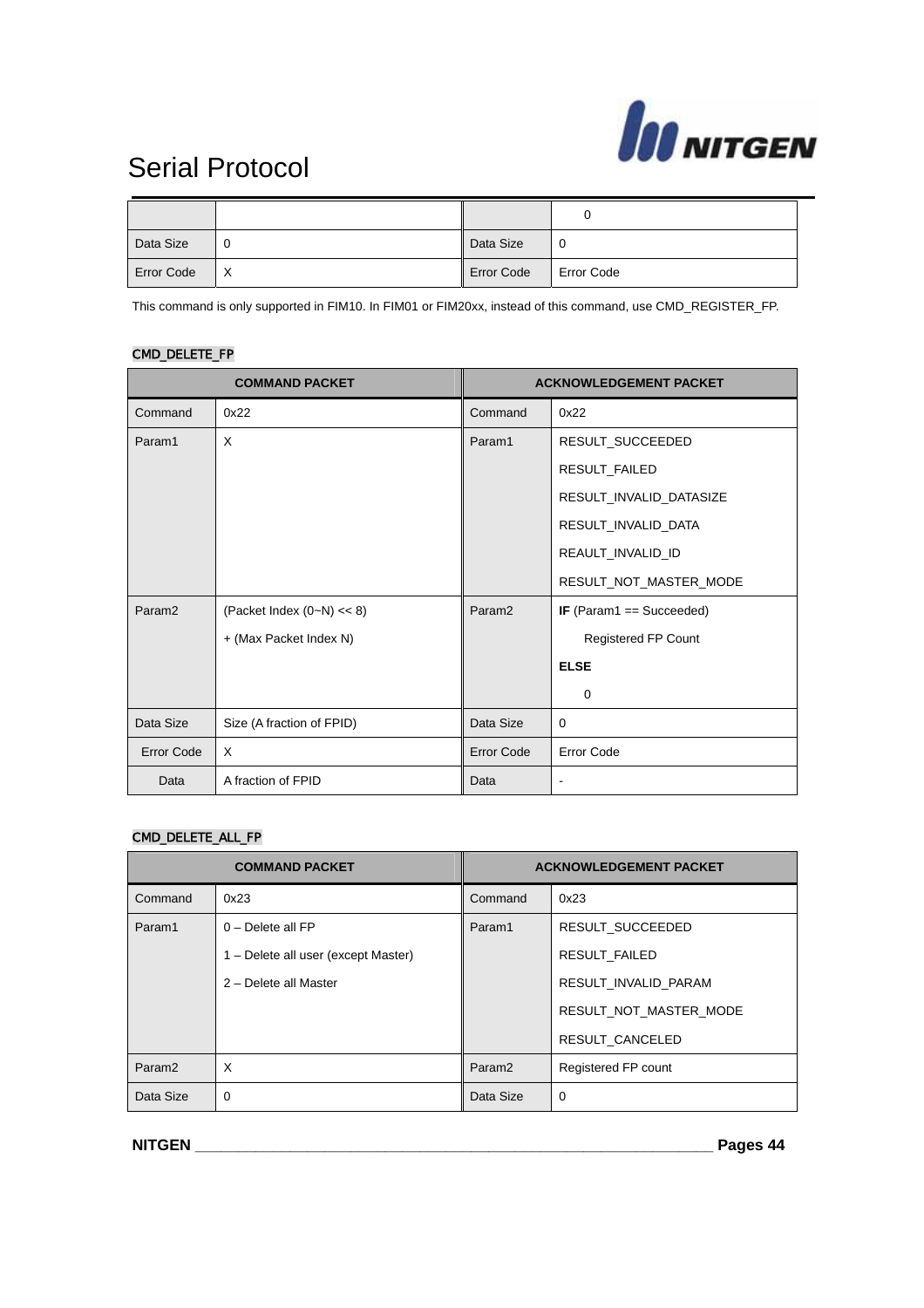

| Error<br>Code | ⋏ | Error<br>Code | Error Code |
|---------------|---|---------------|------------|

### CMD\_SET\_MASTER

| <b>COMMAND PACKET</b> |                               | <b>ACKNOWLEDGEMENT PACKET</b> |                            |
|-----------------------|-------------------------------|-------------------------------|----------------------------|
| Command               | 0x24                          | Command                       | 0x24                       |
| Param1                | 0 - Clear Master Flag         | Param1                        | RESULT_SUCCEEDED           |
|                       | 1 – Set Master Flag           |                               | RESULT_FAILED              |
|                       |                               |                               | RESULT_INVALID_DATASIZE    |
|                       |                               |                               | RESULT_INVALID_DATA        |
|                       |                               |                               | RESULT_INVALID_PARAM       |
|                       |                               |                               | REAULT_INVALID_ID          |
|                       |                               |                               | RESULT_NOT_MASTER_MODE     |
|                       |                               |                               | RESULT_EXCEEDED_MASTER_CNT |
| Param <sub>2</sub>    | (Packet Index $(0-N) \ll 8$ ) | Param <sub>2</sub>            | <b>Master Count</b>        |
|                       | + (Max Packet Index N)        |                               |                            |
| Data Size             | Size (A fraction of FPID)     | Data Size                     | 0                          |
| <b>Error Code</b>     | X                             | <b>Error Code</b>             | <b>Error Code</b>          |
| Data                  | A fraction of FPID            | Data                          | $\blacksquare$             |

#### CMD\_ENTER\_MASTER\_MODE

| <b>COMMAND PACKET</b> |                            | <b>ACKNOWLEDGEMENT PACKET</b> |                            |
|-----------------------|----------------------------|-------------------------------|----------------------------|
| Command               | 0x25                       | Command                       | 0x25                       |
| Param1                | X                          | Param1                        | RESULT_SUCCEEDED           |
|                       |                            |                               | RESULT_FAILED              |
|                       |                            |                               | RESULT INVALID DATASIZE    |
|                       |                            |                               | RESULT_INVALID_DATA        |
|                       |                            |                               | RESULT NOT IN TIME         |
|                       |                            |                               | RESULT INVALID PARAM       |
|                       |                            |                               | RESULT INVALID ID          |
|                       |                            |                               | RESULT_CANCELED            |
| Param <sub>2</sub>    | Master authentication type | Param <sub>2</sub>            | Master authentication type |
|                       | Verification = $0$         |                               | Verification = $0$         |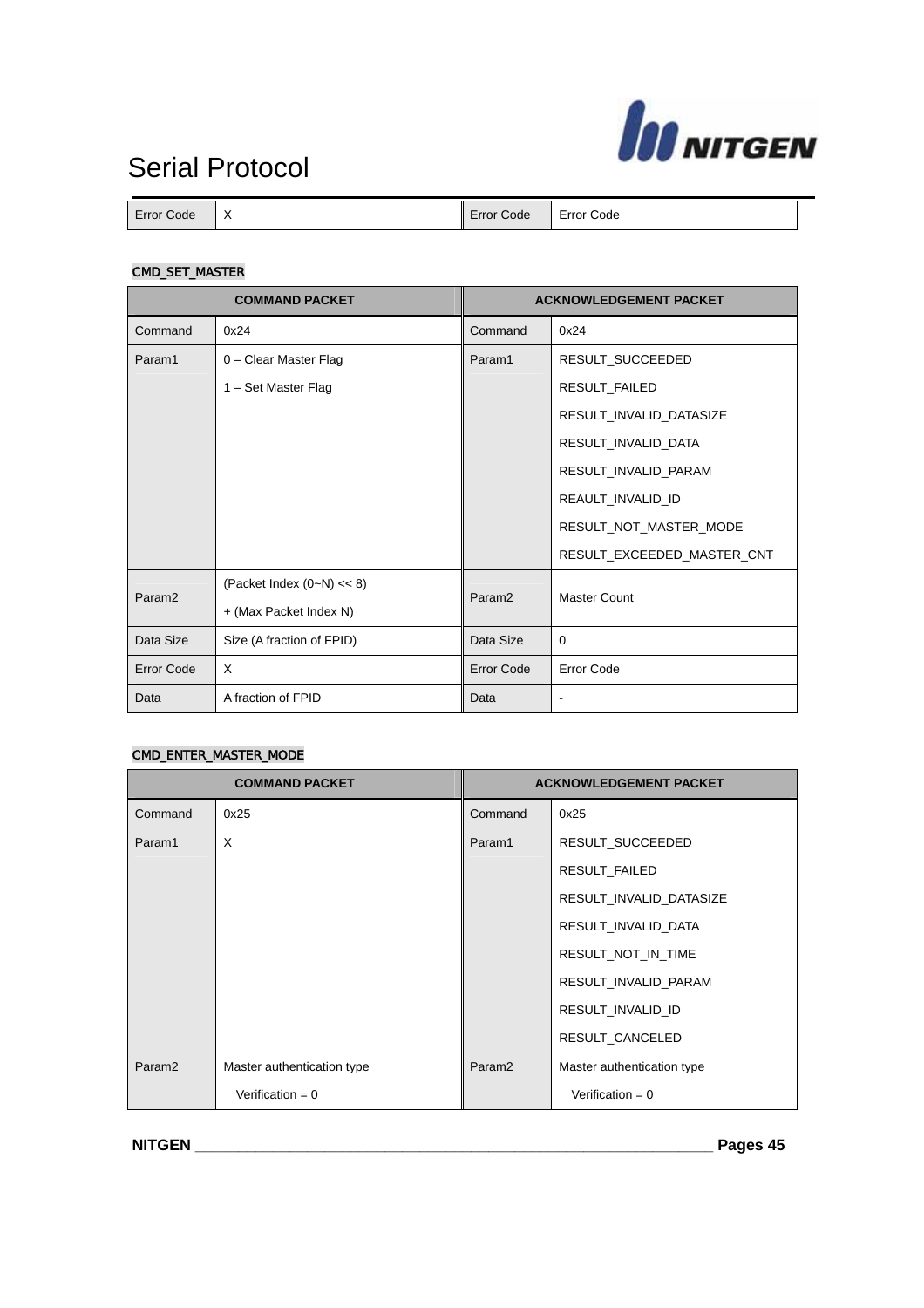

|                   | Password = $2$               |                   | Password = $2$ |
|-------------------|------------------------------|-------------------|----------------|
|                   | $Null = 3$                   |                   | $Null = 3$     |
| Data Size         | <b>IF</b> verification       | Data Size         | $\mathbf 0$    |
|                   | Data size = size of $FPID$   |                   |                |
|                   | <b>ELSE IF password</b>      |                   |                |
|                   | Data size = size of password |                   |                |
|                   | <b>ELSE IF null</b>          |                   |                |
|                   | Data size $= 0$              |                   |                |
| <b>Error Code</b> | $\times$                     | <b>Error Code</b> | Error code     |
| Data              | <b>IF</b> verification       | Data              | $\blacksquare$ |
|                   | <b>FPID</b>                  |                   |                |
|                   | <b>ELSE IF password</b>      |                   |                |
|                   | Password                     |                   |                |

This command will be obsolete in future. Instead, use CMD\_ENTER\_MASTER\_MODE2 packet.

This command is only supported in FIM10.

#### CMD\_LEAVE\_MASTER\_MODE

| <b>COMMAND PACKET</b> |             | <b>ACKNOWLEDGEMENT PACKET</b> |                        |
|-----------------------|-------------|-------------------------------|------------------------|
| Command               | 0x26        | Command                       | 0x26                   |
| Param1                | X           | Param1                        | RESULT_SUCCEEDED       |
|                       |             |                               | RESULT NOT MASTER MODE |
| Param <sub>2</sub>    | X           | Param <sub>2</sub>            | X                      |
| Data Size             | $\mathbf 0$ | Data Size                     | $\mathbf 0$            |
| Error Code            | X           | Error Code                    | Error code             |

#### CMD\_SET\_MASTER\_PASSWORD

| <b>COMMAND PACKET</b> |      | <b>ACKNOWLEDGEMENT PACKET</b> |                         |
|-----------------------|------|-------------------------------|-------------------------|
| Command               | 0x27 | Command                       | 0x27                    |
| Param1                | X    | Param1                        | RESULT SUCCEEDED        |
|                       |      |                               | RESULT FAILED           |
|                       |      |                               | RESULT INVALID DATASIZE |
|                       |      |                               | RESULT INVALID DATA     |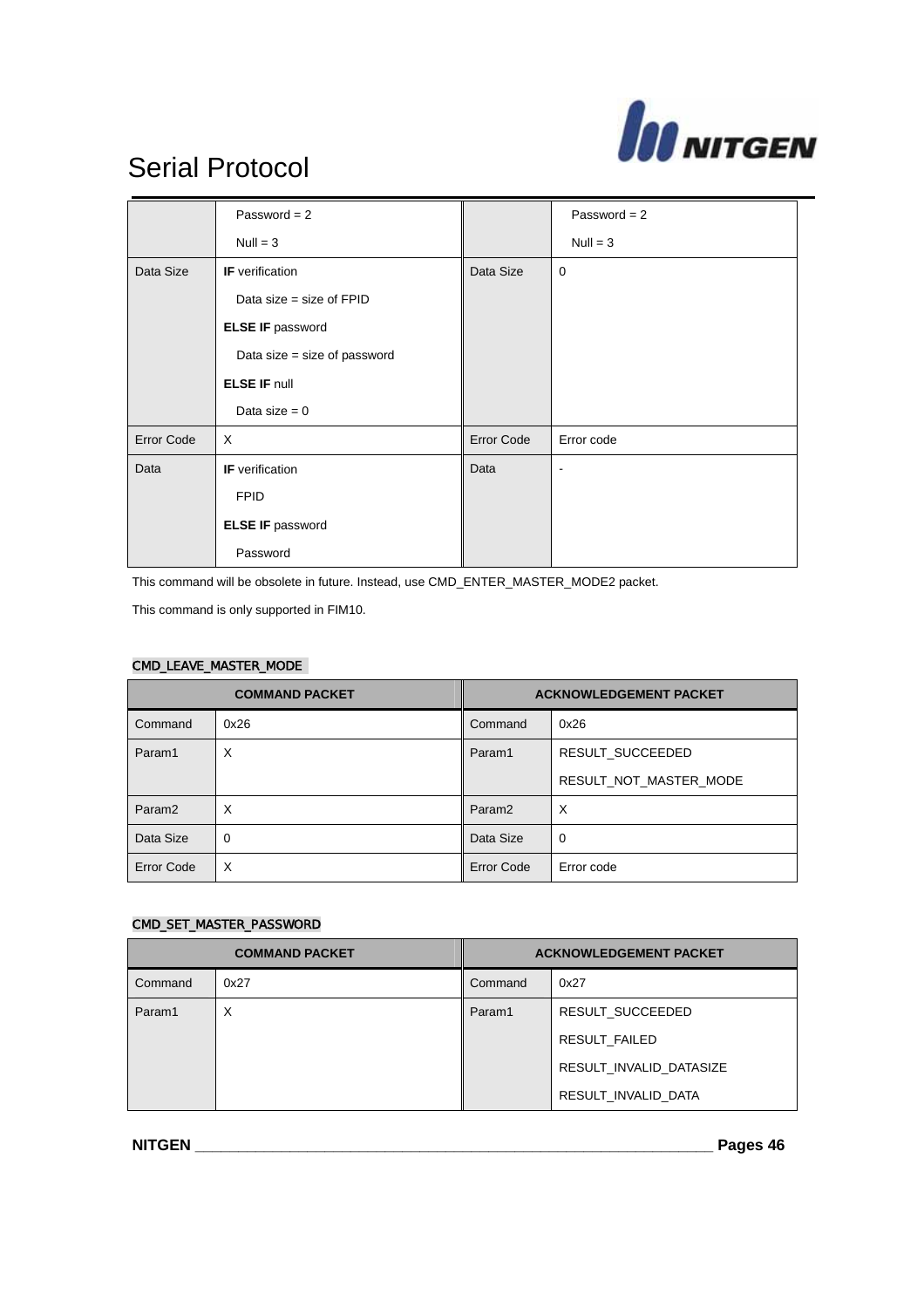

|                    |                               |                    | RESULT_NOT_MASTER_MODE |
|--------------------|-------------------------------|--------------------|------------------------|
| Param <sub>2</sub> | (Packet Index $(0-N) \ll 8$ ) | Param <sub>2</sub> | X                      |
|                    | + (Max Packet Index N)        |                    |                        |
| Data Size          | Size (A fraction of Password) | Data Size          | 0                      |
| Error Code         | X                             | Error Code         | Error code             |
| Data               | A fraction of Password        | Data               |                        |

#### CMD\_GET\_FP\_LIST

| <b>COMMAND PACKET</b> |          | <b>ACKNOWLEDGEMENT PACKET</b> |                                 |
|-----------------------|----------|-------------------------------|---------------------------------|
| Command               | 0x28     | Command                       | 0x28                            |
| Param1                | X        | Param1                        | RESULT_SUCCEEDED                |
|                       |          |                               | RESULT_FAILED                   |
|                       |          |                               | RESULT_NOT_MASTER_MODE          |
| Param <sub>2</sub>    | X        | Param <sub>2</sub>            | IF (Param1 == RESULT_SUCCEEDED) |
|                       |          |                               | Registered FP count             |
|                       |          |                               | <b>ELSE</b>                     |
|                       |          |                               | X                               |
| Data Size             | $\Omega$ | Data Size                     | IF (Param1 == RESULT_SUCCEEDED) |
|                       |          |                               | Size of FPID x FP count         |
|                       |          |                               | <b>ELSE</b>                     |
|                       |          |                               | $\mathbf 0$                     |
| <b>Error Code</b>     | $\times$ | <b>Error Code</b>             | Error code                      |
| Data                  | L,       | Data                          | IF (Param1 == RESULT_SUCCEEDED) |
|                       |          |                               | FP list block                   |
|                       |          |                               | <b>ELSE</b>                     |
|                       |          |                               | 0                               |

The FIM10 or FIM01 (or FIM20xx) has each different format for FP list block. Before using CMD\_GET\_FP\_LIST packet, check device information with CMD\_GET\_DEVICE\_INFO

This command will be obsolete in future. Instead, use CMD\_GET\_FP\_LIST2 packet.

This command is only supported in FIM10.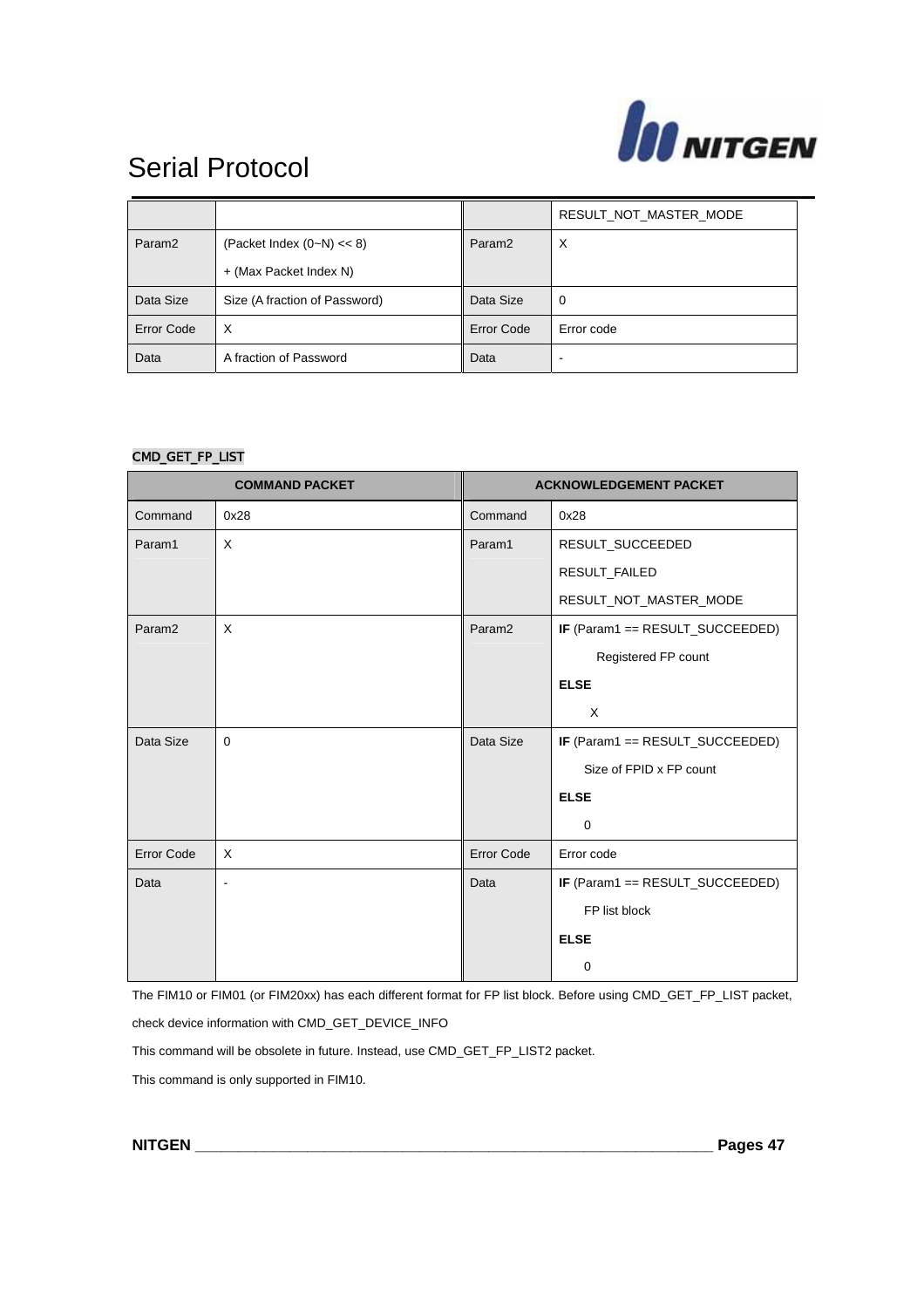

| <b>COMMAND PACKET</b> |                | <b>ACKNOWLEDGEMENT PACKET</b> |                                 |
|-----------------------|----------------|-------------------------------|---------------------------------|
| Command               | 0x29           | Command                       | 0x29                            |
| Param1                | X              | Param1                        | RESULT_SUCCEEDED                |
|                       |                |                               | RESULT_FAILED                   |
|                       |                |                               | RESULT_NOT_MASTER_MODE          |
| Param <sub>2</sub>    | X              | Param <sub>2</sub>            | IF (Param1 == RESULT_SUCCEEDED) |
|                       |                |                               | Registered Master count         |
|                       |                |                               | <b>ELSE</b>                     |
|                       |                |                               | X                               |
| Data Size             | $\Omega$       | Data Size                     | IF (Param1 == RESULT_SUCCEEDED) |
|                       |                |                               | Size of FPID x master count     |
|                       |                |                               | <b>ELSE</b>                     |
|                       |                |                               | $\Omega$                        |
| <b>Error Code</b>     | X              | <b>Error Code</b>             | Error code                      |
| Data                  | $\blacksquare$ | Data                          | IF (Param1 == RESULT_SUCCEEDED) |
|                       |                |                               | Master list block               |
|                       |                |                               | <b>ELSE</b>                     |
|                       |                |                               | 0                               |

#### CMD\_GET\_MASTER\_LIST

The FIM10 or FIM01 (or FIM20xx) has each different format for master list block. Before using CMD\_GET\_FP\_LIST packet, check device information using CMD\_GET\_DEVICE\_INFO.

This command will be obsolete in future. Instead, use CMD\_GET\_MASTER\_LIST2 packet.

This command is only supported in FIM10.

### CMD\_READ\_LOG\_DATA

| <b>COMMAND PACKET</b> |                                | <b>ACKNOWLEDGEMENT PACKET</b> |                                         |
|-----------------------|--------------------------------|-------------------------------|-----------------------------------------|
| Command               | 0x2A                           | Command                       | 0x2A                                    |
| Param1                | Packet number = $0, 1, 2, 3, $ | Param1                        | Packet number = $0, 1, 2, 3, $          |
|                       |                                |                               | If last packet                          |
|                       |                                |                               | Packet number = $0x$ ffff               |
| Param <sub>2</sub>    | X                              | Param <sub>2</sub>            | Log data count $= 256$                  |
|                       |                                |                               | Log data count $\leq$ 256 (last packet) |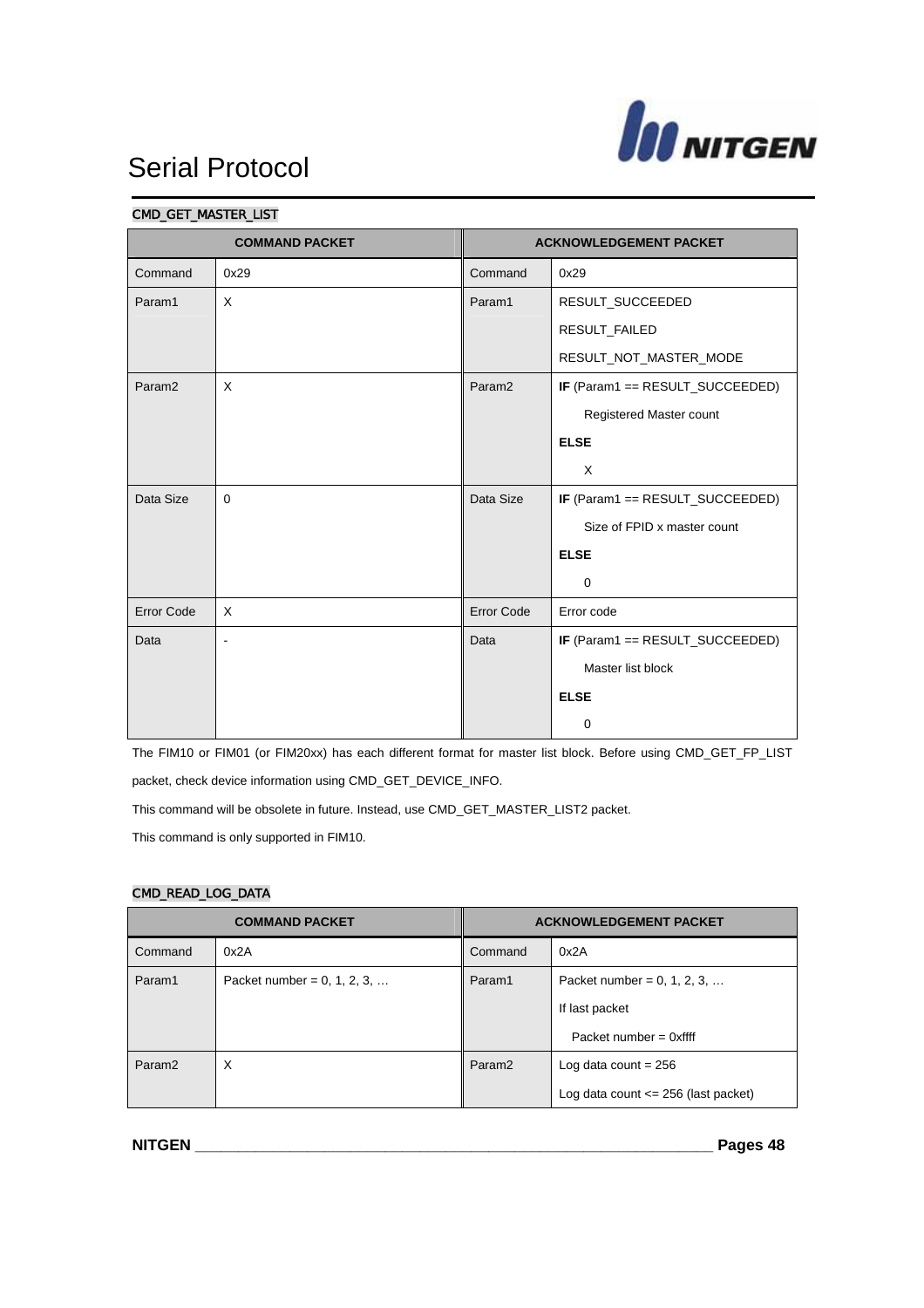

| Data Size         |   | Data Size         | Log data size (28) x log data count |
|-------------------|---|-------------------|-------------------------------------|
| <b>Error Code</b> | ⋏ | <b>Error Code</b> | Error code                          |
| Data              |   | Data              | Log data                            |

This command will be obsolete in future. Instead, use CMD\_READ\_LOG\_DATA2 packet.

This command is only supported in FIM10.

### CMD\_READ\_USER\_DATA

| <b>COMMAND PACKET</b> |                         | <b>ACKNOWLEDGEMENT PACKET</b> |                                 |
|-----------------------|-------------------------|-------------------------------|---------------------------------|
| Command               | 0x2B                    | Command                       | 0x2B                            |
| Param1                | Address                 | Param1                        | RESULT_SUCCEEDED                |
|                       |                         |                               | RESULT_FAILED                   |
|                       |                         |                               | RESULT_INVALID_PARAM            |
|                       |                         |                               | RESULT_NOT_MASTER_MODE          |
| Param <sub>2</sub>    | User data length (byte) | Param <sub>2</sub>            | IF (Param1 == RESULT_SUCCEEDED) |
|                       |                         |                               | User data length (byte)         |
|                       |                         |                               | <b>ELSE</b>                     |
|                       |                         |                               | $\mathbf 0$                     |
| Data Size             | $\mathbf 0$             | Data Size                     | IF (Param1 == RESULT_SUCCEEDED) |
|                       |                         |                               | User data length (byte)         |
|                       |                         |                               | <b>ELSE</b>                     |
|                       |                         |                               | 0                               |
| Error Code            | X                       | Error Code                    | Error code                      |
| Data                  | $\blacksquare$          | Data                          | IF (Param1 == RESULT_SUCCEEDED) |
|                       |                         |                               | User data                       |
|                       |                         |                               | <b>ELSE</b>                     |
|                       |                         |                               |                                 |

#### CMD\_WRITE\_USER\_DATA

| <b>COMMAND PACKET</b> |         | <b>ACKNOWLEDGEMENT PACKET</b> |                                   |
|-----------------------|---------|-------------------------------|-----------------------------------|
| Command               | 0x2C    | Command                       | 0x2C                              |
| Param1                | Address | Param1                        | RESULT SUCCEEDED<br>RESULT FAILED |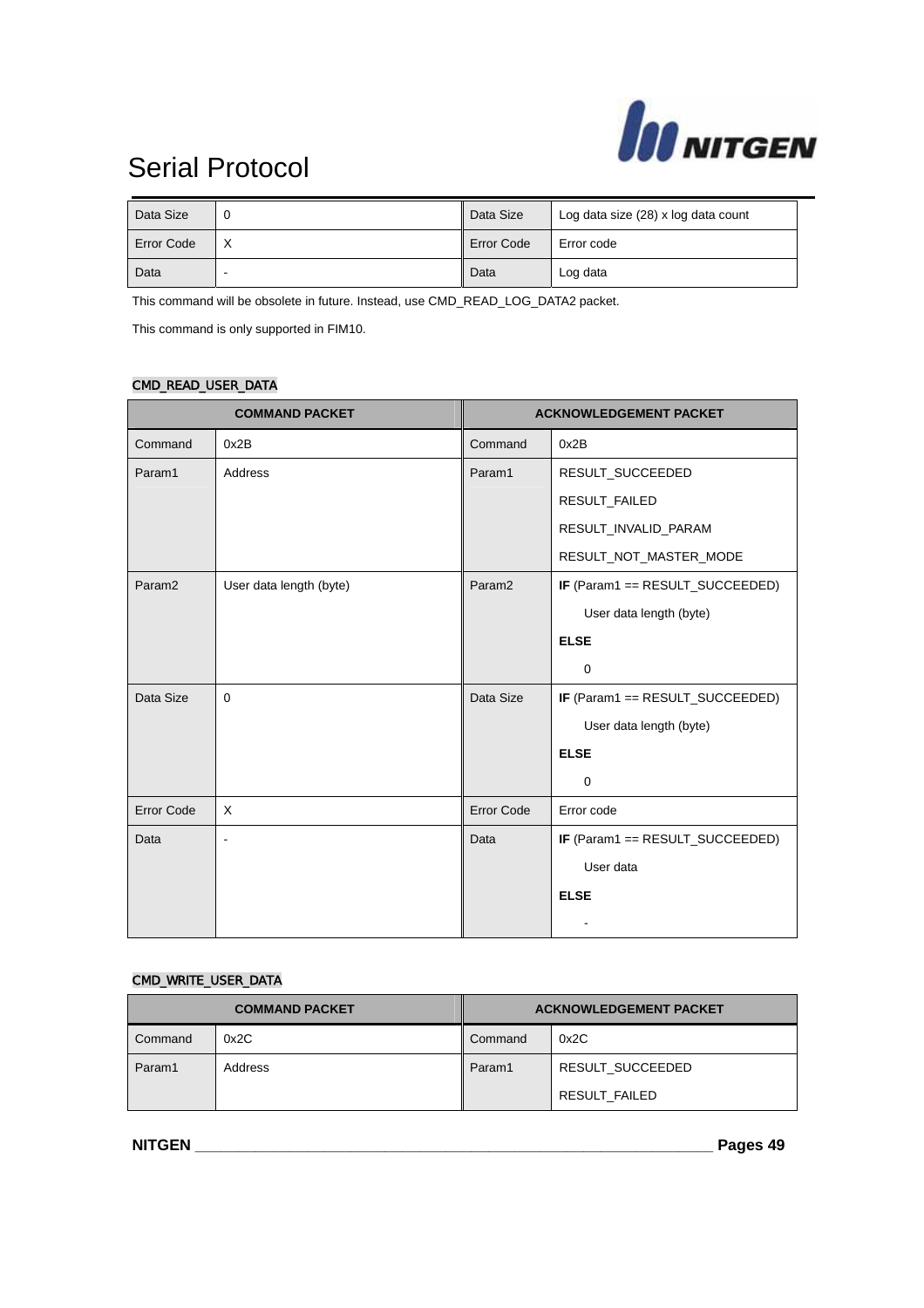

|                    |                            |                    | RESULT_INVALID_PARAM   |
|--------------------|----------------------------|--------------------|------------------------|
|                    |                            |                    | RESULT_NOT_MASTER_MODE |
| Param <sub>2</sub> | User data length<br>(byte) | Param <sub>2</sub> | X                      |
| Data Size          | User data length           | Data Size          | 0                      |
| <b>Error Code</b>  | X                          | Error Code         | Error code             |
| Data               | User Data                  | Data               | ۰                      |

#### CMD\_ERASE\_USER\_DATA\_BLOCK

| <b>COMMAND PACKET</b> |             | <b>ACKNOWLEDGEMENT PACKET</b> |                        |
|-----------------------|-------------|-------------------------------|------------------------|
| Command               | 0x2D        | Command                       | 0x2D                   |
| Param1                | X           | Param1                        | RESULT SUCCEEDED       |
|                       |             |                               | <b>RESULT FAILED</b>   |
|                       |             |                               | RESULT_NOT_MASTER_MODE |
| Param <sub>2</sub>    | $\times$    | Param <sub>2</sub>            | $\times$               |
| Data Size             | $\mathbf 0$ | Data Size                     | $\mathbf 0$            |
| Error Code            | X           | <b>Error Code</b>             | Error code             |

### CMD\_DELETE\_MASTER\_PASSWORD

| <b>COMMAND PACKET</b> |             | <b>ACKNOWLEDGEMENT PACKET</b> |                        |
|-----------------------|-------------|-------------------------------|------------------------|
| Command               | 0x2E        | Command                       | 0x2E                   |
| Param1                | X           | Param1                        | RESULT SUCCEEDED       |
|                       |             |                               | <b>RESULT FAILED</b>   |
|                       |             |                               | RESULT_NOT_MASTER_MODE |
| Param <sub>2</sub>    | $\times$    | Param <sub>2</sub>            | $\times$               |
| Data Size             | $\mathbf 0$ | Data Size                     | $\mathbf 0$            |
| <b>Error Code</b>     | X           | Error Code                    | Error code             |

### CMD\_ENTER\_MASTER\_MODE2

| <b>COMMAND PACKET</b> |                            | <b>ACKNOWLEDGEMENT PACKET</b> |                  |
|-----------------------|----------------------------|-------------------------------|------------------|
| Command               | 0x2F                       | Command                       | 0x2F             |
| Param1                | Master authentication type | Param1                        | RESULT SUCCEEDED |
|                       | Master $FP = 0$            |                               | RESULT FAILED    |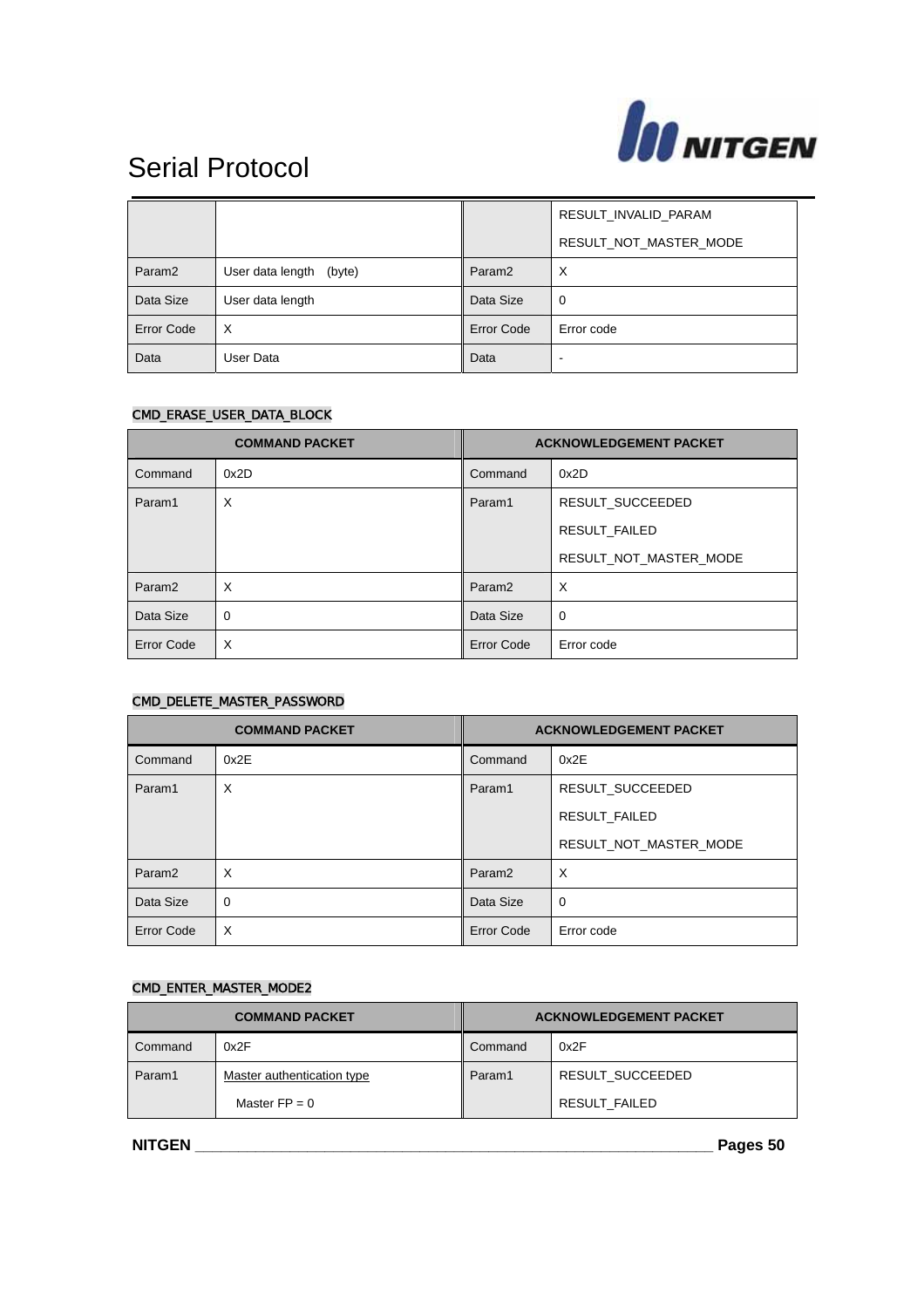

|                    | Master password = $1$                   |                    | RESULT_INVALID_DATASIZE                 |
|--------------------|-----------------------------------------|--------------------|-----------------------------------------|
|                    | FDA board password = $2$                |                    | RESULT_INVALID_DATA                     |
|                    | $Null = 3$                              |                    | RESULT_NOT_IN_TIME                      |
|                    | Master FP from host = $4$               |                    | RESULT_INVALID_PARAM                    |
|                    | Master FP from host (FDA01 style) = $5$ |                    | RESULT_INVALID_ID                       |
|                    | (FIM10 only)                            |                    | RESULT_CANCELED                         |
| Param <sub>2</sub> | (Packet Index $(0-N) \ll 8$ )           | Param <sub>2</sub> | Master authentication type              |
|                    | + (Max Packet Index N)                  |                    | Master $FP = 0$                         |
|                    |                                         |                    | Master password = $1$                   |
|                    |                                         |                    | FDA board password = $2$                |
|                    |                                         |                    | $Null = 3$                              |
|                    |                                         |                    | Master FP from host $=$ 4               |
|                    |                                         |                    | Master FP from host (FDA01 style) = $5$ |
|                    |                                         |                    | (FIM10 only)                            |
| Data Size          | IF Master FP                            | Data Size          | 0                                       |
|                    | Size (A fraction of FPID)               |                    |                                         |
|                    | <b>ELSE IF master password</b>          |                    |                                         |
|                    | Size (A fraction of FPID + Password)    |                    |                                         |
|                    | ELSE IF device board password           |                    |                                         |
|                    | Size (A fraction of password)           |                    |                                         |
|                    | <b>ELSE IF Master FP from host</b>      |                    |                                         |
|                    | Size (A fraction of FPID + Template)    |                    |                                         |
|                    | <b>ELSE IF null</b>                     |                    |                                         |
|                    | 0                                       |                    |                                         |
| <b>Error Code</b>  | х                                       | Error Code         | Error code                              |
| Data               | <b>IF</b> Master FP                     | Data               |                                         |
|                    | A fraction of FPID                      |                    |                                         |
|                    | <b>ELSE IF master password</b>          |                    |                                         |
|                    | A fraction of FPID + Password           |                    |                                         |
|                    | ELSE IF device board password           |                    |                                         |
|                    | A fraction of Password                  |                    |                                         |
|                    | <b>ELSE IF Master FP from host</b>      |                    |                                         |
|                    | FPID + Template                         |                    |                                         |
| <b>NITGEN</b>      |                                         |                    | Pages 51                                |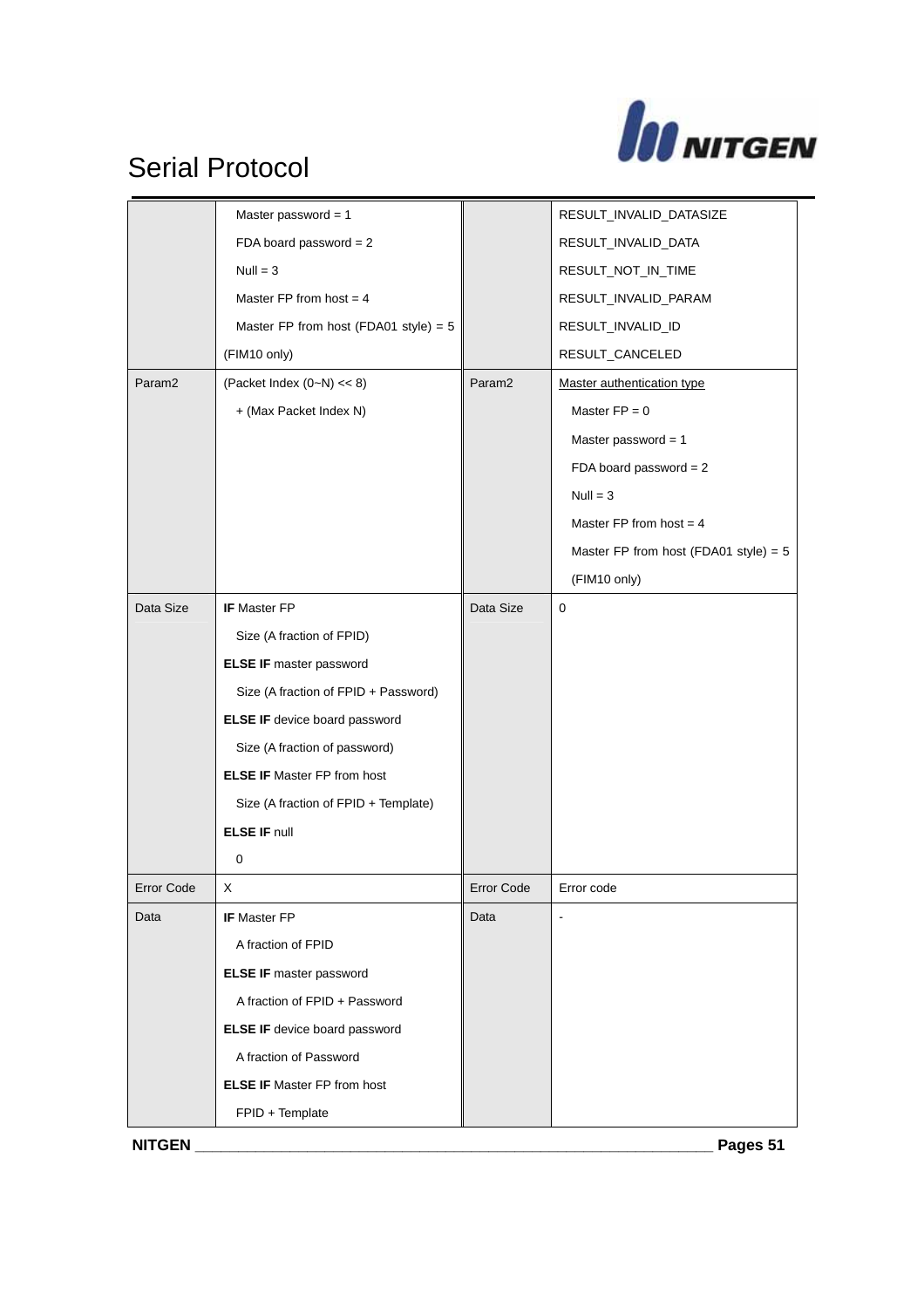

**ELSE IF** null

-

The Command Packet with Param1=5 is supported in FIM10 firmware version1.10 or later

#### CMD\_GET\_FP\_LIST2

| <b>COMMAND PACKET</b> |                           | <b>ACKNOWLEDGEMENT PACKET</b> |                                    |
|-----------------------|---------------------------|-------------------------------|------------------------------------|
| Command               | 0x30                      | Command                       | 0x30                               |
| Param1                | List data selection       | Param1                        | RESULT_SUCCEEDED                   |
|                       | $0 =$ User count, ID list |                               | RESULT_FAILED                      |
|                       | $1 =$ User count          |                               | RESULT_NOT_MASTER_MODE             |
|                       |                           |                               | RESULT_INVALID_PARAM               |
|                       |                           |                               | RESULT_CANCELED                    |
| Param <sub>2</sub>    | Packet Index (0~N)        | Param <sub>2</sub>            | IF (Param1 == RESULT_SUCCEEDED)    |
|                       |                           |                               | (Packet Index $(0-N) \ll 8$ )      |
|                       |                           |                               | + (Max Packet Index N)             |
|                       |                           |                               | <b>ELSE</b>                        |
|                       |                           |                               |                                    |
| Data Size             | $\Omega$                  | Data Size                     | IF (Param1 == RESULT_SUCCEEDED)    |
|                       |                           |                               | Size of (a piece of FP list block) |
|                       |                           |                               | <b>ELSE</b>                        |
|                       |                           |                               | $\mathbf 0$                        |
| <b>Error Code</b>     | $\times$                  | <b>Error Code</b>             | Error code                         |
| Data                  | ۰                         | Data                          | A piece of FP list block           |

The FP list block may be different according to devices. Before using CMD\_GET\_FP\_LIST2 packet, check device information using CMD\_GET\_DEVICE\_INFO

FP list block consists of the number of user, the size of FPID, and user list if **Param1** of command packet is '0', or the number of user if **Param1** of command packet is '1'.

The structure of data is explained in Appendix F.

#### CMD\_GET\_MASTER\_LIST2

| <b>COMMAND PACKET</b> |      | <b>ACKNOWLEDGEMENT PACKET</b> |      |
|-----------------------|------|-------------------------------|------|
| Command               | 0x31 | Command                       | 0x31 |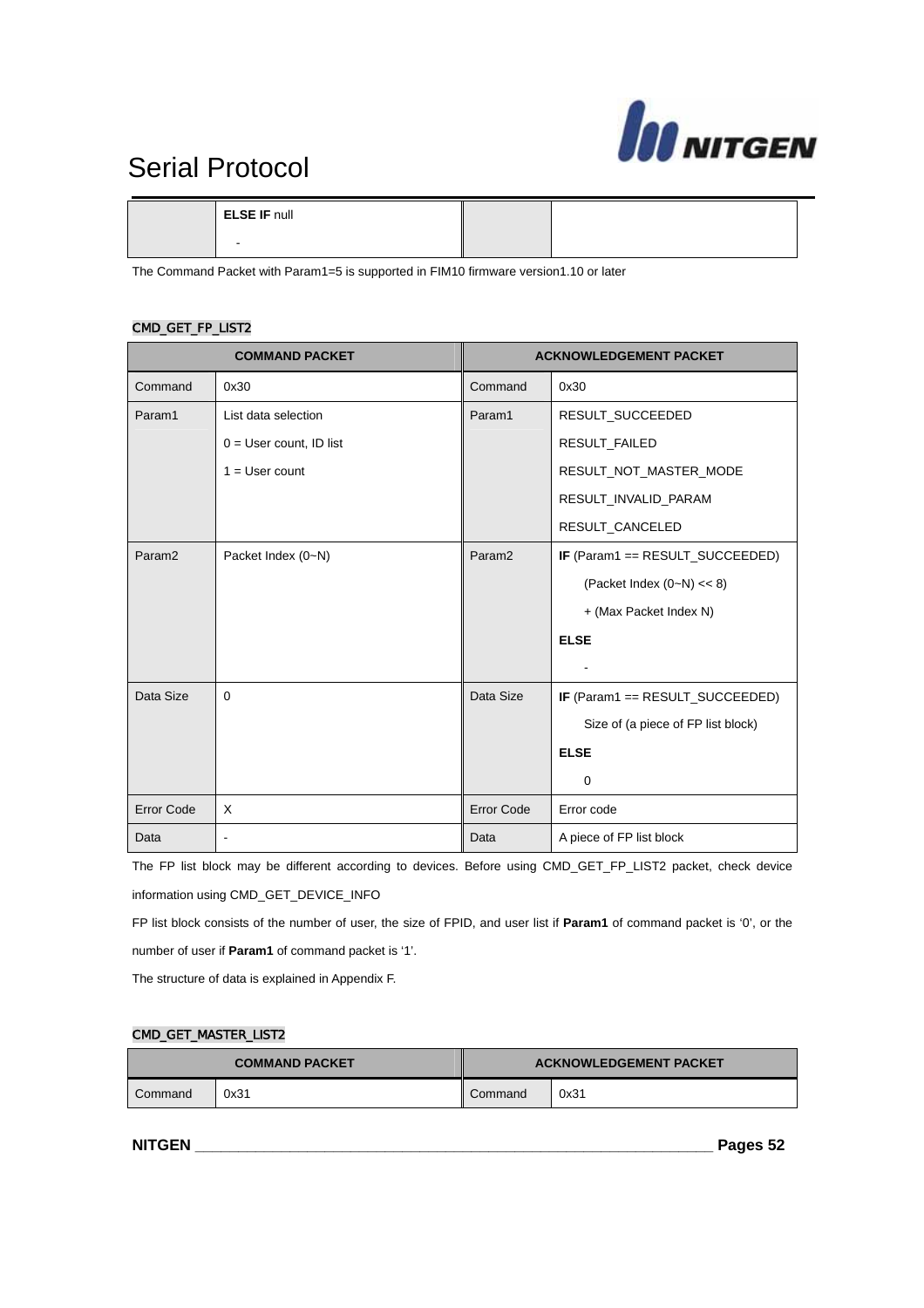

| Param1             | List data selection          | Param1             | RESULT_SUCCEEDED                       |
|--------------------|------------------------------|--------------------|----------------------------------------|
|                    | $0 = Master count$ , ID list |                    | RESULT_FAILED                          |
|                    | $1 = Master count$           |                    | RESULT_NOT_MASTER_MODE                 |
|                    |                              |                    | RESULT_INVALID_PARAM                   |
|                    |                              |                    | RESULT_CANCELED                        |
| Param <sub>2</sub> | Packet index (0~N)           | Param <sub>2</sub> | IF (Param1 == RESULT_SUCCEEDED)        |
|                    |                              |                    | (Packet Index $(0-N) \ll 8$ )          |
|                    |                              |                    | + (Max Packet Index N)                 |
|                    |                              |                    | <b>ELSE</b>                            |
|                    |                              |                    |                                        |
| Data Size          | $\Omega$                     | Data Size          | IF (Param1 == RESULT_SUCCEEDED)        |
|                    |                              |                    | Size of (a piece of master list block) |
|                    |                              |                    | <b>ELSE</b>                            |
|                    |                              |                    | 0                                      |
| <b>Error Code</b>  | $\times$                     | <b>Error Code</b>  | Error code                             |
| Data               |                              | Data               | A piece of master list block           |

The Master list block may be different according to devices. Before using CMD\_GET\_MASTER\_LIST2 packet, check device information using CMD\_GET\_DEVICE\_INFO

Master list block consists of the number of master, the size of FPID, and master list if **Param1** of command packet is '0',

or the number of master if **Param1** of command packet is '1'.

The structure of data is explained in Appendix F.

#### CMD\_READ\_LOG\_DATA2

| <b>COMMAND PACKET</b>     |                                       | <b>ACKNOWLEDGEMENT PACKET</b> |                                 |
|---------------------------|---------------------------------------|-------------------------------|---------------------------------|
| Command                   | 0x32                                  | Command                       | 0x32                            |
| Param1                    | Log request mode                      | Param1                        | RESULT SUCCEEDED                |
|                           | $0 =$ <b>Param2</b> previous log read |                               | <b>RESULT FAILED</b>            |
|                           | $1 =$ oldest unread log               |                               | RESULT NOT MASTER MODE          |
|                           | $2 =$ last written log                |                               | RESULT_INVALID_PARAM            |
|                           | $3 = All$ log                         |                               | RESULT CANCELED                 |
|                           | $4 =$ from oldest unread to last      |                               |                                 |
| Param <sub>2</sub>        | IF Param $1 == 0$                     | Param <sub>2</sub>            | IF (Param1 == RESULT_SUCCEEDED) |
|                           | Nth log                               |                               | (Packet Index $(0-N) < 8$ )     |
| <b>NITGEN</b><br>Pages 53 |                                       |                               |                                 |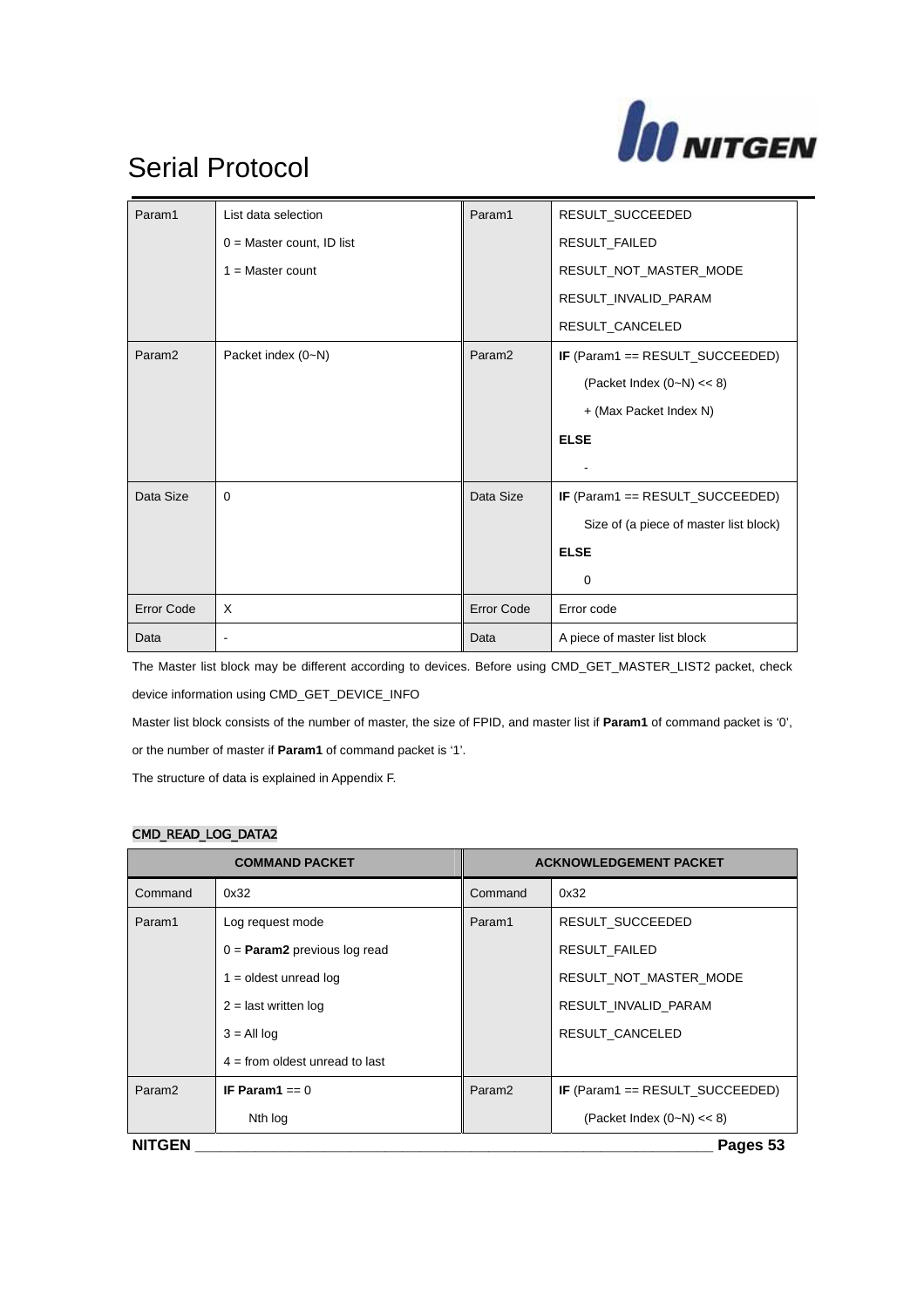

|            | ELSE IF Param1 == $3$ |            | + (Max Packet Index N)            |
|------------|-----------------------|------------|-----------------------------------|
|            | $Index(0-N)$          |            | <b>ELSE</b>                       |
|            | ELSE IF Param1 == $4$ |            |                                   |
|            | Index $(0-N)$         |            |                                   |
|            | <b>ELSE</b>           |            |                                   |
|            | 0                     |            |                                   |
| Data Size  | $\mathbf 0$           | Data Size  | IF (Param1 == RESULT_SUCCEEDED)   |
|            |                       |            | Size of a piece of Log data block |
|            |                       |            | <b>ELSE</b>                       |
|            |                       |            | $\Omega$                          |
| Error Code | X                     | Error Code | Error code                        |
| Data       |                       | Data       | IF (Param1 == RESULT_SUCCEEDED)   |
|            |                       |            | Size of a piece of Log data block |
|            |                       |            | <b>ELSE</b>                       |
|            |                       |            | 0                                 |

Log data block consists of the number of returned log, the size of log, and log data

Log data block = Log data count (2) + Log data size (2) + Log data size (28) x log data count

#### CMD\_REGISTER\_FP

| <b>COMMAND PACKET</b>     |                      | <b>ACKNOWLEDGEMENT PACKET</b> |                                        |
|---------------------------|----------------------|-------------------------------|----------------------------------------|
| Command                   | 0x33                 | Command                       | 0x33                                   |
| Param1                    | $0 -$ User           | Param1                        | RESULT_SUCCEEDED                       |
|                           | 1 - Master           |                               | RESULT_FAILED                          |
|                           | Otherwise - Reserved |                               | RESULT_INVALID_DATASIZE                |
|                           |                      |                               | RESULT_INVALID_DATA                    |
|                           |                      |                               | RESULT_NOT_IN_TIME                     |
|                           |                      |                               | RESULT_INVALID_PARAM                   |
|                           |                      |                               | RESULT_USED_ID                         |
|                           |                      |                               | RESULT_DB_IS FULL                      |
|                           |                      |                               | RESULT_NOT_MASTER_MODE                 |
|                           |                      |                               | RESULT_ANOTHER_FINGER                  |
|                           |                      |                               | RESULT CANCELED                        |
| Param <sub>2</sub>        | Packet index         | Param <sub>2</sub>            | <b>IF</b> (Param1 == RESULT_SUCCEEDED) |
| <b>NITGEN</b><br>Pages 54 |                      |                               |                                        |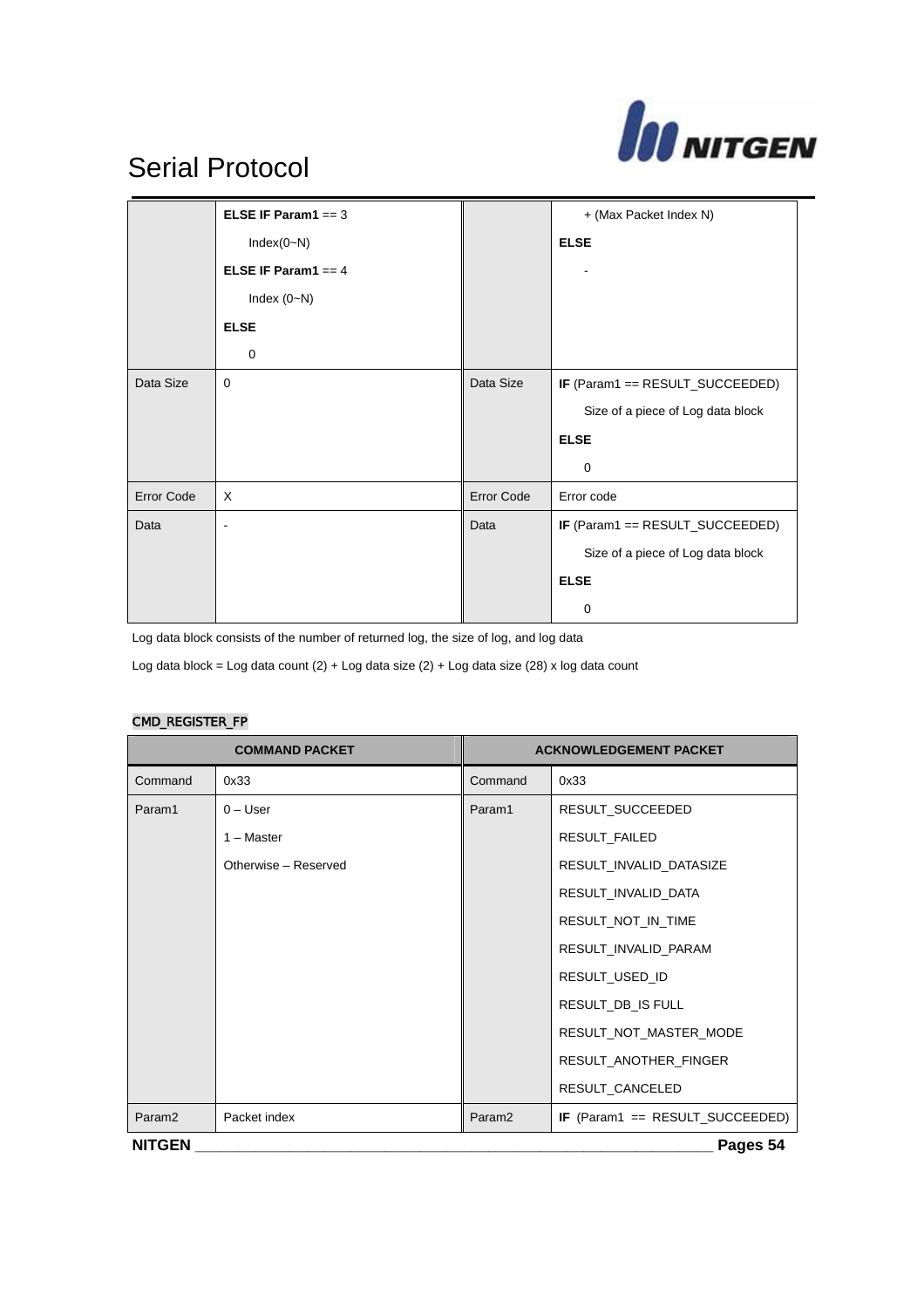

|                   | $0x00$ – Extract 1st Template from sensor               |                   | && ( ((Packet index == 0x01 or 0x02) |
|-------------------|---------------------------------------------------------|-------------------|--------------------------------------|
|                   | with ID and password                                    |                   | && (2 templates mode))<br>Ш          |
|                   | $0x10$ – Extract 1st Template from sensor               |                   | ((Packet index == $0x11$ or $0x12$ ) |
|                   | with auto-generated ID                                  |                   | && (4 templates mode))               |
|                   | $0x01$ – Extract $2^{nd}$ Template from sensor          |                   | Registered FP Count                  |
|                   | & Save                                                  |                   | (Only valid if succeed)              |
|                   | $0x02$ – Extract 2 <sup>nd</sup> Template from sensor   |                   | <b>ELSE</b>                          |
|                   | & Save with different finger                            |                   | 0                                    |
|                   | $0x03$ – Extract 3 <sup>rd</sup> Template from sensor   |                   |                                      |
|                   | (FIM01 & FIM20xx only)                                  |                   |                                      |
|                   | $0x04$ – Extract 4 <sup>th</sup> Template form sensor & |                   |                                      |
|                   | save (FIM01 & FIM20xx only)                             |                   |                                      |
|                   | $0x05$ – Extract 4 <sup>th</sup> Template from sensor & |                   |                                      |
|                   | save with different finger (FIM01 &                     |                   |                                      |
|                   | FIM20xx only)                                           |                   |                                      |
| Data Size         | IF (Packet index == $0$ )                               | Data Size         | $\pmb{0}$                            |
|                   | Size of (FPID + Password)                               |                   |                                      |
|                   | <b>ELSE</b>                                             |                   |                                      |
|                   | 0                                                       |                   |                                      |
| <b>Error Code</b> | X                                                       | <b>Error Code</b> | Error Code                           |
| Data              | IF (Packet index $== 0$ )                               | Data              |                                      |
|                   | FPID + password                                         |                   |                                      |
|                   | <b>ELSE</b>                                             |                   |                                      |
|                   | 0                                                       |                   |                                      |

The DB of user is saved only after executing command packet with Param2 value such as 0x01 or 0x02 in 2 templates mode, or 0x04 or 0x05 in 4 templates mode.

The function of enrolling user with different finger is supported In FIM01 & FIM20xx firmware version 1.20 or later and FIM10 firmware version 1.14 or later,

The 4 templates mode is supported in FIM01 and FIM20xx firmware version 1.30 or later.

#### CMD\_CHANGE\_FP

| <b>COMMAND PACKET</b> |      | <b>ACKNOWLEDGEMENT PACKET</b> |          |
|-----------------------|------|-------------------------------|----------|
| Command               | 0x34 | Command                       | 0x34     |
| <b>NITGEN</b>         |      |                               | Pages 55 |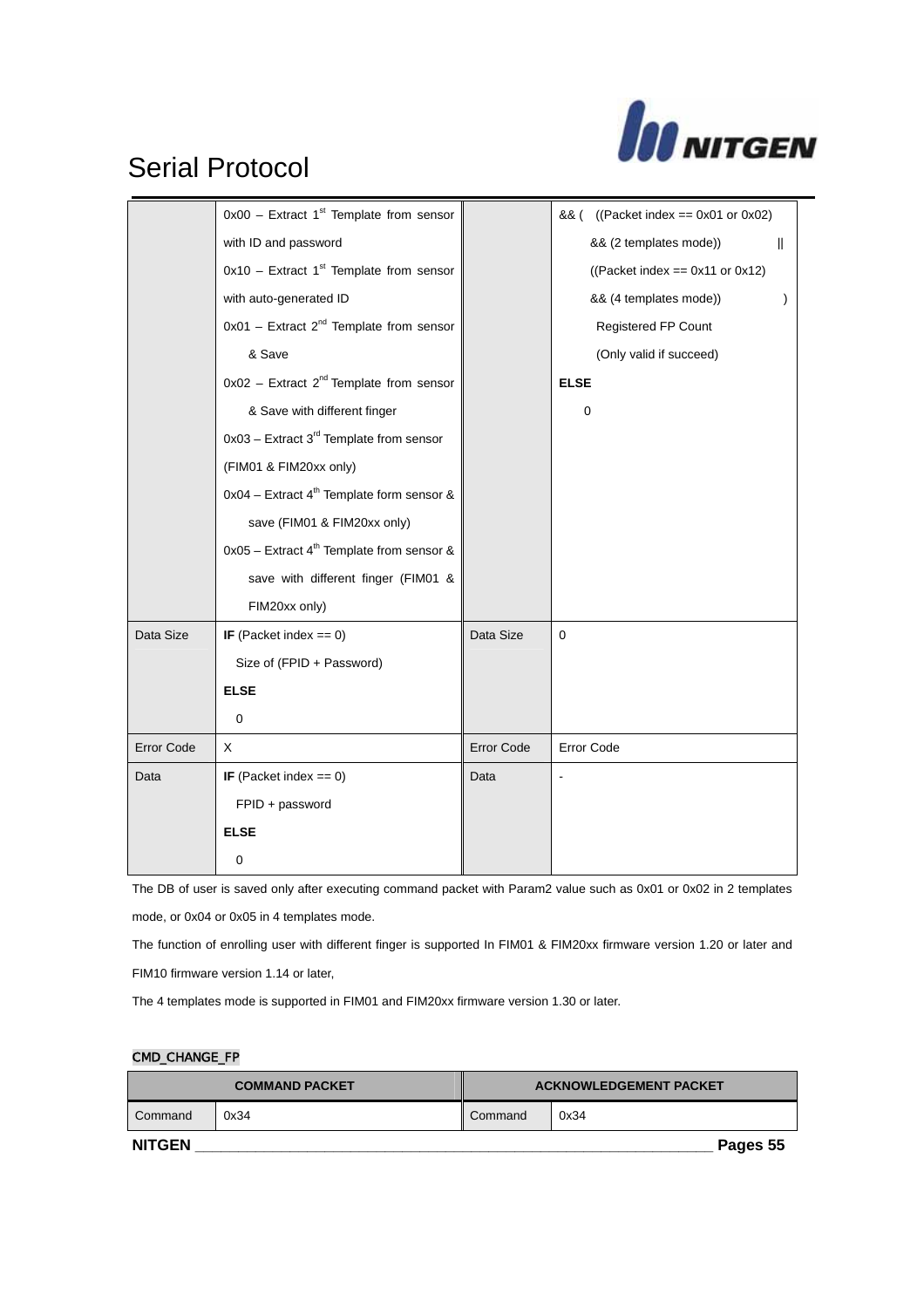

| Param1             | 0x01 - Change Master Privilege & Save                | Param1             | RESULT_SUCCEEDED        |
|--------------------|------------------------------------------------------|--------------------|-------------------------|
|                    | 0x02 - Change Password & Save                        |                    | RESULT_FAILED           |
|                    | $0x10$ – Change 1st template from host               |                    | RESULT_INVALID_DATASIZE |
|                    | $0x11$ - Change $2^{nd}$ template from host          |                    | RESULT_INVALID_DATA     |
|                    | Save                                                 |                    | RESULT_NOT_IN_TIME      |
|                    | $0x12$ - Change $2^{nd}$ template from host          |                    | RESULT_INVALID_PARAM    |
|                    | with different finger from 1st                       |                    | RESULT_INVALID_ID       |
|                    | template                                             |                    | RESULT_NOT_MASTER_MODE  |
|                    | Save                                                 |                    | RESULT_CANCELED         |
|                    | $0x13$ – Change $3^{rd}$ template from host          |                    |                         |
|                    | $0x14$ – Change $4th$ template from host             |                    |                         |
|                    | Save in 4 templates mode                             |                    |                         |
|                    | $0x15$ - Change $4th$ template from host             |                    |                         |
|                    | with different finger from 3rd                       |                    |                         |
|                    | template                                             |                    |                         |
|                    | Save in 4 templates mode                             |                    |                         |
|                    | $0x20$ – Change 1 <sup>st</sup> template from sensor |                    |                         |
|                    | 0x21 - Change 2 <sup>nd</sup> template form sensor   |                    |                         |
|                    | Save in 2 templates mode                             |                    |                         |
|                    | $0x22$ - Change $2nd$ template form sensor           |                    |                         |
|                    | with different finger from 1st                       |                    |                         |
|                    | template                                             |                    |                         |
|                    | Save in 2 templates mode                             |                    |                         |
|                    | 0x23 - Change 3 <sup>rd</sup> template form sensor   |                    |                         |
|                    | 0x24 - Change 4 <sup>th</sup> template from sensor   |                    |                         |
|                    | Save in 4 templates mode                             |                    |                         |
|                    | $0x25$ - Change $4th$ template form sensor           |                    |                         |
|                    | with different finger from 3rd                       |                    |                         |
|                    | template                                             |                    |                         |
|                    | Save in 4 templates mode                             |                    |                         |
|                    | Others - reserved                                    |                    |                         |
| Param <sub>2</sub> | <b>IF</b> (Param1 == $0x01$ )                        | Param <sub>2</sub> | X                       |
|                    | $0$ – set to normal user                             |                    |                         |
| <b>NITGEN</b>      |                                                      |                    | Pages 56                |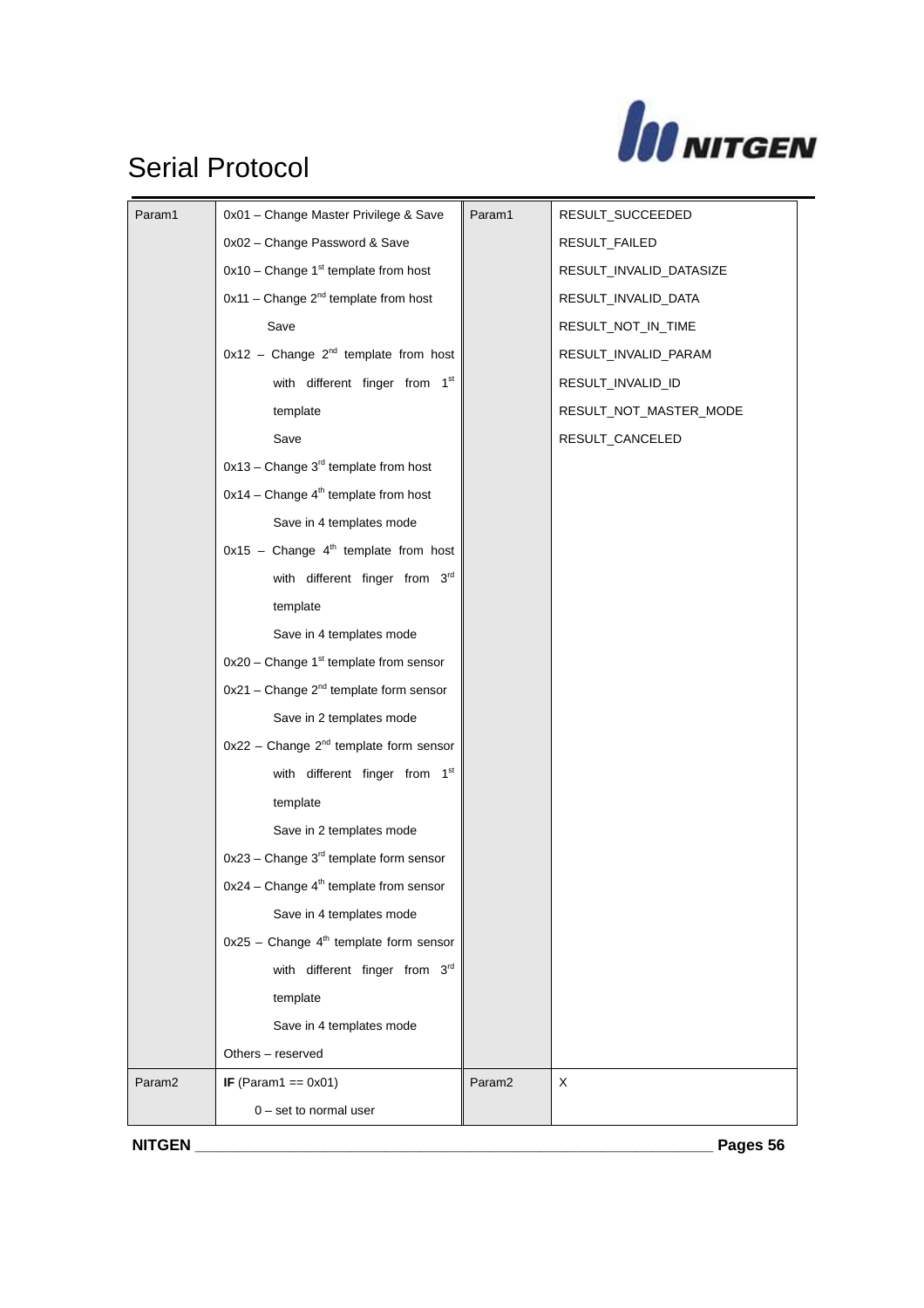

|            | $1 - set to master$                        |                   |                |
|------------|--------------------------------------------|-------------------|----------------|
|            | <b>ELSE</b>                                |                   |                |
|            | Reserved                                   |                   |                |
| Data Size  | <b>IF</b> (Param2 == $0x02$ )              | Data Size         | $\mathbf 0$    |
|            | Size of (FPID + Password)                  |                   |                |
|            | <b>ELSE IF</b> (Param2 == $0x10$ or $0x11$ |                   |                |
|            | or 0x12 or 0x13 or 0x14                    |                   |                |
|            | or 0x15)                                   |                   |                |
|            | Size of (FPID + Template)                  |                   |                |
|            | <b>ELSE IF</b> (Param2 == $0x01$ or $0x20$ |                   |                |
|            | or 0x21 or 0x22 or 0x23                    |                   |                |
|            | or 0x24 or 0x25)                           |                   |                |
|            | Size of FPID                               |                   |                |
|            | <b>ELSE</b>                                |                   |                |
|            |                                            |                   |                |
|            | $\mathbf 0$                                |                   |                |
| Error Code | X                                          | <b>Error Code</b> | Error Code     |
| Data       | <b>IF</b> (Param1 == $0x02$ )              | Data              | $\blacksquare$ |
|            | FPID + password                            |                   |                |
|            | <b>ELSE IF</b> (Param1 == $0x10$ or $0x11$ |                   |                |
|            | or 0x12 or 0x13 or 0x14                    |                   |                |
|            | or 0x15)                                   |                   |                |
|            | FPID + Template                            |                   |                |
|            | <b>ELSE IF</b> (Param2 == $0x01$ or $0x20$ |                   |                |
|            | or 0x21 or 0x22 or 0x23                    |                   |                |
|            | or 0x24 or 0x25)                           |                   |                |
|            | <b>FPID</b>                                |                   |                |
|            | <b>ELSE</b>                                |                   |                |

The structure of data is explained in Appendix F.

This command is only supported in FIM01 and FIM20xx.

The function of one id different fingerprint change is supported In FIM01 and FIM20xx firmware version 1.20 or later, The 4 templates mode is supported in firmware version 1.30 or later, and Values from 0x13 to 0x15 and from 0x23 to 0x25 in Param1 are only valid in 4 templates mode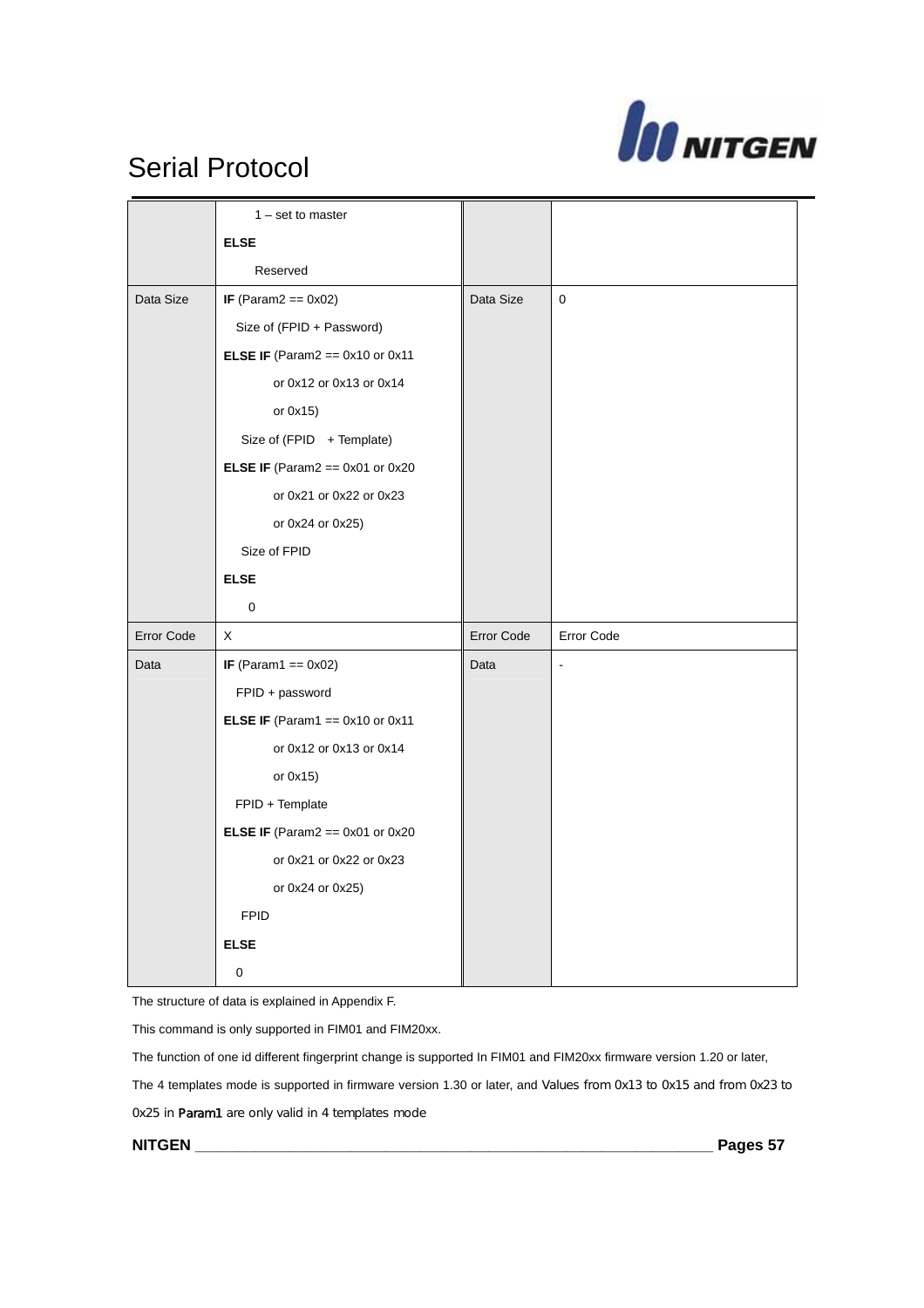

### CMD\_ADD\_FP

| <b>COMMAND PACKET</b> |                                  |                    | <b>ACKNOWLEDGEMENT PACKET</b> |
|-----------------------|----------------------------------|--------------------|-------------------------------|
| Command               | 0x35                             | Command            | 0x35                          |
| Param1                | DB structure version             | Param1             | RESULT_SUCCEEDED              |
|                       | $1 - 2$ templates data structure |                    | <b>RESULT FAILED</b>          |
|                       | $2 - 4$ templates data structure |                    | RESULT_INVALID_DATASIZE       |
|                       | Others - reserved                |                    | RESULT_INVALID_DATA           |
|                       |                                  |                    | RESULT_INVALID_PARAM          |
|                       |                                  |                    | RESULT_USED_ID                |
|                       |                                  |                    | RESULT_DB_IS_FULL             |
|                       |                                  |                    | RESULT_NOT_MASTER_MODE        |
|                       |                                  |                    | RESULT_CANCELED               |
|                       |                                  |                    | RESULT_WRONG_TEMP_MODE        |
| Param <sub>2</sub>    | (Packet index $(0-N) \ll 8$ )    | Param <sub>2</sub> | X                             |
|                       | + (Max Packet Index N)           |                    |                               |
| Data Size             | Size (a piece of DB structure)   | Data Size          | 0                             |
| <b>Error Code</b>     | $\times$                         | Error Code         | Error Code                    |
| Data                  | A piece of DB structure          | Data               | $\blacksquare$                |

The structure of data is explained in Appendix F.

This command is only supported in FIM01 and FIM20xx.

The value 2 in **Param1** is supported in firmware version 1.30 or later.

#### CMD\_GET\_FP

| <b>COMMAND PACKET</b> |                   | <b>ACKNOWLEDGEMENT PACKET</b> |                         |
|-----------------------|-------------------|-------------------------------|-------------------------|
| Command               | 0x36              | Command                       | 0x36                    |
| Param1                | Get operation     | Param1                        | RESULT SUCCEEDED        |
|                       | $0 - FPID DB$     |                               | <b>RESULT FAILED</b>    |
|                       | $1 -$ First DB    |                               | RESULT INVALID DATASIZE |
|                       | $2 - Next DB$     |                               | RESULT INVALID DATA     |
|                       | Others – reserved |                               | RESULT INVALID PARAM    |
|                       |                   |                               | RESULT INVALID ID       |
|                       |                   |                               | RESULT_NOT_MASTER_MODE  |
| <b>NITGEN</b>         |                   |                               | Pages 58                |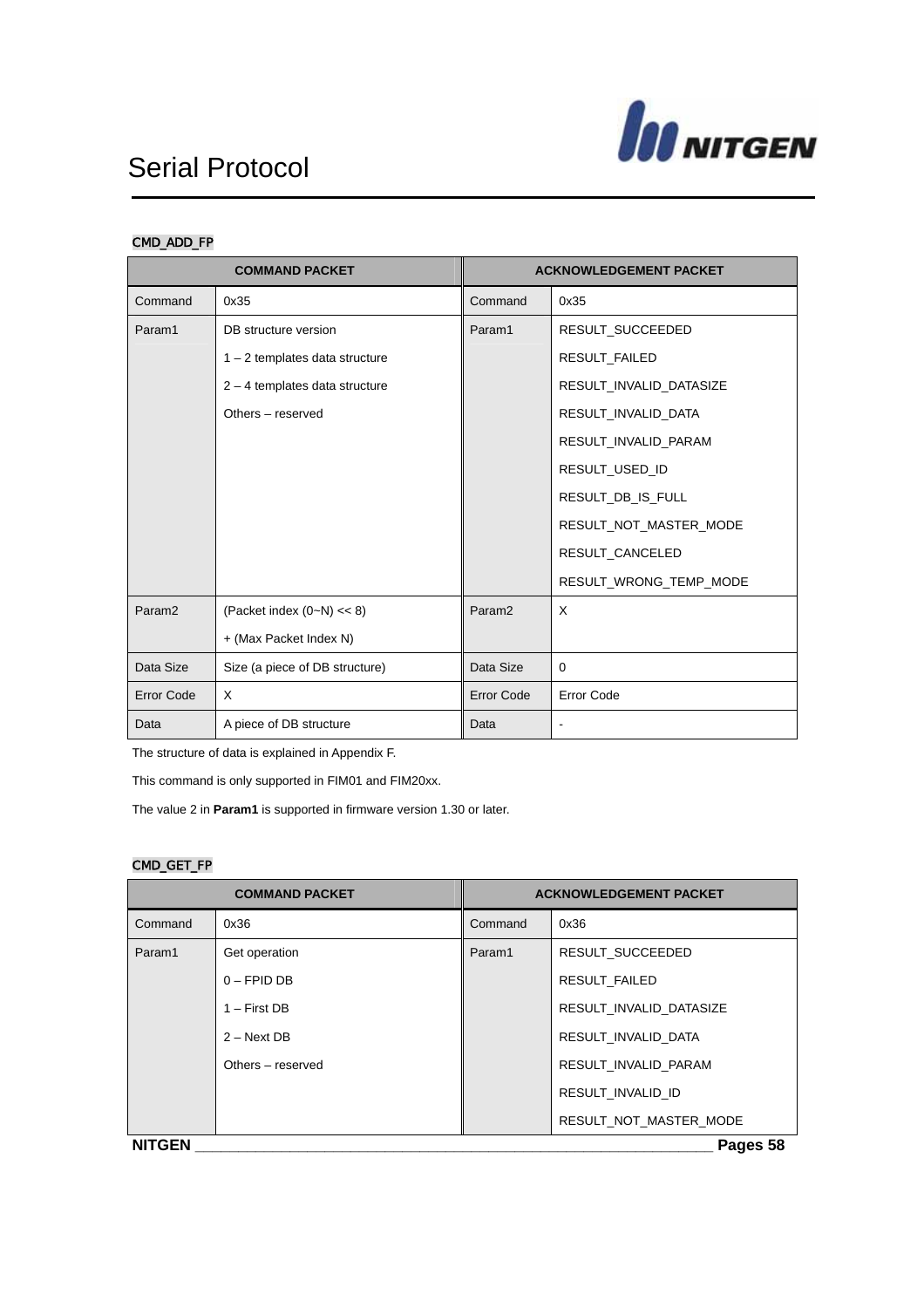

|                    |                              |                    | RESULT_CANCELED                 |
|--------------------|------------------------------|--------------------|---------------------------------|
| Param <sub>2</sub> | The version of DB structure  | Param <sub>2</sub> | $\mathbf 0$                     |
|                    | 1-2 templates data structure |                    |                                 |
|                    | 2-4 templates data structure |                    |                                 |
|                    | Others - reserved            |                    |                                 |
| Data Size          | IF (Param1 == $0$ )          | Data Size          | IF (Param1 == RESULT_SUCCEEDED) |
|                    | Size of FPID                 |                    | Size of DB structure            |
|                    | <b>ELSE</b>                  |                    | <b>ELSE</b>                     |
|                    | 0                            |                    | 0                               |
| <b>Error Code</b>  | X                            | Error Code         | <b>Error Code</b>               |
| Data               | IF (Param1 == $0$ )          | Data               | IF (Param1 == RESULT_SUCCEEDED) |
|                    | <b>FPID</b>                  |                    | DB structure                    |
|                    | <b>ELSE</b>                  |                    | <b>ELSE</b>                     |
|                    |                              |                    | 0                               |

The structure of DB is explained in Appendix F.

This command is only supported in FIM01 and FIM20xx.

The value 2 in **Param2** (4 templates mode) is supported in firmware version 1.30 or later.

#### CMD\_DELETE\_ALL\_LOG

| <b>COMMAND PACKET</b> |      | <b>ACKNOWLEDGEMENT PACKET</b> |                        |
|-----------------------|------|-------------------------------|------------------------|
| Command               | 0x37 | Command                       | 0x37                   |
| Param1                | X    | Param1                        | RESULT SUCCEEDED       |
|                       |      |                               | <b>RESULT FAILED</b>   |
|                       |      |                               | RESULT_NOT_MASTER_MODE |
|                       |      |                               | RESULT_CANCELED        |
| Param <sub>2</sub>    | X    | Param <sub>2</sub>            | $\times$               |
| Data Size             | 0    | Data Size                     | $\mathbf 0$            |
| <b>Error Code</b>     | X    | <b>Error Code</b>             | <b>Error Code</b>      |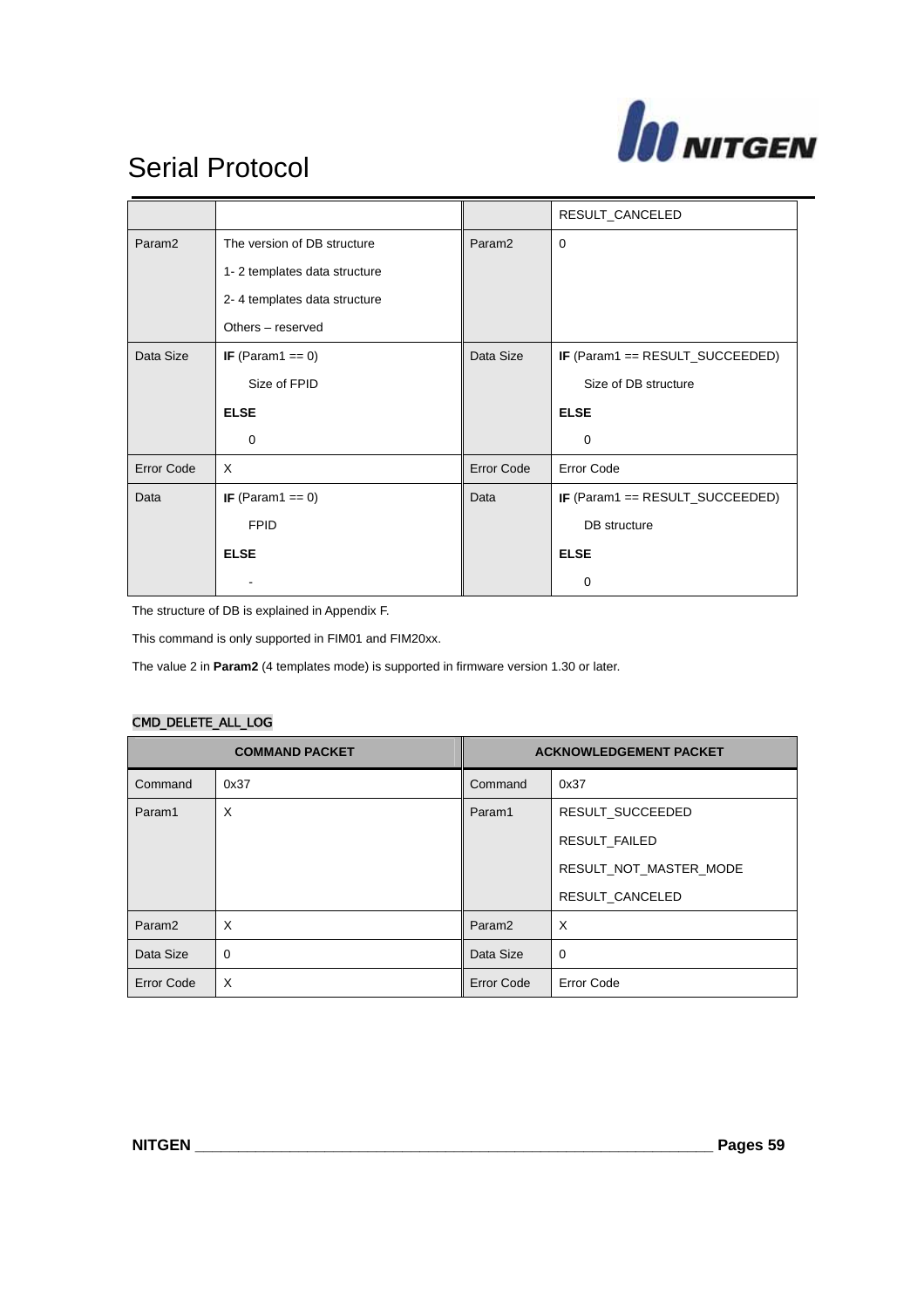

### **CONFIGURATION** CMD\_SET\_OPP\_OPTION

| <b>COMMAND PACKET</b> |                         | <b>ACKNOWLEDGEMENT PACKET</b> |                         |
|-----------------------|-------------------------|-------------------------------|-------------------------|
| Command               | 0x40                    | Command                       | 0x40                    |
| Param1                | X                       | Param1                        | RESULT_SUCCEEDED        |
|                       |                         |                               | RESULT_FAILED           |
|                       |                         |                               | RESULT_INVALID_PARAM    |
|                       |                         |                               | RESULT_NOT_MASTER_MODE  |
| Param <sub>2</sub>    | Option value            | Param <sub>2</sub>            | Option value            |
|                       | $bit[2316] = gain$      |                               | $bit[2316] = gain$      |
|                       | $bit[158] = brightness$ |                               | $bit[158] = brightness$ |
|                       | $bit[70] = contrast$    |                               | $bit[70] = contrast$    |
| Data Size             | $\Omega$                | Data Size                     | $\Omega$                |
| <b>Error Code</b>     | X                       | <b>Error Code</b>             | Error code              |

This command is only supported in FIM10 and FIM30.

#### CMD\_GET\_OPP\_OPTION

| <b>COMMAND PACKET</b> |          | <b>ACKNOWLEDGEMENT PACKET</b> |                                 |
|-----------------------|----------|-------------------------------|---------------------------------|
| Command               | 0x41     | Command                       | 0x41                            |
| Param1                | X        | Param1                        | RESULT_SUCCEEDED                |
|                       |          |                               | RESULT_FAILED                   |
|                       |          |                               | RESULT_NOT_MASTER_MODE          |
| Param <sub>2</sub>    | X        | Param <sub>2</sub>            | IF (Param1 == RESULT_SUCCEEDED) |
|                       |          |                               | Option value                    |
|                       |          |                               | $bit[2316] = gain$              |
|                       |          |                               | $bit[158] = brightness$         |
|                       |          |                               | $bit[70] = contrast$            |
|                       |          |                               | <b>ELSE</b>                     |
|                       |          |                               |                                 |
| Data Size             | $\Omega$ | Data Size                     | $\mathbf 0$                     |
| <b>Error Code</b>     | X        | <b>Error Code</b>             | Error code                      |

This command is only supported in FIM10 and FIM30.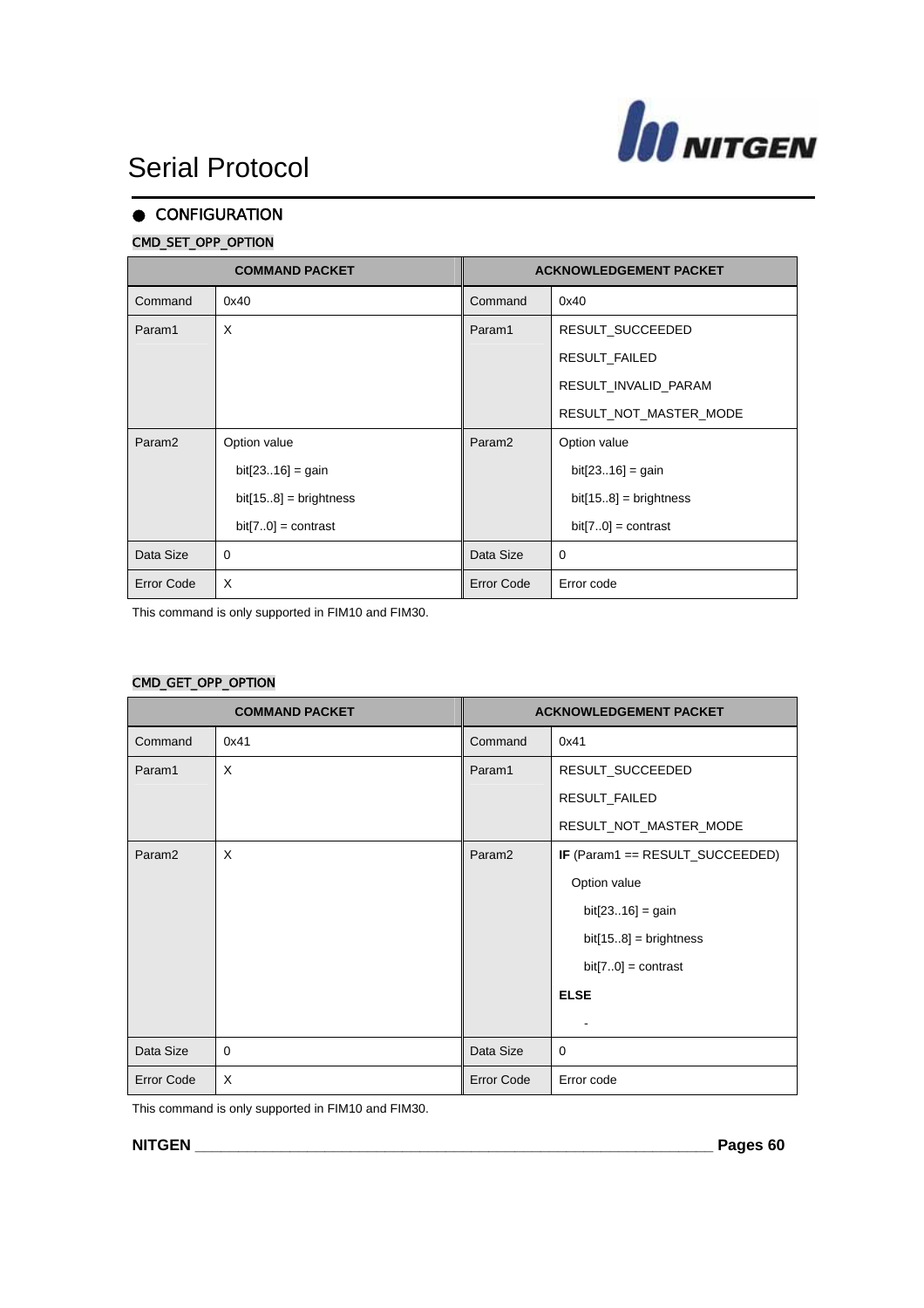

### CMD\_SET\_SECURITY\_LEVEL

| <b>COMMAND PACKET</b> |                               | <b>ACKNOWLEDGEMENT PACKET</b> |                               |
|-----------------------|-------------------------------|-------------------------------|-------------------------------|
| Command               | 0x42                          | Command                       | 0x42                          |
| Param1                |                               | Param1                        | RESULT_SUCCEEDED              |
|                       | X                             |                               | RESULT_FAILED                 |
|                       |                               |                               | RESULT_INVALID_PARAM          |
|                       |                               |                               | RESULT_NOT_MASTER_MODE        |
| Param <sub>2</sub>    | Verification security level   | Param <sub>2</sub>            | Verification security level   |
|                       | bit[3116]                     |                               | bit[3116]                     |
|                       | Identification security level |                               | Identification security level |
|                       | Bit[150]                      |                               | Bit[150]                      |
| Data Size             | $\Omega$                      | Data Size                     | $\Omega$                      |
| <b>Error Code</b>     | $\mathsf{x}$                  | Error Code                    | Error code                    |

This command is only supported in FIM10 and FIM30.

### CMD\_GET\_SECURITY\_LEVEL

| <b>COMMAND PACKET</b> |          | <b>ACKNOWLEDGEMENT PACKET</b> |                                 |
|-----------------------|----------|-------------------------------|---------------------------------|
| Command               | 0x43     | Command                       | 0x43                            |
| Param1                | X        | Param1                        | RESULT_SUCCEEDED                |
|                       |          |                               | RESULT_FAILED                   |
|                       |          |                               | RESULT_NOT_MASTER_MODE          |
| Param <sub>2</sub>    | $\times$ | Param <sub>2</sub>            | IF (Param1 == RESULT_SUCCEEDED) |
|                       |          |                               | Verification security level     |
|                       |          |                               | bit[3116]                       |
|                       |          |                               | Identification security level   |
|                       |          |                               | bit[150]                        |
|                       |          |                               | <b>ELSE</b>                     |
|                       |          |                               |                                 |
| Data Size             | 0        | Data Size                     | $\mathbf 0$                     |
| <b>Error Code</b>     | $\times$ | <b>Error Code</b>             | Error code                      |

This command is only supported in FIM10 and FIM30.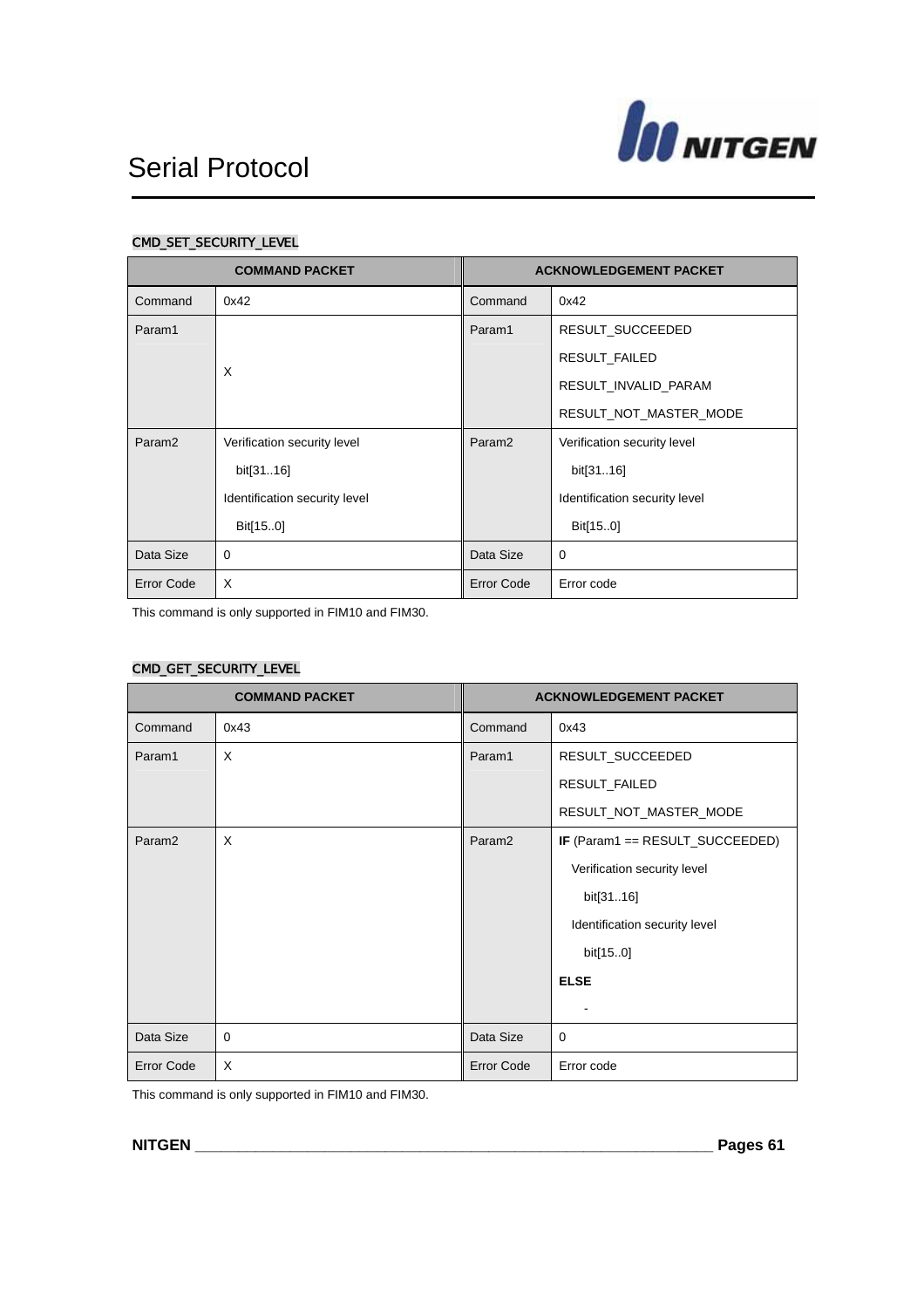

### CMD\_SET\_CAPTURE\_OPTION

| <b>COMMAND PACKET</b> |                                                  | <b>ACKNOWLEDGEMENT PACKET</b> |                                            |
|-----------------------|--------------------------------------------------|-------------------------------|--------------------------------------------|
| Command               | 0x44                                             | Command                       | 0x44                                       |
| Param1                | 0x00 -> Latent & Adaptive                        | Param1                        | RESULT_SUCCEEDED                           |
|                       | $0x01 - $ Latent                                 |                               | RESULT_FAILED                              |
|                       | $0x02 ->$ Adaptive                               |                               | <b>RESULT FAILED</b>                       |
|                       | 0x08 -> Max number of Capture in                 |                               | RESULT INVALID PARAM                       |
|                       | Adaptive                                         |                               | RESULT_NOT_MASTER_MODE                     |
| Param <sub>2</sub>    | <b>IF</b> (Param1 == $0x0$ or $0x01$ or $0x02$ ) | Param <sub>2</sub>            | <b>IF</b> (Command Param1 == $0x00$ or     |
|                       | Turn Off = $0/$ Turn On = 1                      |                               | 0x01 or 0x02)                              |
|                       | <b>Else IF</b> (Param1 == $0x08$ )               |                               | Turn Off = $0/$ Turn On = 1                |
|                       | Max number of capture in Adaptive                |                               | <b>ELSE IF</b> (Command Param1 == $0x08$ ) |
|                       | <b>ELSE</b>                                      |                               | Max number of Capture in Adaptive          |
|                       |                                                  |                               | <b>ELSE</b>                                |
|                       |                                                  |                               |                                            |
| Data Size             | $\Omega$                                         | Data Size                     | $\Omega$                                   |
| <b>Error Code</b>     | X                                                | <b>Error Code</b>             | Error code                                 |

This command is only supported in FIM10 and FIM30.

The range of Max Number of Capture is from 0 to 255.

#### CMD\_GET\_CAPTURE\_OPTION

| <b>COMMAND PACKET</b> |                                  | <b>ACKNOWLEDGEMENT PACKET</b> |                                        |  |  |
|-----------------------|----------------------------------|-------------------------------|----------------------------------------|--|--|
| Command               | 0x45                             | Command                       | 0x45                                   |  |  |
| Param1                | $0x00 \rightarrow$ Reserved      | Param1                        | RESULT_SUCCEEDED                       |  |  |
|                       | $0x01 - 5$ Latent                |                               | RESULT_FAILED                          |  |  |
|                       | $0x02 ->$ Adaptive               |                               | RESULT_NOT_MASTER_MODE                 |  |  |
|                       | 0x08 -> Max number of Capture in |                               |                                        |  |  |
|                       | Adaptive                         |                               |                                        |  |  |
| Param <sub>2</sub>    | X                                | Param <sub>2</sub>            | IF (Param1 == RESULT_SUCCEEDED)        |  |  |
|                       |                                  |                               | <b>IF</b> (Command Param1 == $0x00$ or |  |  |
|                       |                                  |                               | 0x01 or 0x02)                          |  |  |
|                       |                                  |                               | Turn Off = $0/$ Turn On = 1            |  |  |
|                       |                                  |                               | <b>ELSE IF (Command Param1==0x08)</b>  |  |  |
| <b>NITGEN</b>         | Pages 62                         |                               |                                        |  |  |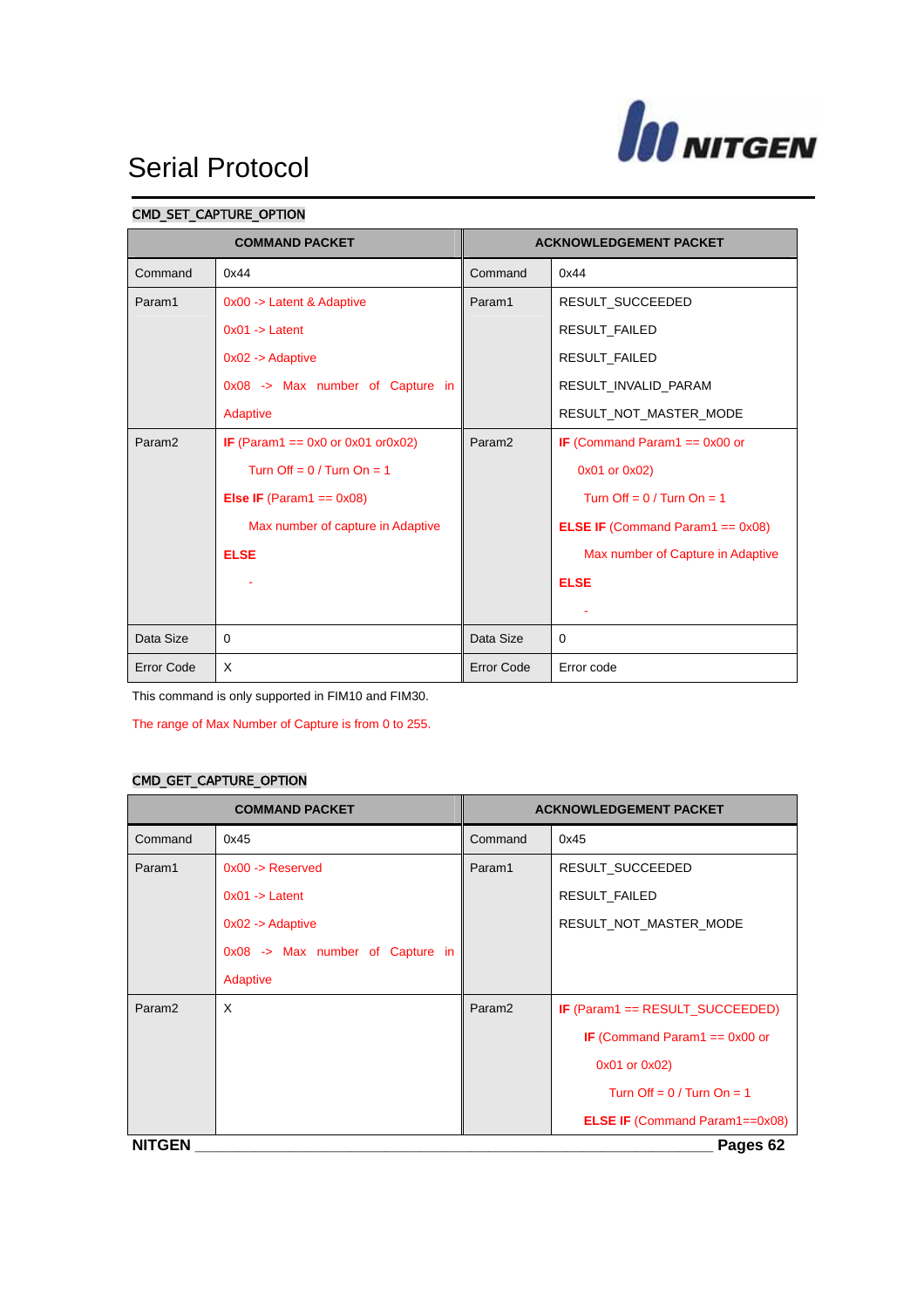

|            |                |            | Max number of capture<br>in adaptive<br><b>ELSE</b><br>۰<br><b>ELSE</b> |
|------------|----------------|------------|-------------------------------------------------------------------------|
| Data Size  | $\overline{0}$ | Data Size  | 0                                                                       |
| Error Code | $\times$       | Error Code | Error code                                                              |

This command is only supported in FIM10 and FIM30.

### CMD\_SET\_LOG\_OPTION

| <b>COMMAND PACKET</b> |                           | <b>ACKNOWLEDGEMENT PACKET</b> |                           |
|-----------------------|---------------------------|-------------------------------|---------------------------|
| Command               | 0x48                      | Command                       | 0x48                      |
| Param1                | X                         | Param1                        | RESULT SUCCEEDED          |
|                       |                           |                               | <b>RESULT FAILED</b>      |
|                       |                           |                               | RESULT INVALID PARAM      |
|                       |                           |                               | RESULT_NOT_MASTER_MODE    |
| Param <sub>2</sub>    | Disable = $0/$ Enable = 1 | Param <sub>2</sub>            | Disable = $0/$ Enable = 1 |
| Data Size             | 0                         | Data Size                     | 0                         |
| Error Code            | X                         | <b>Error Code</b>             | Error code                |

This command is only supported in FIM10 and FIM30.

#### CMD\_GET\_LOG\_OPTION

| <b>COMMAND PACKET</b> |      | <b>ACKNOWLEDGEMENT PACKET</b> |                                           |
|-----------------------|------|-------------------------------|-------------------------------------------|
| Command               | 0x49 | Command                       | 0x49                                      |
| Param1                | X    | Param1                        | RESULT SUCCEEDED                          |
|                       |      |                               | RESULT FAILED                             |
|                       |      |                               | RESULT_NOT_MASTER_MODE                    |
| Param <sub>2</sub>    | X    | Param <sub>2</sub>            | <b>IF</b> (Param1 == $RESULT$ _SUCCEEDED) |
|                       |      |                               | Disable = $0/$ Enable = 1                 |
|                       |      |                               | <b>ELSE</b>                               |
|                       |      |                               |                                           |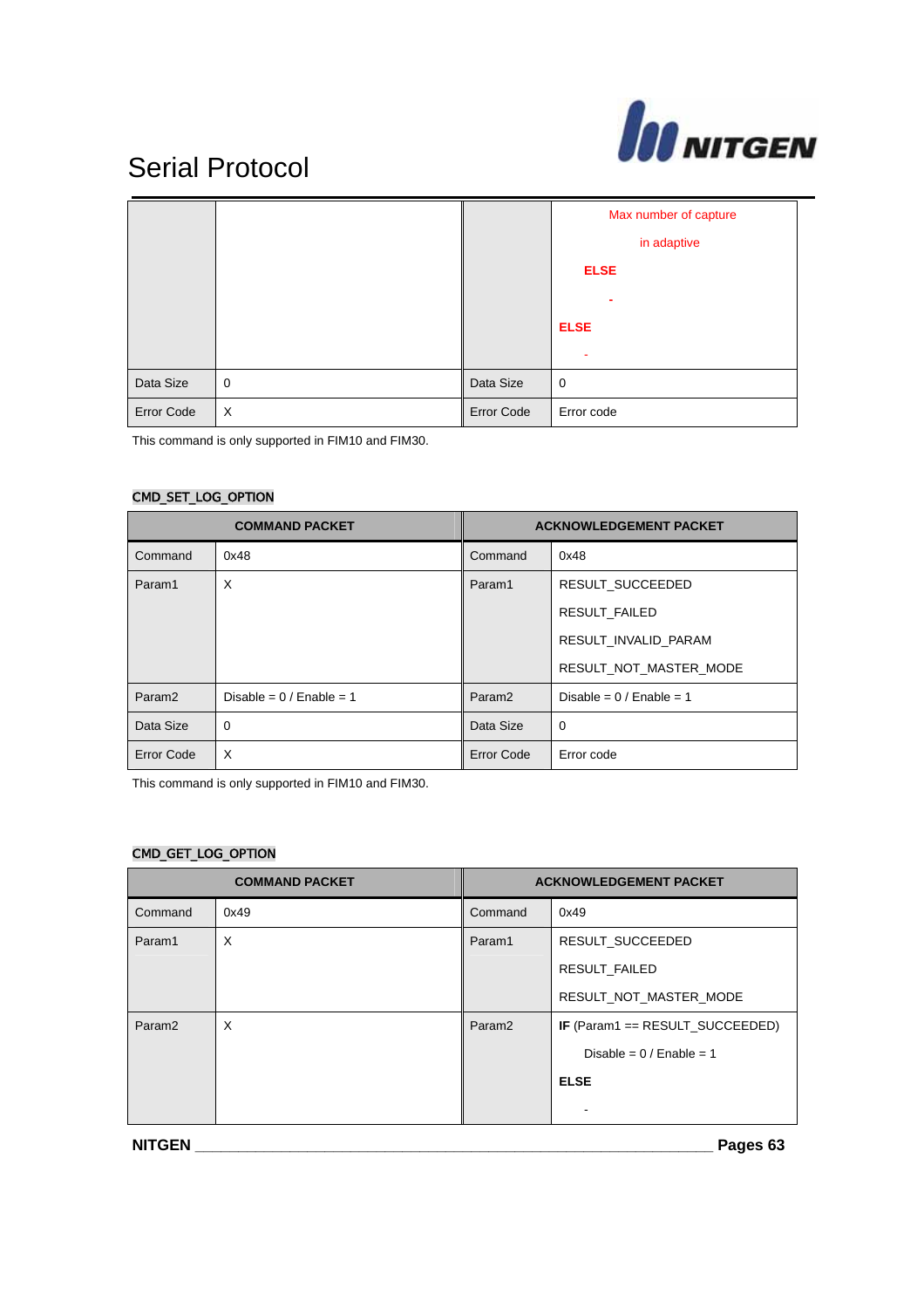

| Data Size  |                          | Data Size  | ◡          |
|------------|--------------------------|------------|------------|
| Error Code | $\check{ }$<br>$\lambda$ | Error Code | Error code |

This command is only supported in FIM10 and FIM30.

#### CMD\_SET\_CAPTURE\_PERIOD

| <b>COMMAND PACKET</b> |                | <b>ACKNOWLEDGEMENT PACKET</b> |                               |
|-----------------------|----------------|-------------------------------|-------------------------------|
| Command               | 0x4A           | Command                       | 0x4A                          |
| Param1                | X              | Param1                        | RESULT SUCCEEDED              |
|                       |                |                               | <b>RESULT FAILED</b>          |
|                       |                |                               | RESULT INVALID PARAM          |
|                       |                |                               | RESULT_NOT_MASTER_MODE        |
| Param <sub>2</sub>    | Capture period | Param <sub>2</sub>            | Capture period $(1 \sim 255)$ |
| Data Size             | $\Omega$       | Data Size                     | $\mathbf 0$                   |
| Error Code            | X              | <b>Error Code</b>             | Error code                    |

This command is only supported in FIM10 and FIM30.

#### CMD\_GET\_CAPTURE\_PERIOD

| <b>COMMAND PACKET</b> |          | <b>ACKNOWLEDGEMENT PACKET</b> |                                 |
|-----------------------|----------|-------------------------------|---------------------------------|
| Command               | 0x4B     | Command                       | 0x4B                            |
| Param1                | X        | Param1                        | RESULT_SUCCEEDED                |
|                       |          |                               | RESULT_FAILED                   |
|                       |          |                               | RESULT_NOT_MASTER_MODE          |
| Param <sub>2</sub>    | X        | Param <sub>2</sub>            | IF (Param1 == RESULT_SUCCEEDED) |
|                       |          |                               | Capture period $(1 - 255)$      |
|                       |          |                               | <b>ELSE</b>                     |
|                       |          |                               |                                 |
| Data Size             | $\Omega$ | Data Size                     | $\mathbf 0$                     |
| Error Code            | X        | <b>Error Code</b>             | Error code                      |

This command is only supported in FIM10 and FIM30.

#### CMD\_SET\_SYSINFO

| <b>COMMAND PACKET</b> | <b>ACKNOWLEDGEMENT PACKET</b> |  |
|-----------------------|-------------------------------|--|
| <b>NITGEN</b>         | Pages 64                      |  |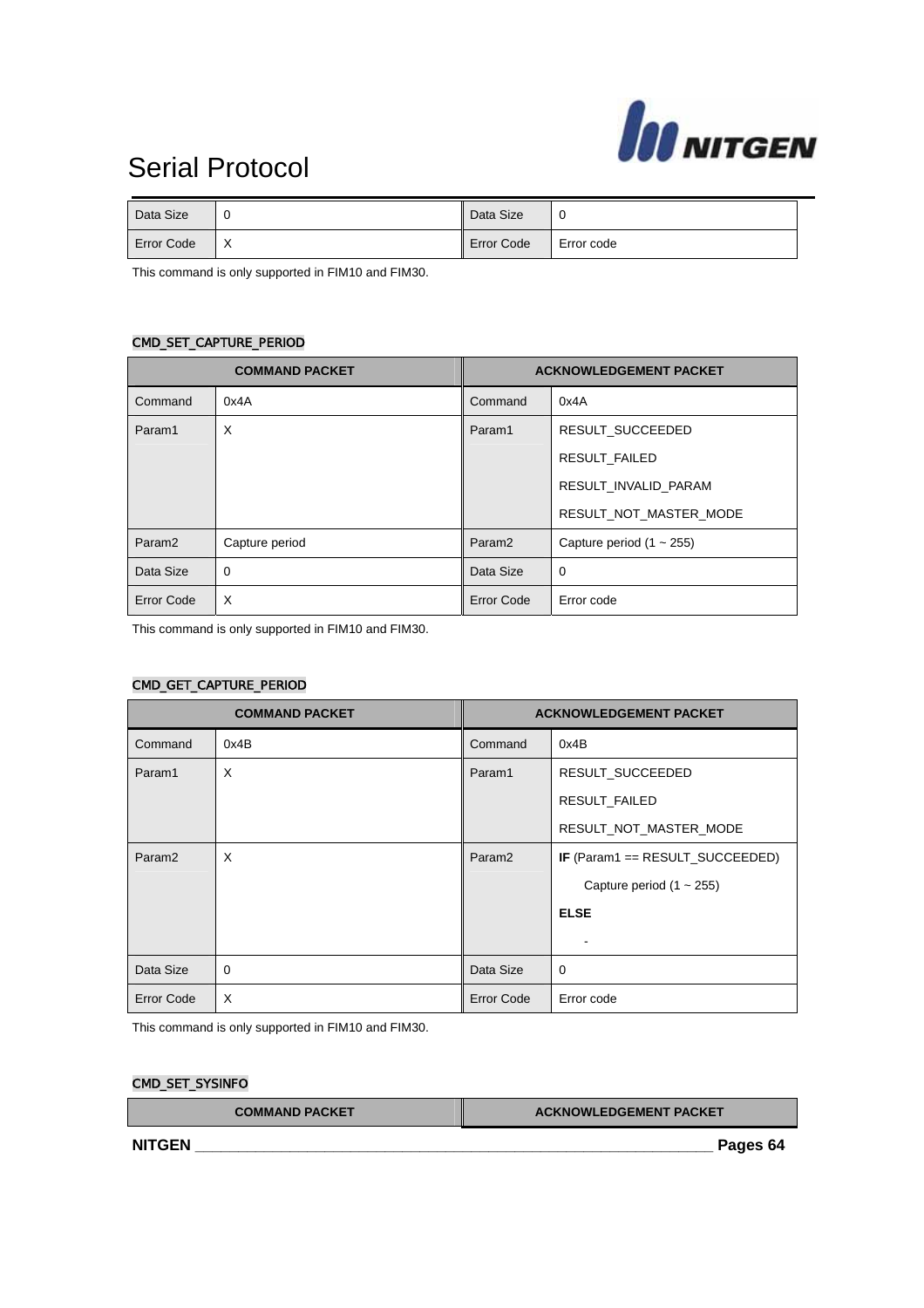

| Command            | 0x4C        | Command            | 0x4C                       |
|--------------------|-------------|--------------------|----------------------------|
| Param1             | SI_Type     | Param1             | RESULT_SUCCEEDED           |
|                    |             |                    | RESULT_FAILED              |
|                    |             |                    | RESULT_INVALID_PARAM       |
|                    |             |                    | RESULT_NOT_MASTER_MODE     |
| Param <sub>2</sub> | SI_Value    | Param <sub>2</sub> | 0                          |
| Data Size          | $\mathbf 0$ | Data Size          | IF (Param1 == Succeeded)   |
|                    |             |                    | Size (SI_INFO)             |
|                    |             |                    | <b>ELSE</b>                |
|                    |             |                    | 0                          |
| <b>Error Code</b>  | $\times$    | Error Code         | Error code                 |
|                    |             |                    | IF $(Param1 == Succeeded)$ |
|                    |             |                    | SI_INFO                    |
|                    |             |                    | <b>ELSE</b>                |
|                    |             |                    |                            |

**SI\_TYPE** and **SI\_INFO** is defined in Appendix F.

This command is only supported in FIM01 and FIM20xx.

Caution: Option value is changed temporary by this command. After power off, this value is changed to the previous value. If you want to keep new option value, send CMD\_SAVE\_SYSINFO command after changing option value.

#### CMD\_GET\_SYSINFO

| <b>COMMAND PACKET</b> |             | <b>ACKNOWLEDGEMENT PACKET</b> |                            |
|-----------------------|-------------|-------------------------------|----------------------------|
| Command               | 0x4D        | Command                       | 0x4D                       |
| Param1                | SI_Type     | Param1                        | RESULT_SUCCEEDED           |
|                       |             |                               | RESULT_FAILED              |
|                       |             |                               | RESULT_INVALID_PARAM       |
|                       |             |                               | RESULT_NOT_MASTER_MODE     |
| Param <sub>2</sub>    | X           | Param <sub>2</sub>            | SI Value                   |
| Data Size             | $\mathbf 0$ | Data Size                     | IF (Param1 $==$ Succeeded) |
|                       |             |                               | Size (SI_INFO)             |
|                       |             |                               | <b>ELSE</b>                |
|                       |             |                               | 0                          |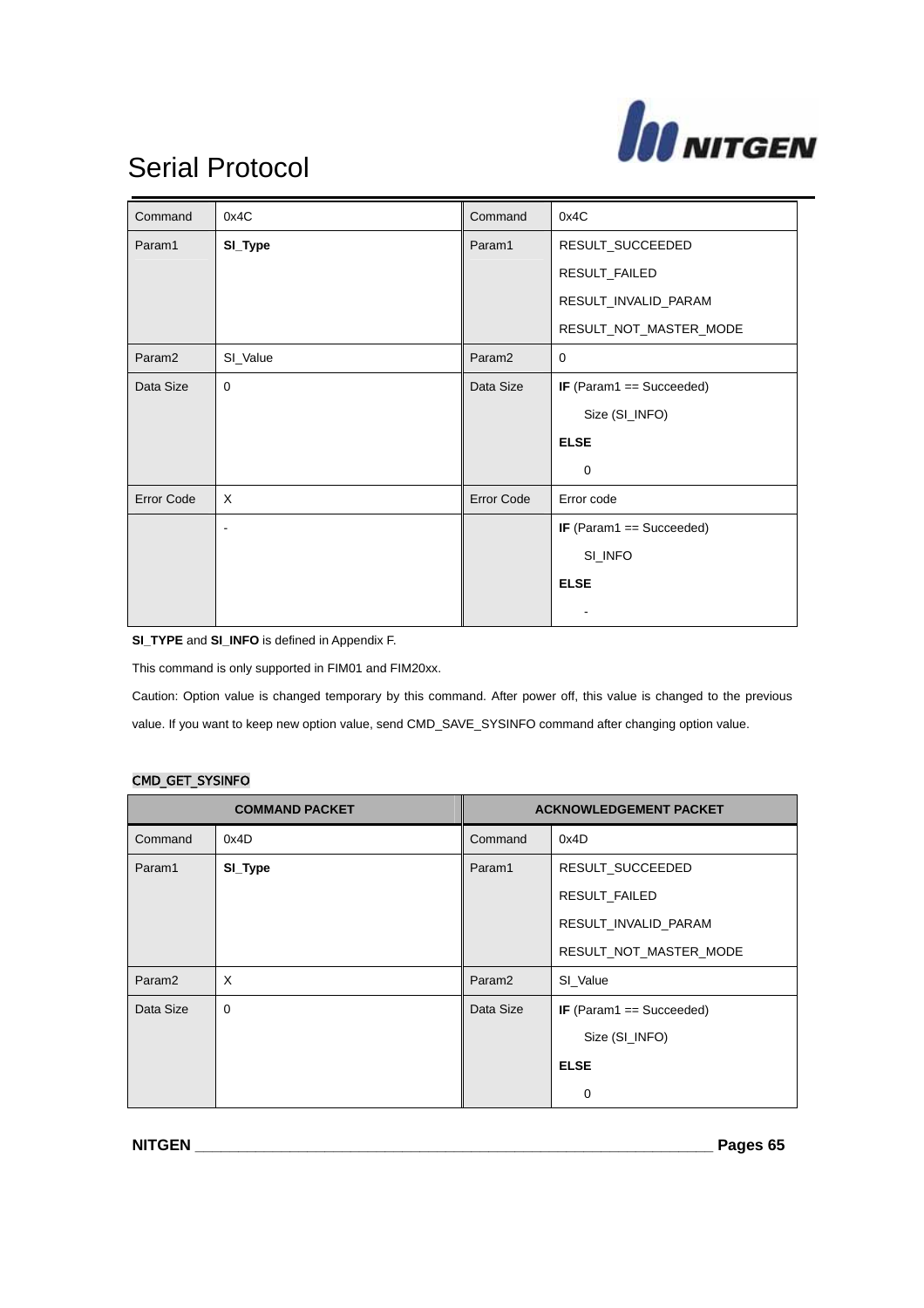

| <b>Error Code</b> | $\times$ | <b>Error Code</b> | Error code                      |
|-------------------|----------|-------------------|---------------------------------|
| Data              | -        | Data              | <b>IF</b> (Param1 == Succeeded) |
|                   |          |                   | SI_INFO                         |
|                   |          |                   | <b>ELSE</b>                     |
|                   |          |                   | $\,$                            |

**SI\_TYPE** and **SI\_INFO** are defined in Appendix F.

This command is only supported in FIM01 and FIM20xx.

#### CMD\_SAVE\_SYSINFO

| <b>COMMAND PACKET</b> |      | <b>ACKNOWLEDGEMENT PACKET</b> |                        |
|-----------------------|------|-------------------------------|------------------------|
| Command               | 0x4E | Command                       | 0x4E                   |
| Param1                | X    | Param1                        | RESULT SUCCEEDED       |
|                       |      |                               | <b>RESULT FAILED</b>   |
|                       |      |                               | RESULT NOT MASTER MODE |
| Param <sub>2</sub>    | X    | Param <sub>2</sub>            | X                      |
| Data Size             | 0    | Data Size                     | 0                      |
| <b>Error Code</b>     | X    | <b>Error Code</b>             | Error code             |

This command is only supported in FIM01 and FIM20xx.

#### CMD\_CHG\_NUM\_OF\_TEMP

|                    | <b>COMMAND PACKET</b>       |                    | <b>ACKNOWLEDGEMENT PACKET</b> |
|--------------------|-----------------------------|--------------------|-------------------------------|
| Command            | 0x4F                        | Command            | 0x4F                          |
| Param1             | Number of Template (2 or 4) | Param1             | RESULT SUCCEEDED              |
|                    |                             |                    | <b>RESULT FAILED</b>          |
|                    |                             |                    | RESULT_NOT_MASTER_MODE        |
|                    |                             |                    | RESULT INVALID PARAM          |
|                    |                             |                    | RESULT DB ISNOT EMPTY         |
| Param <sub>2</sub> | X                           | Param <sub>2</sub> | $\times$                      |
| Data Size          | 0                           | Data Size          | 0                             |
| <b>Error Code</b>  | X                           | <b>Error Code</b>  | Error code                    |

After executing this command, option is saved by force.

This command is supported in FIM01 and FIM20xx firmware version 1.30 or later.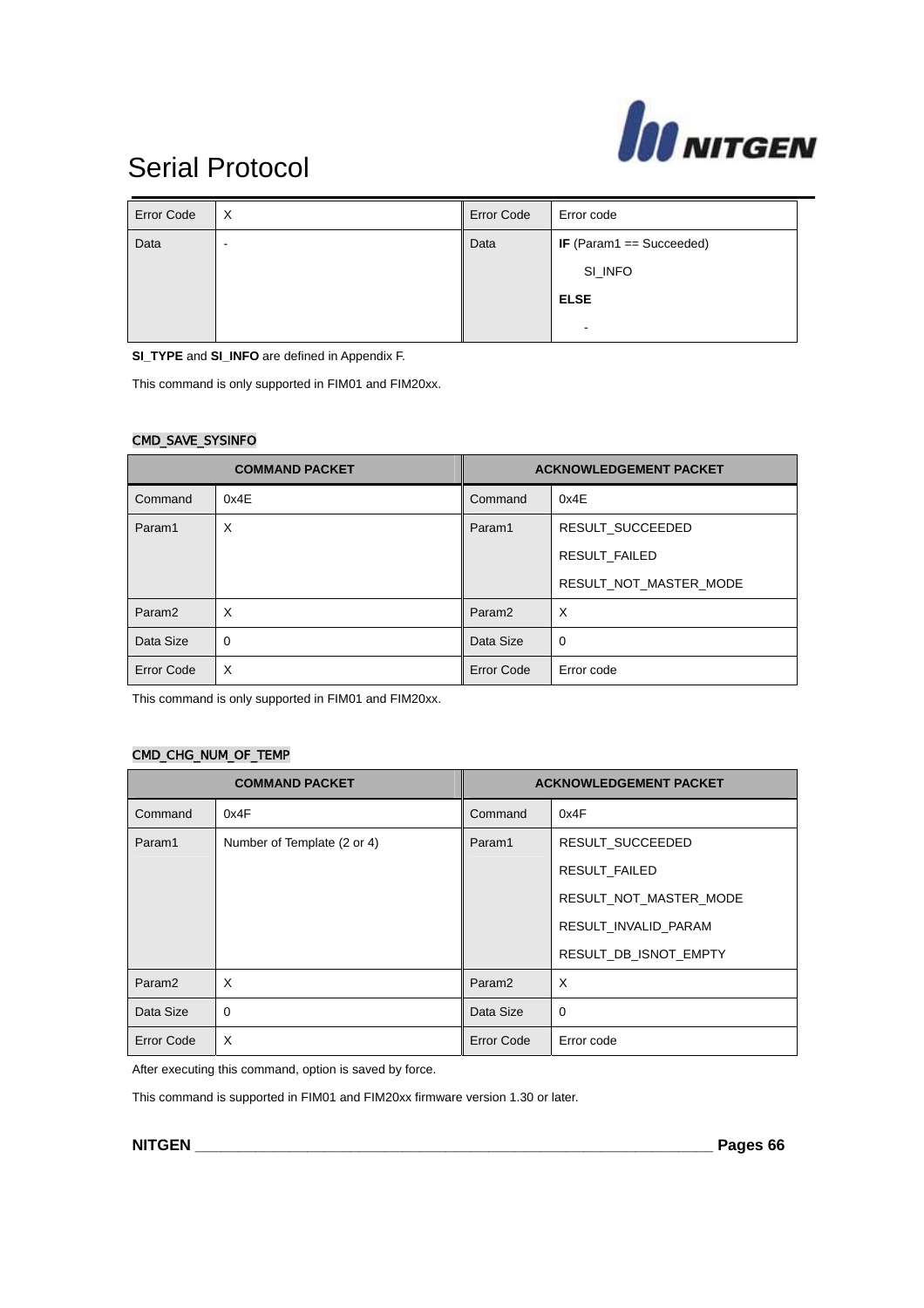

#### CMD\_SET\_DEFAULT\_SYSINFO

| <b>COMMAND PACKET</b> |                          | <b>ACKNOWLEDGEMENT PACKET</b> |                        |
|-----------------------|--------------------------|-------------------------------|------------------------|
| Command               | 0x50                     | Command                       | 0x50                   |
| Param1                | 0                        | Param1                        | RESULT_SUCCEEDED       |
|                       |                          |                               | RESULT_FAILED          |
|                       |                          |                               | RESULT_NOT_MASTER_MODE |
| Param <sub>2</sub>    | $\mathbf 0$              | Param <sub>2</sub>            | $\mathbf 0$            |
| Data Size             | 0                        | Data Size                     | $\mathbf 0$            |
| <b>Error Code</b>     | X                        | <b>Error Code</b>             | Error code             |
|                       | $\overline{\phantom{0}}$ |                               | $\blacksquare$         |

This command is supported in FIM01 and FIM20xx firmware version 1.50 or later.

This command changes all options to default value except the following options.

SI\_NUM\_OF\_TEMP

- SI\_CHANNEL0\_BAUDRATE
- SI\_CHANNEL1\_BAUDRATE
- SI\_ENABLE\_CHANNEL1

Caution) This command does not save the changed option value. So to save options, use CMD\_SAVE\_SYSINFO.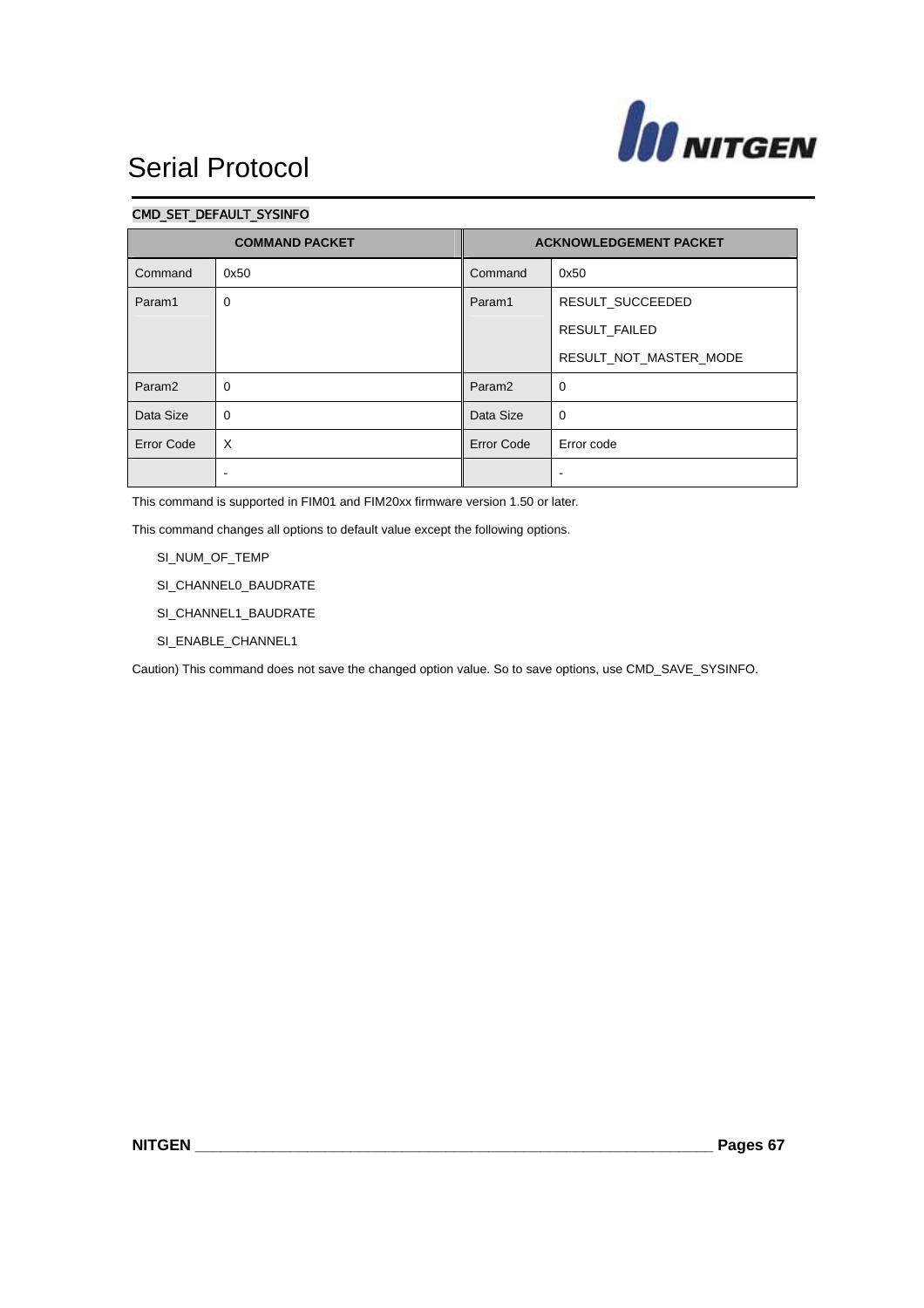

### SYSTEM MANAGEMENT

### CMD\_GET\_FP\_IMAGE

|                    | <b>COMMAND PACKET</b> |                    | <b>ACKNOWLEDGEMENT PACKET</b>   |
|--------------------|-----------------------|--------------------|---------------------------------|
| Command            | 0x60                  | Command            | 0x60                            |
| Param1             | $\times$              | Param1             | RESULT_SUCCEEDED                |
|                    |                       |                    | RESULT_FAILED                   |
|                    |                       |                    | RESULT_NOT_IN_TIME              |
| Param <sub>2</sub> | Packet number         | Param <sub>2</sub> | Packet number                   |
|                    | $= 0, 1, 2, $         |                    |                                 |
| Data Size          | $\Omega$              | Data Size          | IF (Param1 == RESULT_SUCCEEDED) |
|                    |                       |                    | Size of image data block        |
|                    |                       |                    | <b>ELSE</b>                     |
|                    |                       |                    | 0                               |
| <b>Error Code</b>  | $\times$              | <b>Error Code</b>  | Error code                      |
| Data               |                       | Data               | IF (Param1 == RESULT_SUCCEEDED) |
|                    |                       |                    | Image data block                |
|                    |                       |                    | <b>ELSE</b>                     |
|                    |                       |                    |                                 |

This command will be obsolete in future. Instead, use CMD\_GET\_FP\_IMAGE2 packet.

This command is only supported in FIM10.

### CMD\_STATUS\_CHECK

|                    | <b>COMMAND PACKET</b> |                    | <b>ACKNOWLEDGEMENT PACKET</b>         |
|--------------------|-----------------------|--------------------|---------------------------------------|
| Command            | 0x62                  | Command            | 0x62                                  |
| Param1             | X                     | Param1             | <b>RESULT SUCCEEDED</b>               |
|                    |                       |                    | RESULT FAILED                         |
| Param <sub>2</sub> | $\times$              | Param <sub>2</sub> | $STATUS =$                            |
|                    |                       |                    | IDLE $(0x00)$                         |
|                    |                       |                    | <b>BUSY (0x01)</b>                    |
|                    |                       |                    | : Current executed command            |
|                    |                       |                    | DB_UPLOADING (0x03)                   |
|                    |                       |                    | : During power-up operation, a device |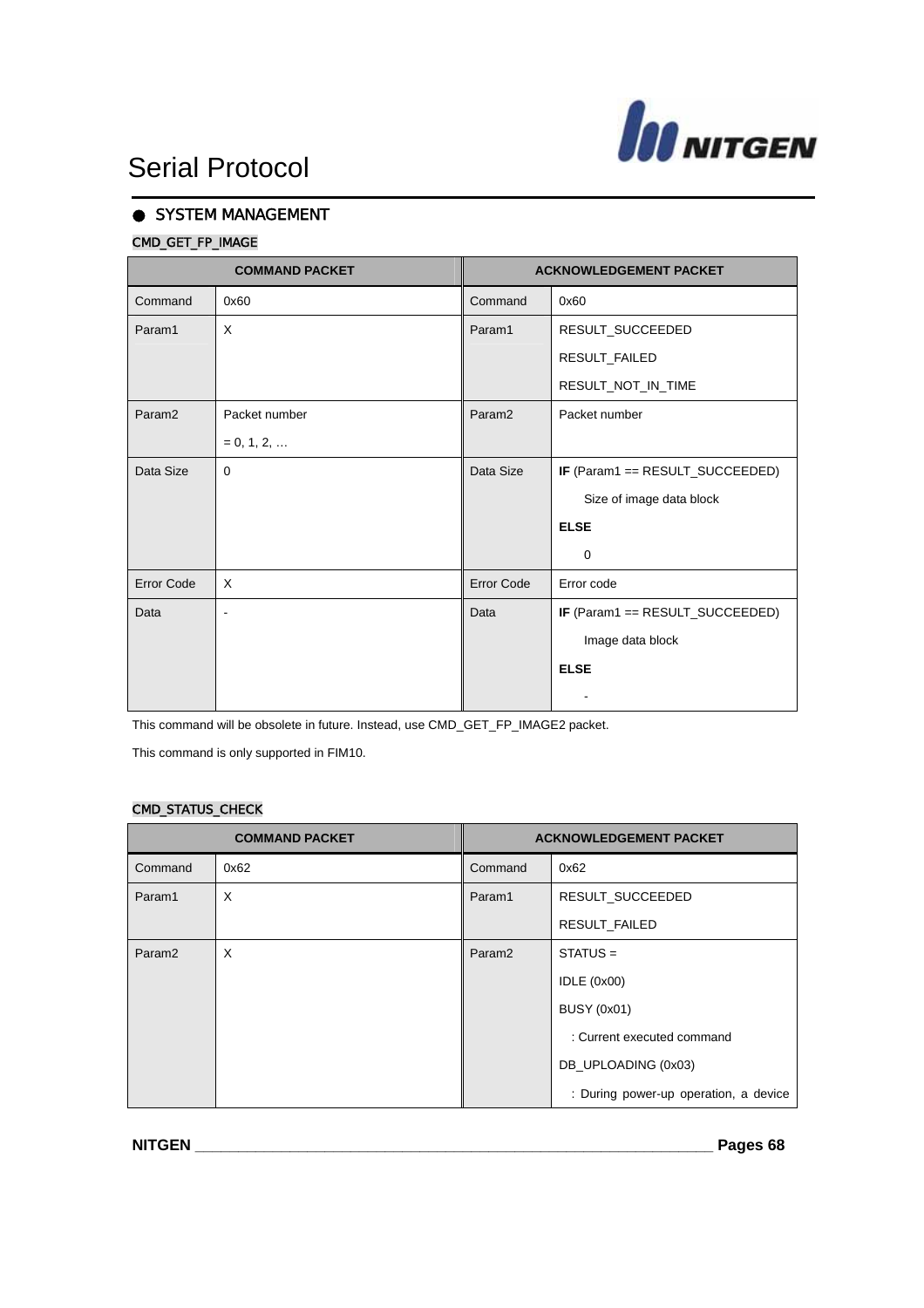

|                   |   |                   | isn't ready to communicate |
|-------------------|---|-------------------|----------------------------|
| Data Size         | 0 | Data Size         | 0                          |
| <b>Error Code</b> | X | <b>Error Code</b> | Error code                 |
| Data              | - | Data              |                            |

DB\_UPLOADING in acknowledgement packet is only supported in FIM01 and FIM20xx.

### CMD\_GET\_FP\_IMAGE2

|                    | <b>COMMAND PACKET</b> |                    | <b>ACKNOWLEDGEMENT PACKET</b>         |
|--------------------|-----------------------|--------------------|---------------------------------------|
| Command            | 0x63                  | Command            | 0x63                                  |
| Param1             | X                     | Param1             | RESULT_SUCCEEDED                      |
|                    |                       |                    | RESULT_FAILED                         |
|                    |                       |                    | RESULT_NOT_IN_TIME                    |
|                    |                       |                    | RESULT_CANCELED                       |
| Param <sub>2</sub> | Packet index (0~N)    | Param <sub>2</sub> | IF (Param1 == RESULT_SUCCEEDED)       |
|                    |                       |                    | (Packet Index $(0-N) \ll 8$ )         |
|                    |                       |                    | + (Max Packet Index N)                |
|                    |                       |                    | <b>ELSE</b>                           |
|                    |                       |                    | $\mathbf 0$                           |
| Data Size          | $\Omega$              | Data Size          | IF (Param1 == RESULT_SUCCEEDED)       |
|                    |                       |                    | Size of (a piece of image data block) |
|                    |                       |                    | <b>ELSE</b>                           |
|                    |                       |                    | $\mathbf 0$                           |
| <b>Error Code</b>  | X                     | <b>Error Code</b>  | Error code                            |
| Data               |                       | Data               | IF (Param1 == RESULT_SUCCEEDED)       |
|                    |                       |                    | A piece of image data block           |
|                    |                       |                    | <b>ELSE</b>                           |
|                    |                       |                    |                                       |

#### CMD\_UPGRADE\_FIRMWARE2

| <b>COMMAND PACKET</b> |      | <b>ACKNOWLEDGEMENT PACKET</b> |                  |
|-----------------------|------|-------------------------------|------------------|
| Command               | 0x64 | Command                       | 0x64             |
| Param1                |      | Param1                        | RESULT SUCCEEDED |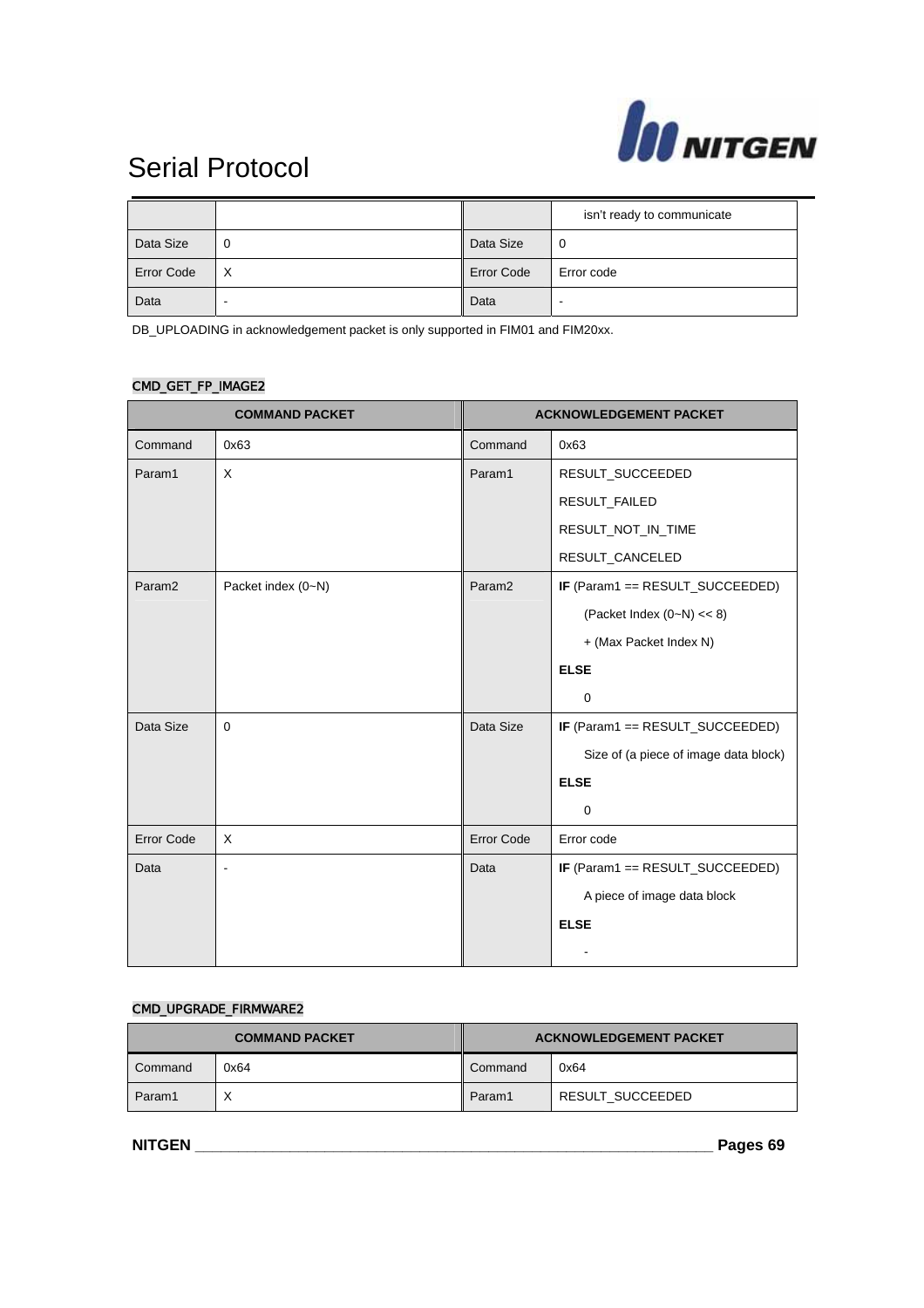

|                    |                                      |                    | <b>RESULT FAILED</b>        |
|--------------------|--------------------------------------|--------------------|-----------------------------|
|                    |                                      |                    | RESULT INVALID PARAM        |
|                    |                                      |                    | RESULT CANCELED             |
| Param <sub>2</sub> | (Packet Index $(0-N) \ll 8$ )        | Param <sub>2</sub> | Command packet param2 value |
|                    | + (Max Packet Index N-1)             |                    |                             |
| Data Size          | Size of (a fragment of Firmware data | Data Size          | 0                           |
|                    | block)                               |                    |                             |
| <b>Error Code</b>  | X                                    | Error Code         | Error code                  |
| Data               | Firmware data block                  | Data               |                             |

Each firmware data block consists of the total size of firmware and a portion of firmware data. (Refer to Appendix F)

#### CMD\_SET\_TIME

| <b>COMMAND PACKET</b> |                   | <b>ACKNOWLEDGEMENT PACKET</b> |                          |
|-----------------------|-------------------|-------------------------------|--------------------------|
| Command               | 0x65              | Command                       | 0x65                     |
| Param1                | X                 | Param1                        | RESULT_SUCCEEDED         |
|                       |                   |                               | <b>RESULT FAILED</b>     |
|                       |                   |                               | RESULT_INVALID_DATASIZE  |
|                       |                   |                               | RESULT_INVALID_DATA      |
|                       |                   |                               | RESULT_CANCELED          |
| Param <sub>2</sub>    | X                 | Param <sub>2</sub>            | $\mathbf 0$              |
| Data Size             | Size of TIME INFO | Data Size                     | $\Omega$                 |
| Error Code            | $\times$          | <b>Error Code</b>             | Error code               |
| Data                  | TIME INFO         | Data                          | $\overline{\phantom{a}}$ |

TIME\_INFO data structure is defined in Appendix F

This command is only supported in FIM01 and FIM20xx.

#### CMD\_GET\_TIME

| <b>COMMAND PACKET</b> |      | <b>ACKNOWLEDGEMENT PACKET</b> |                  |
|-----------------------|------|-------------------------------|------------------|
| Command               | 0x66 | Command                       | 0x66             |
| Param1                | X    | Param1                        | RESULT SUCCEEDED |
|                       |      |                               | RESULT FAILED    |
|                       |      |                               | RESULT CANCELED  |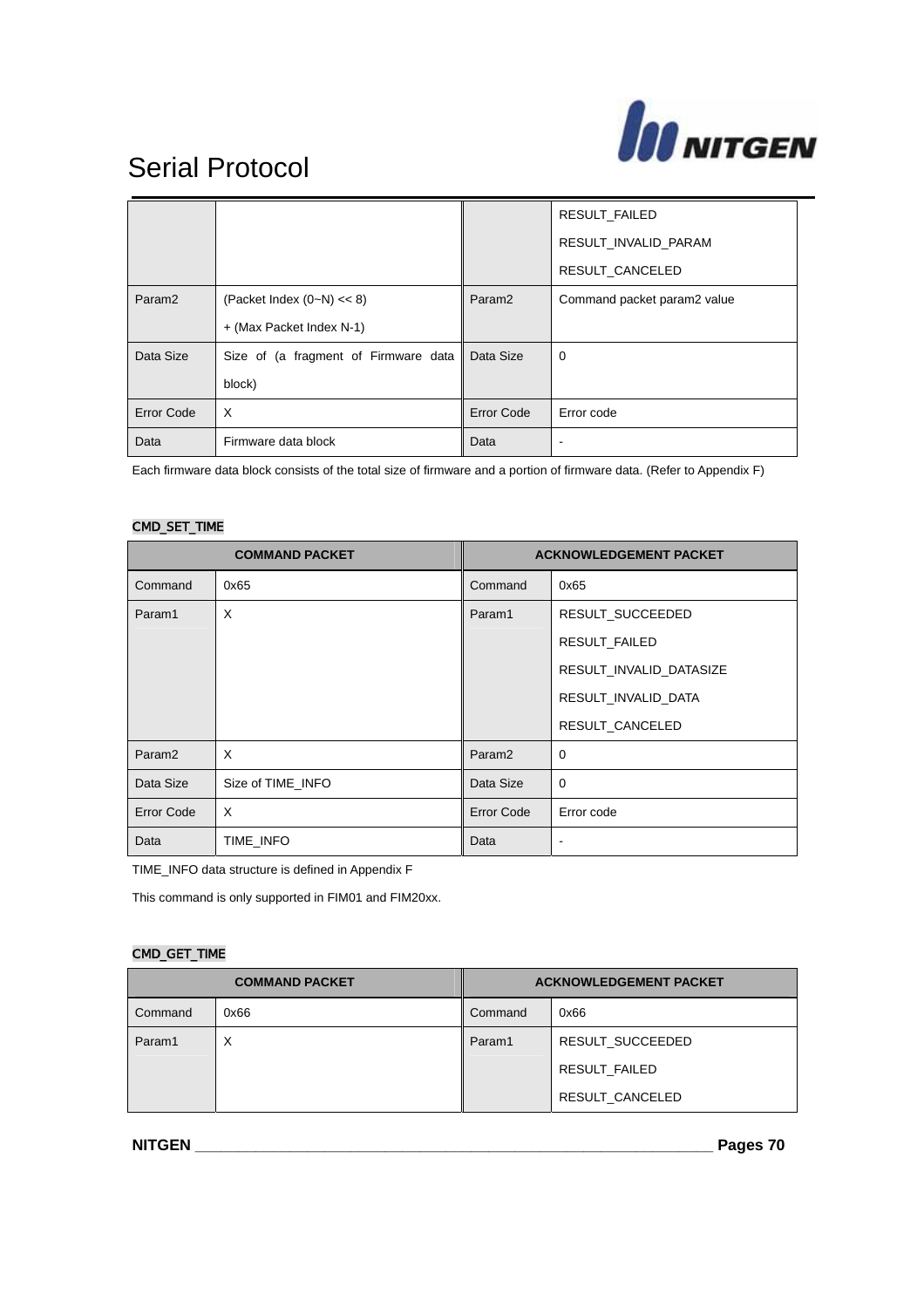

| Param <sub>2</sub> | $\times$    | Param <sub>2</sub> | 0                                      |
|--------------------|-------------|--------------------|----------------------------------------|
| Data Size          | $\mathbf 0$ | Data Size          | IF (Param1 == RESULT_SUCCEEDED)        |
|                    |             |                    | Size of TIME_INFO                      |
|                    |             |                    | <b>ELSE</b>                            |
|                    |             |                    | 0                                      |
| <b>Error Code</b>  | $\times$    | <b>Error Code</b>  | Error code                             |
| Data               | ٠           | Data               | <b>IF</b> (Param1 == RESULT_SUCCEEDED) |
|                    |             |                    | TIME_INFO                              |
|                    |             |                    | <b>ELSE</b>                            |
|                    |             |                    |                                        |

TIME\_INFO data structure is defined in Appendix F

This command is only supported in FIM01 and FIM20xx.

#### CMD\_CTL\_IO

| <b>COMMAND PACKET</b> |                                       | <b>ACKNOWLEDGEMENT PACKET</b> |                      |
|-----------------------|---------------------------------------|-------------------------------|----------------------|
| Command               | 0x67                                  | Command                       | 0x67                 |
| Param1                | Selection of GPIO                     | Param1                        | RESULT_SUCCEEDED     |
|                       | $0x01 -$ Sensor LED                   |                               | RESULT_FAILED        |
|                       | 0x40 - Relay Channel 0 (FIM01 & FIM20 |                               | RESULT_INVALID_PARAM |
|                       | Only)                                 |                               | RESULT_CANCELED      |
|                       | 0x41 - Relay Channel 1 (FIM01 & FIM20 |                               |                      |
|                       | Only)                                 |                               |                      |
|                       | Others - Reserved                     |                               |                      |
| Param <sub>2</sub>    | Value                                 | Param <sub>2</sub>            | $\Omega$             |
|                       | $0 - Low/Off$                         |                               |                      |
|                       | $1 - High/On$                         |                               |                      |
| Data Size             | 0                                     | Data Size                     | $\Omega$             |
| <b>Error Code</b>     | X                                     | Error Code                    | Error code           |
| Data                  | $\overline{\phantom{a}}$              | Data                          | $\blacksquare$       |

### CMD\_GET\_IMAGE\_QUALITY

| <b>COMMAND PACKET</b> | <b>ACKNOWLEDGEMENT PACKET</b> |
|-----------------------|-------------------------------|
|                       |                               |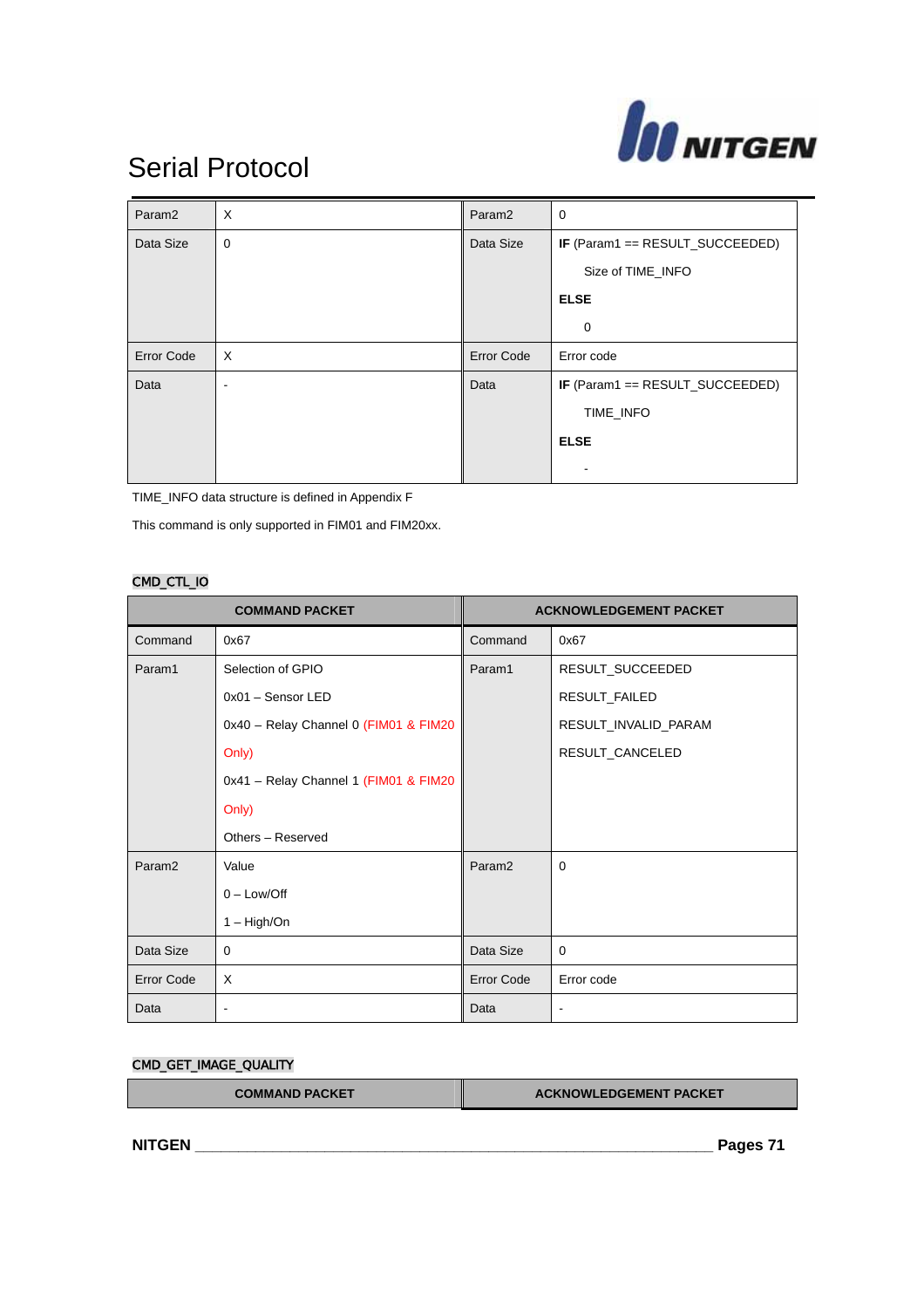

| Command            | 0x68        | Command            | 0x68                 |
|--------------------|-------------|--------------------|----------------------|
| Param1             | 0           | Param1             | RESULT_SUCCEEDED     |
|                    |             |                    | RESULT_FAILED        |
| Param <sub>2</sub> | 0           | Param <sub>2</sub> | <b>Quality Value</b> |
| Data Size          | $\mathbf 0$ | Data Size          | 0                    |
| Error Code         | $\times$    | <b>Error Code</b>  | Error code           |
|                    | -           |                    |                      |

This command is only supported in FIM01 and FIM20xx firmware version 1.50 or later and FIM30xx.

This command returns image quality after using the following commands.

 CMD\_VERIFY\_FP CMD\_IDENTIFY\_FP CMD\_INSTANT\_MATCHING CMD\_GET\_TEMPLATE CMD\_GET\_FP\_IMAGE2 CMD\_ENTER\_MASTER\_MODE2 CMD\_REGISTER\_FP CMD\_CHANGE\_FP

For other commands, the value of image quality is invalid.

The quality range is from 0 (low quality) to 100 (high quality).

### **Notice**

'X' means "don't care", so you can send any value. But for future compatibility, we recommend that you send '0'.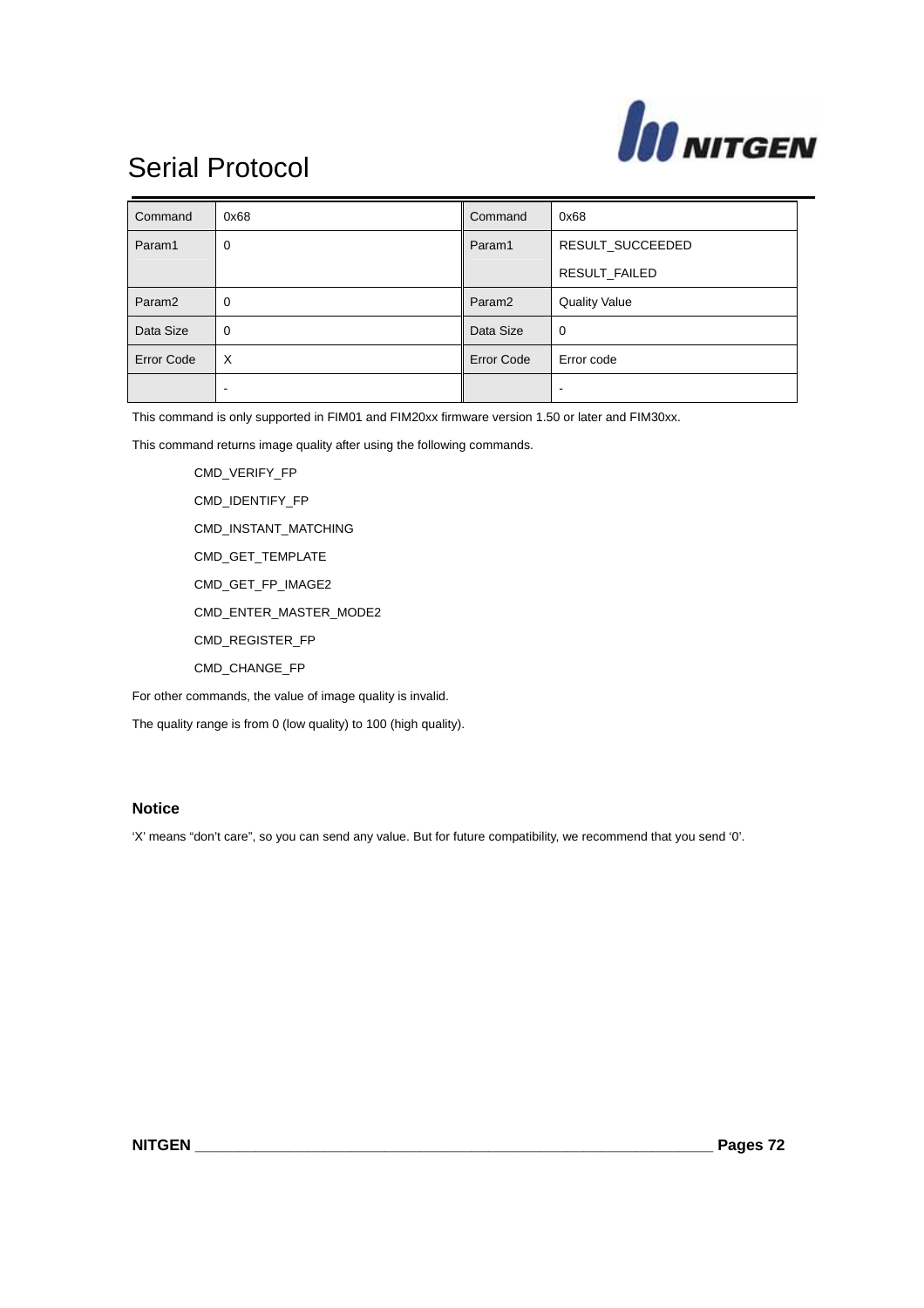

### **Appendix F. DATA STURCTURE**

(FIM10, FIM01, FIM20xx, FIM30xx)

In this chapter, the structure of data block to be transmitted is explained.

According to the device, the variables are defined as the following.

FIM10

 LENGTH\_OF\_FPID = 10 LENGTH\_OF\_PASSWD = 16 LENGTH\_OF\_TEMPLATE = 400 FIM01 or FIM20xx

> LENGTH\_OF\_FPID = 11 LENGTH\_OF\_PASSWD = 16 LENGTH\_OF\_TEMPLATE = 404

Caution) FPID and Password are string. So the last byte is null (0x00). The available size of FPID is (LENGTH\_OF\_FPID – 1), and the available size of password is (LENGTH\_OF\_PASSWD – 1).

#### 1. The structure of a FPID

**Structure {** 

**UINT8 FPID[LENGTH\_OF\_FPID];** 

**}** 

2. The structure of a password

**Structure {** 

**UINT8 FPPassword[LENGTH\_OF\_PASSWD];** 

3. The structure of a "FPID + Password"

**}** 

**}**

**Structure {** 

**UINT8 FPID[LENGTH\_OF\_FPID];** 

**UINT8 FPPassword[LENGTH\_OF\_PASSWD];**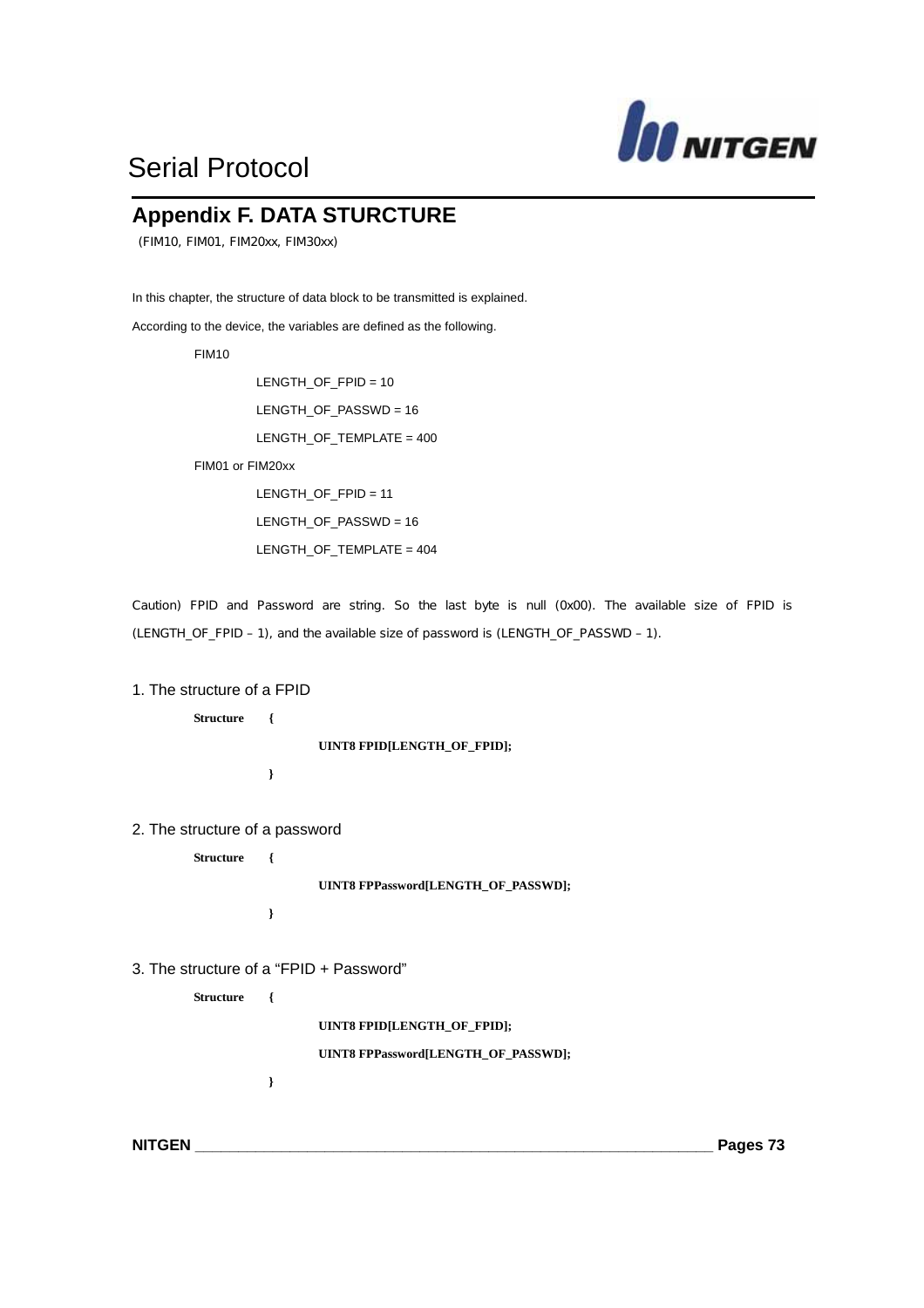

| 4. The structure of a "FPID + Template" |               |                                                           |                                                                                 |
|-----------------------------------------|---------------|-----------------------------------------------------------|---------------------------------------------------------------------------------|
| <b>Structure</b>                        | $\{$          |                                                           |                                                                                 |
|                                         |               | UINT8 FPID[LENGTH_OF_FPID];                               |                                                                                 |
|                                         |               | UINT8 Template[LENGTH_OF_TEMPLATE];                       |                                                                                 |
|                                         | $\,$          |                                                           |                                                                                 |
|                                         |               | 5. The structure of a "FPID + Template Index"             |                                                                                 |
| <b>Structure</b>                        | $\{$          |                                                           |                                                                                 |
|                                         |               | UINT8 FPID[LENGTH_OF_FPID];                               |                                                                                 |
|                                         |               | <b>UINT8 Template_Index;</b>                              |                                                                                 |
|                                         | $\,$          |                                                           |                                                                                 |
|                                         |               |                                                           | 6. The structure of a list block used in CMD_GET_FP_LIST, CMD_GET_MASTER_LIST   |
| <b>Structure</b>                        | $\{$          |                                                           |                                                                                 |
|                                         |               | UINT8 FPID_1[LENGTH_OF_FPID];                             |                                                                                 |
|                                         |               | UINT8 FPID_2[LENGTH_OF_FPID];                             |                                                                                 |
|                                         |               |                                                           |                                                                                 |
|                                         |               | UINT8 FPID_N[LENGTH_OF_FPID];                             |                                                                                 |
|                                         | $\mathcal{E}$ |                                                           |                                                                                 |
|                                         |               | 7. The structure of a log block used in CMD_READ_LOG_DATA |                                                                                 |
| <b>Structure</b>                        | $\{$          |                                                           |                                                                                 |
|                                         |               | <b>UINT8</b> LogDB_1[28];                                 |                                                                                 |
|                                         |               | <b>UINT8</b> LogDB_2[28];                                 |                                                                                 |
|                                         |               |                                                           |                                                                                 |
|                                         |               | UINT8 LogDB_N[28];                                        |                                                                                 |
| $\,$                                    |               |                                                           |                                                                                 |
|                                         |               |                                                           | 8. The structure of a list block used in CMD_GET_FP_LIST2, CMD_GET_MASTER_LIST2 |
| if Param $1 == 0$                       |               |                                                           |                                                                                 |
| <b>Structure</b>                        | $\{$          |                                                           |                                                                                 |
|                                         |               | <b>UINT16 User_Number;</b>                                | // for example, $N$                                                             |
|                                         |               |                                                           |                                                                                 |
|                                         |               | <b>UINT16 ID_Size;</b>                                    | // FIM10: 10<br>FIM01 or FIM20xx: 11                                            |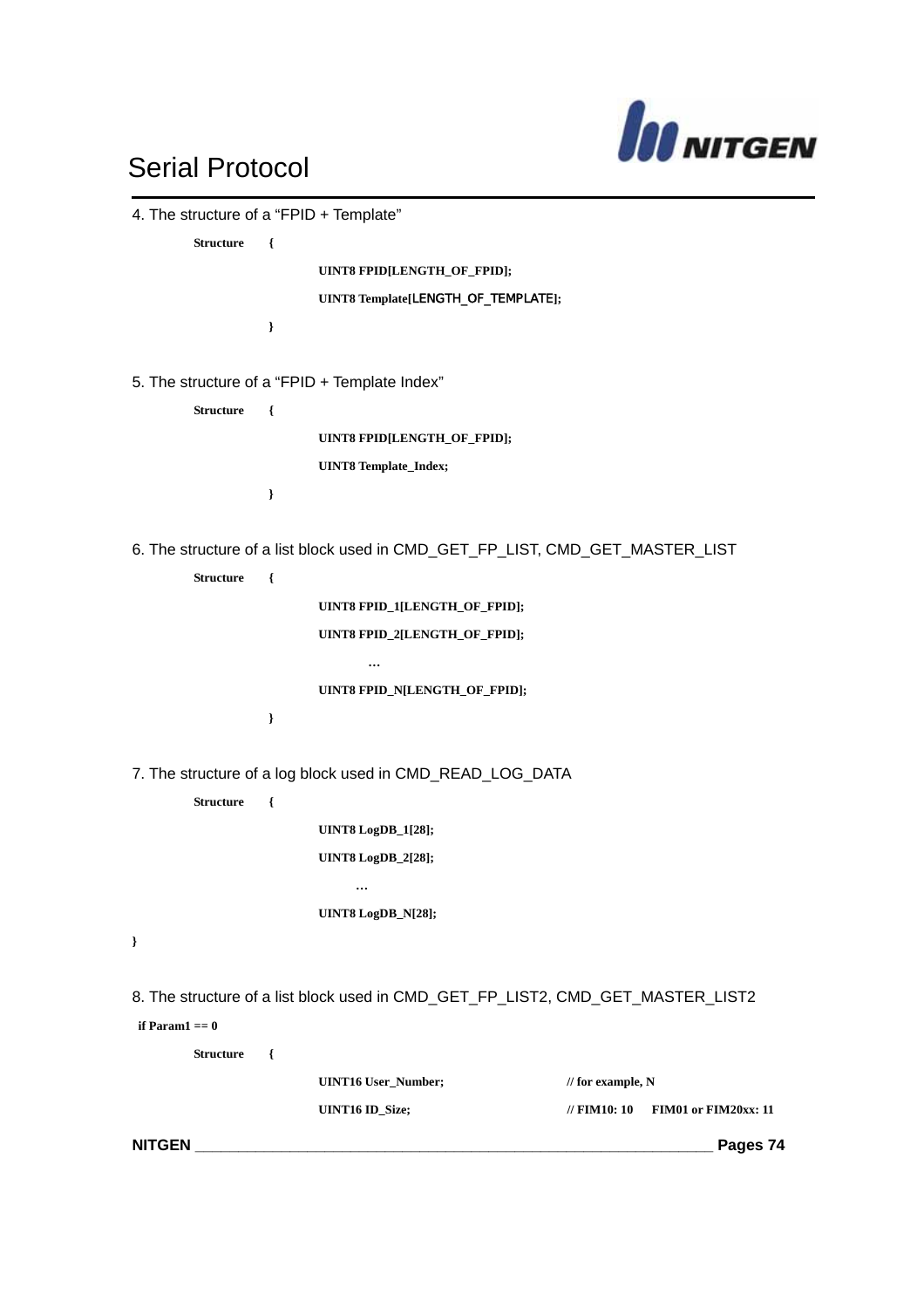

|                        |               | UINT8 FPID_1[LENGTH_OF_FPID];                                          |                                       |
|------------------------|---------------|------------------------------------------------------------------------|---------------------------------------|
|                        |               | UINT8 FPID_2[LENGTH_OF_FPID];                                          |                                       |
|                        |               | $\cdots$                                                               |                                       |
|                        |               | UINT8 FPID_N[LENGTH_OF_FPID];                                          |                                       |
|                        | }             |                                                                        |                                       |
| else if Param $1 == 1$ |               |                                                                        |                                       |
| <b>Structure</b>       | $\{$          |                                                                        |                                       |
|                        |               | <b>UINT16 User_Number;</b>                                             | // for example, $N$                   |
|                        | }             |                                                                        |                                       |
|                        |               | 9. The structure of a log block used in CMD_READ_LOG_DATA2             |                                       |
| <b>Structure</b>       | ₹             |                                                                        |                                       |
|                        |               | <b>UINT16</b> Log_Number;                                              | // for example, $N$                   |
|                        |               | <b>UINT16</b> Log_Size;                                                |                                       |
|                        |               | <b>UINT8</b> LogDB_1[28];                                              |                                       |
|                        |               | <b>UINT8</b> LogDB_2[28];                                              |                                       |
|                        |               | $\cdots$                                                               |                                       |
|                        |               | UINT8 LogDB_N[28];                                                     |                                       |
|                        | J             |                                                                        |                                       |
|                        |               |                                                                        |                                       |
|                        |               | 10. The structure of a firmware block used in CMD_UPGRADE_FIRMWARE2    |                                       |
| (Refer to Appendix H)  |               |                                                                        |                                       |
| <b>Structure</b>       | ₹             |                                                                        |                                       |
|                        |               | <b>UINT32 Firmware_Size;</b>                                           | // for example, $N = M1 + M2 +  + Mn$ |
|                        |               | UINT8 Firmware[M*];                                                    | $1/1 \leq M^* \leq 32768$             |
|                        | $\mathcal{E}$ |                                                                        |                                       |
|                        |               |                                                                        |                                       |
|                        |               | 11. The structure of a TIME_INFO used in CMD_SET_TIME and CMD_GET_TIME |                                       |
| <b>Structure</b>       | $\{$          |                                                                        |                                       |
|                        |               | UINT8 HundredthYear;                                                   | // hundredth Year                     |
|                        |               | UINT8 Year;                                                            | // Remain Year                        |
|                        |               | UINT8 Month;                                                           | $\frac{1}{2}$ Month: from 1 to 12     |
|                        |               |                                                                        | $\frac{1}{2}$ Date: from 1 to 31      |
|                        |               | UINT8 Date;                                                            |                                       |
|                        |               |                                                                        | Pages 75                              |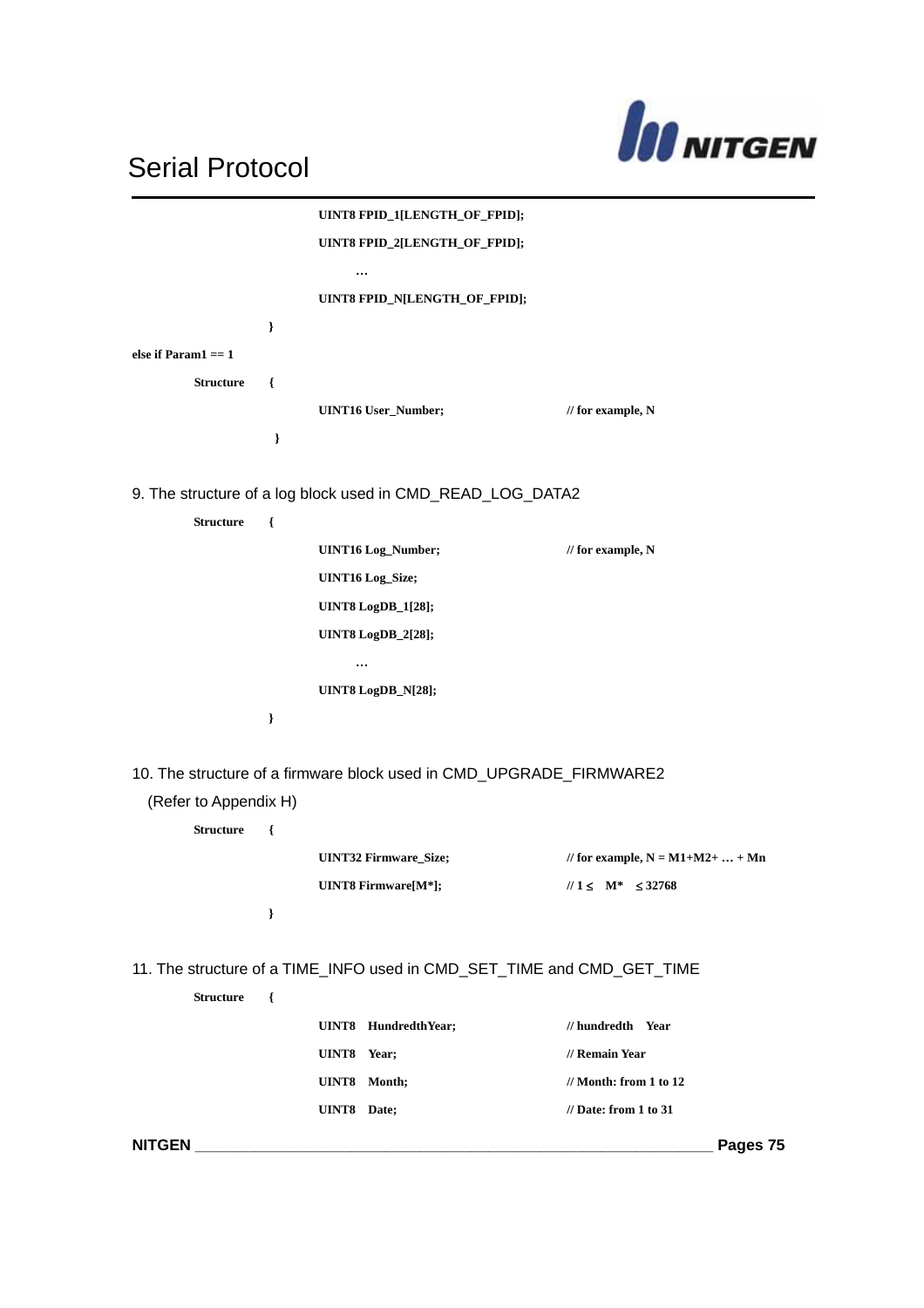

| UINT8        | Hour;   |
|--------------|---------|
| <b>HINTS</b> | Minute: |

**UINT8 Reserved; //** 

*II* Hour: form 0 to 23 **UINT8 Minute; // Minute: form 0 to 59 UINT8 Second; // Second: form 0 to 59** 

**} TIME\_INFO** All data is BCD code.

### 12. SI\_TYPE used in CMD\_SET\_SYSINFO and CMD\_GET\_SYSINFO

| Code | <b>System Information</b>  | <b>Value Range</b>                             | <b>Default</b><br><b>Value</b>        |                 |
|------|----------------------------|------------------------------------------------|---------------------------------------|-----------------|
| 0x01 | SI_USING_RELAY             | True/False                                     | False                                 |                 |
| 0x02 | SI_USING_LOG               | True/False                                     | <b>True</b>                           |                 |
| 0x03 | SI_NUM_OF_TEMP             | 2, 4                                           | $\overline{2}$                        |                 |
| 0x10 | SI_WIEGAND_FORMAT          | $0 - No$ out<br>$1 - 26$ bits<br>$2 - 34$ bits | 0                                     |                 |
| 0x11 | SI_WIEGAND_SITECODE        |                                                | 0x0000                                |                 |
| 0x17 | SI IDENTIFY TIMEOUT        | 255 or                                         | 255                                   | 100ms tick      |
|      |                            | $10 - 250$                                     | (Unlimited)                           |                 |
| 0x18 | SI_RELAY_TIME              | 0 or $1 - 100$                                 | 10                                    | 100ms ticks     |
| 0x19 | SI_CAPTURE_TIMEOUT         | More than 10                                   | 50                                    | 100ms ticks     |
| 0x20 | SI_IMAGE_BRIGHTNESS        | $0 - 100$                                      | 40 (FIM10)<br>45(FIM01 or<br>FIM20xx) | 100 - brightest |
| 0x21 | SI_IMAGE_GAIN              | 1,2,4,8                                        | $\overline{2}$                        |                 |
| 0x22 | SI IMAGE CONTRAST          | $0 - 100$                                      | 20                                    |                 |
| 0x28 | SI ADAPTIVE CAPTURE        | <b>True/False</b>                              | <b>True</b>                           |                 |
| 0x30 | SI_VERIFY_SECURITY_LEVEL   | $1 - 9$                                        | 5                                     |                 |
| 0x31 | SI_IDENTIFY_SECURITY_LEVEL | $6 - 9$                                        | 8                                     |                 |
| 0x32 | SI REGISTER QUALITY        | $30 - 100$                                     | 40                                    |                 |
| 0x33 | SI_VERIFY_QUALITY          | $10 - 100$                                     | 30                                    |                 |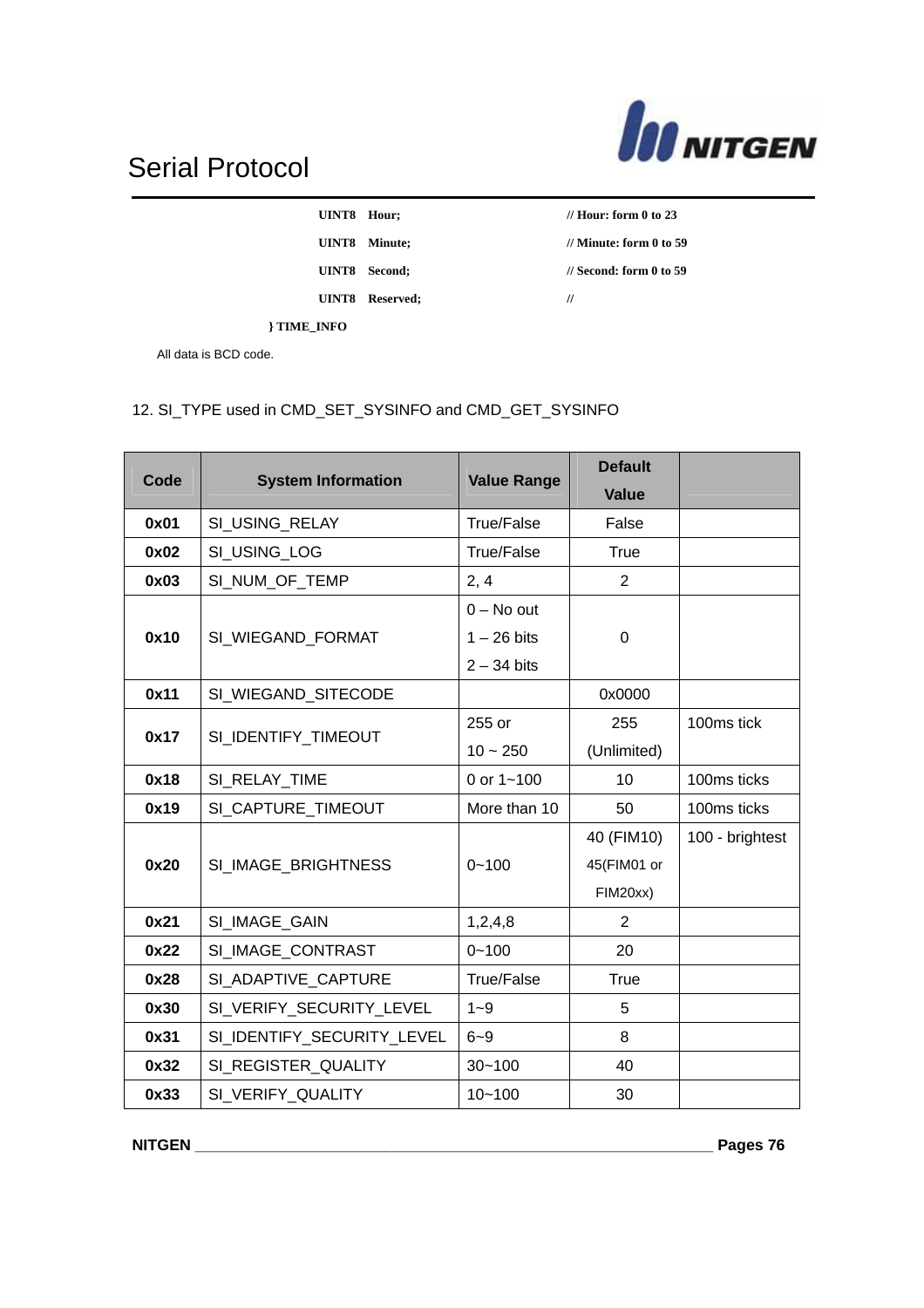

| 0x38 | SI_USING_LATENT          | True/False   | True  |  |
|------|--------------------------|--------------|-------|--|
| 0x40 | SI ENABLE CHANNEL1       | True/False   | False |  |
|      |                          | $0 - 115200$ |       |  |
|      |                          | $1 - 57600$  |       |  |
| 0x48 | SI_CHANNEL0_BAUDRATE     | $2 - 38400$  | 4     |  |
|      |                          | $3 - 19200$  |       |  |
|      |                          | $4 - 9600$   |       |  |
| 0x49 | SI CHANNEL1_BAUDRATE     | 66           | 4     |  |
| 0x4A | SI CURR CHANNEL BAUDRATE | 66           |       |  |
| 0x50 | SI MAX USER              |              |       |  |

True means '1' and False means '0'.

SI\_MAX\_USER is only supported in command CMD\_GET\_SYSINFO.

13. DB structure used in CMD\_SET\_SYSINFO and CMD\_GET\_SYSINFO

**Structure {** 

**UINT32 SI\_TYPE; UINT32 SI\_VALUE } SI\_INFO**

#### 14. DB structure used in CMD\_ADD\_FP

**Structure {** 

**Structure {** 

|   | UINT8 Right;         |                                                                 | // Normal User:0 Master: 1 |
|---|----------------------|-----------------------------------------------------------------|----------------------------|
|   |                      | UINT8 UserID[LENGTH OF FPID]: // user ID                        |                            |
|   |                      | UINT8 Passwd[LENGTH OF PASSWD]; // Password                     |                            |
|   | UINT8                | Template1[LENGTH_OF_TEMPLATE];//1 <sup>st</sup> Template        |                            |
|   |                      | UINT8 Template2[LENGTH_OF_TEMPLATE];// 2 <sup>nd</sup> Template |                            |
|   |                      | <b>TIME INFO Time:</b>                                          | // Time Information        |
|   | 2 Template structure |                                                                 |                            |
|   |                      |                                                                 |                            |
| ſ |                      |                                                                 |                            |
|   | UINT8                | Right;                                                          | // Normal User:0 Master: 1 |
|   | UINT8                | UserID[LENGTH OF FPID];                                         | $\mathcal U$ user ID       |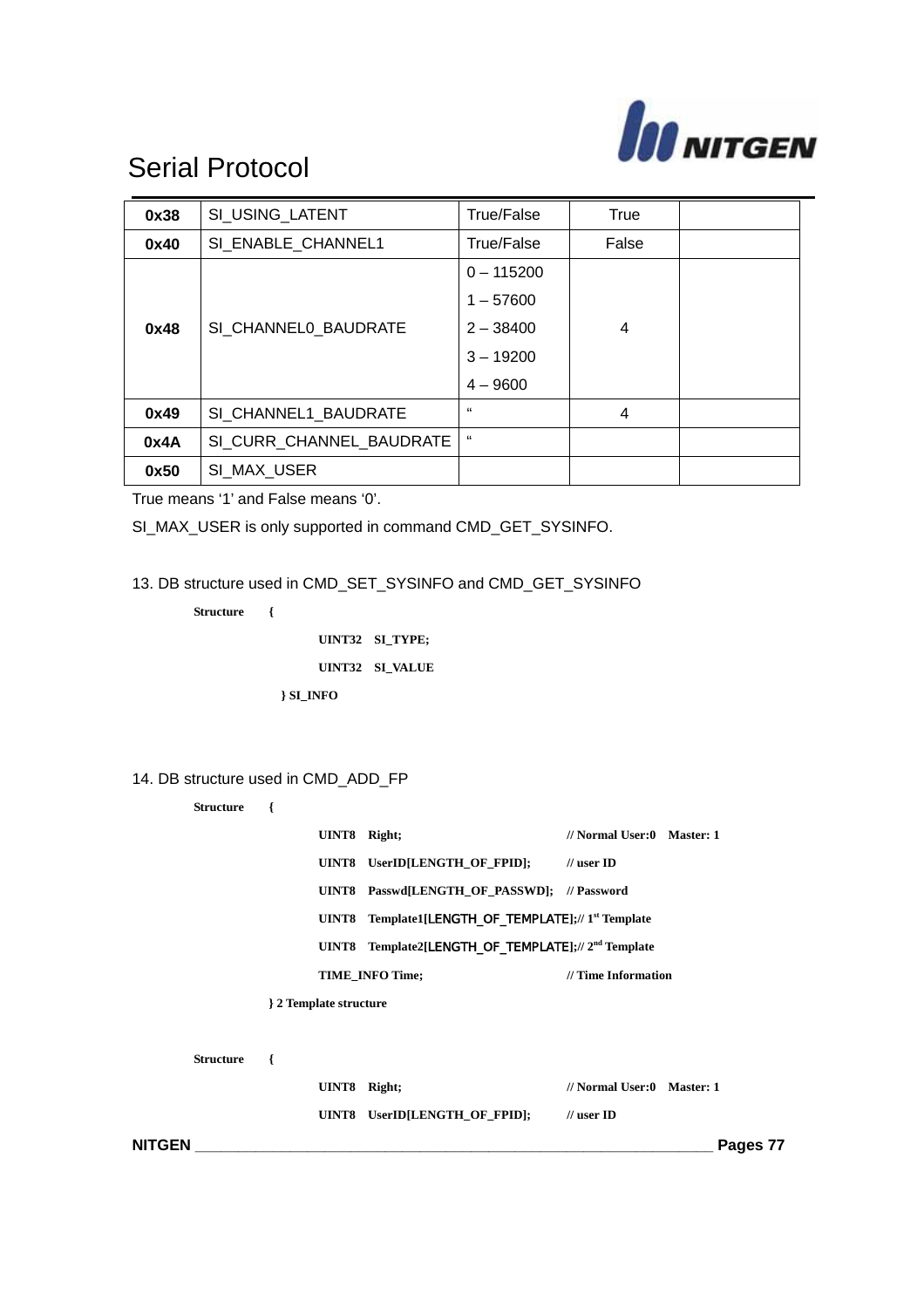

**UINT8 Passwd[LENGTH\_OF\_PASSWD]; // Password UINT8 Template1[LENGTH\_OF\_TEMPLATE];// 1st Template UINT8 Template2[LENGTH\_OF\_TEMPLATE];// 2nd Template UINT8 Template3[LENGTH\_OF\_TEMPLATE];// 3rd Template UINT8 Template4[LENGTH\_OF\_TEMPLATE];//4th Template TIME\_INFO Time; // Time Information** 

**} 4 Template structure**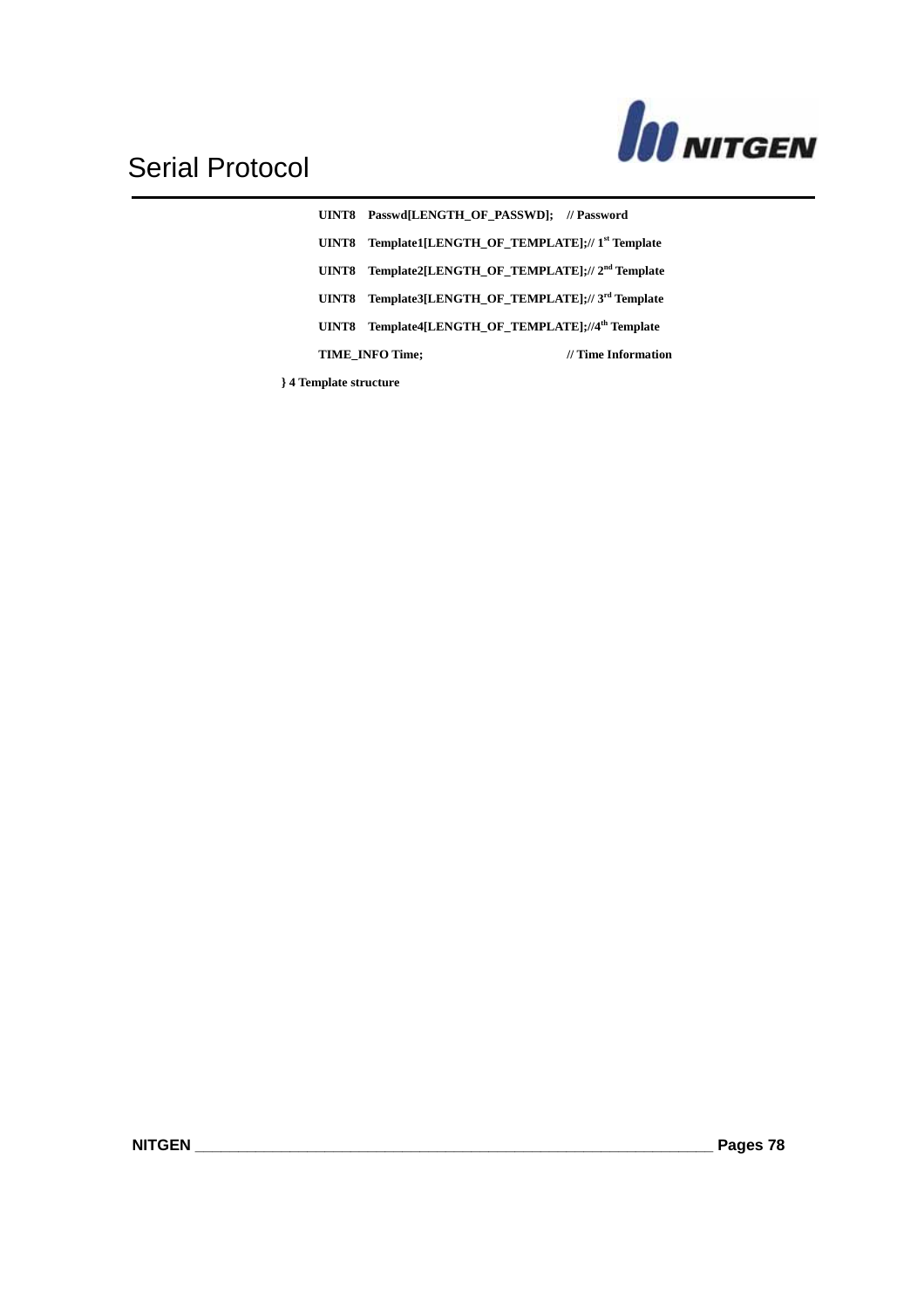

### **Appendix G. EXAMPLES**

In this chapter, communication method is explained with examples. These examples are made for FIM10. For FIM01 case, you should consider the difference of LENGTH\_OF\_FPID.

#### **1. Request Connection**

For checking serial connection, use "Request Connection" command. For explanation on real packet data, assume that the device has 10 users in DB. The following figure shows the sequence of packets, and the contents of packets.



Figure E.1 The sequence of Request Connection

#### 1) The structure of CMD\_REQUEST\_CONNECTION command packet

The following table shows the command packet made in the host. (Refer to Appendix D)

| Command                | 0x00000001 |
|------------------------|------------|
| Param1                 | 0x00000000 |
| Param <sub>2</sub>     | 0x00000000 |
| Data Size              | 0x00000000 |
| <b>Error Code</b>      | 0x00000000 |
| <b>Header Checksum</b> | 0x00000001 |
|                        |            |

The following table shows the sequence of data to be transmitted to the device.

#### 2) Acknowledgement packet

In response to CMD\_REQUEST\_CONNECTION packet from host, the device sends acknowledgement packet meaning a success as the following. (Refer to Appendix D)

| <b>NITGEN</b> | Pages 79   |
|---------------|------------|
| Param1        | 0x00000001 |
| Command       | 0x00000001 |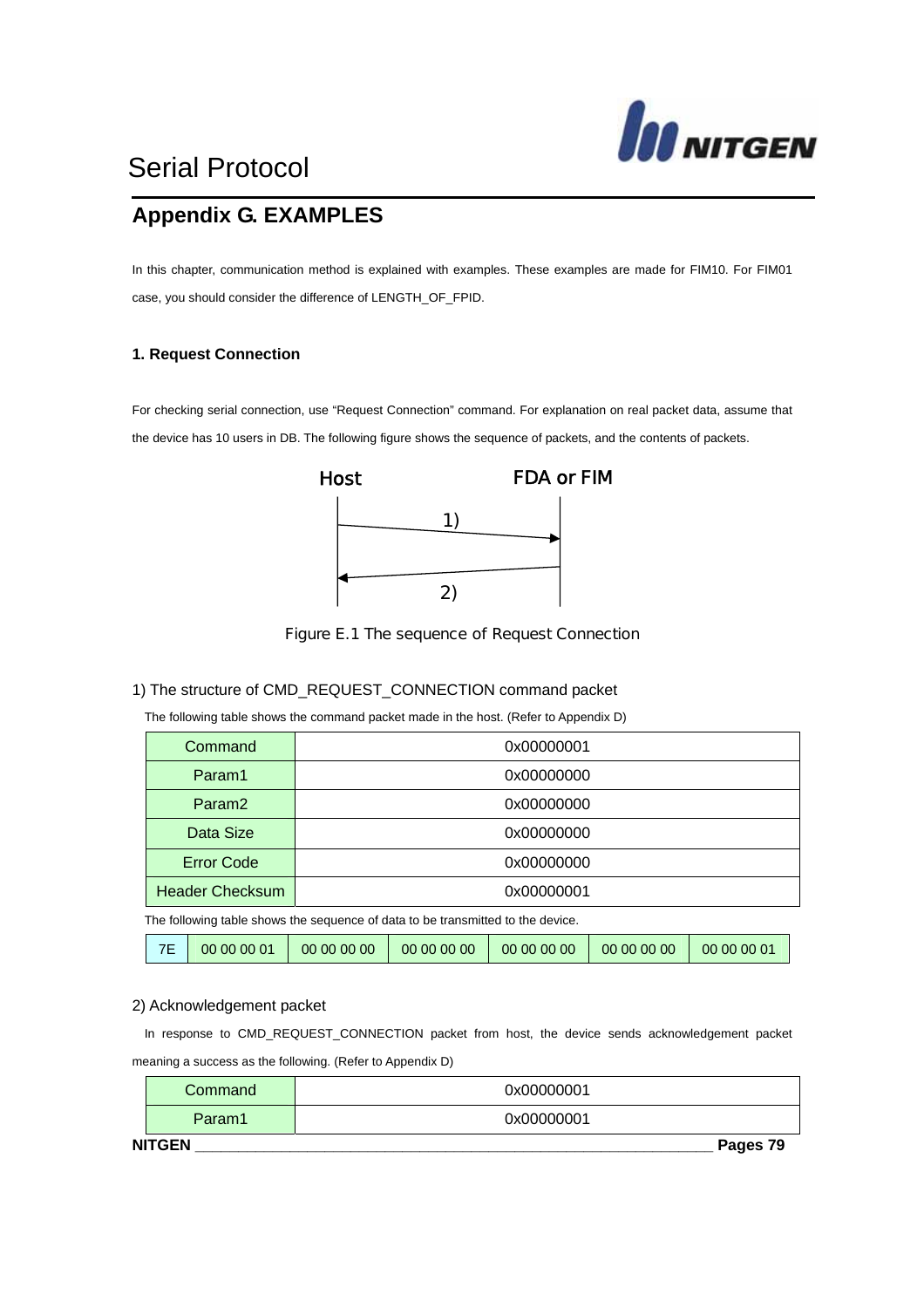

|                   |                                                                                               | Param <sub>2</sub>     | 0x0000000A  |             |             |             |             |  |  |
|-------------------|-----------------------------------------------------------------------------------------------|------------------------|-------------|-------------|-------------|-------------|-------------|--|--|
|                   |                                                                                               | Data Size              | 0x00000000  |             |             |             |             |  |  |
|                   |                                                                                               | <b>Error Code</b>      |             | 0x00000000  |             |             |             |  |  |
|                   |                                                                                               | <b>Header Checksum</b> | 0x0000000C  |             |             |             |             |  |  |
|                   | If the host gets the following packet, it means that the communication was successfully done. |                        |             |             |             |             |             |  |  |
| 7E<br>00 00 00 01 |                                                                                               |                        | 00 00 00 01 | 00 00 00 0A | 00 00 00 00 | 00 00 00 00 | 00 00 00 0C |  |  |

#### **2. User Enrollment**

There are two methods in registering user. The first method is the use of CMD\_ENTROLL\_FP\_STEP1 and CM\_ENROLL\_FP\_STEP2. And the second method is the use of CMD\_REGISTER\_FP. The second is only supported in FIM10, FIM01 and FIM20xx. The CMD\_REGISTER\_FP is recommended because CMD\_ENROLL\_FP\_SETP1 and CMD\_ENROLL\_FP\_STEP2 are to be obsolete. In FIM01 and FIM20xx, CMD\_REGISTER\_FP\_STEP1 and CMD\_REGISTER\_FP\_STEP2 is not supported.

#### 2.1 Using CMD\_ENROLL\_FP\_STEP1 & CMD\_ENROLL\_FP\_STEP2

#### 2.1.1 Enrolling normal user

Assume that a device has 10 users in DB. The following figure shows the sequence of enrolling user with the ID '1234'.



E.2 The sequence of enrollment

1) The structure of CMD\_ENROLL\_FP\_STEP1 command packet

The following table shows the command packet made in the host. (Refer to Appendix D)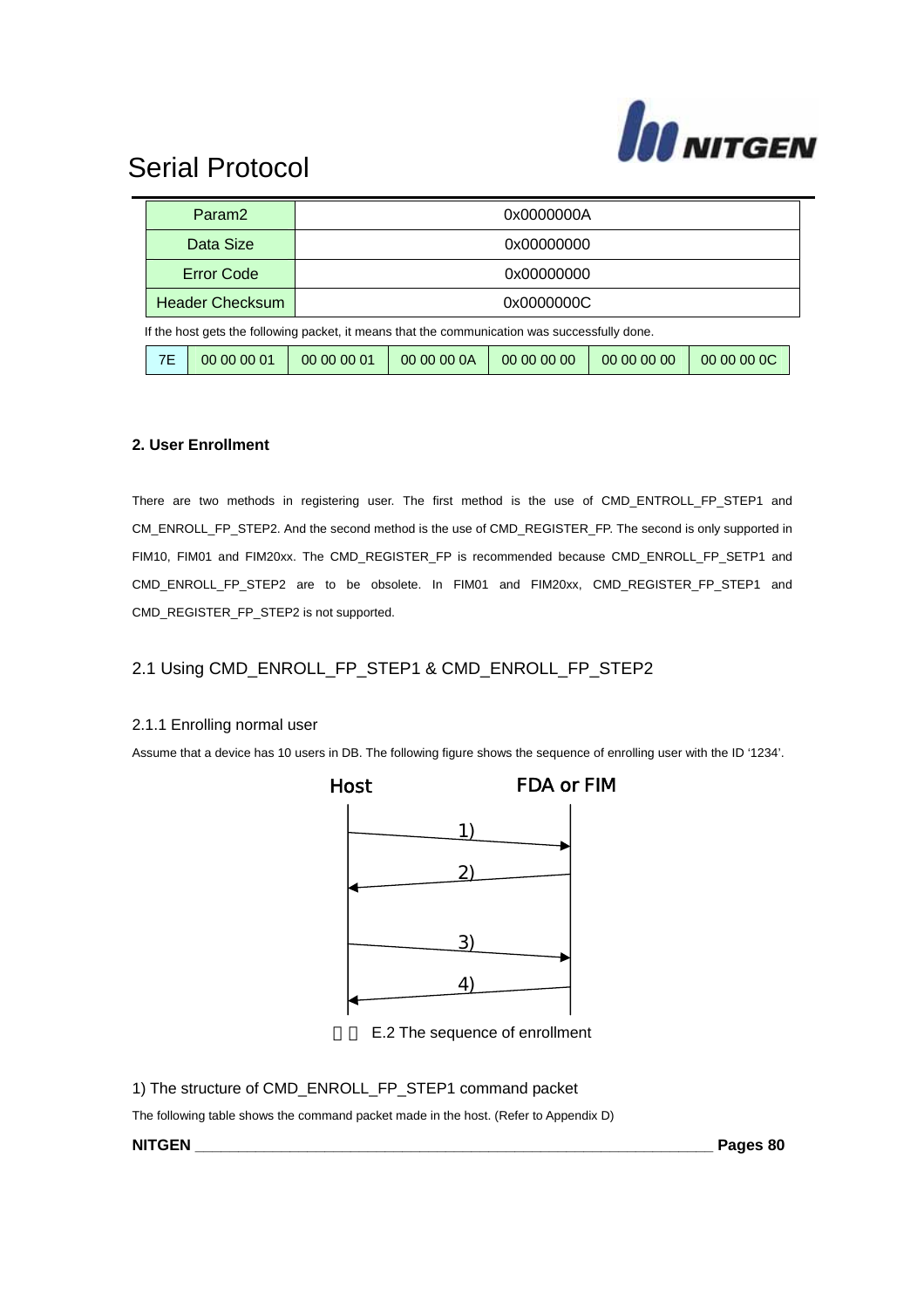

|                                                                                                            | Command                |                                                                         | 0x00000020 |      |      |      |            |      |      |      |      |
|------------------------------------------------------------------------------------------------------------|------------------------|-------------------------------------------------------------------------|------------|------|------|------|------------|------|------|------|------|
|                                                                                                            | Param1                 |                                                                         | 0x00000000 |      |      |      |            |      |      |      |      |
|                                                                                                            | Param <sub>2</sub>     |                                                                         | 0x00000000 |      |      |      |            |      |      |      |      |
|                                                                                                            | Data Size              |                                                                         | 0x0000000A |      |      |      |            |      |      |      |      |
|                                                                                                            | <b>Error Code</b>      |                                                                         | 0x00000000 |      |      |      |            |      |      |      |      |
|                                                                                                            | <b>Header Checksum</b> |                                                                         |            |      |      |      | 0x0000002A |      |      |      |      |
|                                                                                                            | Data                   | 0x31                                                                    | 0x32       | 0x33 | 0x34 | 0x00 | 0x00       | 0x00 | 0x00 | 0x00 | 0x00 |
| Data Checksum<br>0x000000CA                                                                                |                        |                                                                         |            |      |      |      |            |      |      |      |      |
| As sending a packet to the device, data should be sent in big endian sequence after the start byte (0x7E). |                        |                                                                         |            |      |      |      |            |      |      |      |      |
| 7E                                                                                                         | 00 00 00 20            | 00 00 00 0A<br>00 00 00 00<br>00 00 00 2A<br>00 00 00 00<br>00 00 00 00 |            |      |      |      |            |      |      |      |      |

31 32 33 34 00 00 00 00 00 00 00 00 00 CA

#### 2) Acknowledgement packet

In response to CMD\_ENROLL\_FP\_STEP1 packet from host, the device sends acknowledgement packet meaning a success as the following. (Refer to Appendix D)

| Command                                                                                       | 0x00000020 |  |  |  |  |
|-----------------------------------------------------------------------------------------------|------------|--|--|--|--|
| Param1                                                                                        | 0x00000001 |  |  |  |  |
| Param <sub>2</sub>                                                                            | 0x00000000 |  |  |  |  |
| Data Size                                                                                     | 0x00000000 |  |  |  |  |
| <b>Error Code</b>                                                                             | 0x00000000 |  |  |  |  |
| <b>Header Checksum</b>                                                                        | 0x00000021 |  |  |  |  |
| If the host gets the following packet, it means that the communication was successfully done. |            |  |  |  |  |

|  | <b>7F</b> | 00 00 00 20 | 00 00 00 01 | 00 00 00 00 | 00 00 00 00 | 00 00 00 00 | 00 00 00 21 |
|--|-----------|-------------|-------------|-------------|-------------|-------------|-------------|
|--|-----------|-------------|-------------|-------------|-------------|-------------|-------------|

#### 3) The structure of CMD\_ENROLL\_FP\_STEP2 command packet

If the acknowledgement packet to the CMD\_ENROLL\_FP\_STEP1 is returned successfully, the host sends CMD\_ENROLL\_FP\_STEP2 command packet as the following. (Refer to Appendix D)

| 00 00 00 21<br>00 00 00 00<br>00 00 00 00<br>00 00 00 00<br>00 00 00 00<br>00 00 00 21 |
|----------------------------------------------------------------------------------------|
|----------------------------------------------------------------------------------------|

#### 4) Acknowledgement packet

In response to CMD\_ENROLL\_FP\_STEP2 packet from host, the device sends acknowledgement packet as the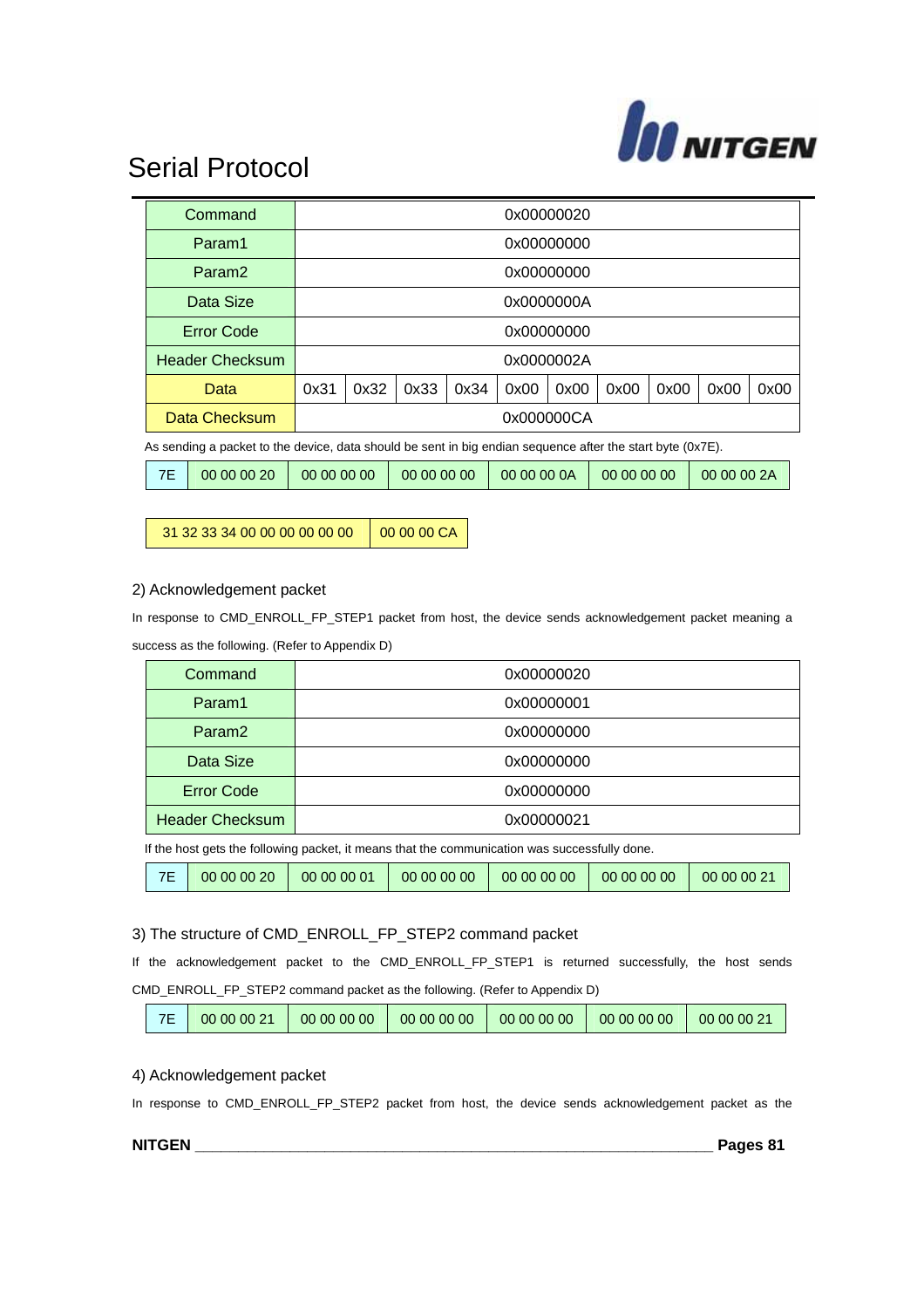

|           | following meaning a success. (Refer to Appendix D) |  |  |
|-----------|----------------------------------------------------|--|--|
| <b>7E</b> | $00000021$   00 00 00 01   00 00 00 0B             |  |  |

#### 2.1.2 Enrolling Master (Supported in FIM10 series)

Assume that a device has 10 users in DB. The following description explains the sequence of enrolling master with the ID '1234'.

#### 1) The structure of CMD\_ENROLL\_FP\_STEP1 command packet

The following table shows the command packet made in the host. (Refer to Appendix D)

| Command                |            | 0x00000020 |      |      |      |      |      |      |      |      |
|------------------------|------------|------------|------|------|------|------|------|------|------|------|
| Param1                 | 0x00000001 |            |      |      |      |      |      |      |      |      |
| Param <sub>2</sub>     |            | 0x00000000 |      |      |      |      |      |      |      |      |
| Data Size              | 0x0000000A |            |      |      |      |      |      |      |      |      |
| <b>Error Code</b>      | 0x00000000 |            |      |      |      |      |      |      |      |      |
| <b>Header Checksum</b> |            | 0x0000002B |      |      |      |      |      |      |      |      |
| Data                   | 0x31       | 0x32       | 0x33 | 0x34 | 0x00 | 0x00 | 0x00 | 0x00 | 0x00 | 0x00 |
| Data Checksum          | 0x000000CA |            |      |      |      |      |      |      |      |      |
|                        |            |            |      |      |      |      |      |      |      |      |

The following table shows the sequence of data to be transmitted to the device.

|  | 7E   00 00 00 20 | 00 00 00 01 |  | 00 00 00 00   00 00 00 0A   00 00 00 00   00 00 00 2B |  |  |
|--|------------------|-------------|--|-------------------------------------------------------|--|--|
|--|------------------|-------------|--|-------------------------------------------------------|--|--|

31 32 33 34 00 00 00 00 00 00 00 00 00 CA

#### 2) Acknowledgement packet

In response to CMD\_ENROLL\_FP\_STEP1 packet from host, the device sends acknowledgement packet meaning a success as the following. (Refer to Appendix D)

| Command                | 0x00000020 |
|------------------------|------------|
| Param1                 | 0x00000001 |
| Param <sub>2</sub>     | 0x00000000 |
| Data Size              | 0x00000000 |
| <b>Error Code</b>      | 0x00000000 |
| <b>Header Checksum</b> | 0x00000021 |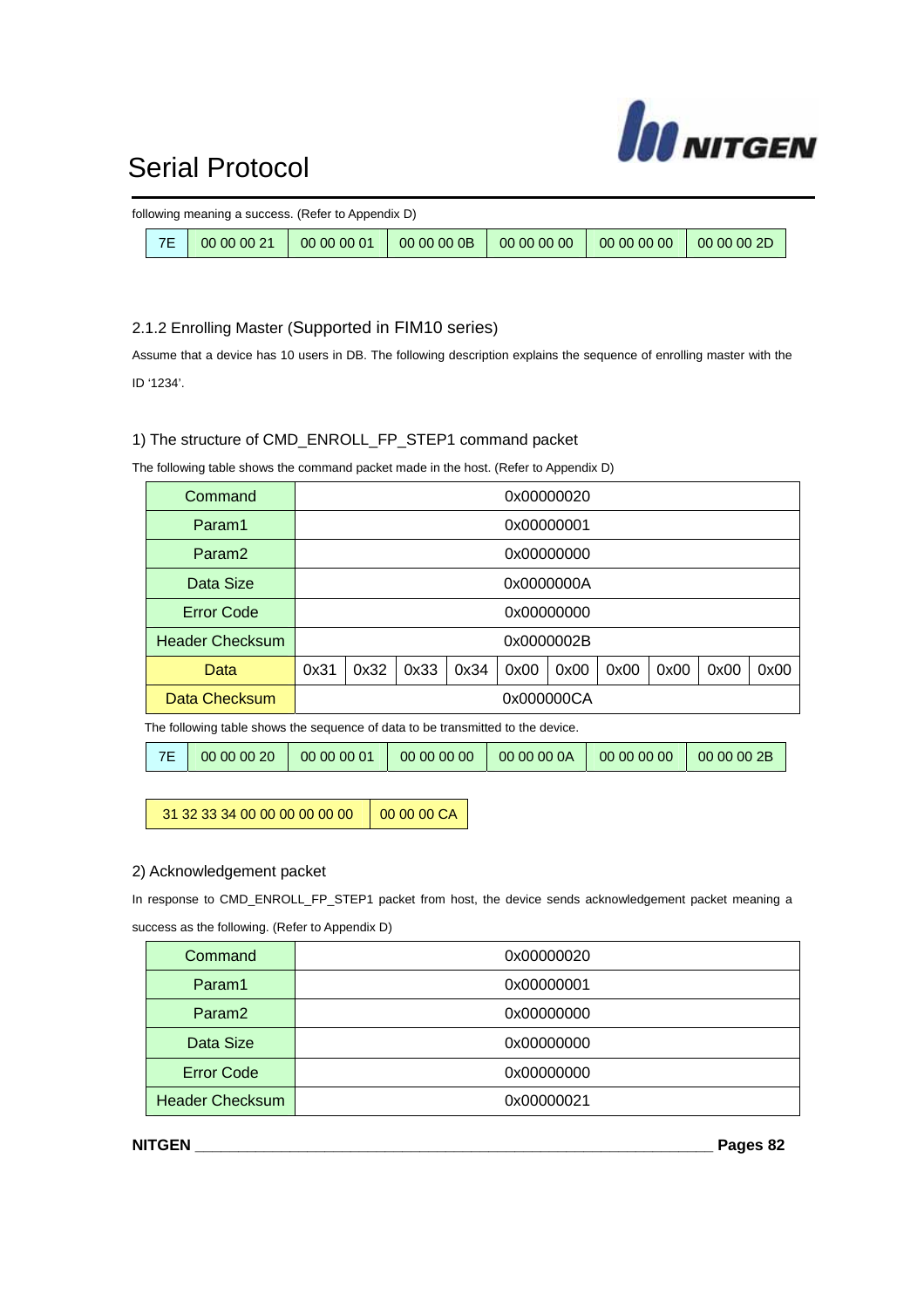

|     |                        | If the host gets the following packet, it means that the communication was successfully done. |             |                                 |             |
|-----|------------------------|-----------------------------------------------------------------------------------------------|-------------|---------------------------------|-------------|
| 7E/ | $00000020$ 00 00 00 01 |                                                                                               | 00 00 00 00 | $00000000$ 00 00 00 00 00 00 00 | 00 00 00 21 |

3) The structure of CMD\_ENROLL\_FP\_STEP2 command packet

If the acknowledgement packet to the CMD\_ENROLL\_FP\_STEP1 is returned successfully, the host sends CMD\_ENROLL\_FP\_STEP2 command packet as the following. (Refer to Appendix D)

| 7E<br>00 00 00 00   00 00 00 00<br>00 00 00 21<br>00 00 00 01<br>00 00 00 00<br>$-00000022$ |
|---------------------------------------------------------------------------------------------|
|---------------------------------------------------------------------------------------------|

#### 4) Acknowledgement packet

In response to CMD\_ENROLL\_FP\_STEP2 packet from host, the device sends acknowledgement packet as the following meaning a success. (Refer to Appendix D)

| 7F | 00 00 00 21 | 00 00 00 01 | 0000000 | 00 00 00 00 | 00000000 | 00 00 00 2D |
|----|-------------|-------------|---------|-------------|----------|-------------|
|----|-------------|-------------|---------|-------------|----------|-------------|

#### 2.2 Using CMD\_REGISTER\_FP (Supported in FIM10, FIM01 or FIM20xx series)

Using this single command, The FIM10, FIM01 and FIM20xx support fingerprint, password, and master privilege setting in registration.

Caution: This example is for FIM10.

#### 2.2.1 Enrolling Normal User

Assume that a device has 10 users in DB. The following description explains the sequence of registering normal user with the ID '1234' and the password "5678'.

#### 1) The structure of CMD\_REGISTER\_FP command packet

The following table shows the command packet made in the host. (Refer to Appendix D)

| <b>NITGEN</b>          |            |            |      |      |      |            |      |      |      | Pages 83 |
|------------------------|------------|------------|------|------|------|------------|------|------|------|----------|
| Data                   | 0x31       | 0x32       | 0x33 | 0x34 | 0x00 | 0x00       | 0x00 | 0x00 | 0x00 | 0x00     |
| <b>Header Checksum</b> | 0x0000004D |            |      |      |      |            |      |      |      |          |
| <b>Error Code</b>      | 0x00000000 |            |      |      |      |            |      |      |      |          |
| Data Size              |            | 0x0000001A |      |      |      |            |      |      |      |          |
| Param <sub>2</sub>     |            | 0x00000000 |      |      |      |            |      |      |      |          |
| Param1                 |            | 0x00000000 |      |      |      |            |      |      |      |          |
| Command                |            |            |      |      |      | 0x00000033 |      |      |      |          |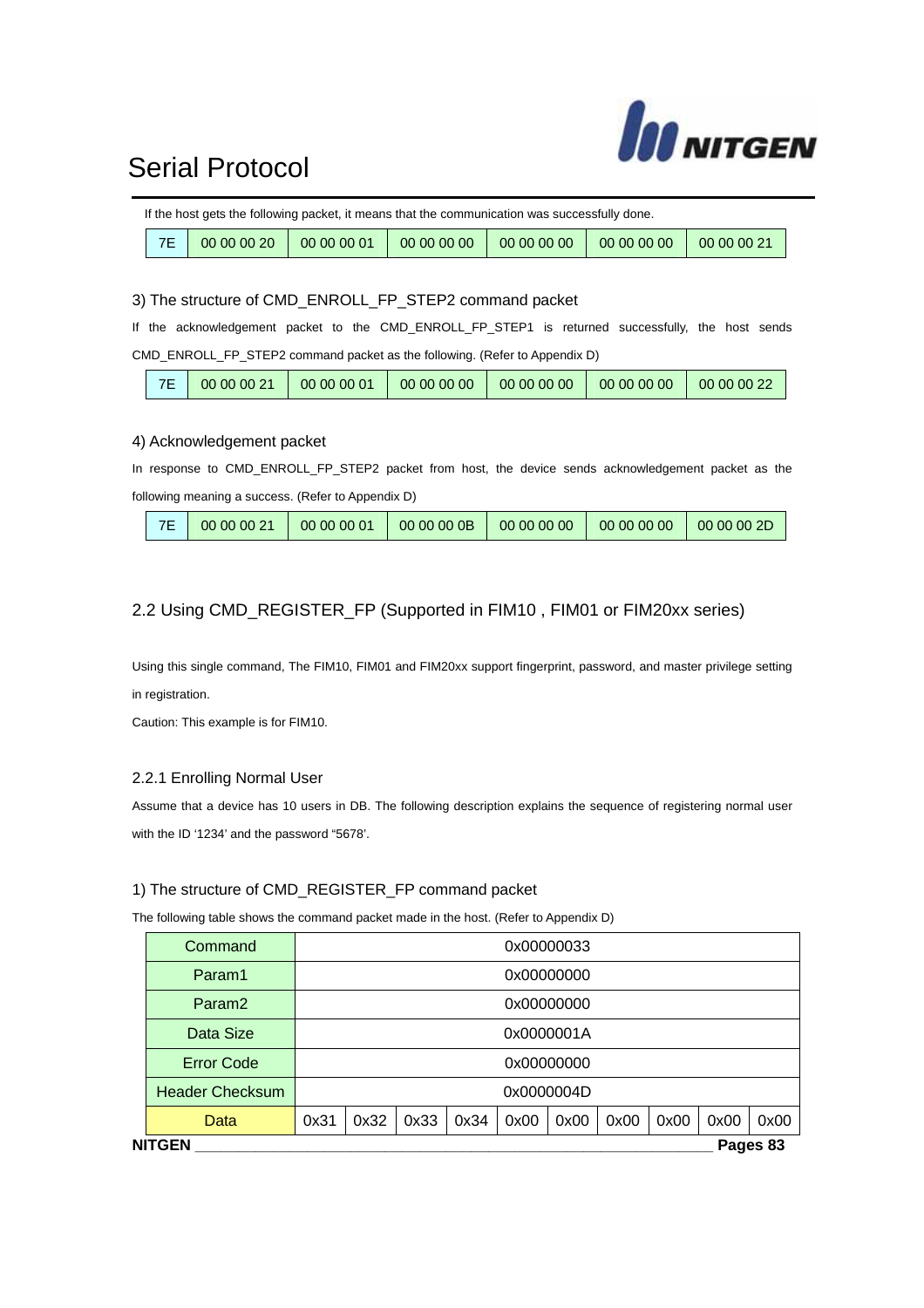

|                                                                                 |             | 0x35        | 0x36 | 0x37        | 0x38 | 0x00        | 0x00       | 0x00        | 0x00 | 0x00        | 0x00 |  |
|---------------------------------------------------------------------------------|-------------|-------------|------|-------------|------|-------------|------------|-------------|------|-------------|------|--|
|                                                                                 |             | 0x00        | 0x00 | 0x00        | 0x00 | 0x00        | 0x00       |             |      |             |      |  |
| Data Checksum                                                                   |             |             |      |             |      |             | 0x000001A4 |             |      |             |      |  |
| The following table shows the sequence of data to be transmitted to the device. |             |             |      |             |      |             |            |             |      |             |      |  |
| 7E                                                                              | 00 00 00 33 | 00 00 00 00 |      | 00 00 00 00 |      | 00 00 00 1A |            | 00 00 00 00 |      | 00 00 00 4D |      |  |

31 32 33 34 00 00 00 00 00 00 35 36 37 38 00 00 00 00 00 00 00 00 00 00 00 00 00 00 01 A4

#### 2) Acknowledgement packet

In response to CMD\_REGISTER\_FP packet from host, the device sends acknowledgement packet meaning a success

| Command                | 0x00000033 |
|------------------------|------------|
| Param1                 | 0x00000001 |
| Param <sub>2</sub>     | 0x00000000 |
| Data Size              | 0x00000000 |
| <b>Error Code</b>      | 0x00000000 |
| <b>Header Checksum</b> | 0x00000034 |

as the following. (Refer to Appendix D)

If the host gets the following packet, it means that the communication was successfully done.

| 7E | 00 00 00 33 | 100000001 | 00 00 00 00 | 00 00 00 00 | 00 00 00 00 | 100000034 |
|----|-------------|-----------|-------------|-------------|-------------|-----------|
|----|-------------|-----------|-------------|-------------|-------------|-----------|

#### 3) The structure of CMD\_REGISTER\_FP command packet

If the acknowledgement packet to the first CMD\_REGISTER\_FP is returned successfully, the host sends the second

CMD\_REGISTER\_FP command packet as the following. (Refer to Appendix D)

| 7F | 00 00 00 33 | 00 00 00 00 | 00 00 00 01 | 00 00 00 00 | 00 00 00 00 | 00 00 00 34 |
|----|-------------|-------------|-------------|-------------|-------------|-------------|
|----|-------------|-------------|-------------|-------------|-------------|-------------|

#### 4) Acknowledgement packet

In response to CMD\_REGISTER\_FP packet from host, the device sends acknowledgement packet as the following meaning a success. (Refer to Appendix D)

|  | 00 00 00 33 | 00 00 00 01 | 00 00 00 0B | 00 00 00 00 | 00 00 00 00 | 00 00 00 3F |
|--|-------------|-------------|-------------|-------------|-------------|-------------|
|--|-------------|-------------|-------------|-------------|-------------|-------------|

#### 2.2.2 Registering Master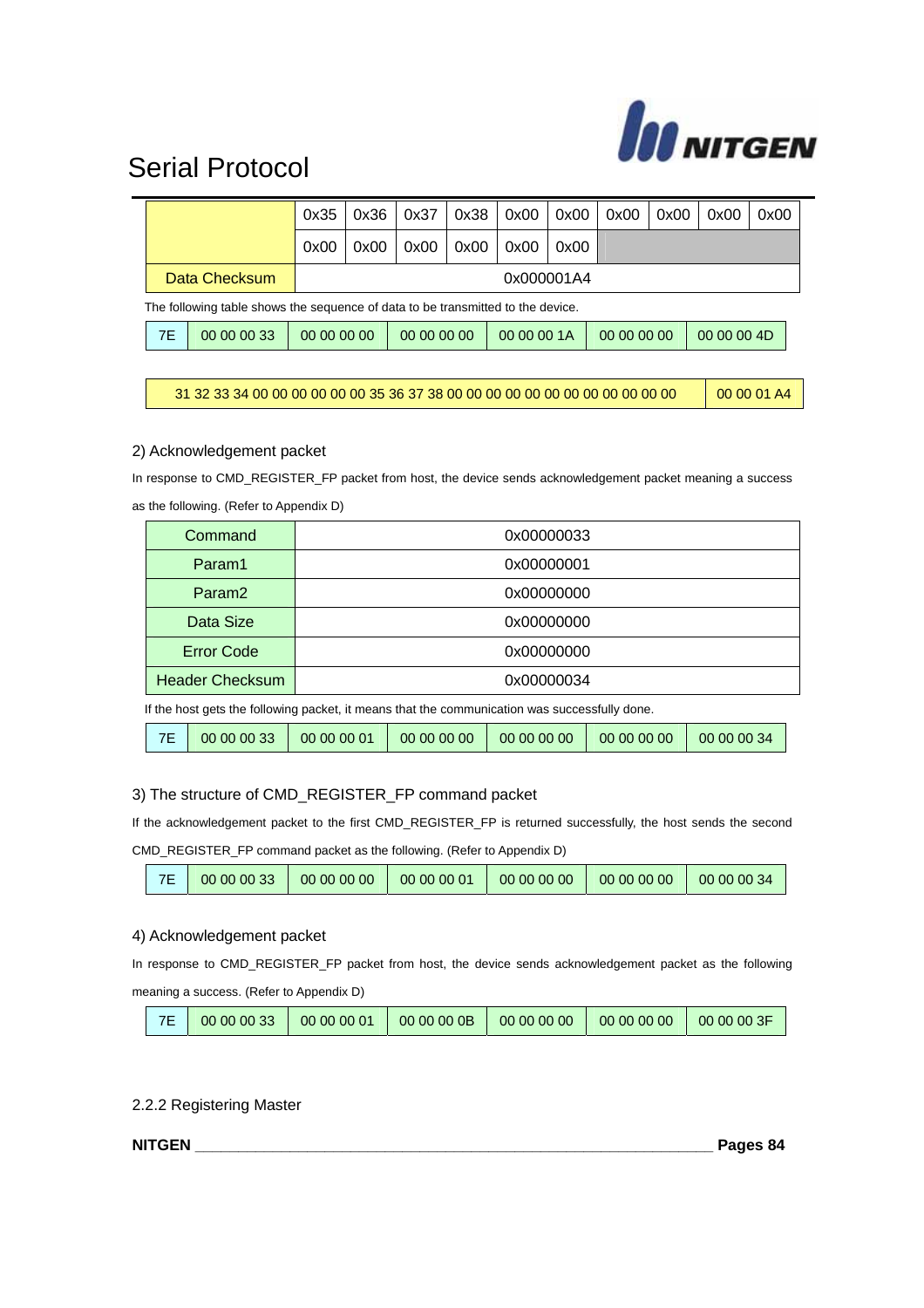

Assume that a device has 10 users in DB. The following description explains the sequence of registering master with the ID '1234' and the password "5678'.

#### 1) The structure of CMD\_REGISTER\_FP command packet

The following table shows the command packet made in a host. (Refer to Appendix D)

| Command                                                                         |            |            |      |      |      | 0x00000033 |      |      |      |      |
|---------------------------------------------------------------------------------|------------|------------|------|------|------|------------|------|------|------|------|
| Param1                                                                          |            | 0x00000001 |      |      |      |            |      |      |      |      |
| Param <sub>2</sub>                                                              |            | 0x00000000 |      |      |      |            |      |      |      |      |
| Data Size                                                                       |            | 0x0000001A |      |      |      |            |      |      |      |      |
| Error Code                                                                      |            | 0x00000000 |      |      |      |            |      |      |      |      |
| <b>Header Checksum</b>                                                          | 0x0000004E |            |      |      |      |            |      |      |      |      |
|                                                                                 | 0x31       | 0x32       | 0x33 | 0x34 | 0x00 | 0x00       | 0x00 | 0x00 | 0x00 | 0x00 |
| Data                                                                            | 0x35       | 0x36       | 0x37 | 0x38 | 0x00 | 0x00       | 0x00 | 0x00 | 0x00 | 0x00 |
|                                                                                 | 0x00       | 0x00       | 0x00 | 0x00 | 0x00 | 0x00       |      |      |      |      |
| Data Checksum                                                                   | 0x000001A4 |            |      |      |      |            |      |      |      |      |
| The following table shows the sequence of data to be transmitted to the device. |            |            |      |      |      |            |      |      |      |      |
|                                                                                 |            |            |      |      |      |            |      |      |      |      |

7E 00 00 00 33 00 00 00 01 00 00 00 00 00 00 00 1A 00 00 00 00 00 00 4E

31 32 33 34 00 00 00 00 00 00 35 36 37 38 00 00 00 00 00 00 00 00 00 00 00 00 00 00 01 A4

#### 2) Acknowledgement packet

In response to CMD\_REGISTER\_FP packet from host, the device sends acknowledgement packet meaning a success as the following. (Refer to Appendix D)

| Command                | 0x00000033 |
|------------------------|------------|
| Param1                 | 0x00000001 |
| Param <sub>2</sub>     | 0x00000000 |
| Data Size              | 0x00000000 |
| <b>Error Code</b>      | 0x00000000 |
| <b>Header Checksum</b> | 0x00000034 |

If the host gets the following packet, it means that the communication was successfully done.

|  | 00 00 00 33 | 00 00 00 01 | 00 00 00 00 | 00 00 00 00 | 00 00 00 00 | 00 00 00 34 |
|--|-------------|-------------|-------------|-------------|-------------|-------------|
|--|-------------|-------------|-------------|-------------|-------------|-------------|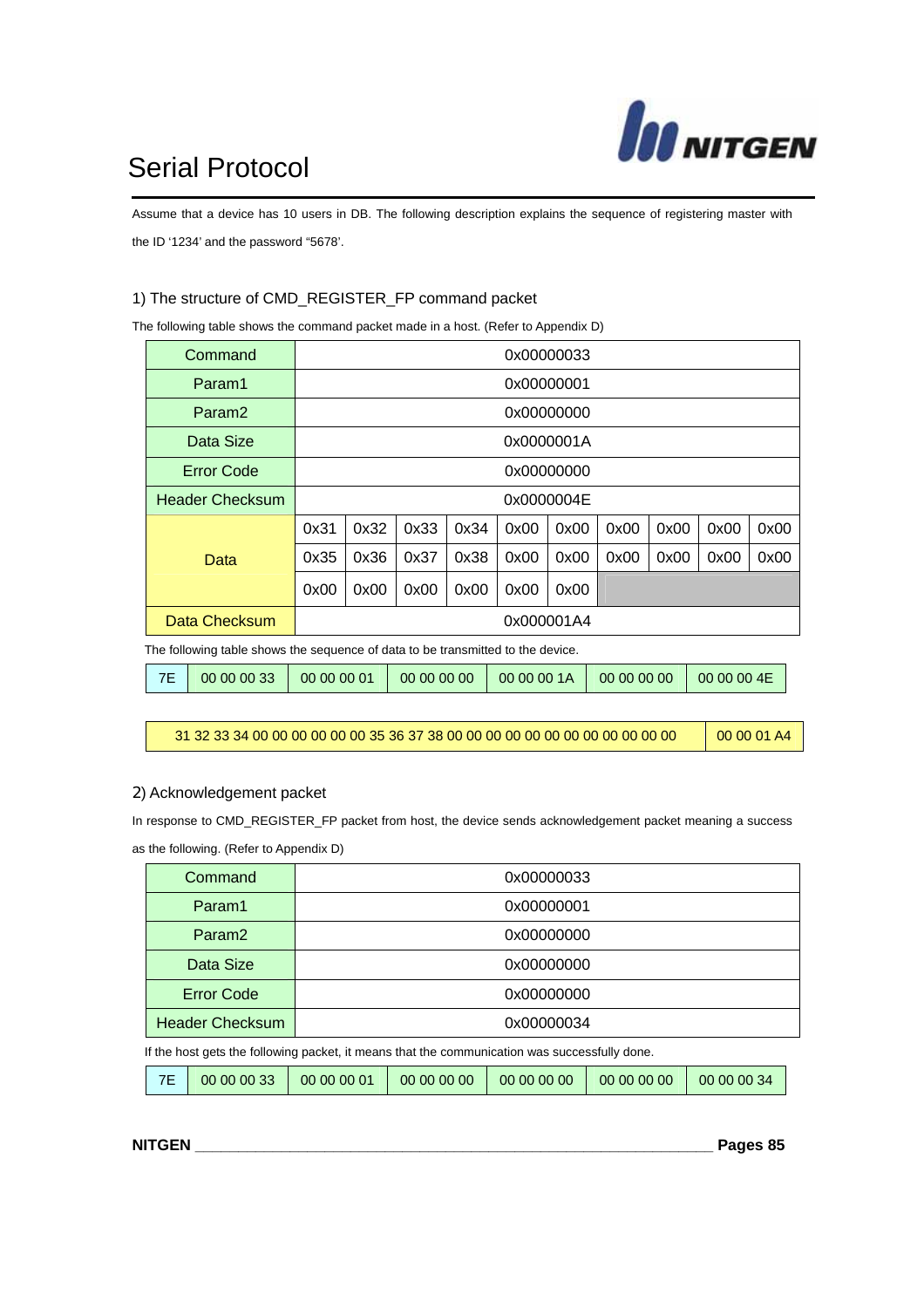

#### 3) The structure of CMD\_REGISTER\_FP command packet

If the acknowledgement packet to the first CMD\_REGISTER\_FP is returned successfully, the host sends the second

CMD\_REGISTER\_FP command packet as the following. (Refer to Appendix D)

| 00000033 | 00 00 00 01 | 00 00 00 01 | 00 00 00 00 | 00 00 00 00 | 00000035 |
|----------|-------------|-------------|-------------|-------------|----------|
|          |             |             |             |             |          |

#### 4) Acknowledgement packet

In response to CMD\_REGISTER\_FP packet from host, the device sends acknowledgement packet as the following meaning a success. (Refer to Appendix D)

| 7E<br>00 00 00 33<br>0000000<br>00 00 00 01<br>00 00 00 00<br>00 00 00 00 | $-0000003F$ |
|---------------------------------------------------------------------------|-------------|
|---------------------------------------------------------------------------|-------------|

#### 2.2.3 Enrolling Normal User with different finger

Assume that a device has 10 users in DB. The following description explains the sequence of registering normal user with the different finger and the ID '1234' and the password "5678'.

The function is supported In FIM01 and FIM20xx firmware version 1.20 or later

#### 1) The structure of CMD\_REGISTER\_FP command packet

This step is the same process with enrolling normal user

|  | 7F | 00 00 00 33 | 00 00 00 00 | 00 00 00 00 | 00 00 00 1A | 00 00 00 00 | 00 00 00 4D |
|--|----|-------------|-------------|-------------|-------------|-------------|-------------|
|--|----|-------------|-------------|-------------|-------------|-------------|-------------|

| 00 00 01 A4 |
|-------------|
|             |

#### 2) Acknowledgement packet

If the host gets the following packet, it means that the communication was successfully done.

| 00 00 00 33 | 00 00 00 01 | 00 00 00 00 | 00 00 00 00 | 00 00 00 00 | 00 00 00 34 |
|-------------|-------------|-------------|-------------|-------------|-------------|
|-------------|-------------|-------------|-------------|-------------|-------------|

#### 3) The structure of CMD\_REGISTER\_FP command packet

If the acknowledgement packet to the first CMD\_REGISTER\_FP is returned successfully, the host sends the second

CMD\_REGISTER\_FP command packet as the following.

In order to enroll different finger with same ID, param2 of command packet have to be set in 2.

| 7E | 00 00 00 33 | 00 00 00 00 | 00 00 00 02 | 00 00 00 00 | 00 00 00 00 | 00 00 00 35 |
|----|-------------|-------------|-------------|-------------|-------------|-------------|
|----|-------------|-------------|-------------|-------------|-------------|-------------|

#### 4) Acknowledgement packet

In response to CMD\_REGISTER\_FP packet from host, the device sends acknowledgement packet as the following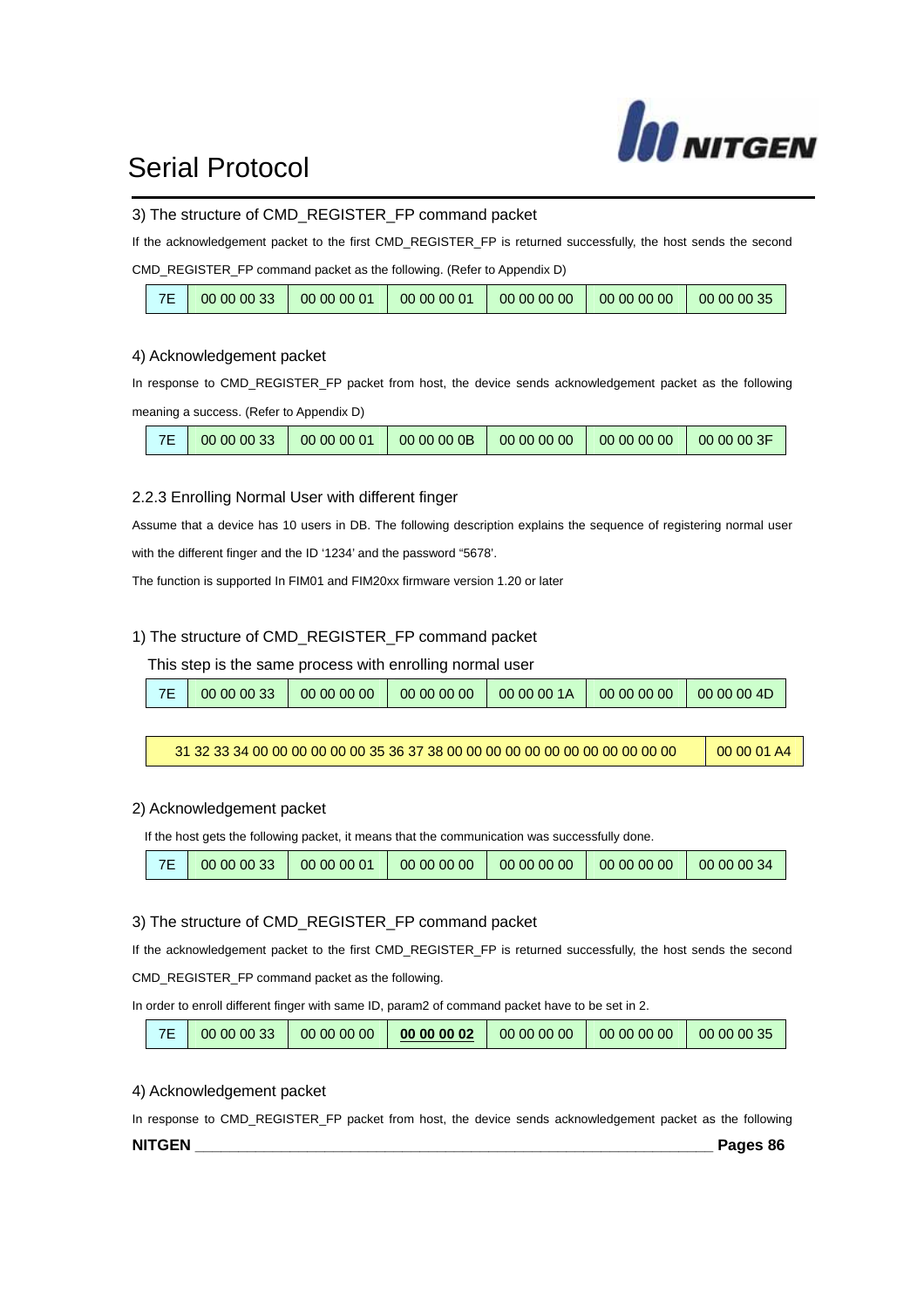

|    | meaning a success. (Refer to Appendix D) |         |          |  |
|----|------------------------------------------|---------|----------|--|
| 7E | $00000033$ 00 00 00 00 01                | 0000000 | 00000000 |  |

#### **3. User Deletion**

Two deletion commands such as CMD\_DELETE\_FP for deleting a single user and CMD\_DELETE\_ALL\_FP for deleting all users are supported. For example, assume that a device has 10 users in DB. The following description shows the sequence of deleting user that has the ID '1234'.



Figure E.3 The sequence of deletion

#### 1) The structure of CMD\_DELETE\_FP command packet

The following table shows the command packet made in the host. (Refer to Appendix D)

| Command                |                                                                      |            |  |  |  | 0x00000022 |      |  |  |  |
|------------------------|----------------------------------------------------------------------|------------|--|--|--|------------|------|--|--|--|
| Param1                 |                                                                      | 0x00000000 |  |  |  |            |      |  |  |  |
| Param <sub>2</sub>     |                                                                      | 0x00000000 |  |  |  |            |      |  |  |  |
| Data Size              |                                                                      | 0x0000000A |  |  |  |            |      |  |  |  |
| <b>Error Code</b>      |                                                                      | 0x00000000 |  |  |  |            |      |  |  |  |
| <b>Header Checksum</b> |                                                                      | 0x0000002C |  |  |  |            |      |  |  |  |
| Data                   | 0x32<br>0x33<br>0x34<br>0x00<br>0x31<br>0x00<br>0x00<br>0x00<br>0x00 |            |  |  |  |            | 0x00 |  |  |  |
| Data Checksum          |                                                                      | 0x000000CA |  |  |  |            |      |  |  |  |

The following table shows the sequence of data to be transmitted to the device.

|  | $\vert$ 7E $\vert$ 00 00 00 22 $\vert$ 00 00 00 00 |  | 00 00 00 00 |  | 00 00 00 0A   00 00 00 00   00 00 00 2C |  |
|--|----------------------------------------------------|--|-------------|--|-----------------------------------------|--|
|--|----------------------------------------------------|--|-------------|--|-----------------------------------------|--|

31 32 33 34 00 00 00 00 00 00 00 00 00 CA

2) Acknowledgement packet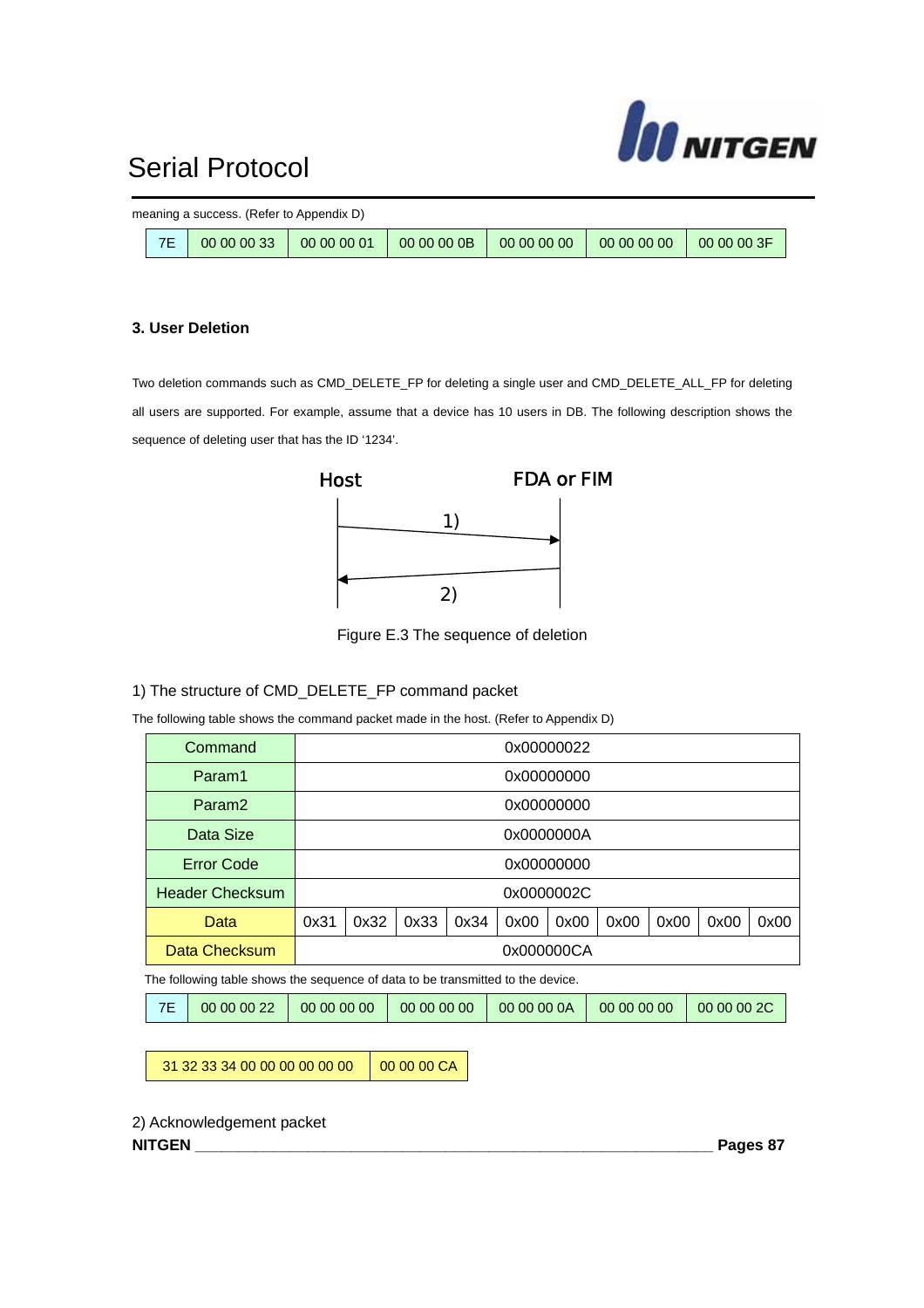

the following. (Refer to Appendix D)

In response to CMD\_DELETE\_FP packet from host, the device sends acknowledgement packet meaning a success as

|                                                                                               | Command                |             |             | 0x00000022  |             |             |  |  |  |
|-----------------------------------------------------------------------------------------------|------------------------|-------------|-------------|-------------|-------------|-------------|--|--|--|
|                                                                                               | Param1                 |             |             | 0x00000001  |             |             |  |  |  |
|                                                                                               | Param <sub>2</sub>     |             |             | 0x00000009  |             |             |  |  |  |
| Data Size<br>0x00000000                                                                       |                        |             |             |             |             |             |  |  |  |
|                                                                                               | <b>Error Code</b>      |             |             | 0x00000000  |             |             |  |  |  |
|                                                                                               | <b>Header Checksum</b> |             | 0x0000002C  |             |             |             |  |  |  |
| If the host gets the following packet, it means that the communication was successfully done. |                        |             |             |             |             |             |  |  |  |
| 7E                                                                                            | 00 00 00 22            | 00 00 00 01 | 00 00 00 09 | 00 00 00 00 | 00 00 00 00 | 00 00 00 2C |  |  |  |

**4. Authentication** 

There are two methods for authentication – verification for 1:1 authentication and identification for 1:N authentication.

#### 4.1 Verification (1:1 Authentication)

The device supports user verification with fingerprint or password. But password verification is only supported in FIM10 series.

#### 4.1.1 Verification with fingerprint

The following description shows the sequence of verifying user that has the ID '1234'.



Figure E.4 The sequence of verification

1) The structure of CMD\_VERIFY\_FP command packet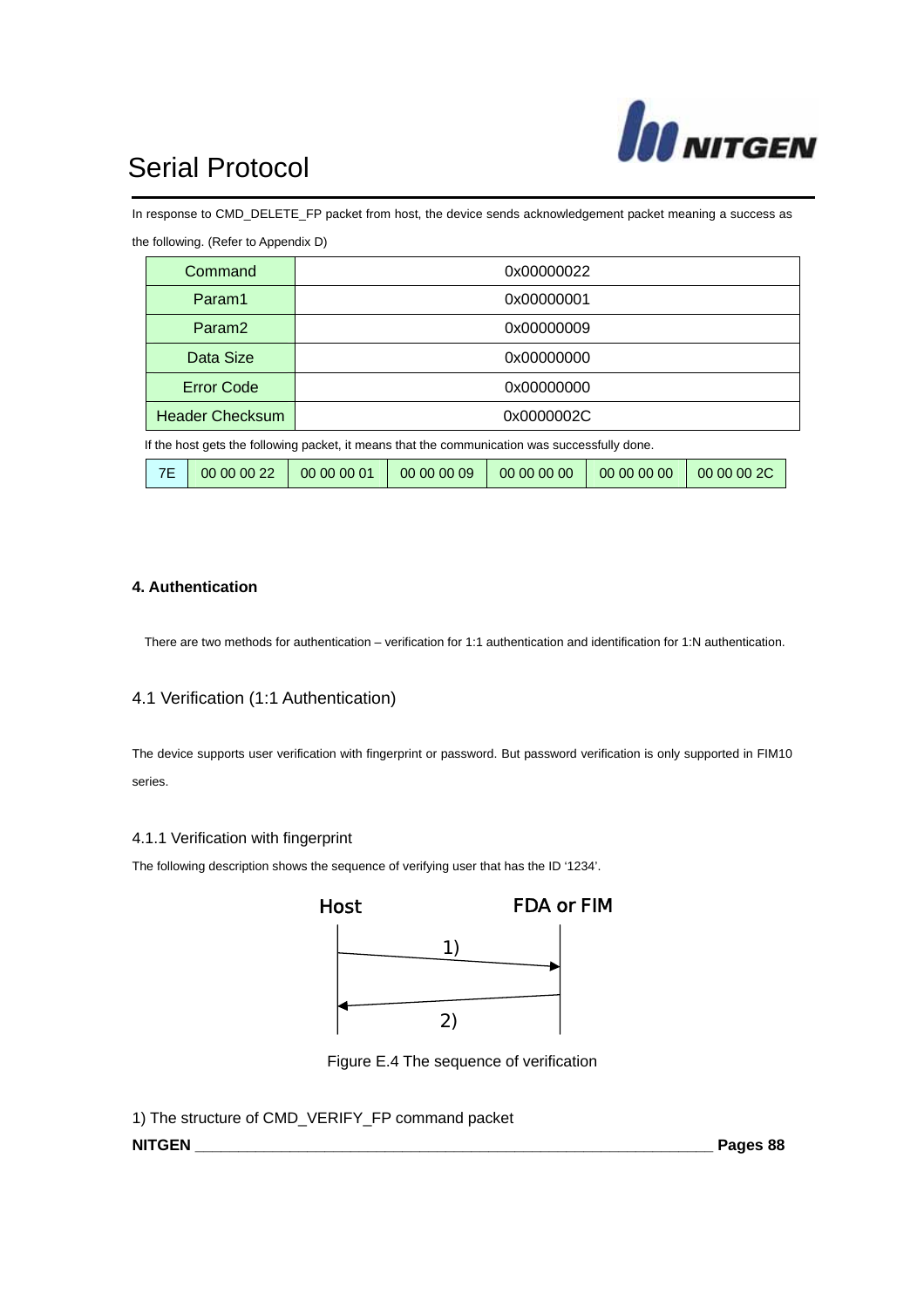

|                                                                      |    | The following table shows the command packet made in the host. (Refer to Appendix D) |             |            |             |      |             |  |             |  |             |  |  |
|----------------------------------------------------------------------|----|--------------------------------------------------------------------------------------|-------------|------------|-------------|------|-------------|--|-------------|--|-------------|--|--|
|                                                                      |    | Command                                                                              |             | 0x00000011 |             |      |             |  |             |  |             |  |  |
|                                                                      |    | Param1                                                                               |             |            |             |      | 0x00000000  |  |             |  |             |  |  |
|                                                                      |    | Param <sub>2</sub>                                                                   |             |            |             |      | 0x00000000  |  |             |  |             |  |  |
|                                                                      |    | Data Size                                                                            |             |            |             |      | 0x0000000A  |  |             |  |             |  |  |
|                                                                      |    | <b>Error Code</b><br>0x00000000                                                      |             |            |             |      |             |  |             |  |             |  |  |
|                                                                      |    | <b>Header Checksum</b>                                                               | 0x0000001B  |            |             |      |             |  |             |  |             |  |  |
| 0x31<br>0x32<br>0x33<br>0x34<br>0x00<br>0x00<br>0x00<br>0x00<br>Data |    |                                                                                      |             |            |             | 0x00 | 0x00        |  |             |  |             |  |  |
|                                                                      |    | Data Checksum<br>0x000000CA                                                          |             |            |             |      |             |  |             |  |             |  |  |
|                                                                      |    | The following table shows the sequence of data to be transmitted to the device.      |             |            |             |      |             |  |             |  |             |  |  |
|                                                                      | 7E | 00 00 00 11                                                                          | 00 00 00 00 |            | 00 00 00 00 |      | 00 00 00 0A |  | 00 00 00 00 |  | 00 00 00 1B |  |  |

31 32 33 34 00 00 00 00 00 00 00 00 00 CA

#### 2) Acknowledgement packet

the following. (Refer to Appendix D)

In response to CMD\_VERIFY\_FP packet from host, the device sends acknowledgement packet meaning a success as

|                                                                                               | Command                         |  |            |  | 0x00000011 |             |  |  |  |
|-----------------------------------------------------------------------------------------------|---------------------------------|--|------------|--|------------|-------------|--|--|--|
|                                                                                               | Param1                          |  |            |  | 0x00000001 |             |  |  |  |
|                                                                                               | Param <sub>2</sub>              |  |            |  | 0x00000000 |             |  |  |  |
| Data Size<br>0x00000000                                                                       |                                 |  |            |  |            |             |  |  |  |
|                                                                                               | <b>Error Code</b><br>0x00000000 |  |            |  |            |             |  |  |  |
|                                                                                               | <b>Header Checksum</b>          |  | 0x00000012 |  |            |             |  |  |  |
| If the host gets the following packet, it means that the communication was successfully done. |                                 |  |            |  |            |             |  |  |  |
| 7E<br>00 00 00 01<br>00 00 00 00<br>00 00 00 00<br>00 00 00 11<br>00 00 00 00                 |                                 |  |            |  |            | 00 00 00 12 |  |  |  |

#### 4.1.2 Verification with password

The following description shows the sequence of verifying user that has the ID '1234' and the password '5678'.

#### 1) The structure of CMD\_VERIFY\_FP command packet

The following table shows the command packet made in the host. (Refer to Appendix D)

**Command 1** 0x00000011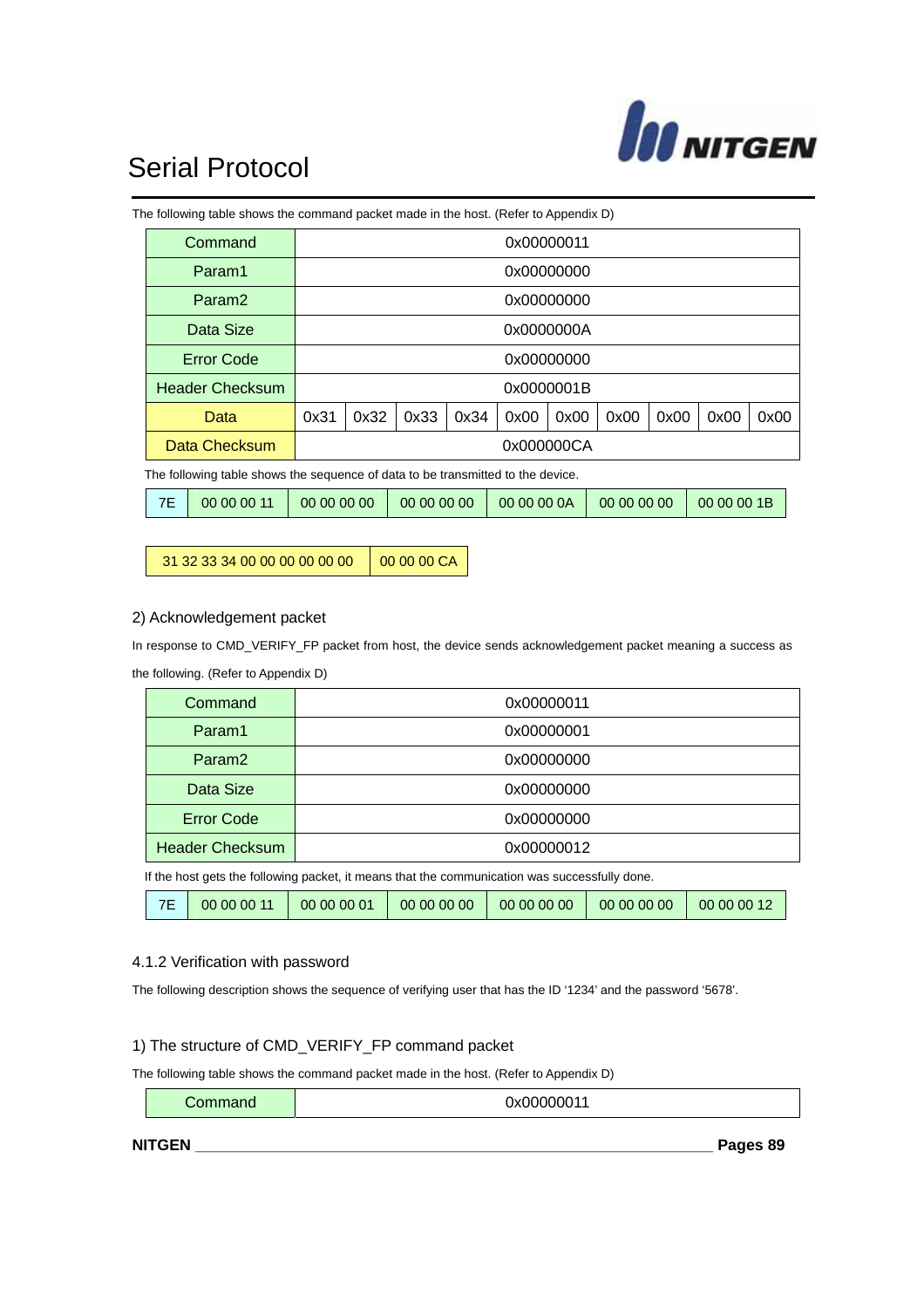

|                                                                | Param1                                                                          |                                              |      |      |             |      | 0x00000001  |      |      |      |      |
|----------------------------------------------------------------|---------------------------------------------------------------------------------|----------------------------------------------|------|------|-------------|------|-------------|------|------|------|------|
|                                                                | Param <sub>2</sub>                                                              |                                              |      |      |             |      | 0x00000000  |      |      |      |      |
|                                                                | Data Size                                                                       |                                              |      |      |             |      | 0x00000010  |      |      |      |      |
| <b>Error Code</b><br>0x00000000                                |                                                                                 |                                              |      |      |             |      |             |      |      |      |      |
| <b>Header Checksum</b>                                         |                                                                                 |                                              |      |      |             |      | 0x00000022  |      |      |      |      |
|                                                                | Data                                                                            | 0x35                                         | 0x36 | 0x37 | 0x38        | 0x00 | 0x00        | 0x00 | 0x00 | 0x00 | 0x00 |
|                                                                |                                                                                 | 0x00<br>0x00<br>0x00<br>0x00<br>0x00<br>0x00 |      |      |             |      |             |      |      |      |      |
| Data Checksum<br>0x000000DA                                    |                                                                                 |                                              |      |      |             |      |             |      |      |      |      |
|                                                                | The following table shows the sequence of data to be transmitted to the device. |                                              |      |      |             |      |             |      |      |      |      |
| 7E<br>00 00 00 11<br>00 00 00 01<br>00 00 00 10<br>00 00 00 00 |                                                                                 |                                              |      |      | 00 00 00 00 |      | 00 00 00 22 |      |      |      |      |

35 36 37 38 00 00 00 00 00 00 00 00 00 00 00 00 00 00 00 DA

#### 2) Acknowledgement packet

In response to CMD\_VERIFY\_FP packet from host, the device sends acknowledgement packet meaning a success as the following. (Refer to Appendix D)

|                                                                                               | Command                |             |             | 0x00000011  |             |             |  |  |
|-----------------------------------------------------------------------------------------------|------------------------|-------------|-------------|-------------|-------------|-------------|--|--|
|                                                                                               | Param1                 |             |             | 0x00000001  |             |             |  |  |
|                                                                                               | Param <sub>2</sub>     |             |             | 0x00000000  |             |             |  |  |
| Data Size<br>0x00000000                                                                       |                        |             |             |             |             |             |  |  |
| <b>Error Code</b><br>0x00000000                                                               |                        |             |             |             |             |             |  |  |
|                                                                                               | <b>Header Checksum</b> | 0x00000012  |             |             |             |             |  |  |
| If the host gets the following packet, it means that the communication was successfully done. |                        |             |             |             |             |             |  |  |
| 7E                                                                                            | 00 00 00 11            | 00 00 00 01 | 00 00 00 00 | 00 00 00 00 | 00 00 00 00 | 00 00 00 12 |  |  |

#### 4.2 Identification (1:N Authentication)

The device supports user verification only with fingerprint.

#### 4.2.1 Identification with fingerprint

The following description shows the sequence of Identification.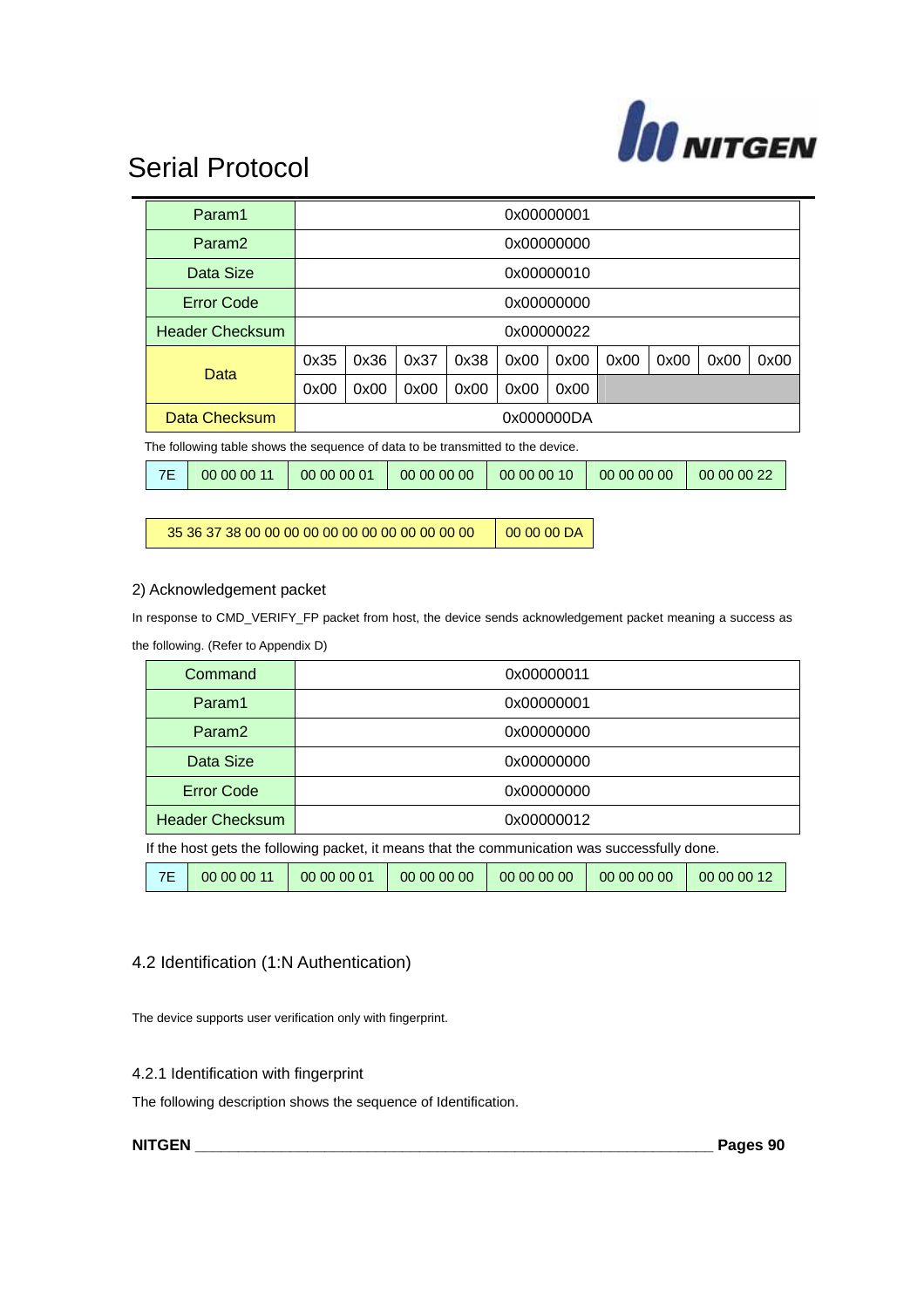





#### 1) The structure of CMD\_IDENTIFY\_FP command packet

The following table shows the command packet made in the host. (Refer to Appendix D)

| Command                                                                         | 0x00000012 |  |  |  |  |  |
|---------------------------------------------------------------------------------|------------|--|--|--|--|--|
| Param1                                                                          | 0x00000000 |  |  |  |  |  |
| Param <sub>2</sub>                                                              | 0x00000000 |  |  |  |  |  |
| Data Size<br>0x00000000                                                         |            |  |  |  |  |  |
| <b>Error Code</b><br>0x00000000                                                 |            |  |  |  |  |  |
| <b>Header Checksum</b><br>0x00000012                                            |            |  |  |  |  |  |
| The following table shows the sequence of data to be transmitted to the device. |            |  |  |  |  |  |

#### 2) Acknowledgement packet

In response to CMD\_IDENTIFY\_FP packet from host, the device sends acknowledgement packet meaning a success as the following. (Refer to Appendix D)

7E 00 00 00 12 00 00 00 00 00 00 00 00 00 00 00 00 00 00 00 00 00 00 00 12

| Command                |                                                                      |            |  |  |  | 0x00000012 |  |      |  |  |
|------------------------|----------------------------------------------------------------------|------------|--|--|--|------------|--|------|--|--|
| Param1                 |                                                                      | 0x00000001 |  |  |  |            |  |      |  |  |
| Param <sub>2</sub>     |                                                                      |            |  |  |  | 0x00000000 |  |      |  |  |
| Data Size              |                                                                      |            |  |  |  | 0x0000000A |  |      |  |  |
| <b>Error Code</b>      |                                                                      | 0x00000000 |  |  |  |            |  |      |  |  |
| <b>Header Checksum</b> |                                                                      |            |  |  |  | 0x0000001D |  |      |  |  |
| Data                   | 0x32<br>0x33<br>0x34<br>0x00<br>0x00<br>0x31<br>0x00<br>0x00<br>0x00 |            |  |  |  |            |  | 0x00 |  |  |
| Data Checksum          |                                                                      |            |  |  |  | 0x000000CA |  |      |  |  |

If the host gets the following packet, it means that the communication was successfully done.

|  | 00 00 00 12 | 00 00 00 01 | 00 00 00 00 | 00 00 00 0A |  |  |
|--|-------------|-------------|-------------|-------------|--|--|
|--|-------------|-------------|-------------|-------------|--|--|

**NITGEN \_\_\_\_\_\_\_\_\_\_\_\_\_\_\_\_\_\_\_\_\_\_\_\_\_\_\_\_\_\_\_\_\_\_\_\_\_\_\_\_\_\_\_\_\_\_\_\_\_\_\_\_\_\_\_\_\_\_\_\_ Pages 91**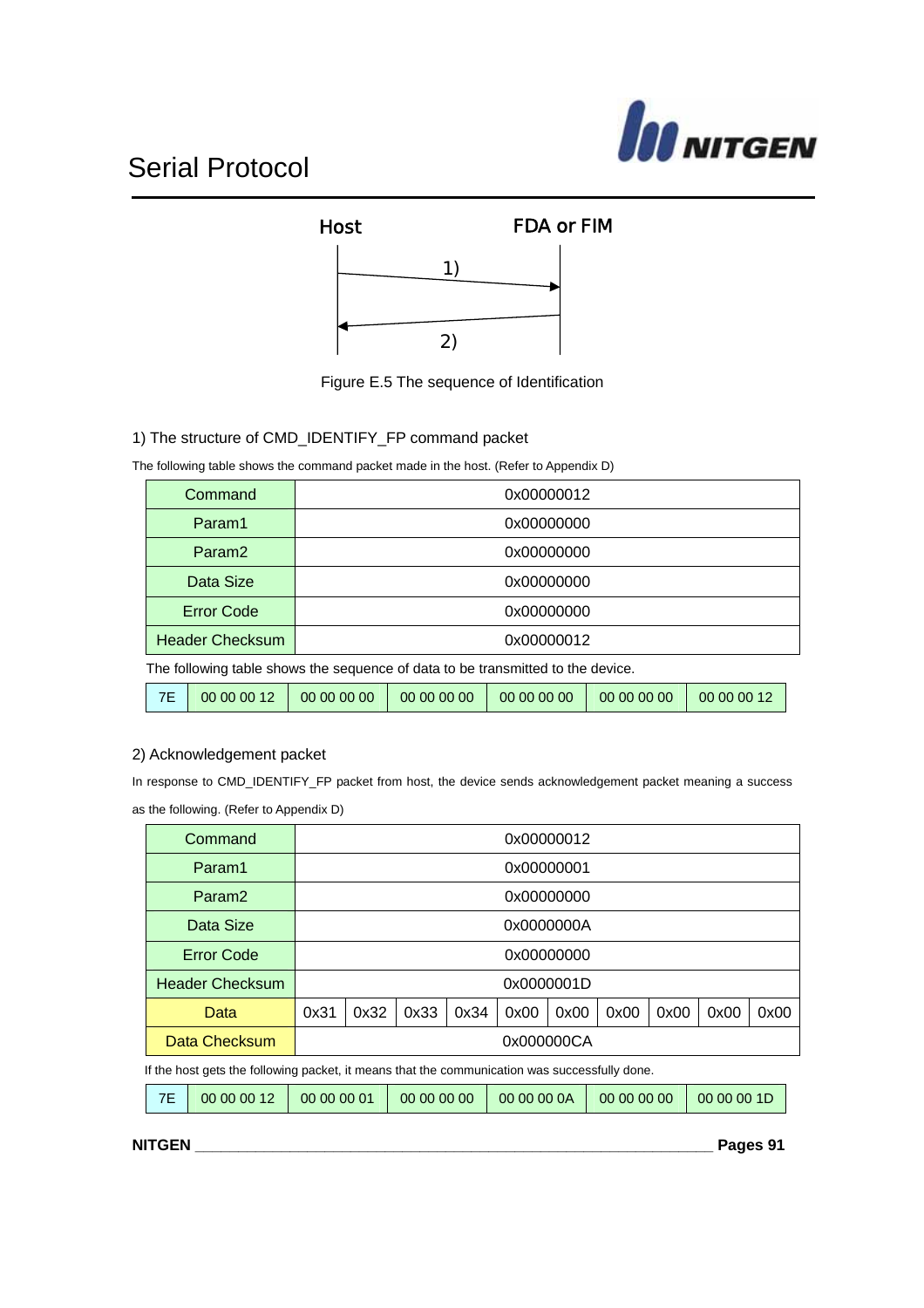

31 32 33 34 00 00 00 00 00 00 00 00 00 CA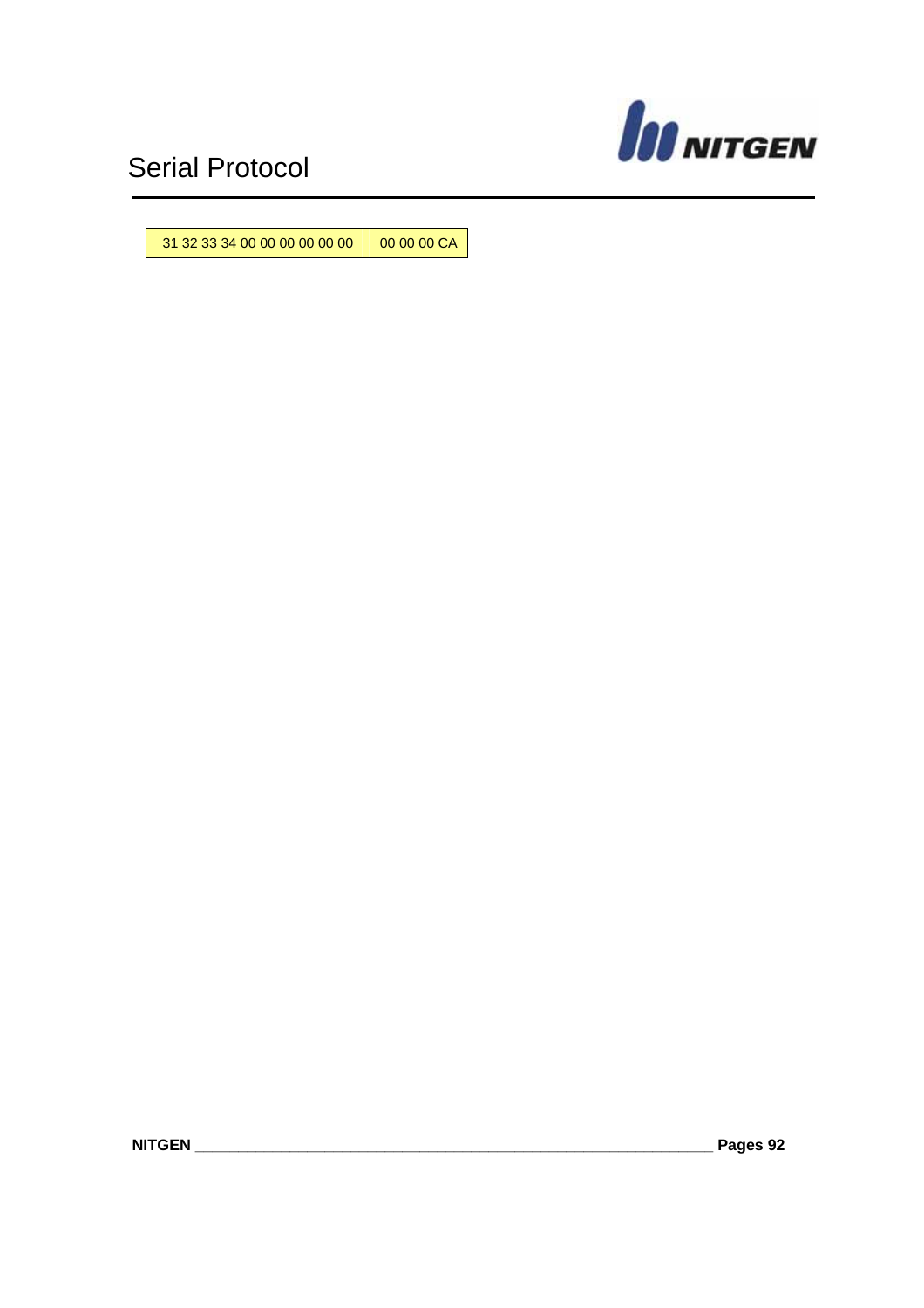

### **Appendix H. THE EXAPMLE OF FIRMWARE UPGRADE**

This chapter explains packet sequence for upgrading firmware with 'CMD\_UPGRADE\_FIRMWARE2' command. In upgrading firmware, the data block of packet consists of size information and a portion of firmware. For example, assume that firmware size is "**S**", and firmware data consists of 10 blocks - **B0**, **B1**, … **B9** as the following table.

| B1   B2   B3   B4   B5   B6   B7   B8   B9 |  |  |  |  |  |
|--------------------------------------------|--|--|--|--|--|
|                                            |  |  |  |  |  |

Using CMD\_UPGRADE\_FIRMWARE2 command, 10 packets are needed for carrying firmware. The following table shows all 10 packets.

Packet1 Data

| Header       | S | B <sub>0</sub> | Checksum |
|--------------|---|----------------|----------|
| Packet2 Data |   |                |          |
| Header       | S | <b>B1</b>      | Checksum |
|              |   | ٠              |          |
|              |   | ٠              |          |
|              |   | ٠              |          |
|              |   |                |          |

### Packet10 Data

| Header |  | Checksum |
|--------|--|----------|
|        |  |          |